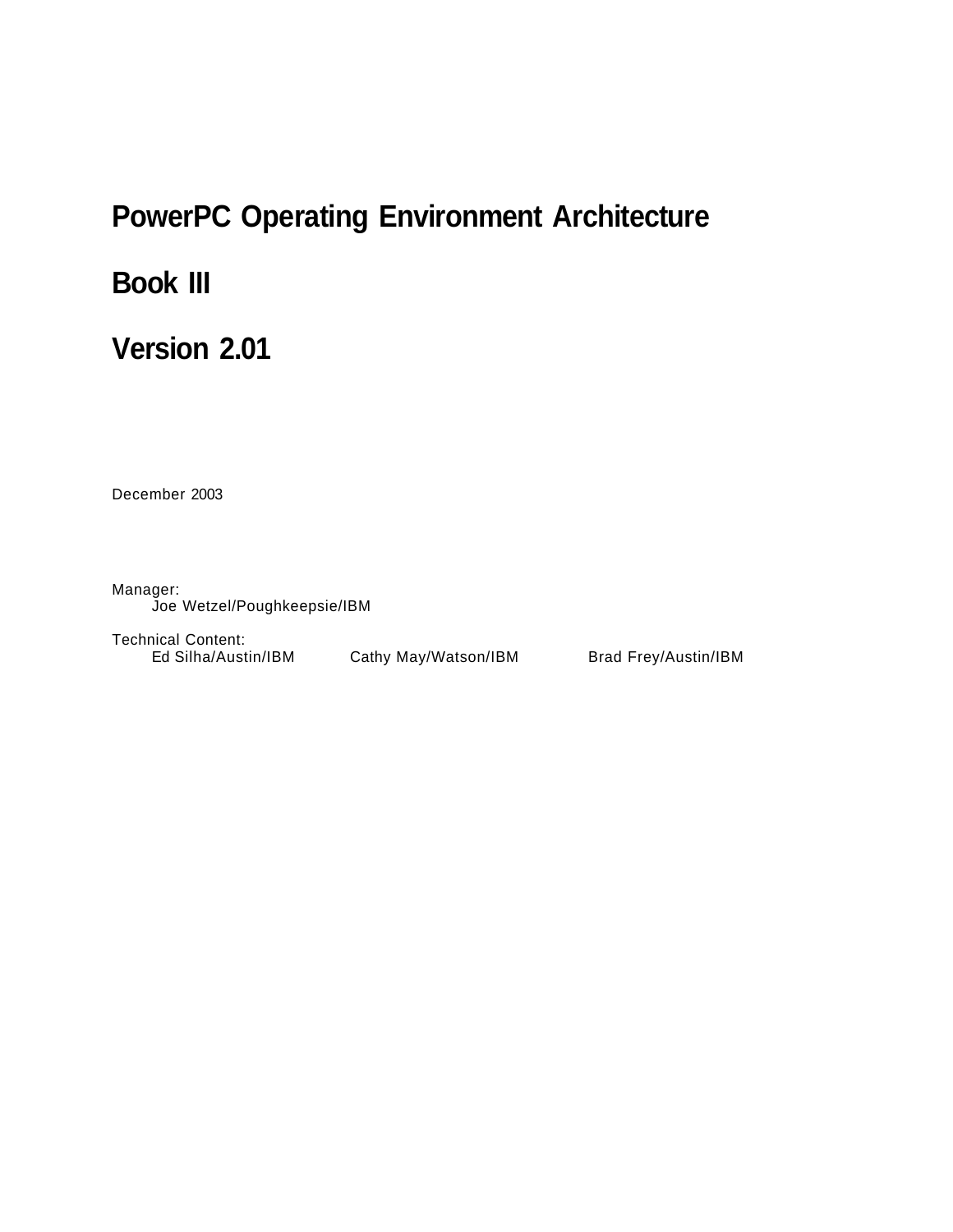The following paragraph does not apply to the United Kingdom or any country or state where such provisions are inconsistent with local law.

The specifications in this manual are subject to change without notice. This manual is provided "AS IS". International Business Machines Corp. makes no warranty of any kind, either expressed or implied, including, but not limited to, the implied warranties of merchantability and fitness for a particular purpose.

International Business Machines Corp. does not warrant that the contents of this publication or the accompanying source code examples, whether individually or as one or more groups, will meet your requirements or that the publication or the accompanying source code examples are error-free.

This publication could include technical inaccuracies or typographical errors. Changes are periodically made to the information herein; these changes will be incorporated in new editions of the publication.

Address comments to IBM Corporation, Internal Zip 9630, 11400 Burnett Road, Austin, Texas 78758-3493. IBM may use or distribute whatever information you supply in any way it believes appropriate without incurring any obligation to you.

The following terms are trademarks of the International Business Machines Corporation in the United States and/or other countries:

IBM PowerPC RISC/System 6000 POWER POWER2 POWER4 POWER4+ IBM System/370

Notice to U.S. Government Users—Documentation Related to Restricted Rights—Use, duplication or disclosure is subject to restrictions set fourth in GSA ADP Schedule Contract with IBM Corporation.

Copyright International Business Machines Corporation, 1994, 2003. All rights reserved.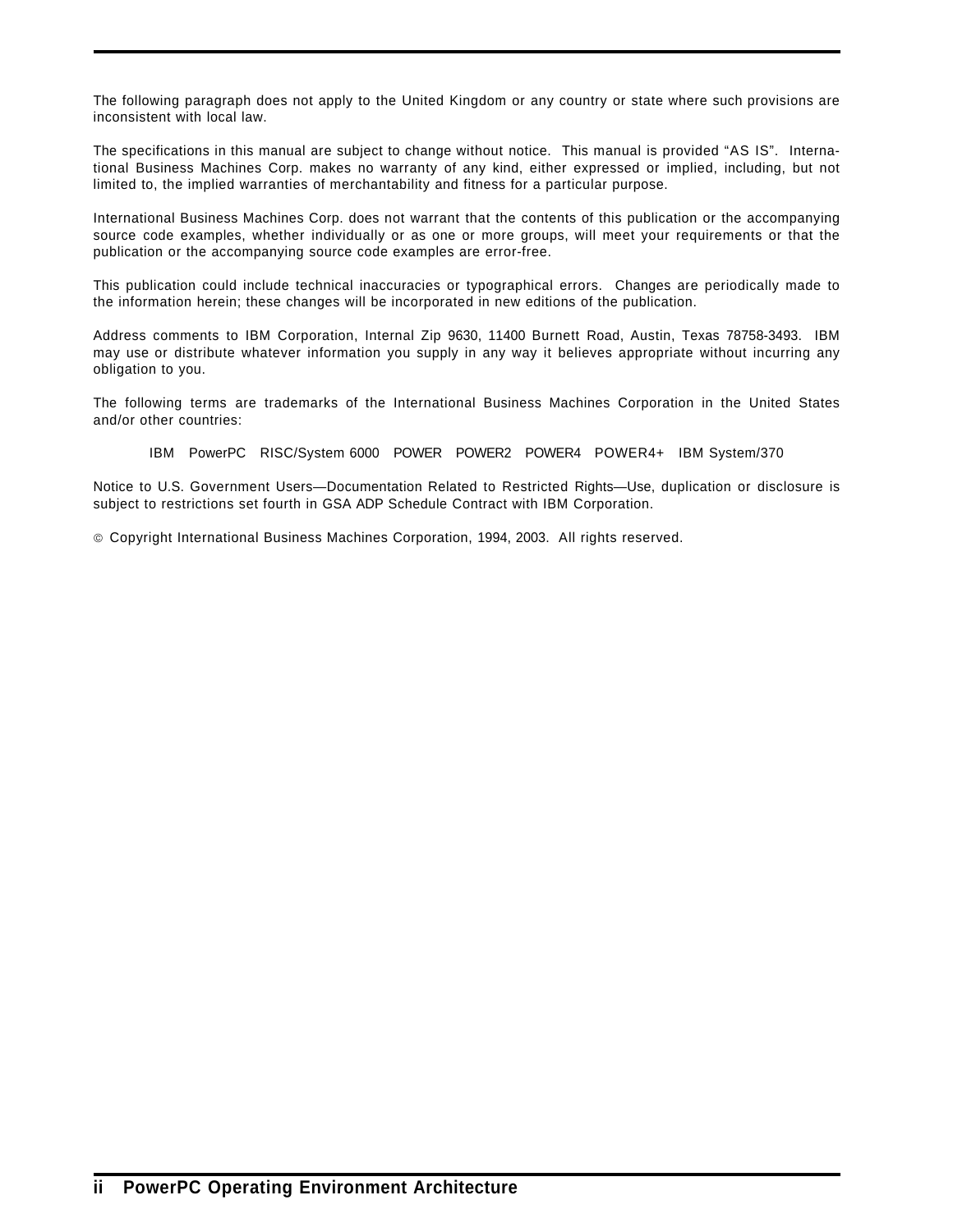# **Preface**

This document defines the additional instructions and facilities, beyond those of the PowerPC User Instruction Set Architecture and PowerPC Virtual Environment Architecture, that are provided by the PowerPC<br>Operating Environment Architecture. It covers Operating Environment Architecture. instructions and facilities not available to the application programmer, affecting storage control, interrupts, and timing facilities.

Other related documents define the PowerPC User Instruction Set Architecture, the PowerPC Virtual Environment Architecture, and PowerPC Implementation Features. Book I, *PowerPC User Instruction Set Architecture* defines the base instruction set and related facilities available to the application pro-

grammer. Book II, *PowerPC Virtual Environment Architecture* defines the storage model and related instructions and facilities available to the application programmer, and the Time Base as seen by the application programmer. Book IV, *PowerPC Implementation Features* defines the implementation-dependent aspects of a particular implementation.

As used in this document, the term "PowerPC Architecture" refers to the instructions and facilities described in Books I, II, and III. The description of the instantiation of the PowerPC Architecture in a given implementation includes also the material in Book IV for that implementation.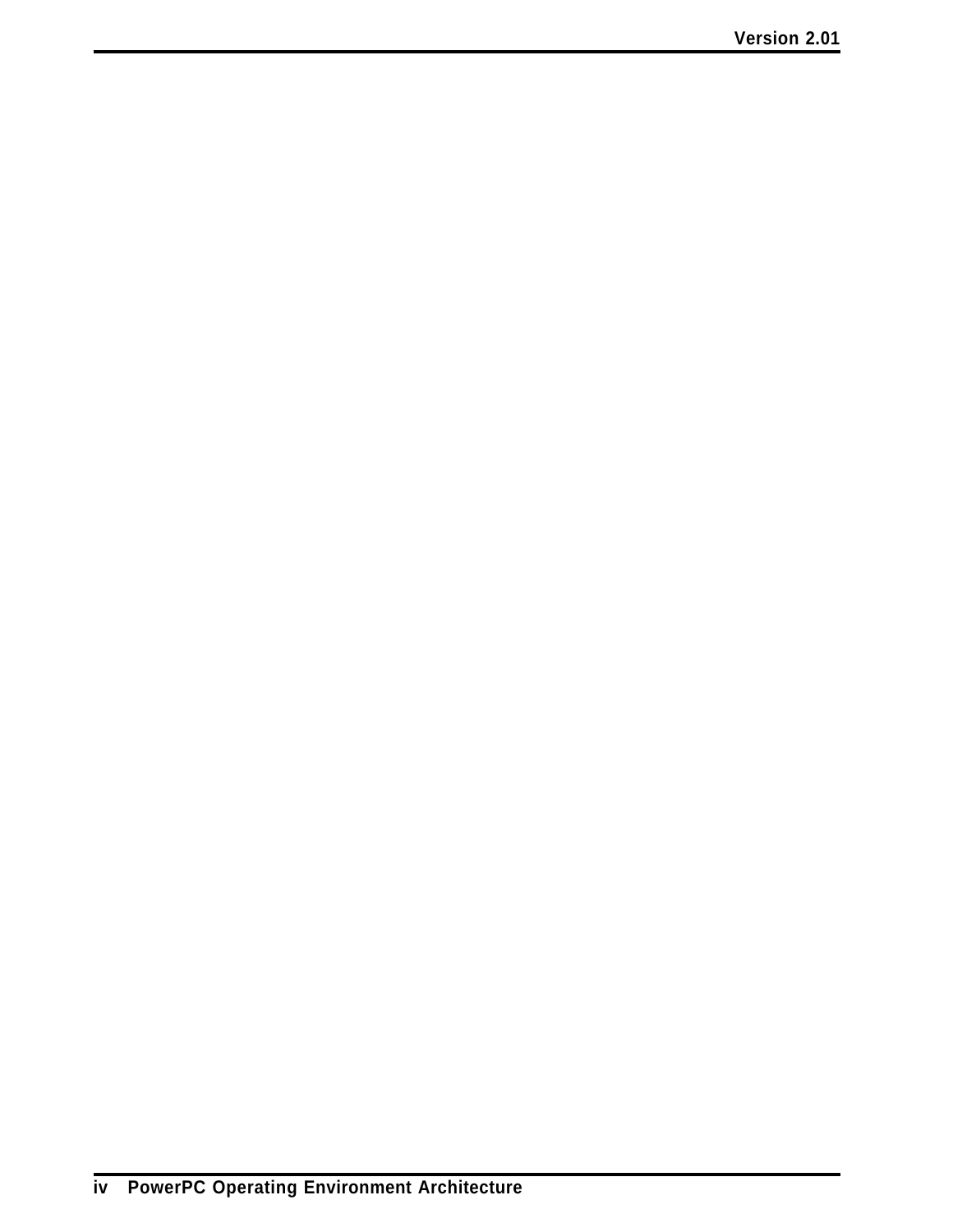# **Table of Contents**

| <b>Chapter 1. Introduction Chapter 1. Introduction</b>                                                                                                                                                                                             | 1                       |
|----------------------------------------------------------------------------------------------------------------------------------------------------------------------------------------------------------------------------------------------------|-------------------------|
| 1.1 Overview                                                                                                                                                                                                                                       | 1                       |
| 1.2 Compatibility with the POWER                                                                                                                                                                                                                   |                         |
| Architecture                                                                                                                                                                                                                                       | $\mathbf{1}$            |
| 1.3 Document Conventions [1]                                                                                                                                                                                                                       | $\mathbf{1}$            |
| 1.3.1 Definitions and Notation                                                                                                                                                                                                                     | $\mathbf{1}$            |
| 1.3.2 Reserved Fields                                                                                                                                                                                                                              | 2                       |
| 1.4 General Systems Overview                                                                                                                                                                                                                       | 3                       |
| 1.5 Exceptions                                                                                                                                                                                                                                     | 3                       |
| 1.6 Synchronization                                                                                                                                                                                                                                | 3                       |
| 1.6.1 Context Synchronization                                                                                                                                                                                                                      | 3                       |
| 1.6.2 Execution Synchronization                                                                                                                                                                                                                    | $\overline{\mathbf{4}}$ |
| 1.7 Logical Partitioning (LPAR)                                                                                                                                                                                                                    | $\overline{4}$          |
| <b>Chapter 2. Branch Processor Exercise</b>                                                                                                                                                                                                        | $\overline{\mathbf{7}}$ |
| 2.1 Branch Processor Overview                                                                                                                                                                                                                      | 7                       |
| 2.2 Branch Processor Registers                                                                                                                                                                                                                     | $\overline{7}$          |
| 2.2.1 Machine Status Save/Restore                                                                                                                                                                                                                  |                         |
| Register 0                                                                                                                                                                                                                                         | $\overline{7}$          |
| 2.2.2 Machine Status Save/Restore                                                                                                                                                                                                                  |                         |
| Register 1                                                                                                                                                                                                                                         | $\overline{7}$          |
| 2.2.3 Machine State Register                                                                                                                                                                                                                       | 8                       |
| 2.3 Branch Processor Instructions                                                                                                                                                                                                                  | 10                      |
| 2.3.1 System Linkage Instructions                                                                                                                                                                                                                  | 10                      |
| <b>Chapter 3. Fixed-Point Processor</b>                                                                                                                                                                                                            | 13                      |
| 3.1 Fixed-Point Processor Overview                                                                                                                                                                                                                 | 13                      |
| 3.2 Special Purpose Registers                                                                                                                                                                                                                      | 13                      |
| 3.3 Fixed-Point Processor Registers                                                                                                                                                                                                                | 13                      |
| 3.3.1 Data Address Register                                                                                                                                                                                                                        | 13                      |
| 3.3.2 Data Storage Interrupt Status                                                                                                                                                                                                                |                         |
|                                                                                                                                                                                                                                                    | 14                      |
| 3.3.3 Software-Use SPRs                                                                                                                                                                                                                            | 14                      |
|                                                                                                                                                                                                                                                    | 14                      |
| 3.3.5 Processor Version Register                                                                                                                                                                                                                   | 15                      |
| 3.3.6 Processor Identification Register                                                                                                                                                                                                            | 15                      |
| 3.4 Fixed-Point Processor Instructions                                                                                                                                                                                                             | 16                      |
| 3.4.1 Move To/From System Register                                                                                                                                                                                                                 |                         |
| Instructions<br>$\mathcal{L}$ . The set of the set of the set of the set of the set of the set of the set of the set of the set of the set of the set of the set of the set of the set of the set of the set of the set of the set of the set of t | 16                      |
| <b>Chapter 4. Storage Control Chapter 4. Storage Control</b>                                                                                                                                                                                       |                         |
| 4.1 Storage Addressing                                                                                                                                                                                                                             | 21<br>21                |
| 4.2 Storage Model<br>. 22                                                                                                                                                                                                                          |                         |
| 4.2.1 Storage Exceptions 22                                                                                                                                                                                                                        |                         |
|                                                                                                                                                                                                                                                    |                         |

| 4.2.2 Instruction Fetch 23                                                                                                                                                                                                                                   |      |
|--------------------------------------------------------------------------------------------------------------------------------------------------------------------------------------------------------------------------------------------------------------|------|
| 4.2.3 Data Access 23                                                                                                                                                                                                                                         |      |
| 4.2.4 Performing Operations                                                                                                                                                                                                                                  |      |
| Out-of-Order                                                                                                                                                                                                                                                 | 23   |
| 4.2.5 32-Bit Mode                                                                                                                                                                                                                                            | 25   |
| 4.2.6 Real Addressing Mode                                                                                                                                                                                                                                   | 25   |
| 4.2.7 Address Ranges Having Defined                                                                                                                                                                                                                          |      |
|                                                                                                                                                                                                                                                              | 27   |
| 4.2.8 Invalid Real Address<br>and a straight and                                                                                                                                                                                                             | 27   |
| 4.3 Address Translation Overview                                                                                                                                                                                                                             | 28   |
| 4.4 Virtual Address Generation<br><b>Contractor</b>                                                                                                                                                                                                          | 28   |
| 4.4.1 Segment Lookaside Buffer (SLB)                                                                                                                                                                                                                         | 29   |
| 4.4.2 SLB Search<br>$\mathcal{A}$ . The set of the set of the set of the set of the $\mathcal{A}$                                                                                                                                                            | 29   |
| 4.5 Virtual to Real Translation                                                                                                                                                                                                                              | 30   |
| 4.5.1 Page Table<br>.                                                                                                                                                                                                                                        | 31   |
| 4.5.2 Storage Description Register 1                                                                                                                                                                                                                         | 32   |
| 4.5.3 Page Table Search                                                                                                                                                                                                                                      | 33   |
| 4.6 Data Address Compare                                                                                                                                                                                                                                     | 34   |
| 4.7 Data Address Breakpoint                                                                                                                                                                                                                                  | 35   |
| 4.8 Storage Control Bits                                                                                                                                                                                                                                     | 35   |
| 4.8.1 Storage Control Bit Restrictions.                                                                                                                                                                                                                      | 36   |
| 4.8.2 Altering the Storage Control Bits                                                                                                                                                                                                                      | 36   |
| 4.9 Reference and Change Recording                                                                                                                                                                                                                           | 37   |
| 4.10 Storage Protection                                                                                                                                                                                                                                      | 39   |
| 4.10.1 Storage Protection, Address                                                                                                                                                                                                                           |      |
| Translation Enabled                                                                                                                                                                                                                                          | 39   |
| 4.10.2 Storage Protection, Address                                                                                                                                                                                                                           |      |
| Translation Disabled                                                                                                                                                                                                                                         | 39   |
| 4.11 Storage Control Instructions                                                                                                                                                                                                                            | 40   |
| 4.11.1 Cache Management Instructions                                                                                                                                                                                                                         | 40   |
| 4.11.2 Synchronize Instruction                                                                                                                                                                                                                               | 40   |
| 4.11.3 Lookaside Buffer Management.                                                                                                                                                                                                                          | 40   |
| 4.12 Page Table Update                                                                                                                                                                                                                                       |      |
| Synchronization Requirements                                                                                                                                                                                                                                 | - 48 |
| 4.12.1 Page Table Updates<br>.                                                                                                                                                                                                                               | 48   |
|                                                                                                                                                                                                                                                              |      |
| Chapter 5. Interrupts<br>.                                                                                                                                                                                                                                   | 51   |
| 5.1 Overview<br>$\mathcal{L}^{\mathcal{A}}$ , $\mathcal{L}^{\mathcal{A}}$ , $\mathcal{L}^{\mathcal{A}}$<br>.<br>$\sim$                                                                                                                                       | 51   |
| Interrupt Synchronization<br>5.2                                                                                                                                                                                                                             | 51   |
| <b>Interrupt Classes</b><br>5.3<br>.                                                                                                                                                                                                                         | 52   |
| Precise Interrupt<br>5.3.1<br>and a contract of the contract of the contract of the contract of the contract of the contract of the contract of the contract of the contract of the contract of the contract of the contract of the contract of the contract | 52   |
| 5.3.2 Imprecise Interrupt                                                                                                                                                                                                                                    | 52   |
| 5.4 Interrupt Processing<br><u>and delegate</u>                                                                                                                                                                                                              | 53   |
| 5.5 Interrupt Definitions<br>.                                                                                                                                                                                                                               | 54   |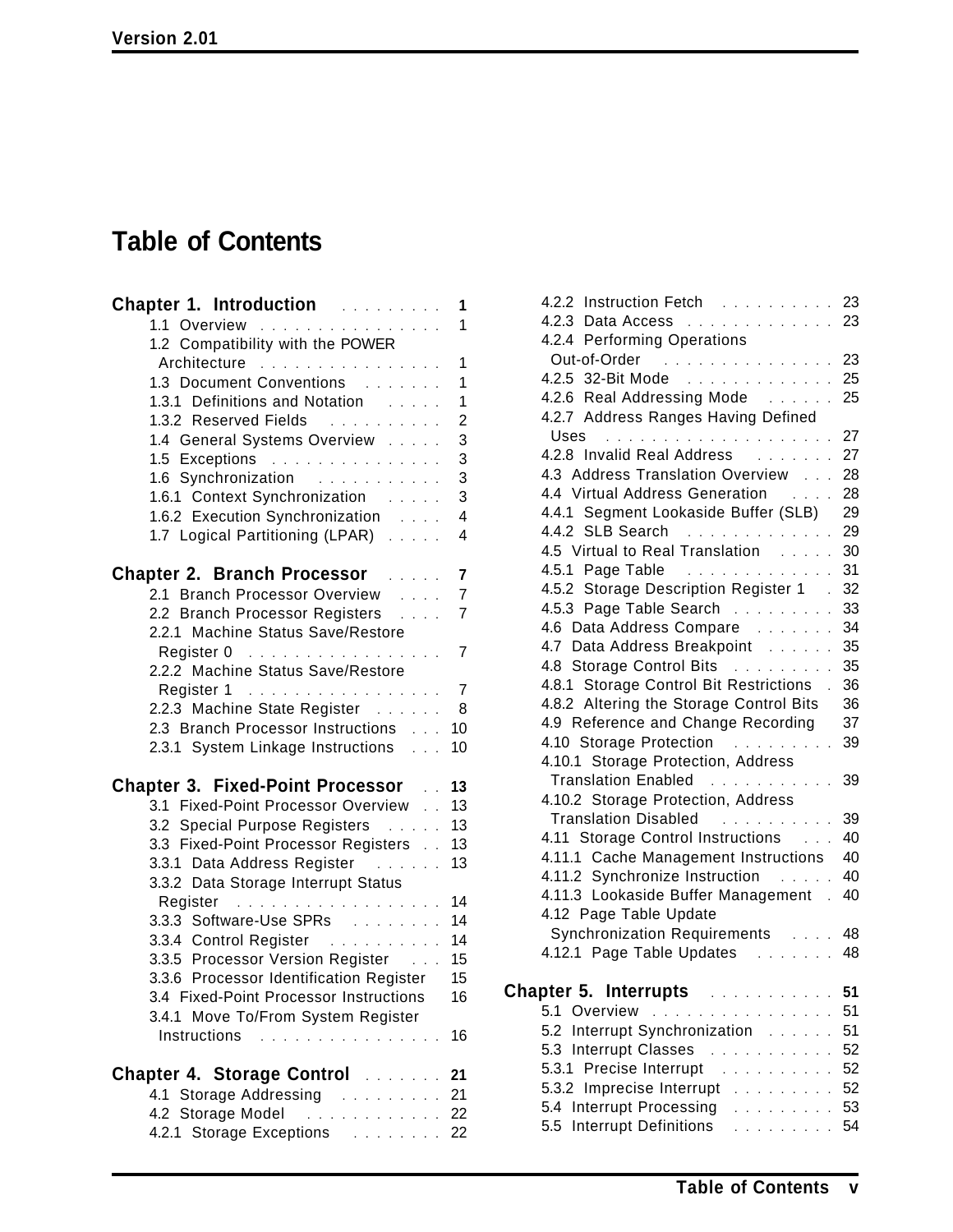| 5.5.1<br>System Reset Interrupt                                                                         | 55 |
|---------------------------------------------------------------------------------------------------------|----|
| 5.5.2 Machine Check Interrupt                                                                           | 55 |
| 5.5.3 Data Storage Interrupt                                                                            | 55 |
| 5.5.4 Data Segment Interrupt                                                                            | 57 |
| 5.5.5 Instruction Storage Interrupt                                                                     | 58 |
| 5.5.6 Instruction Segment Interrupt                                                                     | 58 |
| 5.5.7 External Interrupt                                                                                | 59 |
| 5.5.8 Alignment Interrupt                                                                               | 59 |
|                                                                                                         | 60 |
| 5.5.10 Floating-Point Unavailable                                                                       |    |
| Interrupt<br>$\mathcal{A}$ , and a set of the set of the set of the set of the set of the $\mathcal{A}$ | 61 |
| 5.5.11 Decrementer Interrupt [1, 1, 1, 1]                                                               | 61 |
| 5.5.12 Hypervisor Decrementer                                                                           |    |
| Interrupt (POWER4+ only) $\ldots$                                                                       | 62 |
| 5.5.13 System Call Interrupt                                                                            | 62 |
| 5.5.14 Trace Interrupt                                                                                  | 63 |
| 5.5.15 Performance Monitor Interrupt                                                                    |    |
| $(Optional)$                                                                                            | 63 |
| 5.6 Partially Executed Instructions                                                                     | 63 |
| 5.7 Exception Ordering                                                                                  | 64 |
| 5.7.1 Unordered Exceptions                                                                              | 64 |
| 5.7.2 Ordered Exceptions                                                                                | 64 |
| 5.8 Interrupt Priorities                                                                                | 65 |
|                                                                                                         |    |
| <b>Chapter 6. Timer Facilities Alleman Chapter 6. Timer Facilities</b>                                  | 67 |
| 6.1 Overview                                                                                            | 67 |
| 6.2 Time Base                                                                                           | 67 |
| 6.2.1 Writing the Time Base $\ldots$                                                                    | 68 |
| 6.3 Decrementer                                                                                         | 68 |
| 6.3.1 Writing and Reading the                                                                           |    |
| Decrementer                                                                                             | 69 |
| 6.4 Hypervisor Decrementer                                                                              |    |
| $(POWER4+ only)$                                                                                        | 69 |
|                                                                                                         |    |
| <b>Chapter 7. Synchronization</b>                                                                       |    |
| <b>Requirements for Context</b>                                                                         |    |
|                                                                                                         |    |
| <b>Alterations</b><br>. <b>71</b>                                                                       |    |
|                                                                                                         |    |
| <b>Chapter 8. Optional Facilities and</b>                                                               |    |
| Instructions <b>Manual Accept and Structure 1997</b>                                                    |    |
| 8.1 External Control                                                                                    | 75 |
| 8.1.1 External Access Register                                                                          | 75 |
| 8.1.2 External Access Instructions                                                                      | 75 |
| 8.2 Real Mode Storage Control                                                                           | 77 |
| 8.3 Move to Machine State Register                                                                      |    |
| Instruction                                                                                             | 78 |
|                                                                                                         |    |
| <b>Chapter 9. Optional Facilities and</b>                                                               |    |
| <b>Instructions that are being Phased</b>                                                               |    |
| Out of the Architecture<br><u>79 - Johann Steiner, mars 79</u>                                          |    |
|                                                                                                         |    |

| 9.1 Bridge to SLB Architecture<br>9.1.1 Address Space Register<br>9.1.2 Segment Register Manipulation<br>Instructions<br>. | 79<br>79<br>80 |
|----------------------------------------------------------------------------------------------------------------------------|----------------|
| Appendix A. Assembler Extended<br><b>Mnemonics</b>                                                                         |                |
| A.1 Move To/From Special Purpose<br><b>Register Mnemonics</b>                                                              | 83<br>83       |
| Appendix B. Cross-Reference for<br><b>Changed POWER Mnemonics</b>                                                          | 85             |
| Appendix C. New and Newly<br><b>Optional Instructions</b><br>a a shekar                                                    | 87             |
| Appendix D. Interpretation of the<br><b>DSISR as Set by an Alignment</b>                                                   |                |
| Interrupt<br>.                                                                                                             | 89             |
| Appendix E. Example Performance                                                                                            |                |
| <b>Monitors (Optional)</b><br><u>.</u><br>E.1 Performance Monitor for POWER4<br>E.1.1 PMM Bit of the Machine State         | 91<br>92       |
| Register                                                                                                                   | 92             |
| E.1.2 Special Purpose Registers<br>E.1.3 Performance Monitor Interrupt                                                     | 93<br>99       |
| E.1.4 Interaction with the Trace Facility                                                                                  | 99             |
| E.1.5 Synchronization Requirements for                                                                                     |                |
| <b>Performance Monitor SPRs</b><br>E.2 Performance Monitor for                                                             | 99             |
| POWER4+<br>.<br>.                                                                                                          | 100            |
| E.2.1 PMM Bit of the Machine State                                                                                         |                |
| Register<br>.<br>E.2.2 Special Purpose Registers                                                                           | 100<br>101     |
| E.2.3 Performance Monitor Interrupt                                                                                        | 107            |
| E.2.4 Interaction with the Trace Facility                                                                                  | 107            |
| Appendix F. Example Trace<br><b>Extensions (Optional) Extensions</b>                                                       | 109            |
| Appendix G. PowerPC Operating                                                                                              |                |
| <b>Environment Instruction Set Address</b>                                                                                 | 111            |
|                                                                                                                            |                |
| Last Page - End of Document 119                                                                                            |                |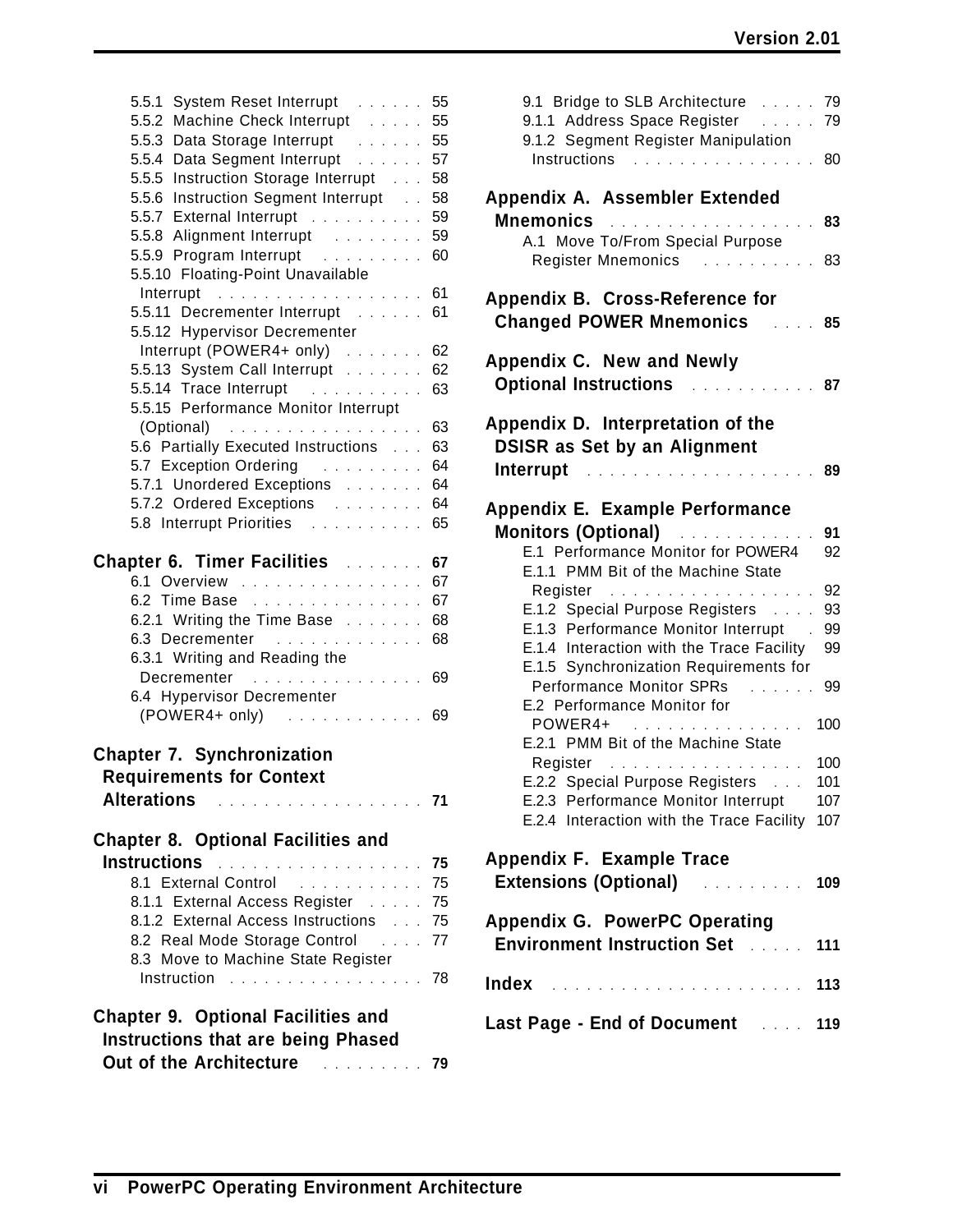# **Figures**

| 1.                    | Logical view of the PowerPC processor                                                                          |                     |
|-----------------------|----------------------------------------------------------------------------------------------------------------|---------------------|
| $\mathcal{P}_{\cdot}$ | architecture                                                                                                   | 3<br>$\overline{7}$ |
| 3.                    | Save/Restore Register 0                                                                                        | $\overline{7}$      |
|                       | Save/Restore Register 1                                                                                        |                     |
| 4.                    | Machine State Register                                                                                         | 8                   |
| 5.                    | Data Address Register                                                                                          | 13                  |
| 6.                    | Data Storage Interrupt Status Register                                                                         | 14                  |
| 7.                    | Software-use SPRs                                                                                              | 14                  |
| 8.                    | Control Register                                                                                               | 14                  |
| 9.                    | Processor Version Register                                                                                     | 15                  |
| 10.                   | Processor Identification Register                                                                              | 15                  |
| 11.                   | SPR encodings for mtspr $\ldots$                                                                               | 17                  |
| 12.                   | SPR encodings for mfspr [1, 1, 1, 1, 1, 1, 1, 1]                                                               | 18                  |
| 13.                   | Address translation overview                                                                                   | 28                  |
| 14.                   | Translation of 64-bit effective address to                                                                     |                     |
|                       | 80-bit virtual address                                                                                         | 28                  |
| 15.                   | SLB Entry $\ldots \ldots \ldots \ldots \ldots$                                                                 | 29                  |
| 16.                   | Translation of 80-bit virtual address to 62-bit                                                                |                     |
|                       | real address resources and contained and containing the set of the set of the set of the set of the set of the | 30                  |
| 17 <sub>1</sub>       | Page Table Entry Fig.                                                                                          | 31                  |
| 18.                   |                                                                                                                | 32                  |
| 19.                   | Address Compare Control Register                                                                               | 34                  |
| 20.                   | Data Address Breakpoint Register                                                                               | 35                  |
| 21.                   | Storage control bits                                                                                           | 36                  |
| 22.                   | Setting the Reference and Change bits                                                                          | 38                  |
| 23.                   | PP bit protection states, address translation                                                                  |                     |
|                       | enabled<br>.                                                                                                   | 39                  |
| 24.                   | Protection states, address translation                                                                         |                     |
|                       | disabled<br>.                                                                                                  | 39                  |
|                       |                                                                                                                |                     |

| 25. | GPR contents for slbmte<br>.                                                                                    | 43  |
|-----|-----------------------------------------------------------------------------------------------------------------|-----|
| 26. | <b>GPR</b> contents for slbmfev<br>.                                                                            | 44  |
| 27. | GPR contents for slbmfee<br>.                                                                                   | 44  |
| 28. | MSR setting due to interrupt                                                                                    | 54  |
| 29. | Effective address of interrupt vector by                                                                        |     |
|     |                                                                                                                 | 54  |
| 30. | Time Base research and contact and the Base research and the Base research and the Base of the Base of the Base | 67  |
| 31. | Decrementer                                                                                                     | 68  |
| 32. | Hypervisor Decrementer                                                                                          | 69  |
| 33. | External Access Register                                                                                        | 75  |
| 34. | Address Space Register                                                                                          | 79  |
| 35. | GPR contents for mtsr, mtsrin, mfsr, and                                                                        |     |
|     | mfsrin                                                                                                          | 80  |
| 36. | Performance Monitor SPR encodings for                                                                           |     |
|     | mtspr and mfspr                                                                                                 | 94  |
| 37. | Performance Monitor Counter registers                                                                           | 94  |
| 38. | Monitor Mode Control Register 0                                                                                 | 94  |
| 39. | Monitor Mode Control Register 1                                                                                 | 97  |
| 40. | Monitor Mode Control Register A                                                                                 | 97  |
| 41. | Sampled Instruction Address Register                                                                            | 98  |
| 42. | Sampled Data Address Register<br>and the contract of                                                            | 98  |
| 43. | Performance Monitor SPR encodings for                                                                           |     |
|     | mtspr and mfspr $\ldots$                                                                                        | 102 |
| 44. | Performance Monitor Counter registers.                                                                          | 102 |
| 45. | Monitor Mode Control Register 0<br>$\ldots$ . $\ldots$                                                          | 102 |
| 46. | Monitor Mode Control Register 1<br>$\mathbf{1}$ and $\mathbf{1}$                                                | 105 |
| 47. | Monitor Mode Control Register A<br>$\cdots$                                                                     | 105 |
| 48. | Sampled Instruction Address Register                                                                            | 106 |
| 49. | Sampled Data Address Register<br>e a sera                                                                       | 106 |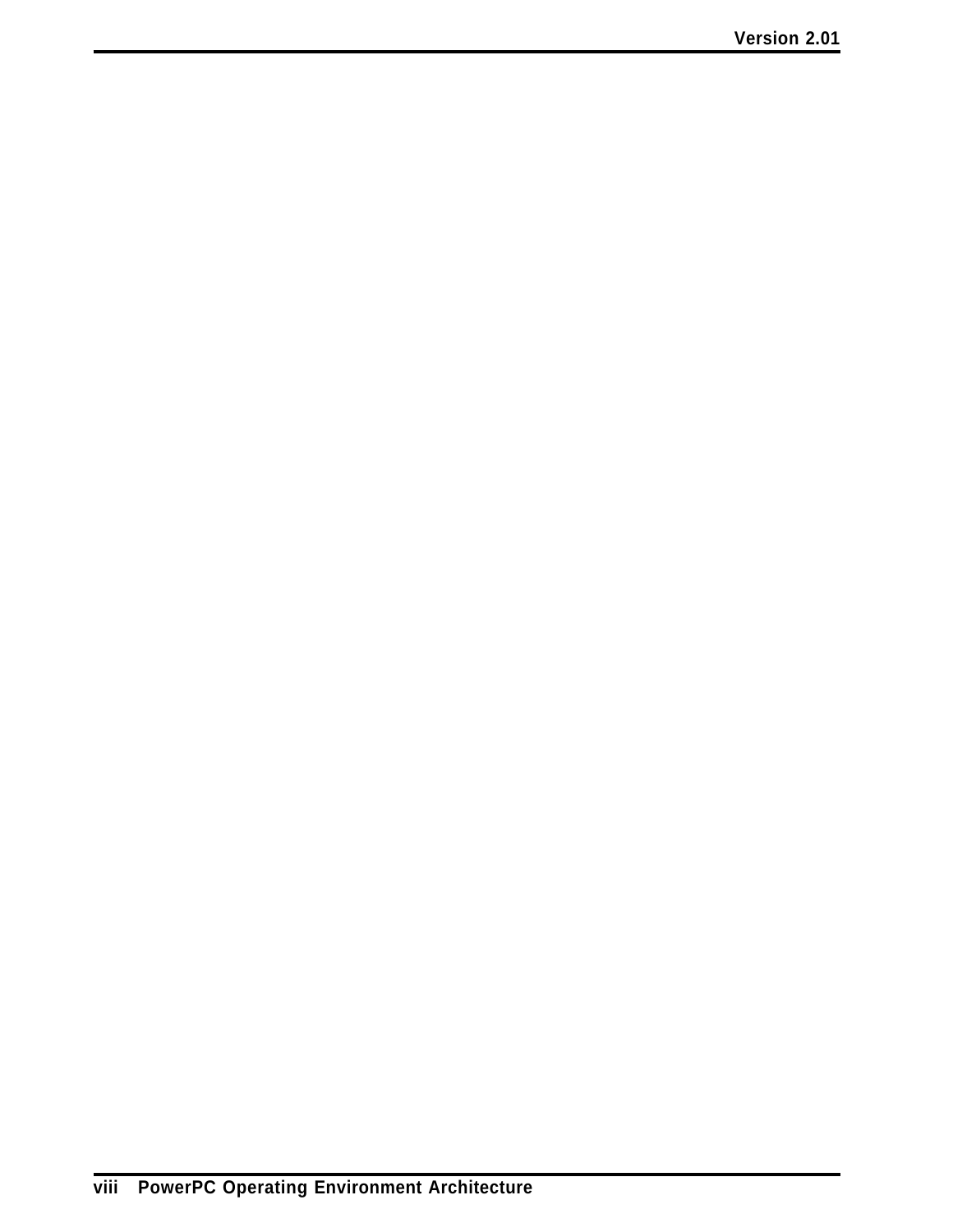# **Chapter 1. Introduction**

| 1.1 Overview 1                   |  |
|----------------------------------|--|
| 1.2 Compatibility with the POWER |  |
|                                  |  |
| 1.3 Document Conventions  1      |  |
| 1.3.1 Definitions and Notation 1 |  |
| 1.3.2 Reserved Fields 2          |  |

# **1.1 Overview**

Chapter 1 of Book I, *PowerPC User Instruction Set Architecture* describes computation modes, compatibility with the POWER Architecture, document conventions, a general systems overview, instruction formats, and storage addressing. This chapter augments that description as necessary for the PowerPC Operating Environment Architecture.

# **1.2 Compatibility with the POWER Architecture**

The PowerPC Architecture provides binary compatibility for POWER application programs, except as described in the appendix entitled "Incompatibilities with the POWER Architecture" in Book I, *PowerPC User Instruction Set Architecture*. Binary compatibility is not necessarily provided for privileged POWER instructions.

# **1.3 Document Conventions**

The notation and terminology used in Book I apply to this Book also, with the following substitutions.

- **For "system alignment error handler" substitute** "Alignment interrupt".
- **For "system data storage error handler" substi**tute "Data Storage interrupt", "Data Segment interrupt", or "Data Storage or Data Segment interrupt", as appropriate.
- 1.4 General Systems Overview ..... 3 1.5 Exceptions ............... 3 1.6 Synchronization ........... 3 1.6.1 Context Synchronization . . . . . . 3 1.6.2 Execution Synchronization .... 4 1.7 Logical Partitioning (LPAR) . . . . . 4
- **For "system error handler" substitute "interrupt".**
- **For "system floating-point enabled exception** error handler" substitute "Floating-Point Enabled Exception type Program interrupt".
- **For "system illegal instruction error handler" sub**stitute "Illegal Instruction type Program Interrupt".
- **For "system instruction storage error handler"** substitute "Instruction Storage interrupt", "Instruction Segment interrupt", or "Instruction Storage or Instruction Segment interrupt", as appropriate.
- **For "system privileged instruction error handler"** substitute "Privileged Instruction type Program interrupt".
- **For "system service program" substitute "System** Call interrupt".
- **For "system trap handler" substitute "Trap type** Program interrupt".

### **1.3.1 Definitions and Notation**

The definitions and notation given in Book I, *PowerPC User Instruction Set Architecture* are augmented by the following.

- A real page is a 4 KB unit of real storage that is aligned at a 4 KB boundary.
- $\blacksquare$  The context of a program is the environment (e.g., privilege and relocation) in which the program executes. That context is controlled by the contents of certain System Registers, such as the MSR and SDR1, of certain lookaside buffers, such as the SLB and TLB, and of the Page Table.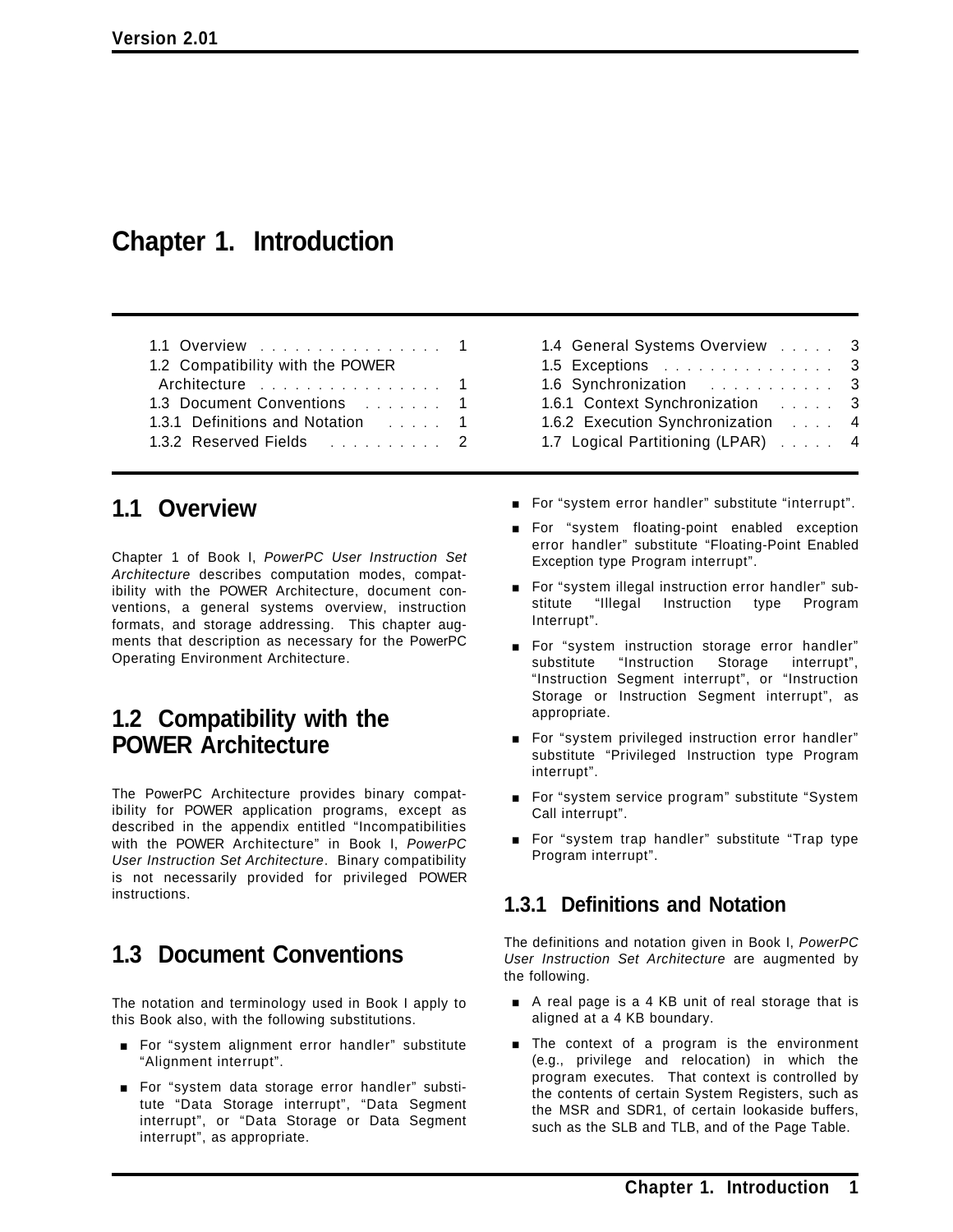- **An exception is an error, unusual condition, or** external signal, that may set a status bit and may or may not cause an interrupt, depending upon whether the corresponding interrupt is enabled.
- $\blacksquare$  An interrupt is the act of changing the machine state in response to an exception, as described in Chapter 5, "Interrupts" on page 51.
- A trap interrupt is an interrupt that results from execution of a *Trap* instruction.
- **E** Additional exceptions to the rule that the processor obeys the sequential execution model, beyond those described in the section entitled "Instruction Fetching" in Book I, are the following.
	- A System Reset or Machine Check interrupt may occur. The determination of whether an instruction is required by the sequential execution model is not affected by the potential occurrence of a System Reset or Machine Check interrupt. (The determination *is* affected by the potential occurrence of any other kind of interrupt.)
	- A context-altering instruction is executed (see Chapter 7, "Synchronization Requirements for Context Alterations" on page 71). The context alteration need not take effect until the required subsequent synchronizing operation has occurred.
	- A Reference or Change bit is updated by the processor. The update need not be performed with respect to that processor until the required subsequent synchronizing operation has occurred.
- **E** Hardware means any combination of hard-wired implementation, emulation assist, or interrupt for software assistance. In the last case, the interrupt may be to an architected location or to an implementation-dependent location. Any use of emulation assists or interrupts to implement the architecture is described in Book IV, *PowerPC Implementation Features*.
- $\blacksquare$  /, //, ///, ... denotes a field that is reserved in an instruction, in a register, or in an architected storage table.

## **1.3.2 Reserved Fields**

Some fields of certain architected storage tables may be written to automatically by the processor, e.g., Reference and Change bits in the Page Table. When the processor writes to such a table, the following rules are obeyed.

- **Dimeter Unless otherwise stated, no defined field other** than the one(s) the processor is specifically updating are modified.
- **Exercise Contents of reserved fields are either preserved** by the processor or written as zero.

The handling of reserved bits in System Registers described in Book I applies here as well. The reader should be aware that reading and writing of some of these registers (e.g., the MSR) can occur as a side effect of processing an interrupt and of returning from an interrupt, as well as when requested explicitly by the appropriate instruction (e.g., *mtmsrd*).

#### **Programming Note**

Software should set reserved fields in architected storage tables (e.g., the Page Table) to zero, because these fields may be assigned a meaning in some future version of the architecture.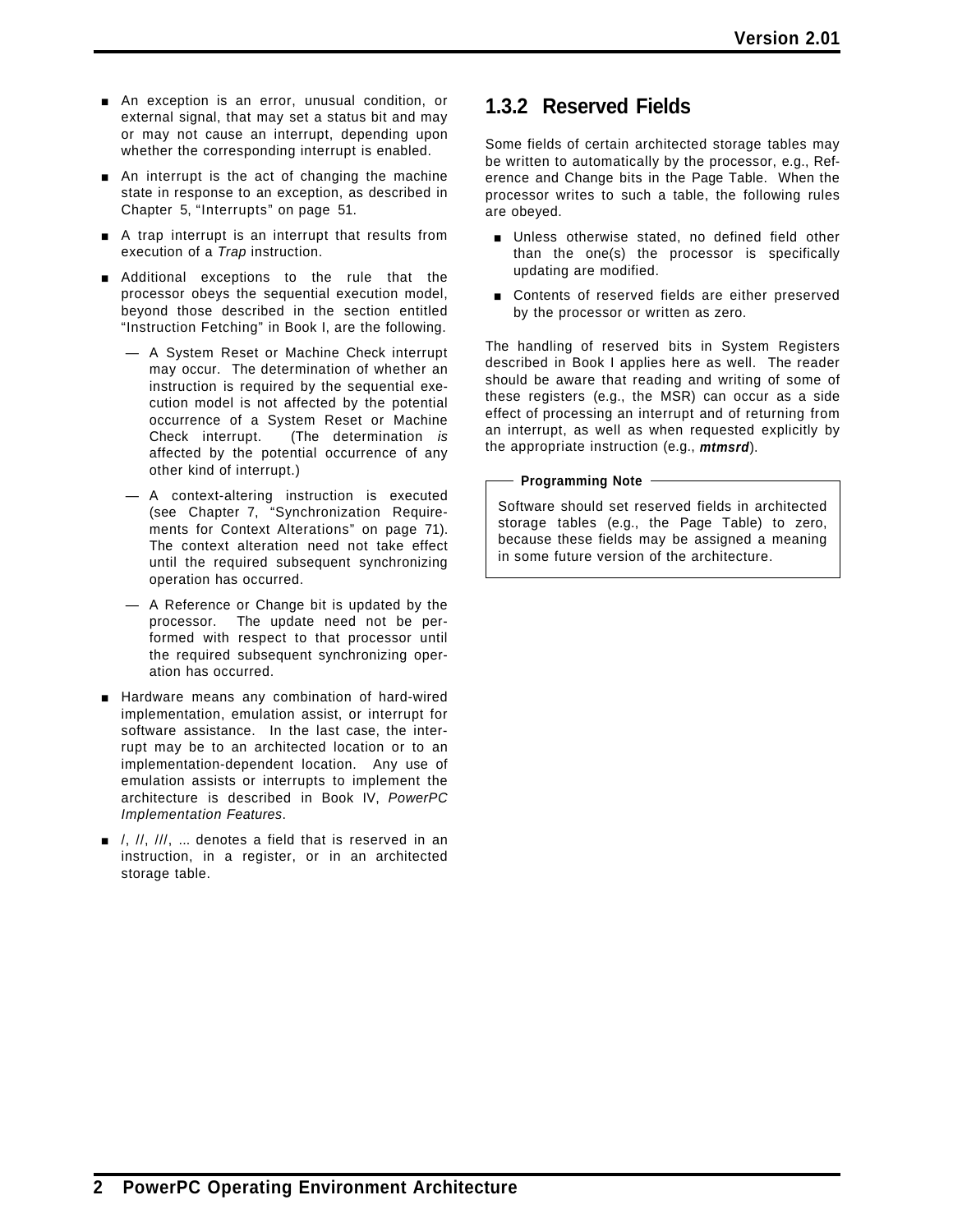# **1.4 General Systems Overview**

The processor or processor unit contains the sequencing and processing controls for instruction fetch, instruction execution, and interrupt action. Instructions that the processing unit can execute fall into three classes:

- **EXECUTE:** instructions executed in the Branch Processor
- instructions executed in the Fixed-Point Processor
- instructions executed in the Floating-Point Processor

Almost all instructions executed in the Branch Processor, Fixed-Point Processor, and Floating-Point Processor are nonprivileged and are described in Book I, *PowerPC User Instruction Set Architecture*. Book II, *PowerPC Virtual Environment Architecture* may describe additional nonprivileged instructions (e.g., Book II describes some nonprivileged instructions for cache management). Instructions related to the privileged state of the processor, control of processor resources, control of the storage hierarchy, and all other privileged instructions are described here or in Book IV, *PowerPC Implementation Features*.



**Figure 1. Logical view of the PowerPC processor architecture**

# **1.5 Exceptions**

The following augments the list, given in Book I, of exceptions that can be caused directly by the execution of an instruction:

- $\blacksquare$  the execution of a floating-point instruction when  $MSR<sub>FP</sub>= 0$  (Floating-Point Unavailable interrupt)
- $\blacksquare$  an attempt to modify a hypervisor resource when the processor is in privileged but non-hypervisor state (see Section 1.7), or an attempt to execute a hypervisor-only instruction (e.g., *tlbie*) when the processor is in privileged but non-hypervisor state.
- **n** the execution of a traced instruction (Trace interrupt)

# **1.6 Synchronization**

The synchronization described in this section refers to the state of the processor that is performing the synchronization.

# **1.6.1 Context Synchronization**

An instruction or event is *context synchronizing* if it satisfies the requirements listed below. Such instructions and events are collectively called *context synchronizing operations*. Examples of context synchronizing operations include the *isync*, *sc*, and *rfid* instructions, the *mtmsr*[*d*] instruction if L=0, and most interrupts.

- 1. The operation causes instruction dispatching (the issuance of instructions by the instruction fetch mechanism to any instruction execution mechanism) to be halted.
- 2. The operation is not initiated or, in the case of *isync*, does not complete, until all instructions already in execution have completed to a point at which they have reported all exceptions they will cause.
- 3. The operation ensures that the instructions that precede the operation will complete execution in the context (privilege, relocation, storage protection, etc.) in which they were initiated, except that the operation has no effect on the context in which the associated Reference and Change bit updates are performed.
- 4. If the operation directly causes an interrupt (e.g., *sc* directly causes a System Call interrupt) or is an interrupt, the operation is not initiated until no exception exists having higher priority than the exception associated with the interrupt (see Section 5.8, "Interrupt Priorities" on page 65).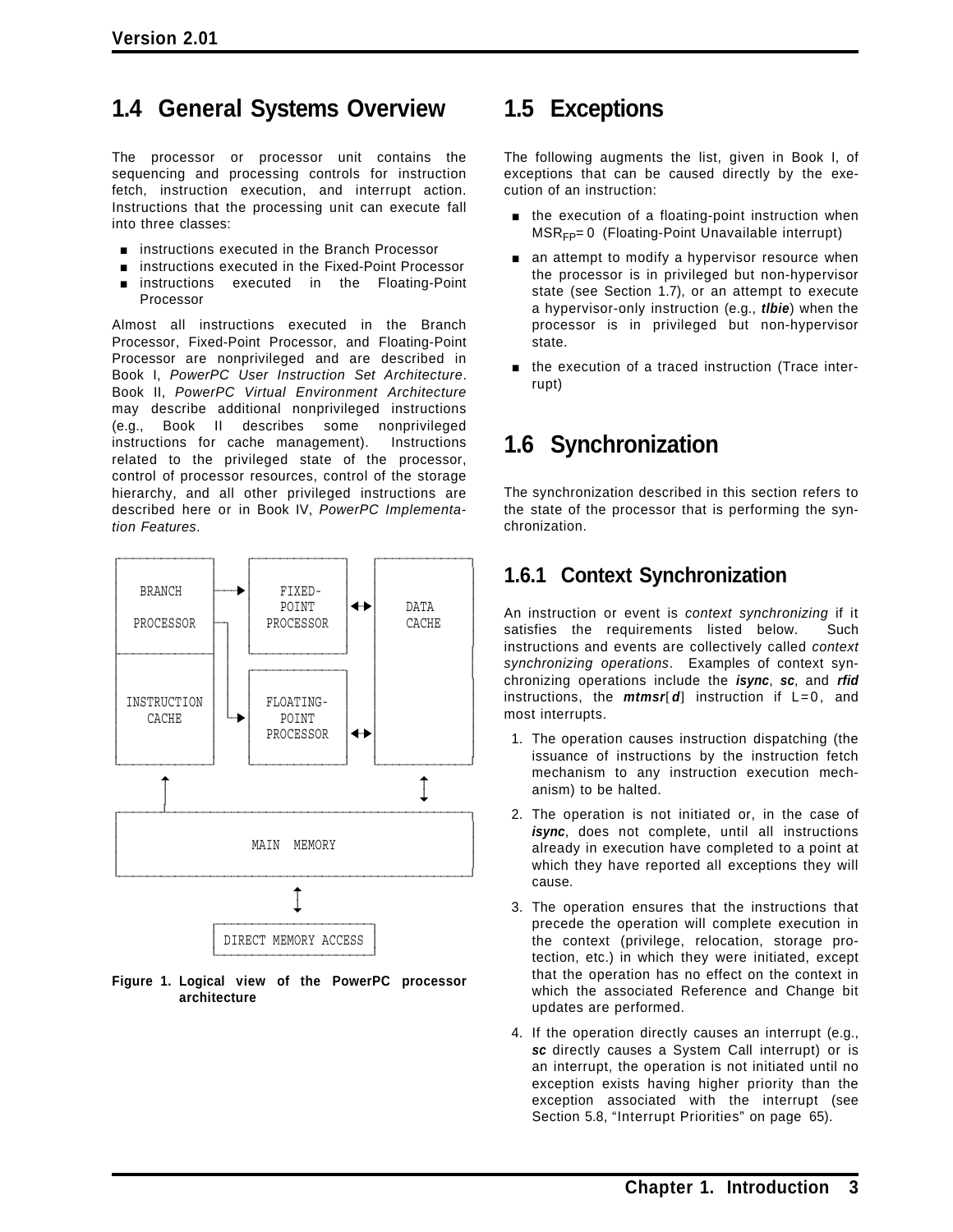5. The operation ensures that the instructions that follow the operation will be fetched and executed in the context established by the operation. (This requirement dictates that any prefetched instructions be discarded and that any effects and side effects of executing them out-of-order also be discarded, except as described in Section 4.2.4, "Performing Operations Out-of-Order" on page 23.)

#### **Programming Note**

A context synchronizing operation is necessarily execution synchronizing; see Section 1.6.2.

Unlike the *Synchronize* instruction, a context synchronizing operation does not affect the order in which storage accesses are performed.

# **1.6.2 Execution Synchronization**

An instruction is *execution synchronizing* if it satisfies items 2 on page 3 and 3 on page 3 of the definition of context synchronization (see Section 1.6.1). *sync* and *ptesync* are treated like *isync* with respect to item 2 (i.e., the conditions described in item 2 apply to the completion of *sync* and *ptesync*). Examples of execution synchronizing instructions are *sync*, *ptesync*, and *mtmsrd*.

#### **Programming Note**

All context synchronizing instructions are execution synchronizing.

Unlike a context synchronizing operation, an execution synchronizing instruction does not ensure that the instructions following that instruction will execute in the context established by that instruction. This new context becomes effective sometime after the execution synchronizing instruction completes and before or at a subsequent context synchronizing operation.

# **1.7 Logical Partitioning (LPAR)**

The Logical Partitioning (LPAR) facility permits processors and portions of real storage to be assigned to logical collections called *partitions*, such that a program executing on a processor in one partition cannot interfere with any program executing on a processor in a different partition. This isolation can be provided for both problem state and privileged state programs, by using a layer of trusted software, called a *hypervisor* program (or simply a

"hypervisor"), and the resources provided by this facility to manage system resources. (A hypervisor is a program that runs in hypervisor state; see below.)

The number of partitions supported is implementation-dependent.

A processor is in only one partition at any given time. Partitions can be defined without consideration of the physical configuration of the system (e.g., shared caches, organization of the storage hierarchy).

A processor may be removed from one partition and assigned to a different partition while other processors continue to execute programs in their respective partitions. The operations necessary to assign a processor to a different partition are implementation-dependent.

The following resources are provided to support logical partitioning.

1. HV bit of the MSR

This bit, along with  $MSR_{PR}$ , controls whether the processor is in hypervisor state (see Section 2.2.3 on page 8).

2. Logical Partitioning Environment Selector (LPES)

The notation LPES/LPES<sub>1</sub> identifies the LPES bit implemented in the POWER4 processor and the second of two LPES bits implemented in the POWER4+ processor.

 $LPES/LPES<sub>1</sub>$  controls how storage is accessed when translation is disabled, and whether a subset of interrupts set  $MSR_{HV}$  to 1.

On the POWER4+ processor, LPES<sub>0</sub> controls whether External interrupts set  $MSR_{HV}$  to 1 or leave it unchanged.

See Sections 4.2.6 (including subsections) on page 25 and Section 4.10 on page 39 for a description of how storage accesses are affected by the setting of LPES/LPES<sub>1</sub>. See Section 5.5 on page 54 for a description of how the setting of LPES affects the processing of interrupts.

On POWER4+, three of the four states of LPES are supported. The 0b10 state is reserved.

#### - Programming Note -

LPES=0 (0b00 on POWER4+) provides an environment in which only the hypervisor can run with address translation disabled and in which all interrupts invoke the hypervisor. This value (along with  $MSR_{HV}=1$ ) can also be used in a system that is not partitioned, to permit the operating system to access all system resources.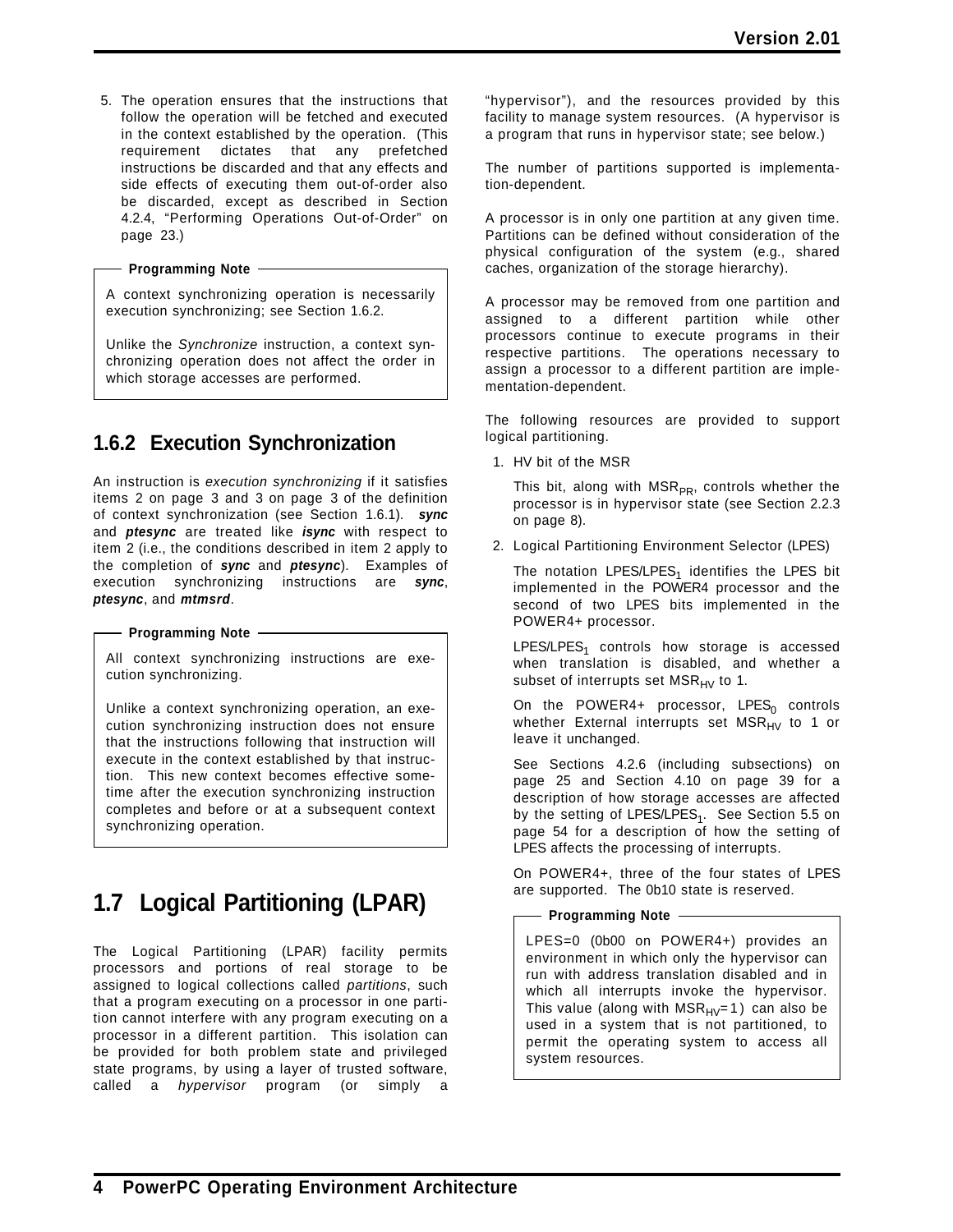**Programming Note**

On POWER4+, LPES<sub>1</sub> can be used to configure LPAR environments similar to the environment selected by the LPES bit on the POWER4 processor.

3. Real mode storage access control

The Real Mode Offset Register (RMOR), Real Mode Limit Register (RMLR), and Real Mode Caching Inhibited bit control access to storage in real addressing mode, as described in Section 4.2.6 on page 25 and Section 8.2 on page 77.

4. Logical Partition Identity Register (LPIDR)

This register contains a value that identifies the partition to which the processor is assigned.

- 5. Hypervisor Decrementer Interrupt Conditionally Enable (HDICE) Bit (POWER4+ only)
	- 0 Hypervisor Decrementer interrupts are disabled.
	- 1 Hypervisor Decrementer interrupts are enabled if permitted by  $MSR_{EE}$ ,  $MSR_{HV}$ ,  $MSR_{PR}$ ,  $MSR_{RI}$ , HDEC<sub>h</sub>, and HDIHO; see Section 5.5.12 on page 62.
- 6. Hypervisor Decrementer Interrupt Holdoff (HDIHO, POWER4+ only)

This field specifies the Hypervisor Decrementer bit (denoted HDEC<sub>h</sub>), if any, that is used in determining whether Hypervisor Decrementer interrupts are enabled; see Section 5.5.12 on page 62.

```
0b00 No Hypervisor Decrementer bit is used.
0b01 HDEC_{21} is used (h=21).
0b10 HDEC<sub>17</sub> is used (h=17).
0b11 HDEC<sub>13</sub> is used (h=13).
```
With the exception of  $MSR_{HV}$ , and the partial exception of the LPIDR as described in the next sentence, the format and contents of these resources, the conditions that must be established before they are altered, the means provided for altering them, and the software synchronization required in order to make the alterations effective are implementation-dependent.

The following additional considerations apply to the LPIDR.

The LPIDR is implemented as a field in an implementation-specific register (e.g., a "HID" register) that can be read and written by software using the *mfspr* and *mtspr* instructions. References elsewhere in this Book to an *mtspr* instruction that modifies the LPIDR refer to an *mtspr* instruction that modifies this implementation-specific register.

Any implementation-dependent software synchronization requirements for modifying this implementation-specific register are in addition to the synchronization requirements for modifying the LPIDR that are described elsewhere in this Book.

With the exception of  $MSR_{HV}$ , the resources defined above and those in the following list are hypervisor resources.

- **EXTENDING** All implementation-specific resources, including implementation-specific registers (e.g., "HID" registers), that control hardware functions or affect the results of instruction execution. Examples include resources that disable caches, disable hardware error detection, set breakpoints, control power management, or significantly affect performance.
- **I** ME bit of the MSR
- SDR1, EAR (if implemented), SPRG0, Time Base, PIR, and DABR
- $\blacksquare$  the large virtual page size, if a means is provided by which software can alter it
- **Hypervisor Decrementer (HDEC, POWER4+ only)**

The contents of a hypervisor resource can be modified by the execution of an instruction (e.g., *mtspr*) only in hypervisor state (MSR<sub>HV PR</sub> = 0b10). Whether an attempt to modify the contents of a given hypervisor resource, other than  $MSR_{MF}$ , in privileged but non-hypervisor state (MSR<sub>HV PR</sub> = 0b00) is ignored (i.e., treated as a no-op) or causes a Privileged Instruction type Program interrupt is implementation-dependent. An attempt to modify  $MSR_{MF}$  in privileged but non-hypervisor state is ignored (i.e., the bit is not changed). The *tlbie* and *tlbsync* instructions can be executed only in hypervisor state; see the descriptions of these instructions on pages 45 and 47.

In general, if software violates a rule that is stated in the Books using the word "must" (e.g., "this field must be set to 0") the results are boundedly undefined. The only exception is that if hypervisor software violates such a rule that pertains to the contents of a hypervisor resource, to accessing storage in real addressing mode, or to using the *tlbie* and *tlbsync* instructions, the results are undefined, and may include altering resources belonging to other partitions, causing the system to "hang", etc.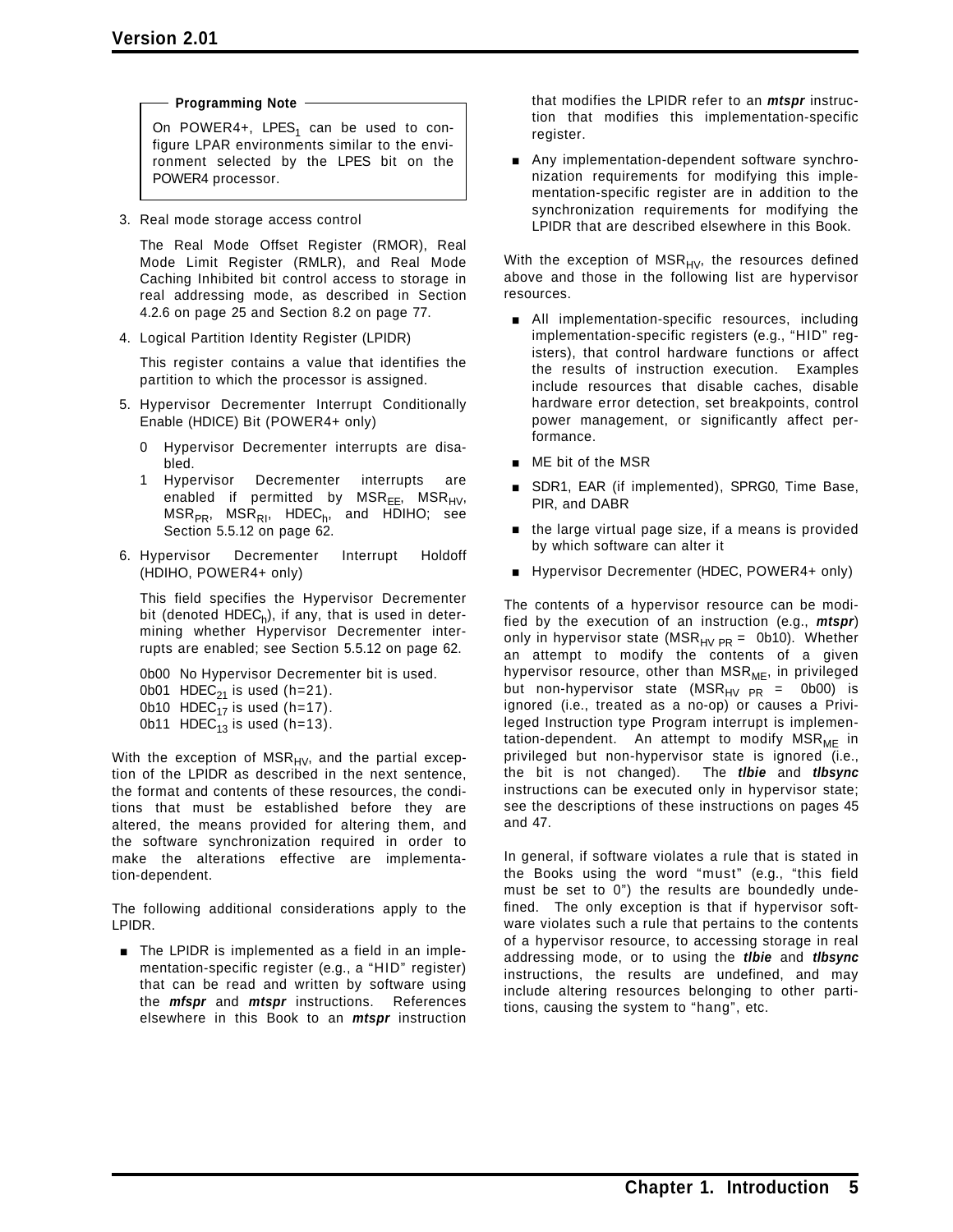#### **Programming Note**

Because the SPRs listed above are privileged for writing, an attempt to modify the contents of any of these SPRs in problem state ( $MSR_{PR}=1$ ) using *mtspr* causes a Privileged Instruction type Program exception, and similarly for  $MSR_{ME}$ .

If the hypervisor sets a breakpoint for an operating system program without verifying the requested breakpoint conditions, the breakpoint could cause an unexpected Data Storage interrupt when the hypervisor is executing.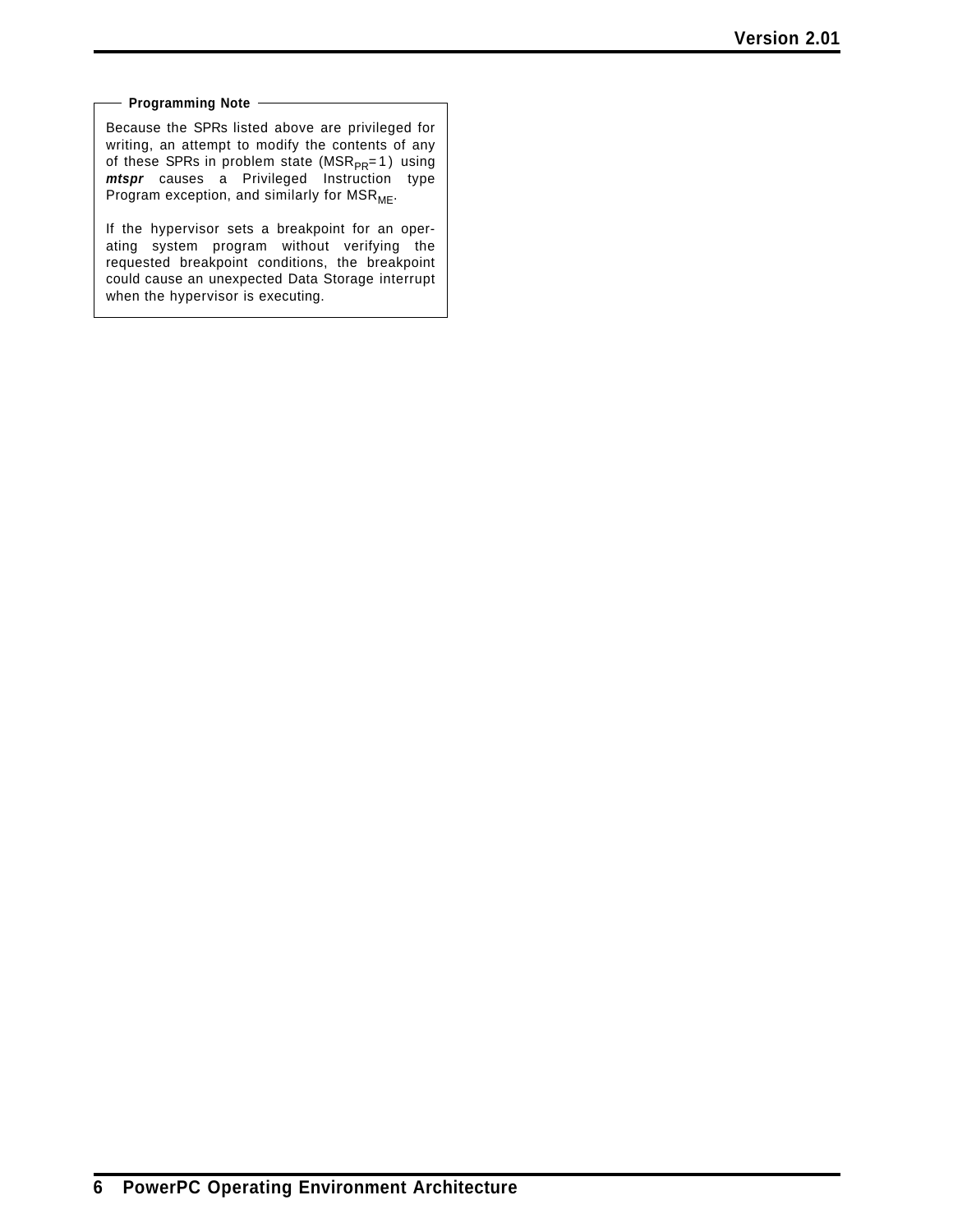# **Chapter 2. Branch Processor**

| 2.1 Branch Processor Overview  7  |  |
|-----------------------------------|--|
| 2.2 Branch Processor Registers 7  |  |
| 2.2.1 Machine Status Save/Restore |  |
|                                   |  |

2.2.2 Machine Status Save/Restore Register 1 . . . . . . . . . . . . . . . . . 7 2.2.3 Machine State Register ....... 8 2.3 Branch Processor Instructions ... 10 2.3.1 System Linkage Instructions ... 10

# **2.1 Branch Processor Overview**

This chapter describes the details concerning the registers and the privileged instructions implemented in the Branch Processor that are not covered in Book I, *PowerPC User Instruction Set Architecture*.

# **2.2 Branch Processor Registers**

### **2.2.1 Machine Status Save/Restore Register 0**

The Machine Status Save/Restore Register 0 (SRR0) is a 64-bit register. This register is used to save machine status on interrupts, and to restore machine status when an *rfid* instruction is executed.

On interrupt, SRR0 is set to the current or next instruction address. Thus if the interrupt occurs in 32-bit mode, the high-order 32 bits of SRR0 are set to 0. When *rfid* is executed, the contents of SRR0 are copied to the next instruction address (NIA), except that the high-order 32 bits of the NIA are set to 0 when returning to 32-bit mode.

|                     | $\overline{\phantom{m}}$ |        |
|---------------------|--------------------------|--------|
| $\overline{ }$<br>u |                          | $\sim$ |

**Figure 2. Save/Restore Register 0**

In general, SRR0 contains either the address of the instruction that caused the interrupt, or the address of the instruction to return to after an interrupt is serviced.

### **2.2.2 Machine Status Save/Restore Register 1**

The Machine Status Save/Restore Register 1 (SRR1) is a 64-bit register. This register is used to save machine status on interrupts, and to restore machine status when an *rfid* instruction is executed.

|   | $\overline{\phantom{a}}$ |  |
|---|--------------------------|--|
| 0 |                          |  |

#### **Figure 3. Save/Restore Register 1**

In general, when an interrupt occurs, bits 33:36 and 42:47 of SRR1 are loaded with information specific to the interrupt type, and bits 0:32, 37:41, and 48:63 of the MSR are placed into the corresponding bit positions of SRR1.

SRR1 bits may be treated as reserved in a given implementation if they correspond to MSR bits that are reserved or are treated as reserved in that implementation *and*, for SRR1 bits in the range 33:36 and 42:47, they are specified as being set either to 0 or to an undefined value for all interrupts that set SRR1 (including implementation-dependent setting, e.g. by the Machine Check interrupt or by implementation-specific interrupts; see the Book IV for the implementation).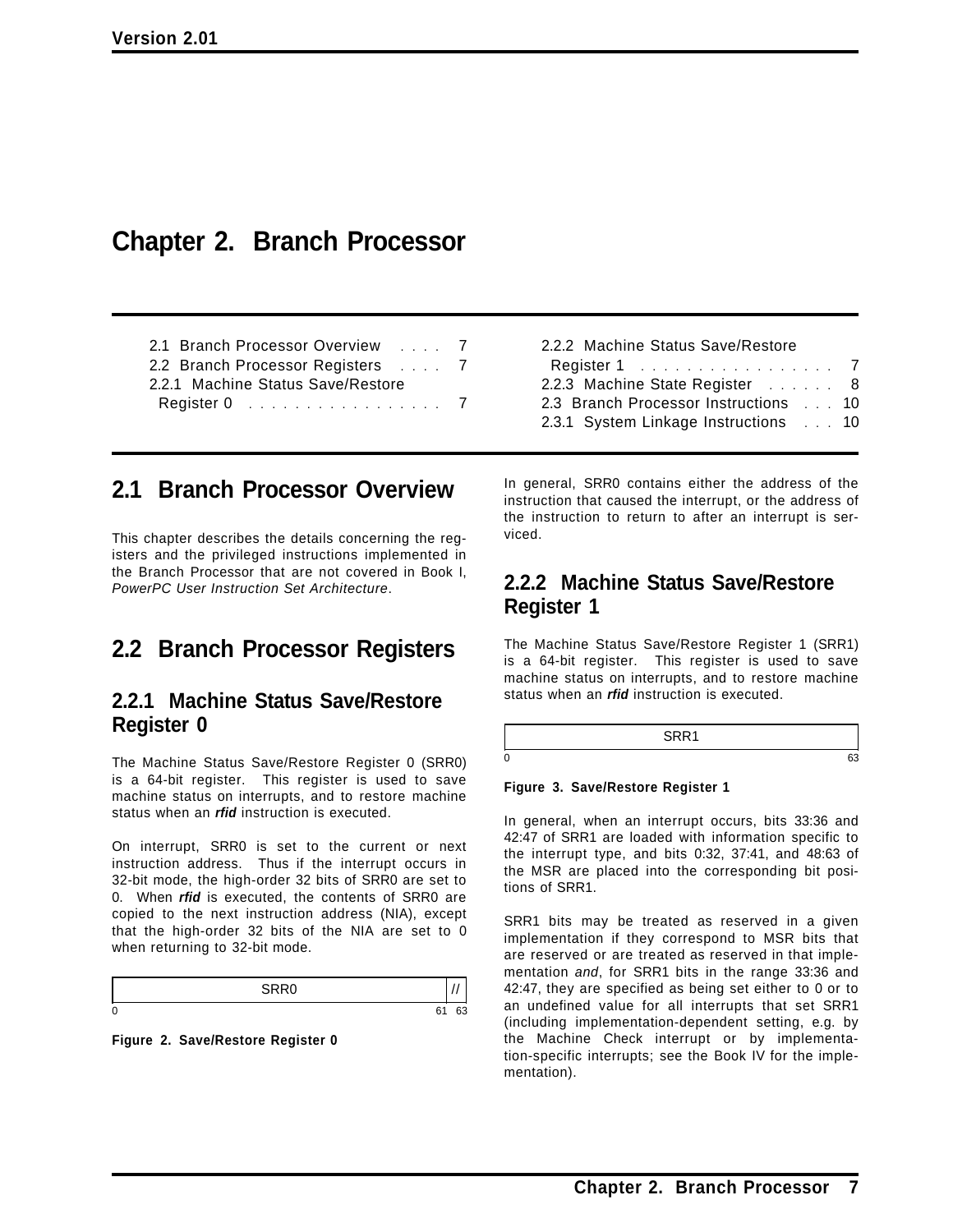## **2.2.3 Machine State Register**

The Machine State Register (MSR) is a 64-bit register. This register defines the state of the processor. On interrupt, the MSR bits are altered in accordance with Figure 28 on page 54. The MSR can also be modified by the *mtmsr*[*d*], *sc*, and *rfid* instructions. It can be read by the *mfmsr* instruction.

|             | $ -$<br>. . |  |
|-------------|-------------|--|
| $\sim$<br>υ |             |  |

#### **Figure 4. Machine State Register**

Below are shown the bit definitions for the Machine State Register.

#### **Bit Description**

#### 0 *Sixty-Four-Bit Mode* (SF)

- 0 The processor is in 32-bit mode.
- 1 The processor is in 64-bit mode.
- 1:2 Reserved

#### 3 *Hypervisor State* (HV)

- **0** The processor is not in hypervisor state.
- **1** If MSR<sub>PR</sub>=0 the processor is in hypervisor state; otherwise the processor is not in hypervisor state.

#### **Programming Note**

The privilege state of the processor is determined by  $MSR_{HV}$  and  $MSR_{PR}$ , as follows.

#### **HV PR**

- 0 0 privileged
- 0 1 problem
- 1 0 privileged and hypervisor
- 1 1 problem

MSRHV can be set to 1 only by the *System Call* instruction and some interrupts. It can be set to 0 only by the *rfid* instruction and possibly by some interrupts.

#### 4:46 Reserved

#### 47 *Interrupt Little-Endian Mode* (ILE)

This bit is part of the optional Little-Endian facility; see the section entitled "Little-Endian" in Book I.

If the Little-Endian facility is implemented, when an interrupt occurs this bit is copied to  $MSR<sub>LE</sub>$  to select the Endian mode for the context established by the interrupt.

If the Little-Endian facility is not implemented, this bit is treated as reserved.

- 48 *External Interrupt Enable* (EE)
	- 0 External and Decrementer interrupts are disabled.
	- 1 External and Decrementer interrupts are enabled.

On POWER4+, this bit also affects whether Hypervisor Decrementer interrupts are enabled; see Section 5.5.12 on page 62.

#### 49 *Problem State* (PR)

- 0 The processor is in privileged state.
- 1 The processor is in problem state.

#### **Programming Note**

Any instruction or event that sets  $MSR_{PR}$ to 1 also sets  $MSR_{EE}$  (POWER4+ only),  $MSR_{IR}$ , and  $MSR_{DR}$  to 1.

#### 50 *Floating-Point Available* (FP)

- 0 The processor cannot execute any floating-point instructions, including floatingpoint loads, stores, and moves.
- 1 The processor can execute floating-point instructions.

#### 51 *Machine Check Interrupt Enable* (ME)

- 0 Machine Check interrupts are disabled.
- 1 Machine Check interrupts are enabled.

This bit is a hypervisor resource; see Section 1.7, "Logical Partitioning (LPAR)" on page 4.

**Programming Note**

The only instruction that can alter  $MSR_{ME}$ is the *rfid* instruction.

#### 52 *Floating-Point Exception Mode 0* (FE0)

See below.

#### 53 *Single-Step Trace Enable* (SE)

- 0 The processor executes instructions normally.
- 1 The processor generates a Single-Step type Trace interrupt after successfully completing the execution of the next instruction (unless that instruction is *rfid*, which is never traced). Successful completion means that the instruction caused no other interrupt.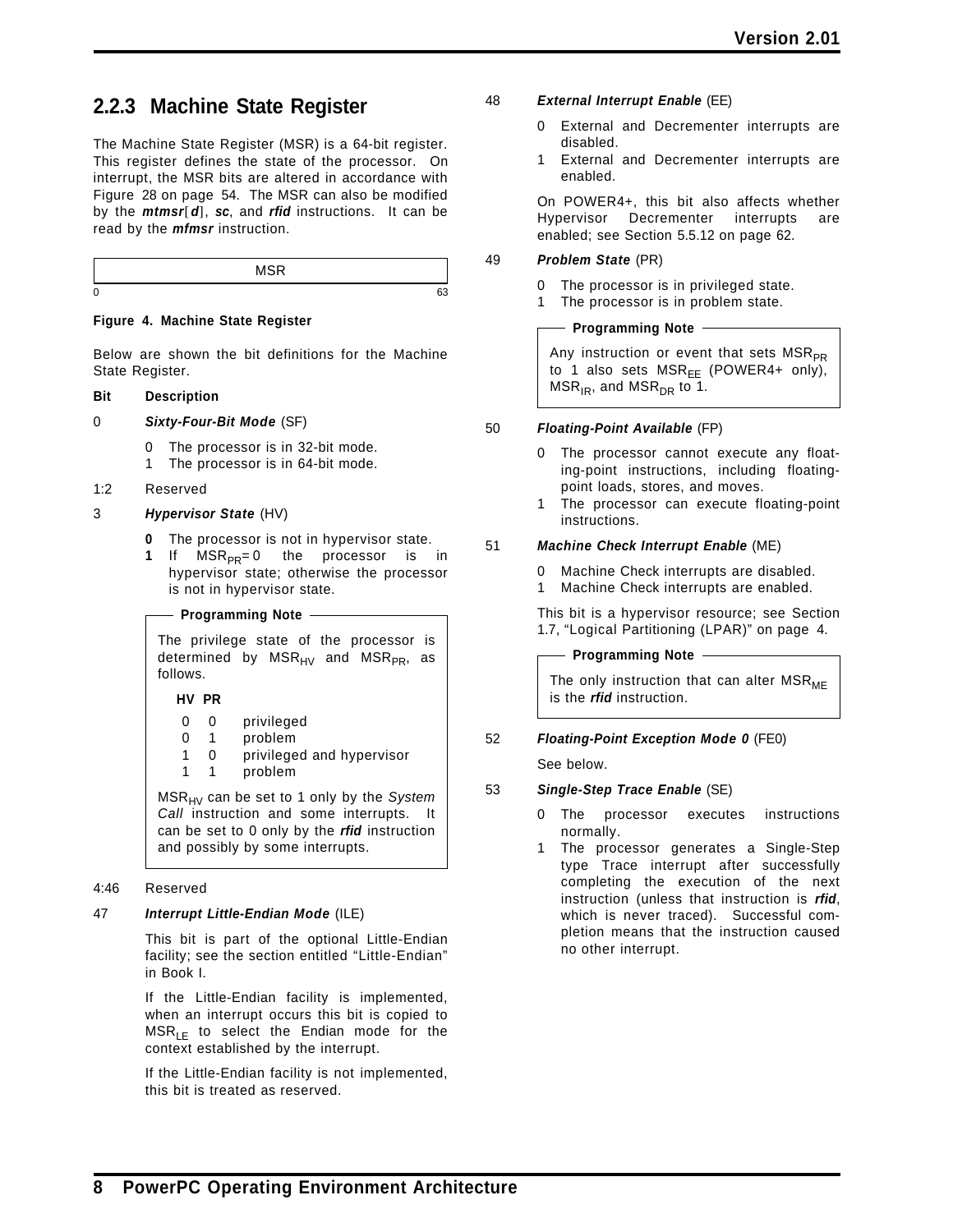#### 54 *Branch Trace Enable* (BE)

- 0 The processor executes branch instructions normally.
- 1 The processor generates a Branch type Trace interrupt after completing the execution of a branch instruction, whether or not the branch is taken. See Book IV, *PowerPC Implementation Features*.

Branch tracing may not be present on all implementations. If the function is not implemented, this bit is treated as reserved.

#### 55 *Floating-Point Exception Mode 1* (FE1)

See below.

#### 56:57 Reserved

#### 58 *Instruction Relocate* (IR)

- 0 Instruction address translation is off.
- 1 Instruction address translation is on.

#### - Programming Note -

See the Programming Note in the definition of  $MSR_{PR}$ .

#### 59 *Data Relocate* (DR)

- 0 Data address translation is off.
- 1 Data address translation is on.

#### **Programming Note**

See the Programming Note in the definition of  $MSR_{PR}$ .

60 Reserved

#### 61 *Performance Monitor Mark* (PMM)

This bit is part of the optional Performance Monitor facility; see Appendix E. If the Performance Monitor facility is not implemented or does not use this bit, this bit is treated as reserved.

#### 62 *Recoverable Interrupt* (RI)

0 Interrupt is not recoverable.

1 Interrupt is recoverable.

Additional information about the use of this bit is given in Sections 5.4, "Interrupt Processing" on page 53, 5.5.1, "System Reset Interrupt" on page 55, and 5.5.2, "Machine Check Interrupt" on page 55.

#### 63 *Little-Endian Mode* (LE)

This bit is part of the optional Little-Endian facility; see the section entitled "Little-Endian" in Book I.

If the Little-Endian facility is implemented, this bit has the following meaning.

- 0 The processor is in Big-Endian mode.
- 1 The processor is in Little-Endian mode.

If the Little-Endian facility is not implemented, this bit is treated as reserved.

The Floating-Point Exception Mode bits FE0 and FE1 are interpreted as shown below. For further details see Book I, *PowerPC User Instruction Set Architecture*.

#### **FE0 FE1 Mode**

- 0 0 Ignore Exceptions
- 0 1 Imprecise Nonrecoverable
- 1 0 Imprecise Recoverable
- 1 1 Precise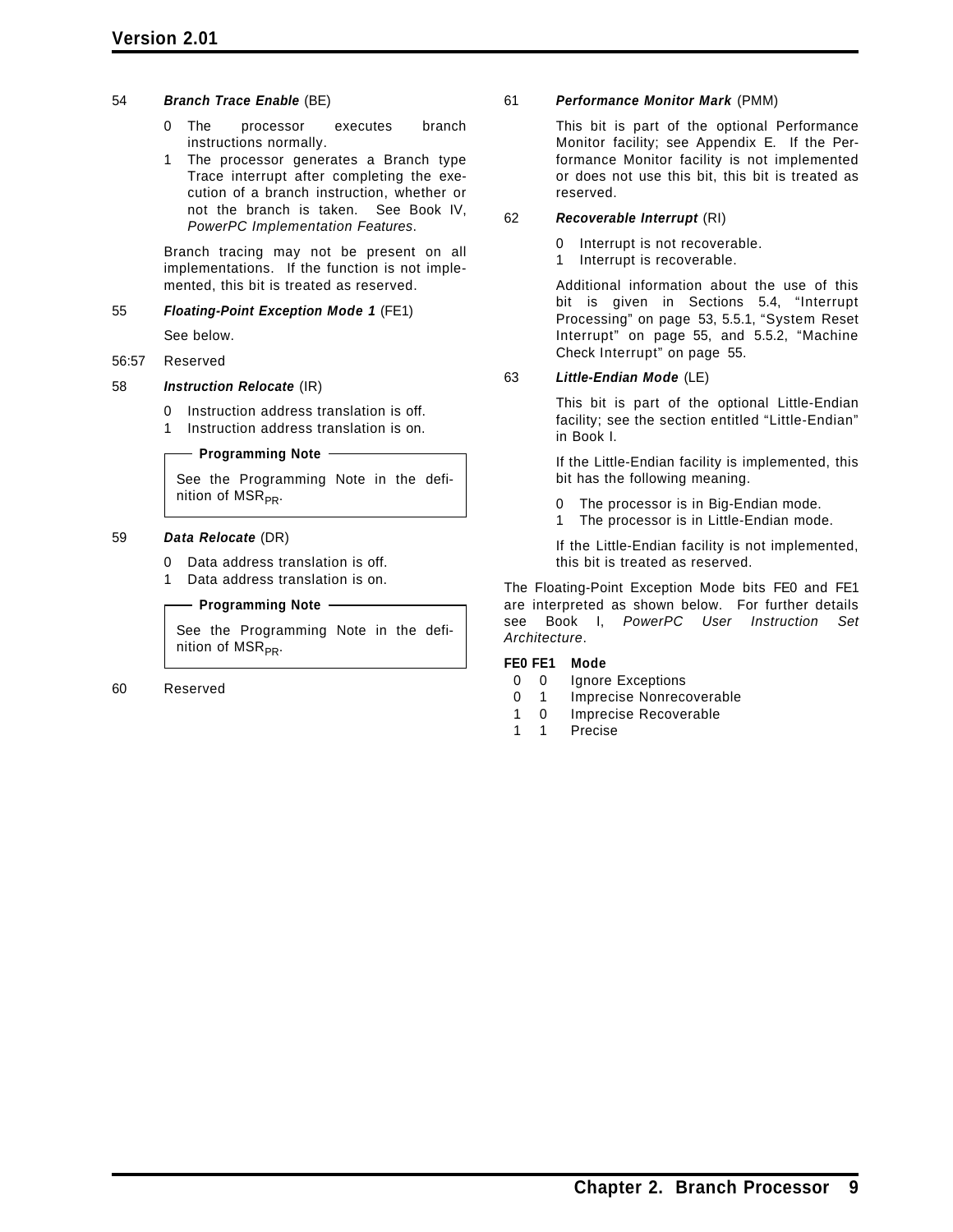# **2.3 Branch Processor Instructions**

# **2.3.1 System Linkage Instructions**

These instructions provide the means by which a program can call upon the system to perform a service, and by which the system can return from performing a service or from processing an interrupt.

### *System Call SC-form*

sc LEV

[POWER mnemonic: svca]

|  | 6 | 20 | 27<br><u>_</u> | 30 <sup>°</sup> | $\Omega$<br>ັບເ |
|--|---|----|----------------|-----------------|-----------------|

SRR0  $\bigcirc$ <sub>iea</sub> CIA + 4  $SRR1_{33:36}$  42:47  $\blacklozenge$  0  $SRR1_{0:32}$  37:41 48:63  $\blacklozenge$  MSR<sub>0:32</sub> 37:41 48:63  $MSR$   $\leftarrow$  new\_value (see below) NIA  $\leftarrow$  0x0000 0000 0000 0C00

The effective address of the instruction following the *System Call* instruction is placed into SRR0. Bits 0:32, 37:41, and 48:63 of the MSR are placed into the corresponding bits of SRR1, and bits 33:36 and 42:47 of SRR1 are set to zero.

Then a System Call interrupt is generated. The interrupt causes the MSR to be set as described in Section 5.5, "Interrupt Definitions" on page 54. The setting of the MSR is affected by the value in the LEV field, effectively 0 or 1; bits 0:5 are treated as a reserved field.

The interrupt causes the next instruction to be fetched from effective address 0x0000\_0000\_0000\_0C00.

This instruction is context synchronizing.

**Special Registers Altered:** SRR0 SRR1 MSR

The *System Call* instruction is described in Book I, *PowerPC User Instruction Set Architecture*, but only at the level required by an application programmer. A complete description of this instruction appears below.

#### **Programming Note**

*sc* serves as both a basic and an extended mnemonic. The Assembler will recognize an *sc* mnemonic with one operand as the basic form, and an *sc* mnemonic with no operand as the extended form. In the extended form the LEV operand is omitted and assumed to be 0.

#### **Programming Note**

If LEV=1 the hypervisor is invoked.

If LPES/LPES<sub>1</sub>=1, executing this instruction with  $LEV=1$  is the only way that executing an instruction can cause hypervisor state to be entered.

Because this instruction is not privileged, it is possible for application software to invoke the hypervisor. However, such invocation should be considered a programming error.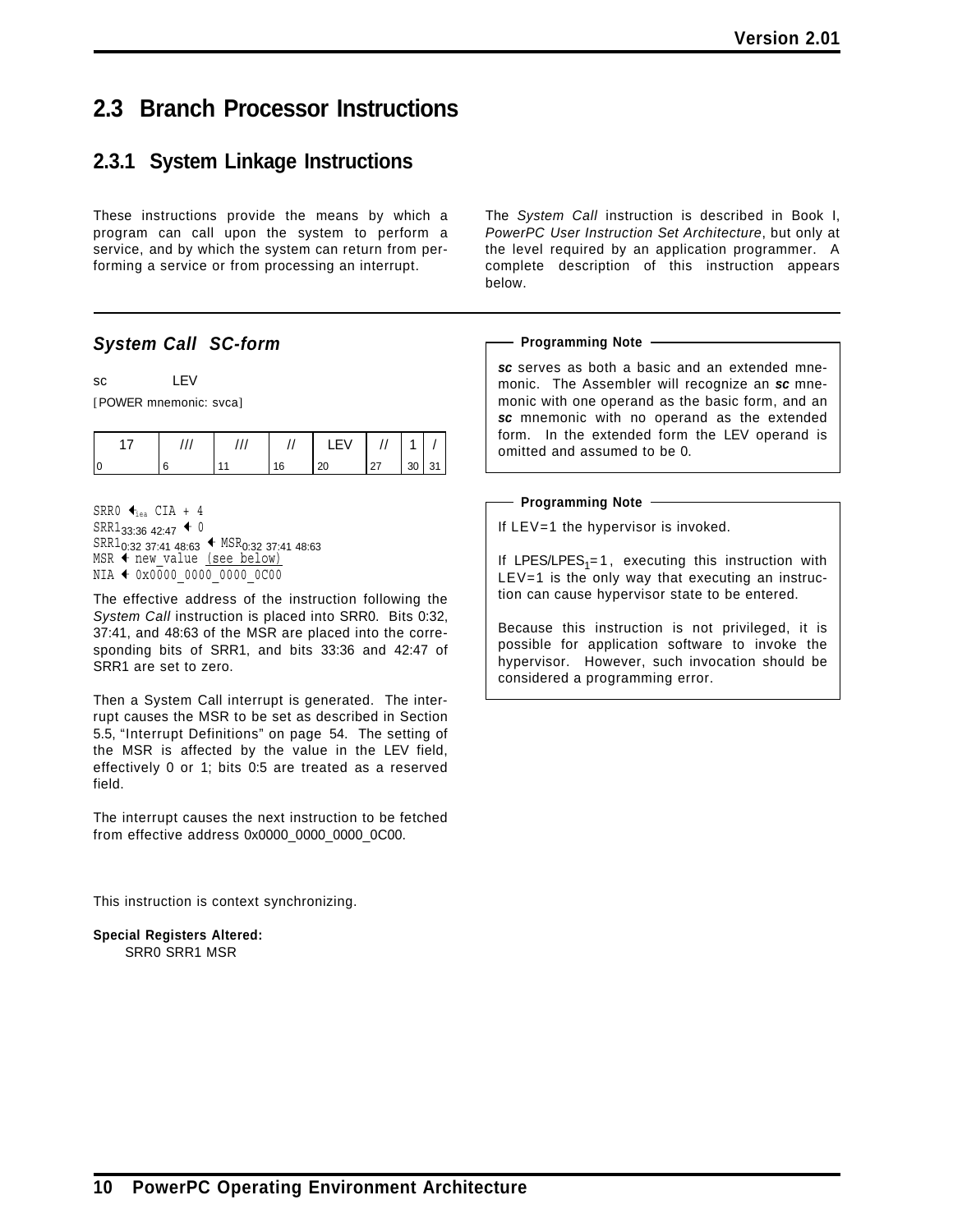### *Return From Interrupt Doubleword XL-form*

rfid

| 9 |  |    | ◡        |  |
|---|--|----|----------|--|
|   |  | 16 | <u>.</u> |  |

```
MSR_0 + SRR1_0 | SRR1_1MSR_{51} + (MSR_3 \& SRR1_{51}) | ((\neg MSR_3) \& MSR_{51})MSR_3 + MSR_3 & SRR1_3\begin{array}{lll}\n\text{MSR}_{48} & \leftarrow & \text{SRR1}_{48} & & \text{(POWER4} & \text{only)} \\
\text{MSR}_{48} & \leftarrow & \text{SRR1}_{48} & & \text{SRR1}_{49} & & \text{(POWER4 + only)}\n\end{array}MSR_{48} + SRR1_{48} SRR1<sub>49</sub><br>MSR_{58} + SRR1_{58} SRR1<sub>49</sub>
MSR_{58} \leftarrow SRR1<sub>58</sub> | SRR1<sub>49</sub><br>MSR_{59} \leftarrow SRR1<sub>59</sub> | SRR1<sub>49</sub>
MSR_{59} + SRR1<sub>59</sub> |
MSR<sub>1:2</sub> 4:32 37:41 49:50 52:57 60:63 <sup>← SRR1</sup>1:2 4:32 37:41 49:50 52:57 60:63
NIA \blacklozenge_{\text{lea}} SRR0<sub>0:61</sub> || 0b00
```
The result of ORing bits 0 and 1 of SRR1 is placed into  $MSR_0$ . If  $MSR_3=1$  then bits 3 and 51 of SRR1 are placed into the corresponding bits of the MSR. On POWER4, bit 48 of SRR1 is placed into  $MSR<sub>48</sub>$ . On POWER4+, the result of ORing bits 48 and 49 of SRR1 is placed into  $MSR<sub>48</sub>$ . The result of ORing bits 58 and 49 of SRR1 is placed into MSR<sub>58</sub>. The result of ORing bits 59 and 49 of SRR1 is placed into  $MSR_{59}$ . Bits 1:2, 4:32, 37:41, 48:50, 52:57, and 60:63 of SRR1 are placed into the corresponding bits of the MSR.

If the new MSR value does not enable any pending exceptions, then the next instruction is fetched, under control of the new MSR value, from the address  $SRR0_{0:61}$  || 0b00 (when SF=1 in the new MSR value) or  $320$  || SRR0 $_{32:61}$  || 0b00 (when SF=0 in the new MSR value). If the new MSR value enables one or more pending exceptions, the interrupt associated with the highest priority pending exception is generated; in this case the value placed into SRR0 by the interrupt processing mechanism (see Section 5.4, "Interrupt Processing" on page 53) is the address of the instruction that would have been executed next had the interrupt not occurred.

This instruction is privileged and context synchronizing.

#### **Special Registers Altered:** MSR

**Programming Note**

If this instruction sets  $MSR_{PR}$  to 1, it also sets  $MSR<sub>EE</sub>$  (POWER4+ only), MSR<sub>IR</sub>, and MSR<sub>DR</sub> to 1.

This instruction is the only instruction that can be used to set  $MSR_{HV}$  to 0 on all implementations. This instruction is the only instruction that can be used to alter MSR<sub>ME</sub>. These bits can be altered by this instruction only if it is executed in hypervisor state.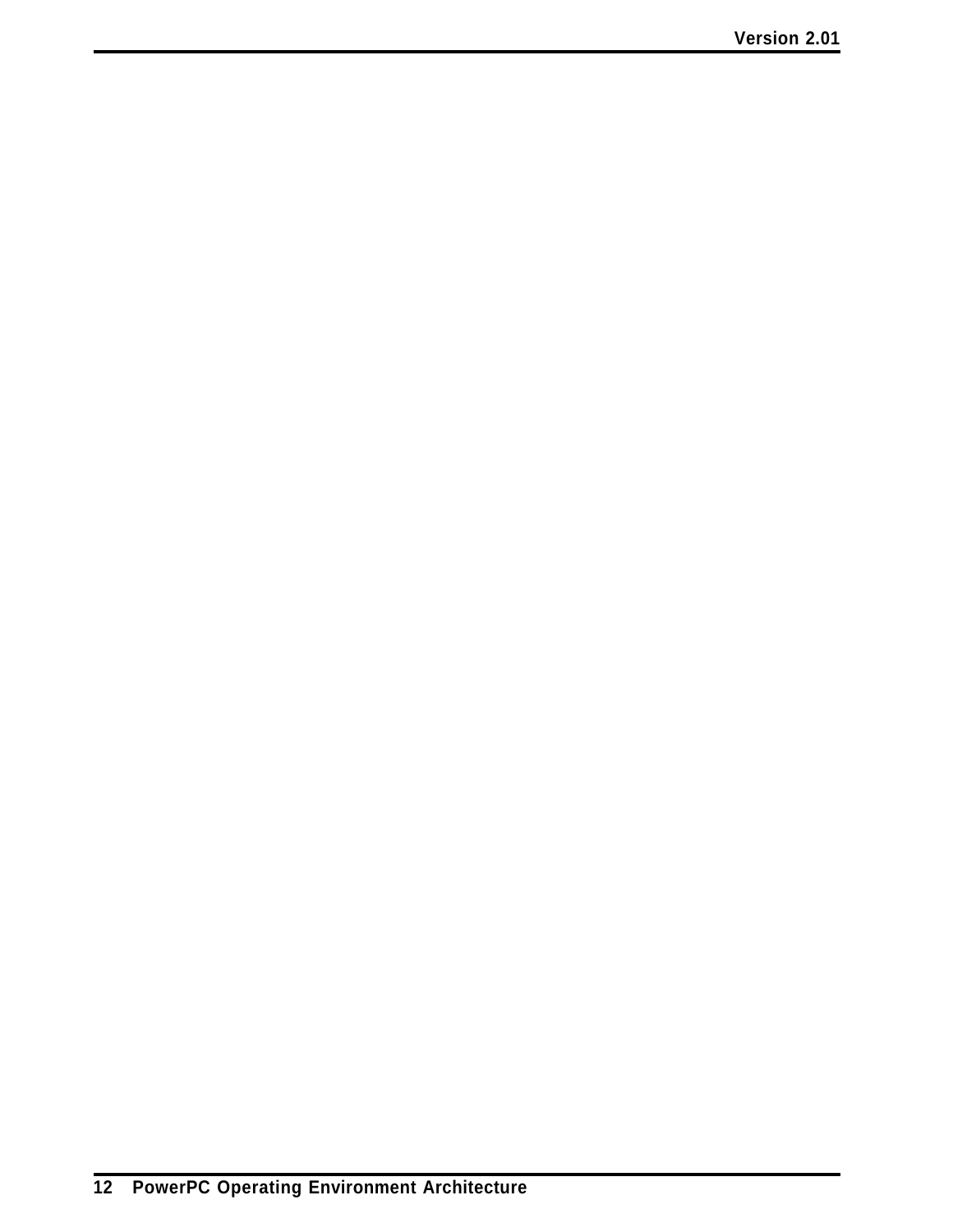# **Chapter 3. Fixed-Point Processor**

| 3.1 Fixed-Point Processor Overview 13  |  |
|----------------------------------------|--|
| 3.2 Special Purpose Registers 13       |  |
| 3.3 Fixed-Point Processor Registers 13 |  |
| 3.3.1 Data Address Register 13         |  |
| 3.3.2 Data Storage Interrupt Status    |  |
| Register 14                            |  |
| 3.3.3 Software-Use SPRs 14             |  |

# **3.1 Fixed-Point Processor Overview**

This chapter describes the details concerning the registers and the privileged instructions implemented in the Fixed-Point Processor that are not covered in Book I, *PowerPC User Instruction Set Architecture*.

# **3.2 Special Purpose Registers**

Special Purpose Registers (SPRs) are read and written using the *mfspr* (page 18) and *mtspr* (page 17) instructions. Most SPRs are defined in other chapters of this book; see the index to locate those definitions.

| 3.3.4 Control Register 14               |     |
|-----------------------------------------|-----|
| 3.3.5 Processor Version Register        | 15  |
| 3.3.6 Processor Identification Register | 15  |
| 3.4 Fixed-Point Processor Instructions  | 16  |
| 3.4.1 Move To/From System Register      |     |
| $Instructions$                          | -16 |

# **3.3 Fixed-Point Processor Registers**

### **3.3.1 Data Address Register**

The Data Address Register (DAR) is a 64-bit register that is set by the Machine Check, Data Storage, Data Segment, and Alignment interrupts; see Sections 5.5.2, 5.5.3, 5.5.4, and 5.5.8. In general, when one of these interrupts occurs the DAR is set to an effective address associated with the storage access that caused the interrupt, with the high-order 32 bits of the DAR set to 0 if the interrupt occurs in 32-bit mode.

| 0 |  |
|---|--|

**Figure 5. Data Address Register**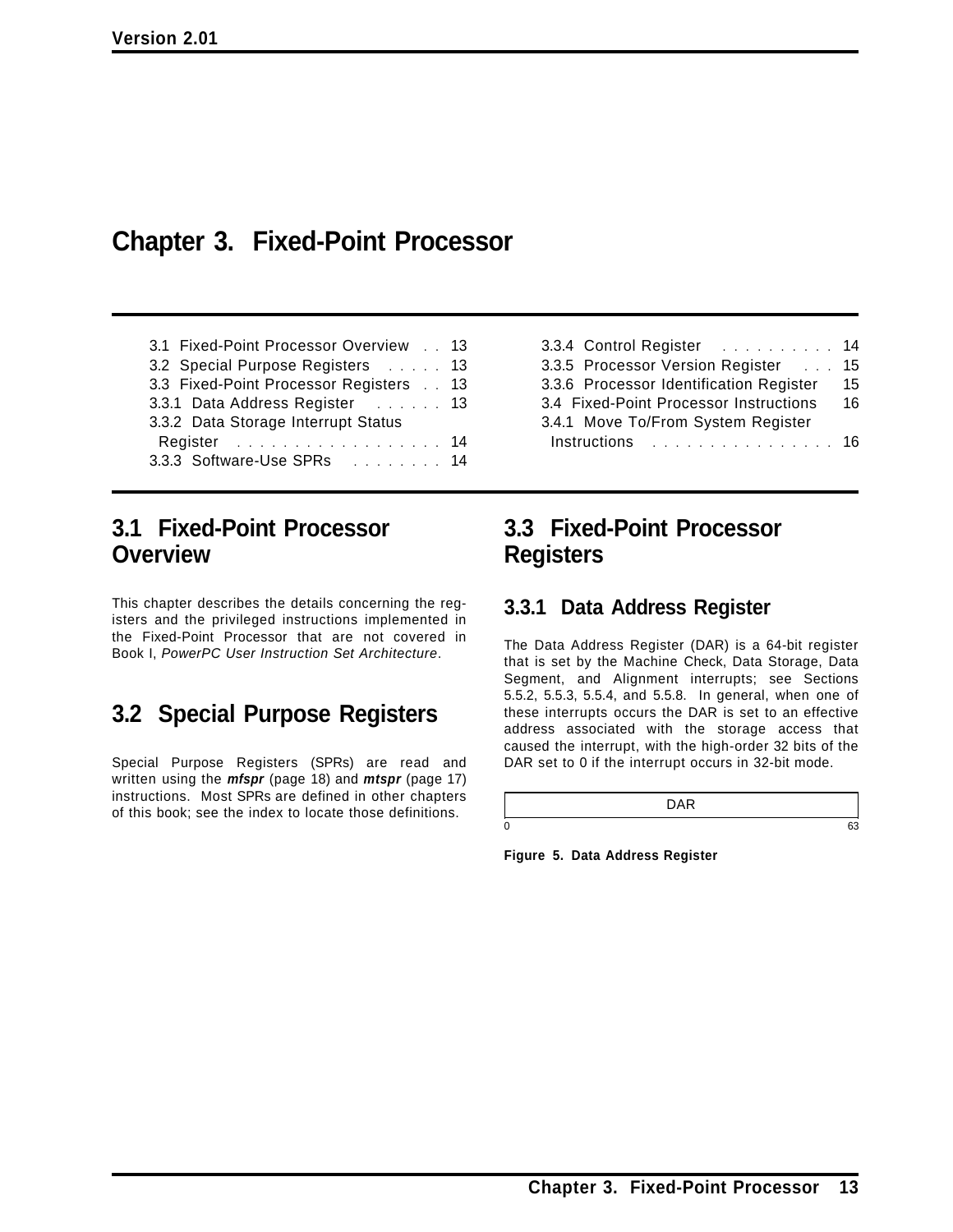### **3.3.2 Data Storage Interrupt Status Register**

The Data Storage Interrupt Status Register (DSISR) is a 32-bit register that is set by the Machine Check, Data Storage, Data Segment, and Alignment interrupts; see Sections 5.5.2, 5.5.3, 5.5.4, and 5.5.8. In general, when one of these interrupts occurs the DSISR is set to indicate the cause of the interrupt.

|   | <b>DSISR</b> |  |
|---|--------------|--|
| C |              |  |

#### **Figure 6. Data Storage Interrupt Status Register**

DSISR bits may be treated as reserved in a given implementation if they are specified as being set either to 0 or to an undefined value for all interrupts that set the DSISR (including implementation-dependent setting, e.g. by the Machine Check interrupt or by implementation-specific interrupts; see the Book IV for the implementation).

### **3.3.3 Software-Use SPRs**

SPRG0 through SPRG3 are 64-bit registers provided for use by privileged software.

| SPRG0             |  |
|-------------------|--|
| SPRG1             |  |
| SPRG <sub>2</sub> |  |
| SPRG3             |  |
|                   |  |

#### **Figure 7. Software-use SPRs**

The following list describes the conventional uses of SPRG0 through SPRG3.

#### **SPRG0**

Hypervisor software may keep a unique real address in this register to identify an area of storage reserved for use by the hypervisor firstlevel interrupt handler. This area must be unique for each processor in the system.

SPRG0 is a hypervisor resource; see Section 1.7, "Logical Partitioning (LPAR)" on page 4.

#### **SPRG1**

This register may be used as a scratch register by the first-level interrupt handler to save the contents of a GPR. That GPR then can be loaded from SPRG0 and used as a base register to save other GPRs to storage.

#### **SPRG2**

This register may be used by the operating system as needed.

#### **SPRG3**

This register may be used by the operating system as needed.

It is optional whether SPRG3 can be read in problem state. On implementations that provide this ability, SPRG3 may be used for information, such as a "thread-id", that the operating system makes available to application programs.

#### **Programming Note**

On implementations for which SPRG3 can be read in problem state, operating systems must ensure that no sensitive data are left in SPRG3 when a problem state program is dispatched, and operating systems for secure systems must ensure that SPRG3 cannot be used to implement a "covert channel" between problem state programs. These requirements can be satisfied by clearing SPRG3 before passing control to a program that will run in problem state.

On such implementations, SPRG3 can be used "orthogonally" for both the purpose described for it above and the purpose described for SPRG1. If this is done, SPRG1 can be used for some other purpose.

### **3.3.4 Control Register**

The Control Register (CTRL) is a 32-bit register that controls an external I/O pin. This signal may be used for the following:

- **u** driving the RUN Light on a system operator panel
- **External interrupt routing**
- **Performance Monitor Counter incrementing (see** Appendix E, "Example Performance Monitors (Optional)" on page 91)

|             | /// | <b>RUN</b>  |  |
|-------------|-----|-------------|--|
| O           |     | 31          |  |
| Bit<br>Name |     | Description |  |

| ں ر | $1$ va $110$ | DUSUIPHUI     |
|-----|--------------|---------------|
| 31  | <b>RUN</b>   | Run state bit |

All other fields are implementation-dependent.

#### **Figure 8. Control Register**

The CTRL RUN can be used by the operating system to indicate when the processor is doing useful work.

The contents of the CTRL can be written by the *mtspr* instruction and read by the *mfspr* instruction. Write access to the CTRL is privileged. Reads can be performed in privileged or problem state.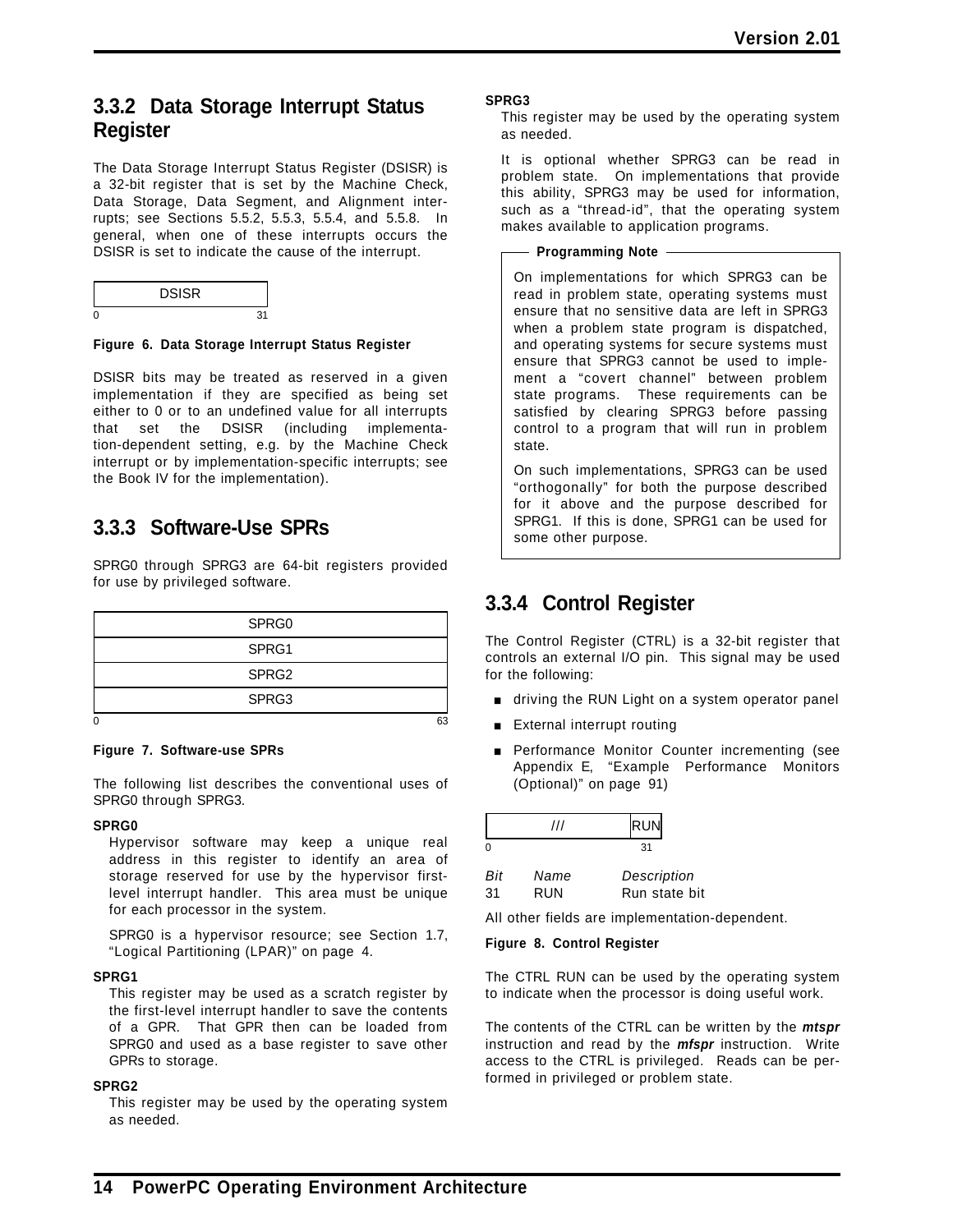## **3.3.5 Processor Version Register**

The Processor Version Register (PVR) is a 32-bit readonly register that contains a value identifying the version and revision level of the processor. The contents of the PVR can be copied to a GPR by the *mfspr* instruction. Read access to the PVR is privileged; write access is not provided.

| Version | Revision |  |
|---------|----------|--|
|         | ៲៲       |  |

**Figure 9. Processor Version Register**

The PVR distinguishes between processors that differ in attributes that may affect software. It contains two fields.

- **Version** A 16-bit number that identifies the version of the processor. Different version numbers indicate major differences between processors, such as which optional facilities and instructions are supported.
- **Revision** A 16-bit number that distinguishes between implementations of the version. Different revision numbers indicate minor differences between processors having the same version number, such as clock rate and Engineering Change level.

Version numbers are assigned by the PowerPC Architecture process. Revision numbers are assigned by an implementation-defined process.

### **3.3.6 Processor Identification Register**

The Processor Identification Register (PIR) is a 32-bit register that contains a value that can be used to distinguish the processor from other processors in the system. The contents of the PIR can be copied to a GPR by the *mfspr* instruction. Read access to the PIR is privileged; write access, if provided, is described in the Book IV, *PowerPC Implementation Features* document for the implementation.

| <b>PROCID</b> |  |
|---------------|--|
|               |  |

*Bits Name Description* 0:31 PROCID Processor ID

**Figure 10. Processor Identification Register**

The means by which the PIR is initialized are implementation-dependent (see Book IV).

The PIR is a hypervisor resource; see Section 1.7, "Logical Partitioning (LPAR)" on page 4.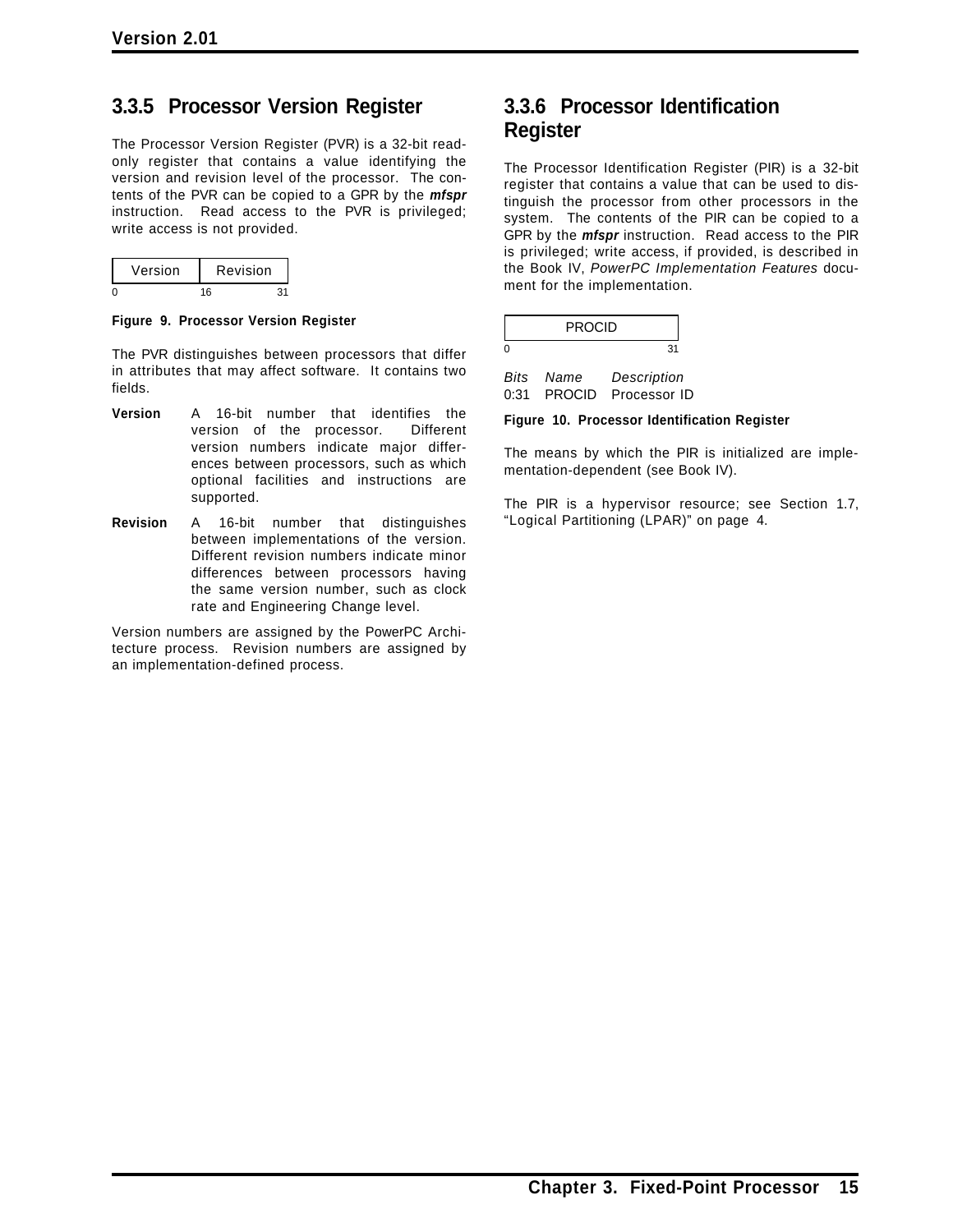# **3.4 Fixed-Point Processor Instructions**

# **3.4.1 Move To/From System Register Instructions**

The *Move To Special Purpose Register* and *Move From Special Purpose Register* instructions are described in Book I, *PowerPC User Instruction Set Architecture*, but only at the level available to an application programmer. For example, no mention is made there of registers that can be accessed only in privileged state. The descriptions of these instructions given below extend the descriptions given in Book I, but do not list Special Purpose Registers that are defined in Book IV, *PowerPC Implementation Features*. In the descriptions of these instructions given below, the "defined" SPR numbers are the SPR

numbers shown in the figure for the instruction and the SPR numbers defined in Book IV for the instruction, and similarly for "defined" registers.

### **Extended mnemonics**

Extended mnemonics are provided for the *mtspr* and *mfspr* instructions so that they can be coded with the SPR name as part of the mnemonic rather than as a numeric operand. See Appendix A, "Assembler Extended Mnemonics" on page 83.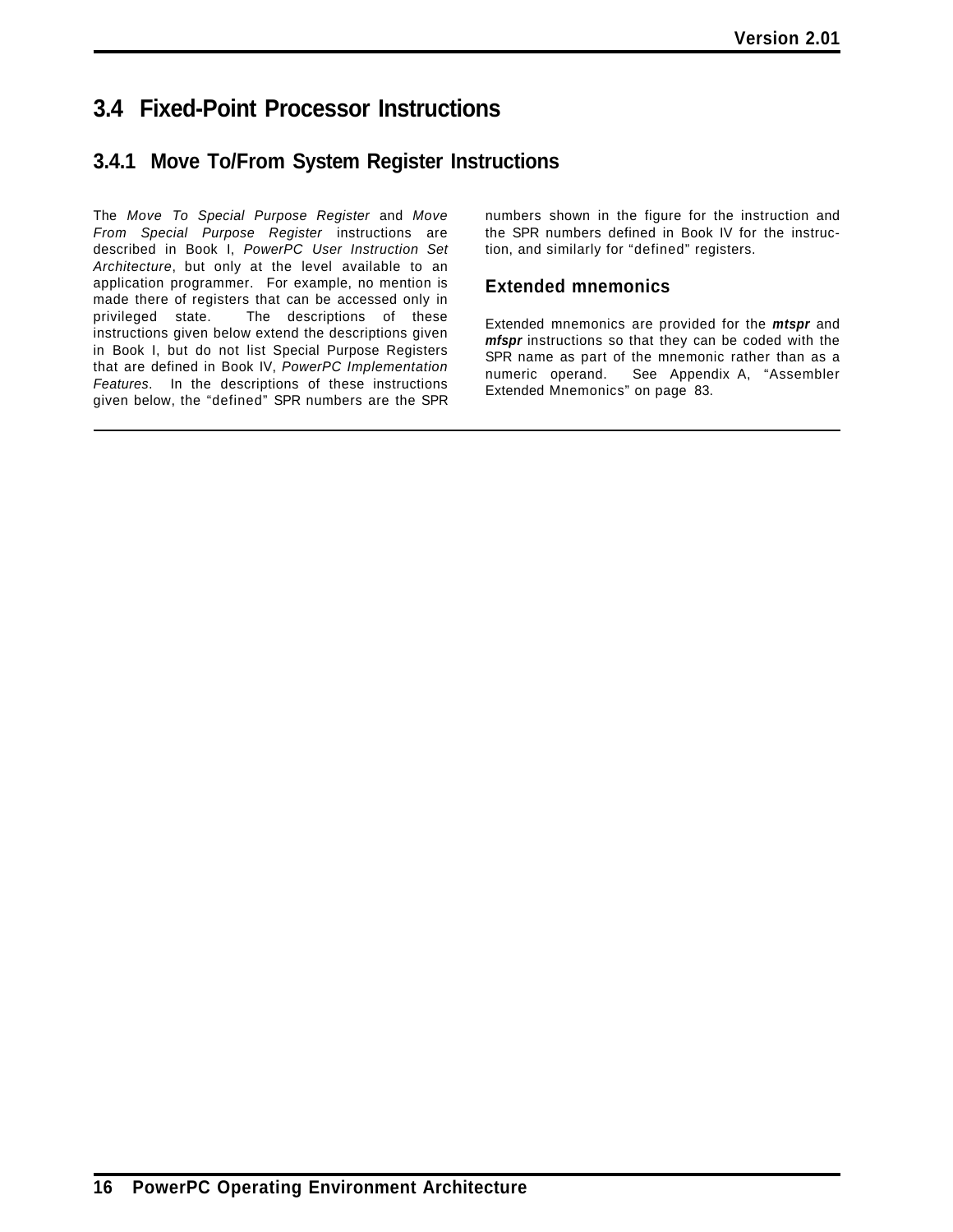#### *Move To Special Purpose Register XFX-form*

| mtspr | SPR,RS    |     |        |    |
|-------|-----------|-----|--------|----|
| 31    | <b>RS</b> | spr | 467    |    |
|       |           | 11  | $\sim$ | 31 |

n **←** spr<sub>5:9</sub> || spr<sub>0:4</sub><br>if length(SPREG(n)) = 64 then  $SPREG(n)$  (RS) else  $SPREG(n)$  (RS)<sub>32:63</sub>

The SPR field denotes a Special Purpose Register, encoded as shown in Figure 11. The contents of register RS are placed into the designated Special Purpose Register. For Special Purpose Registers that are 32 bits long, the low-order 32 bits of RS are placed into the SPR.

For this instruction, SPRs TBL and TBU are treated as separate 32-bit registers; setting one leaves the other unaltered.

 $spr_0 = 1$  if and only if writing the register is privileged. Execution of this instruction specifying a defined and privileged register when  $MSR_{PR} = 1$  causes a Privileged Instruction type Program interrupt. Execution of this instruction specifying a hypervisor resource when MSR<sub>HV PR</sub> = 0b00 either has no effect or causes a<br>Privileged Instruction type Program interrupt (see Section 1.7 on page 4).

Execution of this instruction specifying an SPR number that is not defined for the implementation causes either an Illegal Instruction type Program interrupt or one of the following.

- **if** spr<sub>0</sub>=0: boundedly undefined results<br>**i**f spr<sub>0</sub>=1:
- $\blacksquare$  if  $\mathsf{spr}_{0}$ =1:
	- if MSR<sub>PR</sub>=1: Privileged Instruction type<br>Program interrupt
	- if  $MSR_{PR}=0$  and  $MSR_{HV}=0$ : boundedly undefined results
	- if  $MSR_{PR} = 0$  and  $MSR_{HV} = 1$ : undefined results

If the SPR field contains a value that is shown in Figure 11 but corresponds to an optional Special Purpose Register that is not provided by the implementation, the effect of executing this instruction is the same as if the SPR number were not shown in the figure.

**Special Registers Altered:** See Figure 11

**Compiler and Assembler Note**

For the *mtspr* and *mfspr* instructions, the SPR number coded in assembler language does not appear directly as a 10-bit binary number in the instruction. The number coded is split into two 5-bit halves that are reversed in the instruction, with the high-order 5 bits appearing in bits 16:20 of the instruction and the low-order 5 bits in bits 11:15. This maintains compatibility with POWER SPR encodings, in which these two instructions have only a 5-bit SPR field occupying bits 11:15.

|                                                                                                                                                                                                                                                                                                                                                                                                                                         | SPR <sup>1</sup>                                                                                                                                                                                                                                                                                                        | Register                                                                                                                                                                                                                                                              | Privi-                                                                                                                                             |
|-----------------------------------------------------------------------------------------------------------------------------------------------------------------------------------------------------------------------------------------------------------------------------------------------------------------------------------------------------------------------------------------------------------------------------------------|-------------------------------------------------------------------------------------------------------------------------------------------------------------------------------------------------------------------------------------------------------------------------------------------------------------------------|-----------------------------------------------------------------------------------------------------------------------------------------------------------------------------------------------------------------------------------------------------------------------|----------------------------------------------------------------------------------------------------------------------------------------------------|
| decimal                                                                                                                                                                                                                                                                                                                                                                                                                                 | $spr_{5:9}$ spr <sub>0:4</sub>                                                                                                                                                                                                                                                                                          | <b>Name</b>                                                                                                                                                                                                                                                           | leged                                                                                                                                              |
| 1<br>8<br>9<br>18<br>19<br>22<br>25<br>26<br>27<br>29<br>152<br>272<br>273<br>274<br>275<br>280<br>282<br>284<br>285<br>310<br>784-799                                                                                                                                                                                                                                                                                                  | 00000 00001<br>00000 01000<br>00000 01001<br>00000 10010<br>00000 10011<br>00000 10110<br>00000 11001<br>00000 11010<br>00000 11011<br>00000 11101<br>00100 11000<br>01000 10000<br>01000 10001<br>01000 10010<br>01000 10011<br>01000 11000<br>01000 11010<br>01000 11100<br>01000 11101<br>01001 10110<br>11000 1xxxx | <b>XER</b><br>LR<br><b>CTR</b><br><b>DSISR</b><br>DAR<br>DEC<br>6<br>SDR <sub>1</sub><br>SRR0<br>SRR1<br><b>ACCR</b><br><b>CTRL</b><br>6<br>SPRG0<br>SPRG1<br>SPRG2<br>SPRG3<br>3<br>ASR<br>2,6<br>EAR<br>6<br>TBL<br>6<br>TBU<br>HDEC $6,7$<br>perf_mon <sup>4</sup> | no<br>no<br>no<br>ves<br>yes<br>yes<br>hypv<br>yes<br>yes<br>yes<br>yes<br>hypy<br>yes<br>yes<br>yes<br>yes<br>hypv<br>hypy<br>hypv<br>hypv<br>yes |
| 1013                                                                                                                                                                                                                                                                                                                                                                                                                                    | 11111 10101                                                                                                                                                                                                                                                                                                             | 5,6<br><b>DABR</b>                                                                                                                                                                                                                                                    | hypv                                                                                                                                               |
| <sup>1</sup> Note that the order of the two 5-bit halves<br>of the SPR number is reversed.<br><sup>2</sup> Part of the optional External Control facility<br>(see Section 8.1).<br><sup>3</sup> Part of the optional "Bridge" facility<br>(see Section 9.1).<br><sup>4</sup> Part of the optional Performance Monitor<br>facility (see Appendix E).<br><sup>5</sup> Part of the Data Address Breakpoint<br>mechanism (see Section 4.7). |                                                                                                                                                                                                                                                                                                                         |                                                                                                                                                                                                                                                                       |                                                                                                                                                    |

 $6$ This register is a hypervisor resource, and can be modified by this instruction only in hypervisor state (see Section 1.7).<br><sup>7</sup> POWER4+ only.

All SPR numbers not shown above, or in

Figure 12, or in Book IV are reserved.

#### **Figure 11. SPR encodings for mtspr**

#### **Programming Note**

For a discussion of software synchronization requirements when altering certain Special Purpose Registers, see Chapter 7, "Synchronization Requirements for Context Alterations" on page 71.

**Compatibility Note**

For a discussion of POWER compatibility with respect to SPR numbers not shown in the instruction descriptions for *mtspr* and *mfspr*, see the appendix entitled "Incompatibilities with the POWER Architecture" in Book I, *PowerPC User Instruction Set Architecture*.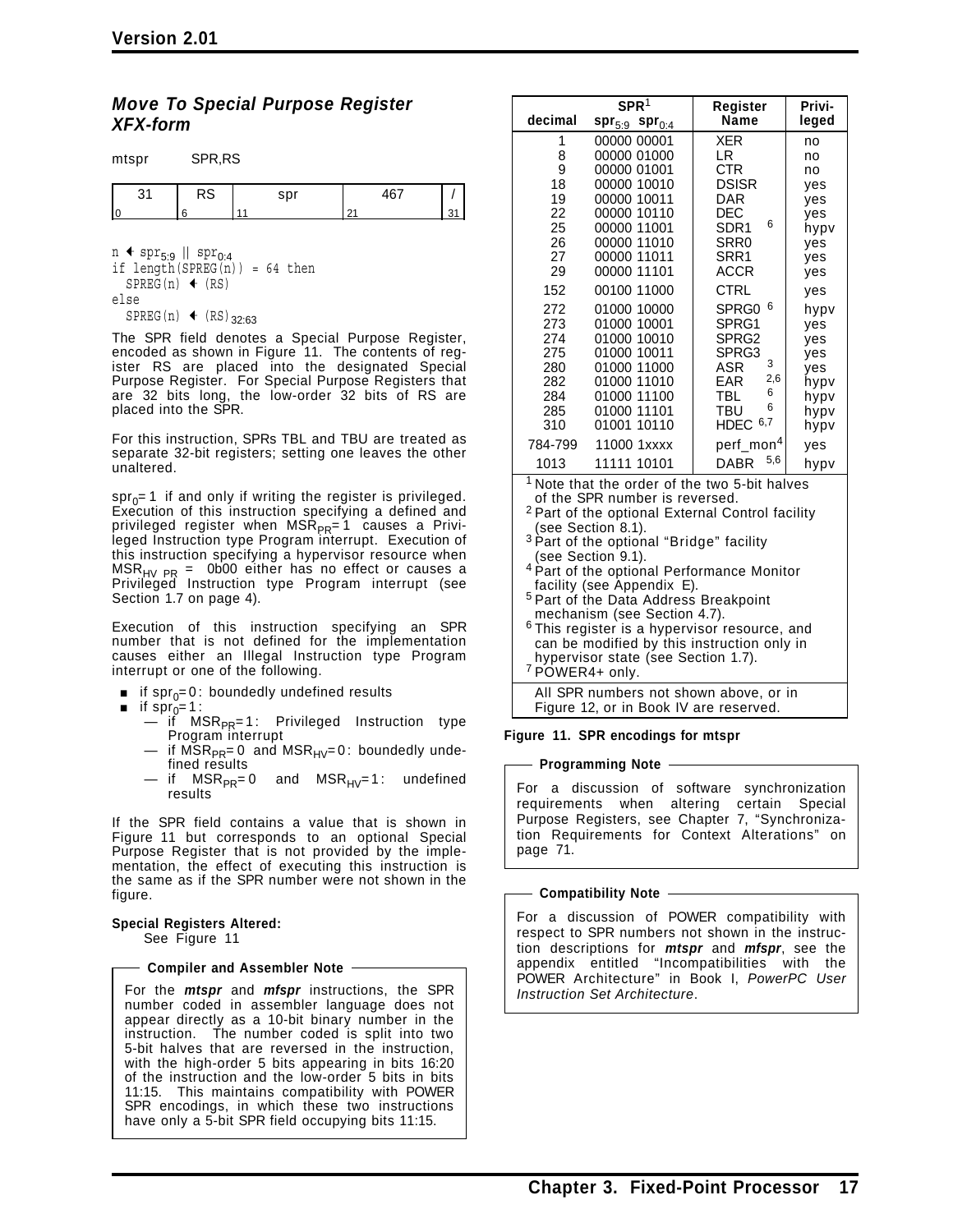### *Move From Special Purpose Register XFX-form*

| mfspr | RT, SPR |     |     |               |
|-------|---------|-----|-----|---------------|
| 31    |         | spr | 339 |               |
|       | 6       |     | 21  | 31<br>$\cdot$ |

n  $\leftrightarrow$  spr<sub>5:9</sub> || spr<sub>0:4</sub>

```
if length(SPREG(n)) = 64 then
  RT \leftarrow SPREG(n)
else
  RT \leftarrow 320 || SPREG(n)
```
The SPR field denotes a Special Purpose Register, encoded as shown in Figure 12. The contents of the designated Special Purpose Register are placed into register RT. For Special Purpose Registers that are 32 bits long, the low-order 32 bits of RT receive the contents of the Special Purpose Register and the high-order 32 bits of RT are set to zero.

 $spr_0=1$  if and only if reading the register is privi-<br>leged. Execution of this instruction specifying a Execution of this instruction specifying a defined and privileged register when  $MSR_{PR}=1$ causes a Privileged Instruction type Program interrupt.

Execution of this instruction specifying an SPR number that is not defined for the implementation causes either an Illegal Instruction type Program interrupt or one of the following.

- **i** if spr<sub>0</sub>=0: boundedly undefined results
- if  $spr_0=1$ :
	- if MSR<sub>PR</sub>=1: Privileged Instruction type Program interrupt
	- $-$  if MSR<sub>PR</sub>=0: boundedly undefined results

If the SPR field contains a value that is shown in Figure 12 but corresponds to an optional Special Purpose Register that is not provided by the implementation, the effect of executing this instruction is the same as if the SPR number were not shown in the figure.

**Special Registers Altered:** None

**Note**

See the Notes that appear with *mtspr*.

|         | SPR <sup>1</sup>         | Register                | Privi- |  |
|---------|--------------------------|-------------------------|--------|--|
| decimal | $spr_{5:9}$ spr $_{0:4}$ | Name                    | leged  |  |
| 1       | 00000 00001              | <b>XER</b>              | no     |  |
| 8       | 00000 01000              | LR                      | no     |  |
| 9       | 00000 01001              | CTR                     | no     |  |
| 18      | 00000 10010              | <b>DSISR</b>            | yes    |  |
| 19      | 00000 10011              | DAR                     | yes    |  |
| 22      | 00000 10110              | DEC                     | yes    |  |
| 25      | 00000 11001              | SDR <sub>1</sub>        | yes    |  |
| 26      | 00000 11010              | SRR <sub>0</sub>        | yes    |  |
| 27      | 00000 11011              | SRR1                    | yes    |  |
| 29      | 00000 11101              | <b>ACCR</b>             | yes    |  |
| 136     | 00100 01000              | <b>CTRL</b>             | no     |  |
| 272     | 01000 10000              | SPRG0                   | yes    |  |
| 273     | 01000 10001              | SPRG1                   | yes    |  |
| 274     | 01000 10010              | SPRG <sub>2</sub>       | yes    |  |
| 259,275 | 01000 n0011              | 6,7<br>SPRG3            | no,yes |  |
| 280     | 01000 11000              | 3<br>ASR                | yes    |  |
| 282     | 01000 11010              | $\overline{2}$<br>EAR.  | yes    |  |
| 287     | 01000 11111              | <b>PVR</b>              | ves    |  |
| 310     | 01001 10110              | 8<br>HDEC               | ves    |  |
| 768-799 | 11000 nxxxx              | perf_mon <sup>4,7</sup> | no,yes |  |
| 1013    | 11111 10101              | 5<br>DABR               | yes    |  |
| 1023    | 11111 11111              | PIR                     | ves    |  |

 $1$  Note that the order of the two 5-bit halves of the SPR number is reversed.

- <sup>2</sup> Part of the optional External Control facility (see Section 8.1).
- <sup>3</sup> Part of the optional "Bridge" facility (see Section 9.1).
- <sup>4</sup> Part of the optional Performance Monitor facility (see Appendix E).
- <sup>5</sup> Part of the Data Address Breakpoint mechanism (see Section 4.7).
- <sup>6</sup> The ability to read SPRG3 in problem state is optional (see Section 3.3.3). If this ability is not provided by the implementation, SPR number 259 is treated as if it corresponded to an optional SPR that is not provided by the implementation.
- $7$  Reading the SPR is privileged if and only if  $n=1$ .
- <sup>8</sup> POWER4+ only.

Moving from the Time Base (TB and TBU) is accomplished with the *mftb* instruction, described in Book II.

All SPR numbers not shown above, or in Figure 11, or in Book IV are reserved.

**Figure 12. SPR encodings for mfspr**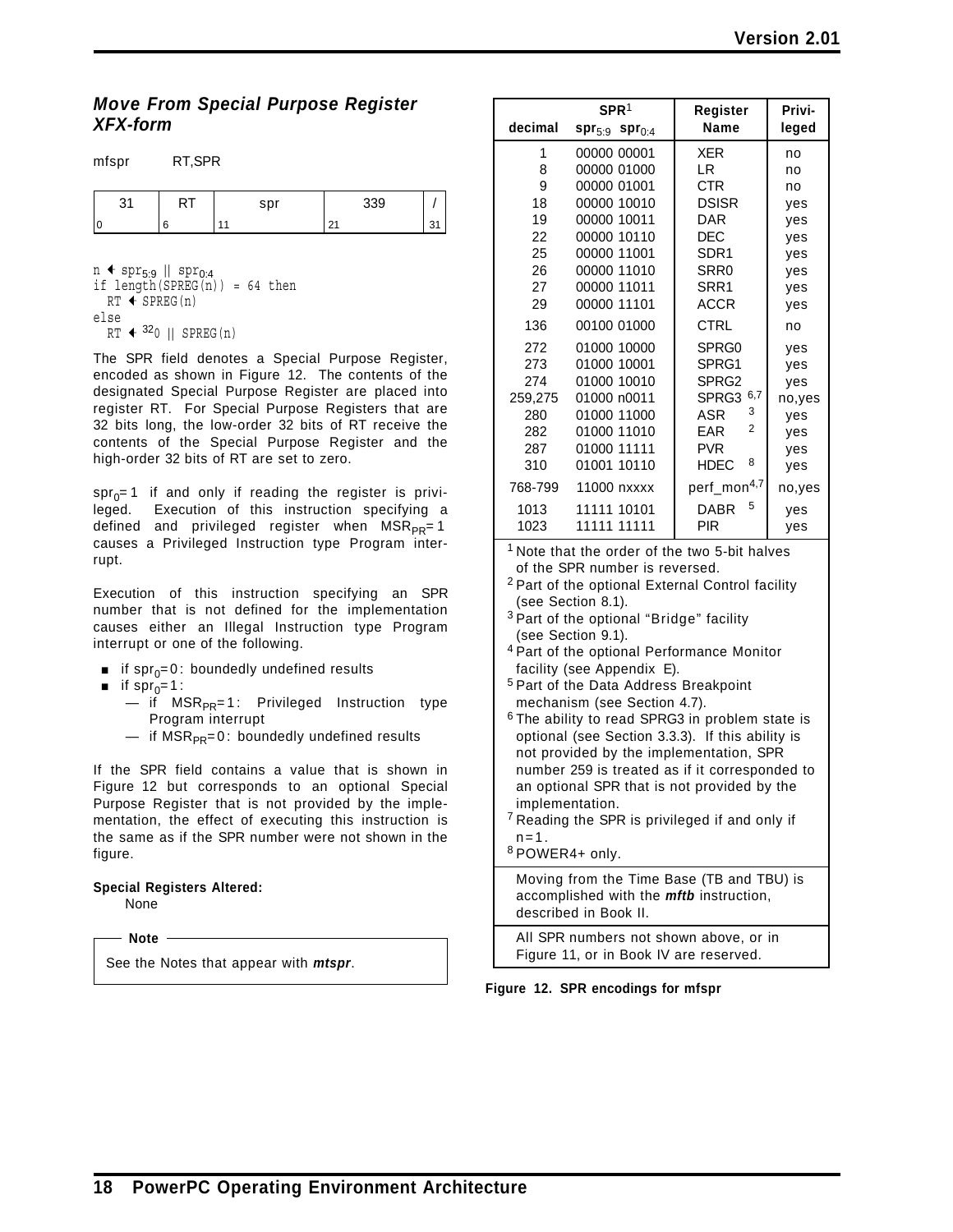mtmord DCI

#### *Move To Machine State Register Doubleword X-form*

| 111111131 U             | no,L                                                                                                                                                    |                                                                     |    |                                                                                                                               |    |
|-------------------------|---------------------------------------------------------------------------------------------------------------------------------------------------------|---------------------------------------------------------------------|----|-------------------------------------------------------------------------------------------------------------------------------|----|
| 31                      | RS                                                                                                                                                      |                                                                     |    | 178                                                                                                                           |    |
|                         | 6                                                                                                                                                       |                                                                     | 16 | 21                                                                                                                            | 31 |
| if $L = 0$ then<br>else | $MSR_0$ + $(RS)_0$  <br>$MSR_{48}$ + $(RS)_{48}$<br>$MSR_{48}$ (RS) <sub>48</sub><br>$MSR_{58}$ + $(RS)_{58}$   $(RS)_{49}$<br>$MSR_{59}$ + $(RS)_{59}$ | $(RS)$ <sub>1</sub><br>$(RS)$ <sub>49</sub><br>$(RS)$ <sub>49</sub> |    | (POWER4 only)<br>(POWER4+ only)<br>$MSR_{1:2}$ 4:47 49:50 52:57 60:63 $\leftarrow$ (RS) <sub>1:2</sub> 4:47 49:50 52:57 60:63 |    |

 $MSR_{48,62}$  (RS)  $_{48,62}$ 

The MSR is set based on the contents of register RS and of the L field.

#### $L=0$ :

The result of ORing bits 0 and 1 of register RS is placed into  $MSR_0$ . On POWER4, bit 48 of register RS is placed into  $MSR_{48}$ . On POWER4+, the result of ORing bits 48 and 49 of register RS is placed into  $\overline{MSR}_{48}$ . The result of ORing bits 58 and 49 of register RS is placed into  $MSR_{58}$ . The result of ORing bits 59 and 49 of register RS is placed into MSR<sub>59</sub>. Bits 1:2, 4:47, 49:50, 52:57, and 60:63 of register RS are placed into the corresponding bits of the MSR.

#### $L=1$ :

Bits 48 and 62 of register RS are placed into the corresponding bits of the MSR. The remaining bits of the MSR are unchanged.

This instruction is privileged.

If  $L = 0$  this instruction is context synchronizing except with respect to alterations to the LE bit; see Chapter 7, "Synchronization Requirements for Context Alterations" on page  $71$ . If  $L = 1$  this instruction is execution synchronizing; in addition, the alterations of the EE and RI bits take effect as soon as the instruction completes. Thus if  $MSR_{FF}=0$  and an External or Decrementer exception is pending, executing an *mtmsrd* instruction that sets  $MSR_{FF}$  to 1 will cause the External or Decrementer interrupt to occur before the next instruction is executed, if no higher priority exception exists (see Section 5.8, "Interrupt Priorities" on page 65).

#### **Special Registers Altered:** MSR

Except in the *mtmsrd* instruction description in this section, references to " *mtmsrd*" in Books I - III imply either L value unless otherwise stated or obvious from context (e.g., a reference to an *mtmsrd* instruction that modifies an MSR bit other than the EE or RI bit implies  $L=0$ ).

#### - Programming Note -

**Warning:** Processors that comply with versions of the architecture that precede Version 2.01 ignore the L field. These processors set the MSR as if L were 0, and perform synchronization as if L were 1. Therefore software that uses *mtmsrd* and will run on such processors must obey the following rules.

- 1. If L=1, the contents of bits of register RS other than bits 48 and 62 must be such that if L were 0 the instruction would not alter the contents of the corresponding MSR bits.
- 2. If  $L = 0$  and the instruction alters the contents of any of the MSR bits listed below, the instruction must be followed by a context synchronizing instruction or event in order to ensure that the context alteration caused by the *mtmsrd* instruction has taken effect on such processors; see Chapter 7.

SF, PR, FP, FE0, FE1, SE, BE, US, IR, DR

To obtain the best performance on processors that comply with Version 2.01 of the architecture and with subsequent versions, if the context synchronizing instruction is *isync* the *isync* should immediately follow the *mtmsrd*. (Some such processors treat an *isync* instruction that immediately follows an *mtmsrd* instruction having  $L = 0$  as a no-op, thereby avoiding the performance penalty of a second context synchronization.)

#### **Programming Note**

If this instruction sets  $MSR_{PR}$  to 1, it also sets  $MSR_{EE}$  (POWER4+ only), MSR<sub>IR</sub>, and MSR<sub>DR</sub> to 1.

This instruction does not alter  $MSR_{HV}$  or  $MSR_{ME}$ .

If the only MSR bits to be altered are  $MSR_{EF \, RI}$ , to obtain the best performance  $L=1$  should be used.

#### **Programming Note**

For a discussion of software synchronization requirements when altering certain MSR bits, see Chapter 7.

#### **Programming Note**

*mtmsrd* serves as both a basic and an extended mnemonic. The Assembler will recognize an *mtmsrd* mnemonic with two operands as the basic form, and an *mtmsrd* mnemonic with one operand as the extended form. In the extended form the L operand is omitted and assumed to be 0.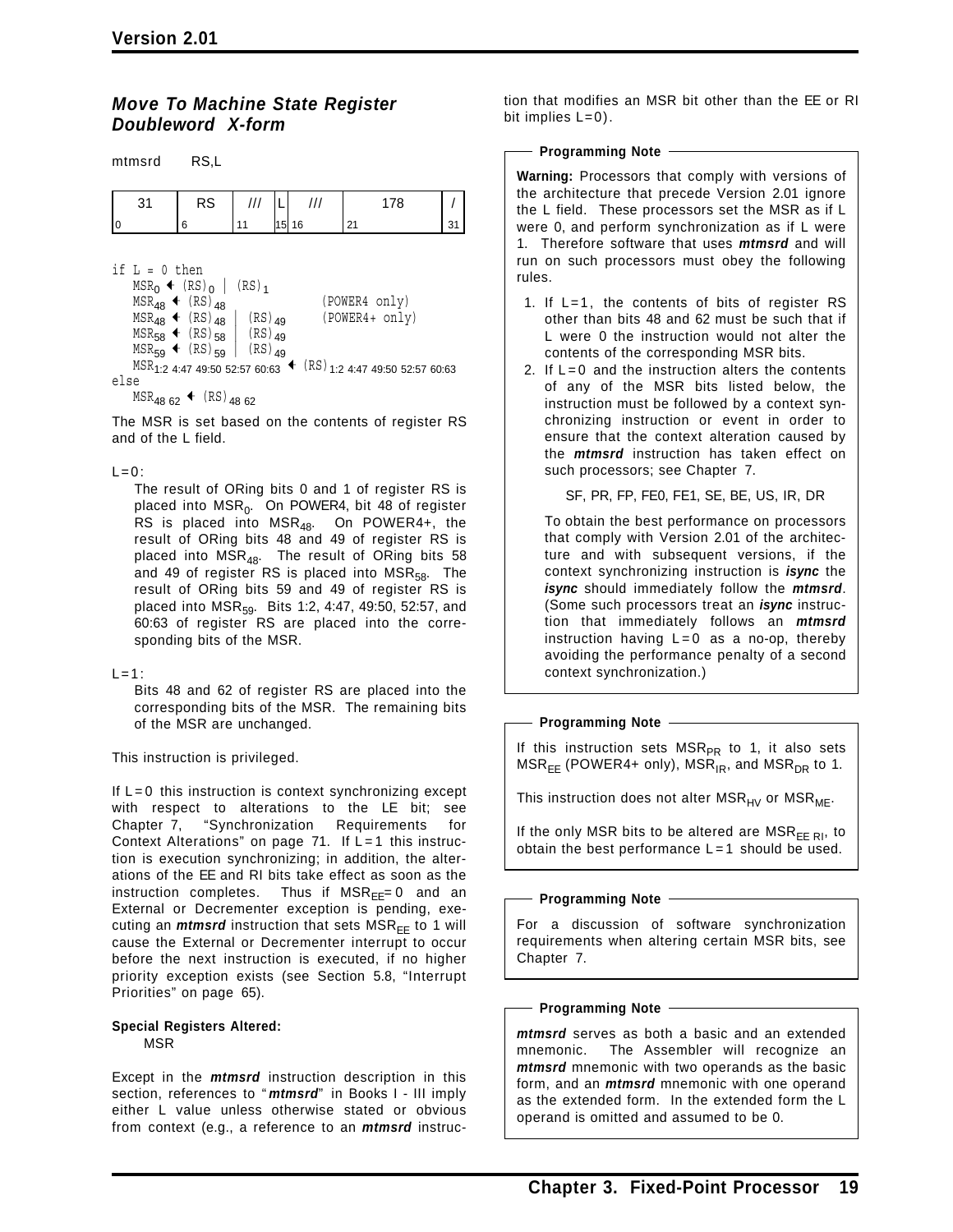### *Move From Machine State Register X-form*

mfmsr RT

 $RT$   $\leftarrow$  MSR

The contents of the MSR are placed into register RT.

This instruction is privileged.

#### **Special Registers Altered:**

None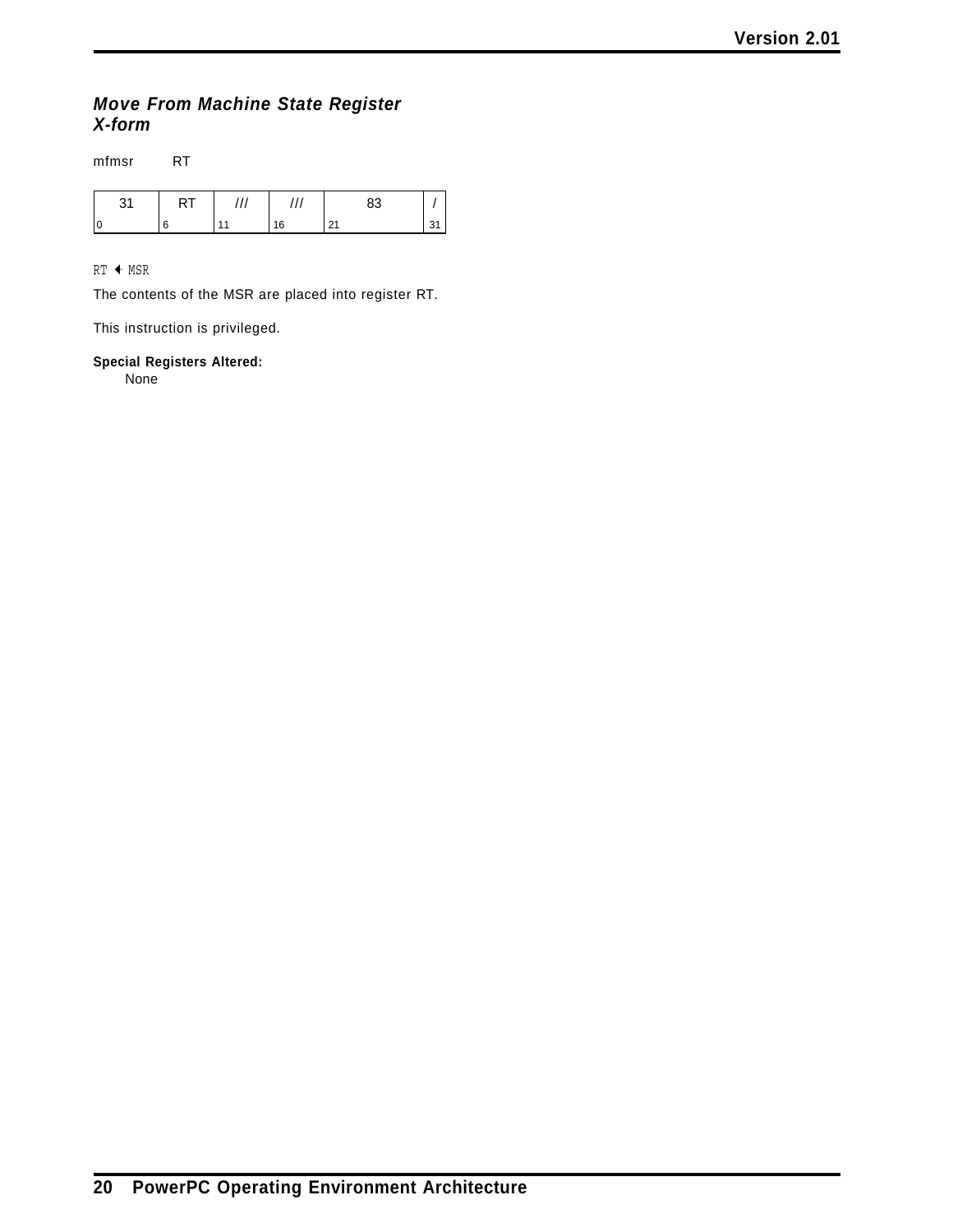# **Chapter 4. Storage Control**

| 4.1 Storage Addressing 21                                     |    |
|---------------------------------------------------------------|----|
| 4.2 Storage Model 22                                          |    |
| 4.2.1 Storage Exceptions 22                                   |    |
| 4.2.2 Instruction Fetch                                       | 23 |
| 4.2.2.1 Implicit Branch                                       | 23 |
| 4.2.2.2 Address Wrapping Combined                             |    |
| with Changing MSR Bit SF 23                                   |    |
| 4.2.3 Data Access 23                                          |    |
| 4.2.4 Performing Operations                                   |    |
| Out-of-Order<br>. 23                                          |    |
| 4.2.4.1 Guarded Storage 24                                    |    |
| 4.2.4.2 Out-of-Order Accesses to                              |    |
| Guarded Storage 24                                            |    |
| 4.2.5 32-Bit Mode                                             | 25 |
| 4.2.6 Real Addressing Mode 25                                 |    |
| 4.2.6.1 Offset Real Mode Address 25                           |    |
| 4.2.6.2 Storage Control Attributes for                        |    |
| Real Addressing Mode and for Implicit                         |    |
| Storage Accesses                                              | 26 |
| 4.2.7 Address Ranges Having Defined                           |    |
|                                                               | 27 |
| 4.2.8 Invalid Real Address                                    | 27 |
| 4.3 Address Translation Overview                              | 28 |
| 4.4 Virtual Address Generation<br>$\sim$ $\sim$ $\sim$ $\sim$ | 28 |
| 4.4.1 Segment Lookaside Buffer (SLB)                          | 29 |
| 4.4.2 SLB Search                                              | 29 |
| 4.5 Virtual to Real Translation                               | 30 |

| 4.5.1 Page Table                                   | 31 |
|----------------------------------------------------|----|
| 4.5.2 Storage Description Register 1               | 32 |
| 4.5.3 Page Table Search                            | 33 |
| 4.6 Data Address Compare                           | 34 |
| 4.7 Data Address Breakpoint                        | 35 |
| 4.8 Storage Control Bits                           | 35 |
| 4.8.1 Storage Control Bit Restrictions             | 36 |
| 4.8.2 Altering the Storage Control Bits            | 36 |
| 4.9 Reference and Change Recording                 | 37 |
| 4.10 Storage Protection                            | 39 |
| 4.10.1 Storage Protection, Address                 |    |
| Translation Enabled                                | 39 |
| 4.10.2 Storage Protection, Address                 |    |
| Translation Disabled                               | 39 |
| 4.11 Storage Control Instructions                  | 40 |
| 4.11.1 Cache Management Instructions               | 40 |
| 4.11.2 Synchronize Instruction                     | 40 |
| 4.11.3 Lookaside Buffer Management.                | 40 |
| 4.11.3.1 SLB Management Instructions               | 41 |
| 4.11.3.2 TLB Management Instructions               |    |
| $(Optional)$<br>$\sim$ $\sim$ $\sim$ $\sim$ $\sim$ | 45 |
| 4.12 Page Table Update                             |    |
| Synchronization Requirements                       | 48 |
| 4.12.1 Page Table Updates                          | 48 |
| 4.12.1.1 Adding a Page Table Entry                 | 50 |
| 4.12.1.2 Modifying a Page Table Entry              | 50 |
| 4.12.1.3 Deleting a Page Table Entry               | 50 |

# **4.1 Storage Addressing**

A program references storage using the effective address computed by the processor when it executes a *Load*, *Store*, *Branch*, or *Cache Management* instruction, or when it fetches the next sequential instruction. The effective address is translated to a real address according to procedures described in Section 4.3, "Address Translation Overview" on page 28 and following sections. The real address is what is presented to the storage subsystem. See Figure 13 on page 28.

For a complete discussion of storage addressing and effective address calculation, see the section entitled "Storage Addressing" in Book I, *PowerPC User Instruction Set Architecture*.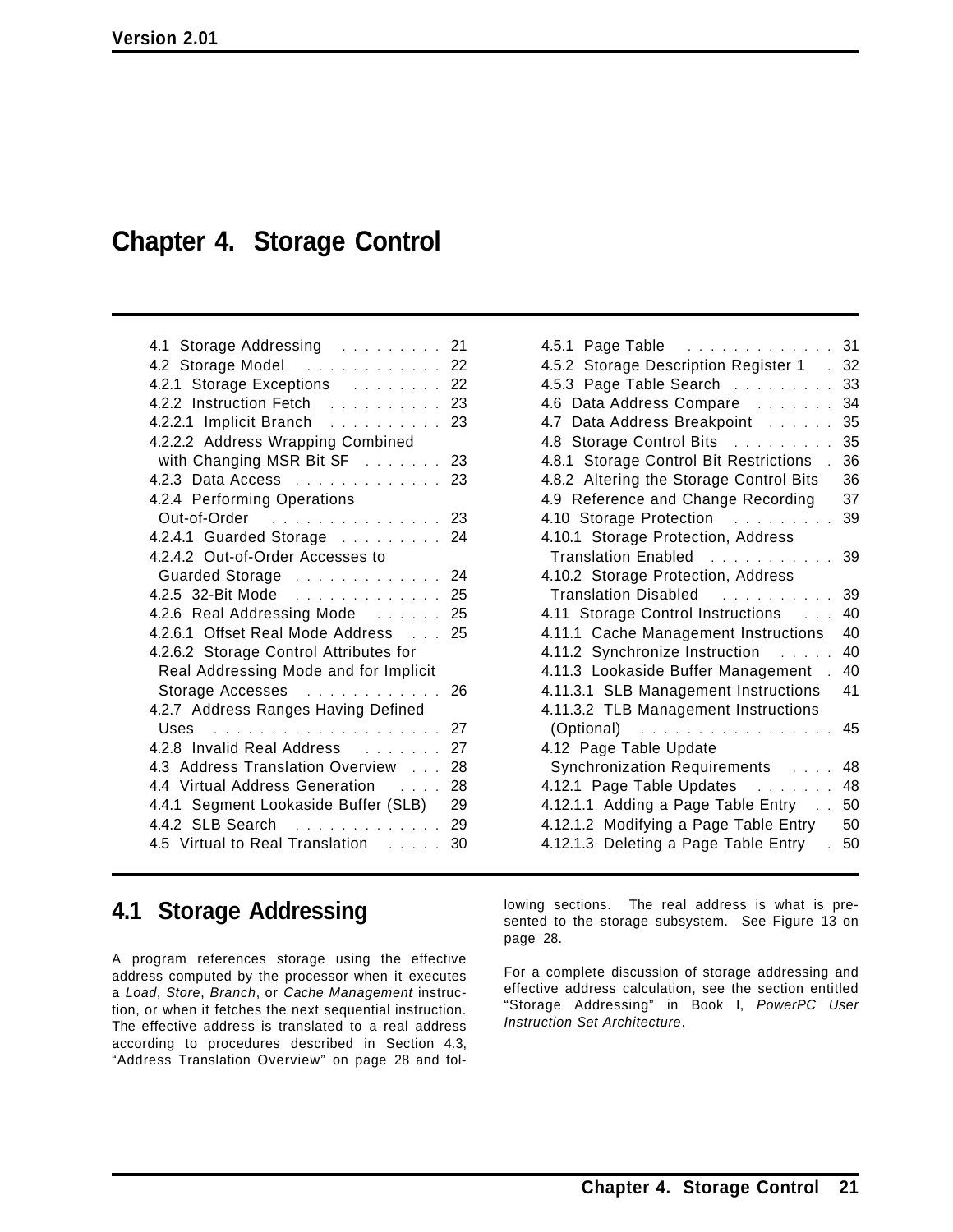### **Storage Control Overview**

- **E** Real address space size is 2<sup>m</sup> bytes, m≤ 62; see Note 1.
- Real page size is  $2^{12}$  bytes (4 KB).
- **Effective address space size is 2<sup>64</sup> bytes.**
- **n** An effective address is translated to a virtual address via the Segment Lookaside Buffer (SLB).
	- Virtual address space size is  $2^n$  bytes, 65≤ n≤ 80; see Note 2.
	- $-$  Segment size is  $2^{28}$  bytes (256 MB).
	- Number of virtual segments is 2<sup>n−28</sup>; see Note 2.
	- Virtual page size is 2<sup>p</sup> bytes, 12≤ p≤ 28; two sizes are supported simultaneously, 4 KB (p=12) and a larger size; see Note 3.
- A virtual address is translated to a real address via the Page Table.

#### **Notes:**

- 1. The value of m is implementation-dependent (subject to the maximum given above). When used to address storage, the high-order 62− m bits of the "62-bit" real address must be zeros.
- 2. The value of n is implementation-dependent (subject to the range given above). In references to 80-bit virtual addresses elsewhere in this Book, the high-order 80− n bits of the "80-bit" virtual address are assumed to be zeros.
- 3. The value of p for the larger virtual page size is implementation-dependent (subject to the range given above).

# **4.2 Storage Model**

The storage model provides the following features.

- 1. The architecture allows the storage implementations to take advantage of the performance benefits of weak ordering of storage accesses between processors or between processors and I/O devices.
- 2. In general, storage accesses appear to be performed in program order with respect to the

processor performing them but may be performed in different orders with respect to other processors and mechanisms. Exceptions to this rule are stated in the appropriate sections.

- 3. The architecture provides instructions that allow the programmer to ensure a consistent and ordered storage state.
	- *dcbf lwarx*
	- *dcbst stdcx.*
	- *eieio stwcx.*
		-
	- *icbi Synchronize*
	- *isync tlbsync*
	- *ldarx*
- 4. Storage consistency between processors, and between a processor and an I/O device, is controlled by software using the "WIM" storage control bits (see Section 4.8). These bits allow software to control whether a given storage location has any of the following attributes.
	- **No. Write Through Required (W)**
	- Caching Inhibited (I)
	- **Memory Coherence Required (M)**

### **4.2.1 Storage Exceptions**

A *storage exception* is an exception that causes an Instruction Storage interrupt, an Instruction Segment interrupt, a Data Storage interrupt, a Data Segment interrupt, or an Alignment interrupt. Attempting to fetch or execute an instruction causes a storage exception if certain conditions apply. Such conditions include the following.

- **The appropriate relocate bit in the MSR is set to** 1 and the effective address cannot be translated to a real address.
- **The access is not permitted by the storage pro**tection mechanism.
- **The access causes a Data Address Compare** match or a Data Address Breakpoint match.

In certain cases a storage exception may result in the "restart" of (re-execution of at least part of) a *Load* or *Store* instruction. See the section entitled "Instruction Restart" in Book II, *PowerPC Virtual Environment Architecture*, and Section 5.6, "Partially Executed Instructions" on page 63 in this Book.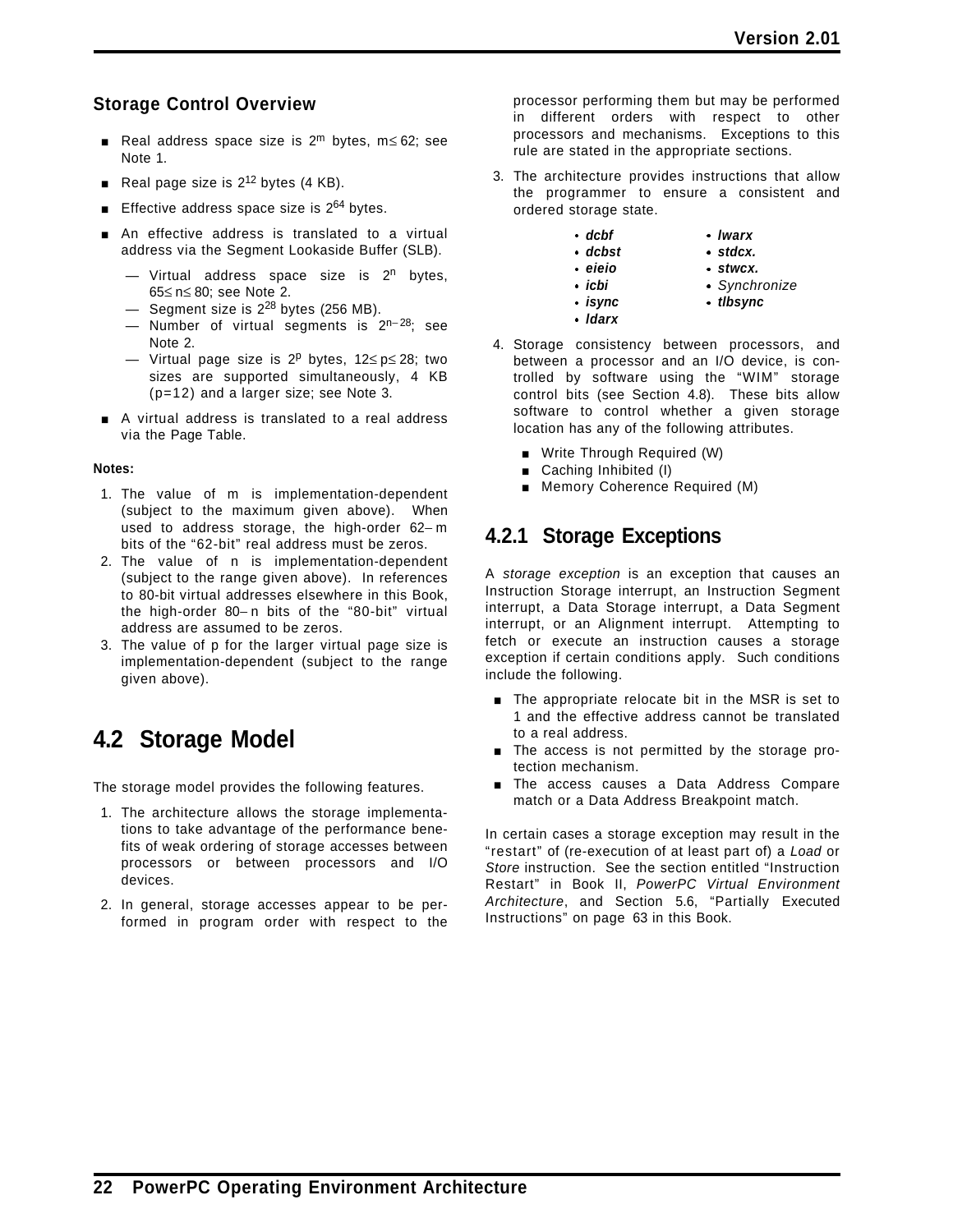### **4.2.2 Instruction Fetch**

Instructions are fetched under control of  $MSR_{IR}$ .

#### $MSR_{IR} = 0$

The effective address of the instruction is interpreted as described in Section 4.2.6, "Real Addressing Mode" on page 25.

#### $MSR_{IR} = 1$

The effective address of the instruction is translated by the Address Translation mechanism. (If it cannot be translated, a storage exception occurs.)

### **4.2.2.1 Implicit Branch**

Explicitly altering certain MSR bits (using *mtmsr*[*d*]), or explicitly altering SLB entries, Page Table entries, or certain System Registers, may have the side effect of changing the addresses, effective or real, from which the current instruction stream is being fetched. This side effect is called an *implicit branch*. For example, an *mtmsrd* instruction that changes the value of  $MSR_{SF}$  may change the effective addresses from which the current instruction stream is being fetched. The MSR bits and System Registers for which alteration can cause an implicit branch are indicated as such in Chapter 7, "Synchronization Requirements for Context Alterations" on page 71. Implicit branches are not supported by the PowerPC Architecture. If an implicit branch occurs, the results are boundedly undefined.

#### **4.2.2.2 Address Wrapping Combined with Changing MSR Bit SF**

If an *mtmsrd* instruction at address 232 − 4 is executed and changes the state of the SF bit, the effective address of the next sequential instruction is undefined.

#### **Programming Note**

In the case described in the preceding paragraph, if an interrupt occurs immediately after the *mtmsrd* instruction is executed, the contents of SRR0 are undefined.

### **4.2.3 Data Access**

Data accesses are controlled by  $MSR_{DR}$ .

#### $MSR<sub>DR</sub> = 0$

The effective address of the data is interpreted as described in Section 4.2.6, "Real Addressing Mode" on page 25.

#### $MSR<sub>DR</sub> = 1$

The effective address of the data is translated by the Address Translation mechanism. (If it cannot be translated, a storage exception occurs.)

### **4.2.4 Performing Operations Out-of-Order**

An operation is said to be performed "in-order" if, at the time that it is performed, it is known to be required by the sequential execution model. An operation is said to be performed "out-of-order" if, at the time that it is performed, it is not known to be required by the sequential execution model. Operations are performed out-of-order by the processor on the expectation that the results will be needed by an instruction that will be required by the sequential execution model. Whether the results are really needed is contingent on everything that might divert the control flow away from the instruction, such as *Branch*, *Trap*, *System Call*, and *rfid* instructions, and interrupts, and on everything that might change the context in which the instruction is executed.

Typically, the processor performs operations out-oforder when it has resources that would otherwise be idle, so the operation incurs little or no cost. If subsequent events such as branches or interrupts indicate that the operation would not have been performed in the sequential execution model, the processor abandons any results of the operation (except as described below).

In the remainder of this section, including its subsections, " *Load* instruction" includes the *Cache Management* and other instructions that are stated in the instruction descriptions to be "treated as a *Load*", and similarly for " *Store* instruction".

A data access that is performed out-of-order may correspond to an arbitrary *Load* or *Store* instruction (e.g., a *Load* or *Store* instruction that is not in the instruction stream being executed). Similarly, an instruction fetch that is performed out-of-order may be for an arbitrary instruction (e.g., the aligned word at an arbitrary location in instruction storage).

Most operations can be performed out-of-order, as long as the machine appears to follow the sequential execution model. Certain out-of-order operations are restricted, as follows.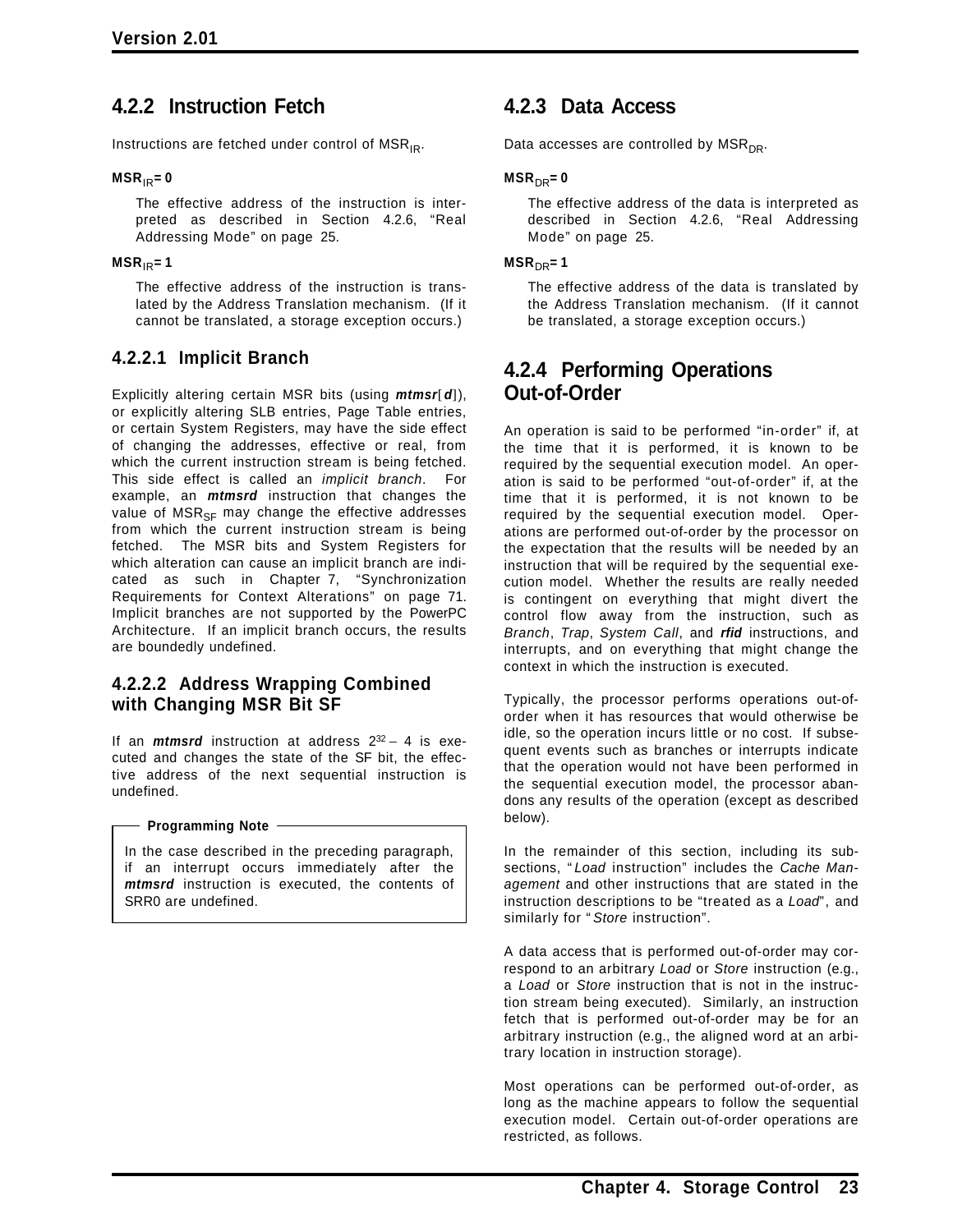#### [ **Stores**

Stores are not performed out-of-order (even if the *Store* instructions that caused them were executed out-of-order). Moreover, address translations associated with instructions preceding the corresponding *Store* instruction are not performed again after the store has been performed.

**Programming Note**

The fact that address translations associated with preceding instructions are not performed again after the store has been performed permits Page Table Entries to be updated without a preceding context synchronizing operation; see Section 4.12, "Page Table Update Synchronization Requirements" on page 48. (These address translations must have been performed before the store was determined to be required by the sequential execution model, because they might have caused an exception.)

#### [ **Accessing Guarded Storage**

The restrictions for this case are given in Section 4.2.4.2.

The only permitted side effects of performing an operation out-of-order are the following.

- A Machine Check or Checkstop that could be caused by in-order execution may occur out-oforder, except as described in Section 8.2 if the optional Real Mode Storage Control facility is implemented.
- Reference and Change bits may be set as described in Section 4.9, "Reference and Change Recording" on page 37.
- **Non-Guarded storage locations that could be** fetched into a cache by in-order fetching or execution of an arbitrary instruction may be fetched out-of-order into that cache.

### **4.2.4.1 Guarded Storage**

Storage is said to be "well-behaved" if the corresponding real storage exists and is not defective, and if the effects of a single access to it are indistinguishable from the effects of multiple identical accesses to it. Data and instructions can be fetched out-of-order from well-behaved storage without causing undesired side effects.

Storage is said to be Guarded if either of the following conditions is satisfied.

- **INSR bit IR or DR is 1 for instruction fetches or** data accesses respectively, and the G bit is 1 in the relevant Page Table Entry.
- **MSR** bit IR or DR is 0 for instruction fetches or data accesses respectively,  $MSR_{HV}=1$ , and the optional Real Mode Storage Control facility (see

Section 8.2) is not implemented. In this case all of storage is Guarded for the corresponding accesses.

In general, storage that is not well-behaved should be Guarded. Because such storage may represent a control register on an I/O device or may include locations that do not exist, an out-of-order access to such storage may cause an I/O device to perform unintended operations or may result in a Machine Check.

The following rules apply to in-order execution of *Load* and *Store* instructions for which the first byte of the storage operand is in storage that is both Caching Inhibited and Guarded.

**E** *Load* or *Store* instruction that causes an atomic access

If any portion of the storage operand has been accessed and an External, Decrementer, or Imprecise mode Floating-Point Enabled exception is pending, the instruction completes before the interrupt occurs.

**E** *Load* or *Store* instruction that causes an Alignment exception, or that causes a Data Storage exception for reasons other than Data Address Compare match or Data Address Breakpoint match

The portion of the storage operand that is in Caching Inhibited and Guarded storage is not accessed.

(The corresponding rules for instructions that cause a Data Address Compare match or Data Address Breakpoint match are given in Sections 4.6 and 4.7 respectively.)

### **4.2.4.2 Out-of-Order Accesses to Guarded Storage**

In general, Guarded storage is not accessed out-oforder. The only exceptions to this rule are the following.

#### **Load Instruction**

If a copy of any byte of the storage operand is in a cache then that byte may be accessed in the cache or in main storage.

#### **Instruction Fetch**

If  $MSR_{IR} = 0$  then an instruction may be fetched if any of the following conditions are met.

- 1. The instruction is in a cache. In this case it may be fetched from the cache or from main storage.
- 2. The instruction is in a real page from which an instruction has previously been fetched, except that if that previous fetch was based on condition 1 then the previously fetched instruction must have been in the instruction cache.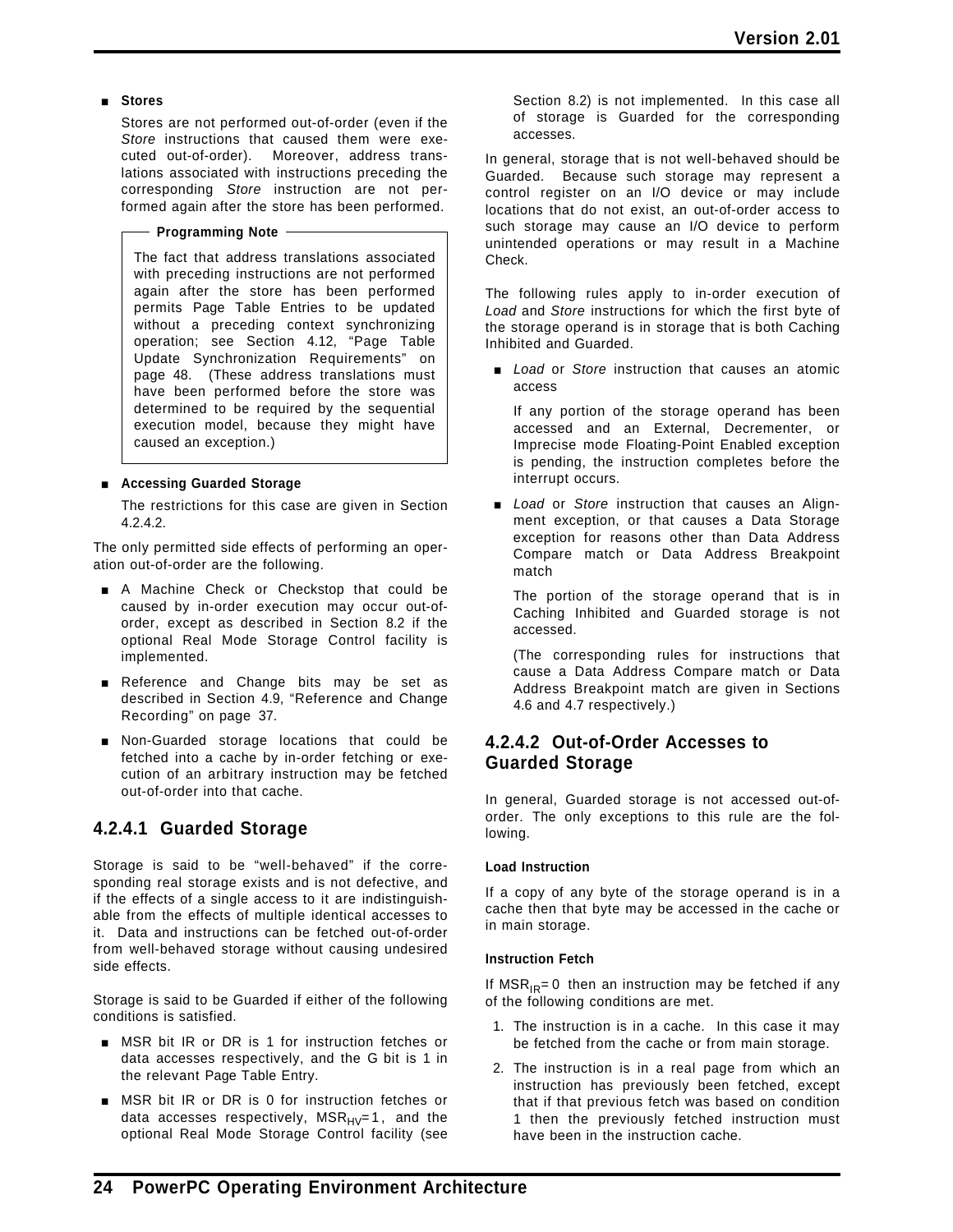3. The instruction is in the same real page as an instruction that is required by the sequential execution model, or is in the real page immediately following such a page.

#### **Programming Note**

Software should ensure that only well-behaved storage is copied into a cache, either by accessing as Caching Inhibited (and Guarded) all storage that may not be well-behaved, or by accessing such storage as not Caching Inhibited (but Guarded) and referring only to cache blocks that are well-behaved.

If a real page contains instructions that will be executed when  $MSR_{IR}=0$  and  $MSR_{HV}=1$ , software should ensure that this real page and the next real page contain only well-behaved storage (or, if the optional Real Mode Storage Control facility is implemented, that this real page is not Guarded).

## **4.2.5 32-Bit Mode**

The computation of the 64-bit effective address is independent of whether the processor is in 32-bit mode or 64-bit mode. In 32-bit mode ( $MSR_{SF}=0$ ), the high-order 32 bits of the 64-bit effective address are treated as zeros for the purpose of addressing storage. This applies to both data accesses and instruction fetches. It applies independent of whether address translation is enabled or disabled. This truncation of the effective address is the only respect in which storage accesses in 32-bit mode differ from those in 64-bit mode.

#### **Programming Note**

Treating the high-order 32 bits of the effective address as zeros effectively truncates the 64-bit effective address to a 32-bit effective address such as would have been generated on a 32-bit implementation of the PowerPC Architecture. Thus, for example, the ESID in 32-bit mode is the high-order four bits of this truncated effective address; the ESID thus lies in the range 0-15. When address translation is enabled, these four bits would select a Segment Register on a 32-bit implementation of the PowerPC Architecture. The SLB entries that translate these 16 ESIDs can be used to emulate these Segment Registers.

### **4.2.6 Real Addressing Mode**

A storage access is said to be performed in "real addressing mode" if the access is an instruction fetch and instruction address translation is disabled  $(MSR_{IR}=0)$ , or if the access is a data access and data address translation is disabled ( $MSR_{DR}=0$ ). Storage accesses in real addressing mode are performed in a manner that depends on the contents of  $MSR_{HV}$ , LPES/LPES<sub>1</sub>, and the RMLR and RMOR (see Section 1.7, "Logical Partitioning (LPAR)" on page 4), as described below. In all cases, bits 0:1 of the effective address are ignored and, on implementations that support a real address size of only m bits, m< 62, bits 2:63− m of the effective address may be ignored.

- If  $MSR_{HV}=1$ , bits 2:63 of the effective address are used as the real address for the access.
- If  $MSR_{HV}= 0$  and LPES/LPES<sub>1</sub>= 0 the access causes a storage exception as described in Section 4.10.2, "Storage Protection, Address Translation Disabled" on page 39.
- If  $MSR_{HV}= 0$  and LPES/LPES<sub>1</sub>= 1 the Offset Real Mode Address mechanism, described in Section 4.2.6.1, controls the access.

### **4.2.6.1 Offset Real Mode Address**

If  $MSR_{HV}=0$  and LPES/LPES<sub>1</sub>=1, the access is controlled by the contents of the Real Mode Limit Register and Real Mode Offset Register, as follows.

#### **Real Mode Limit Register (RMLR)**

If bits 2:63 of effective address for the access are greater than or equal to the value (limit) represented by the contents of the RMLR, the access causes a storage exception (see Section 4.10.2). The RMLR supports effective address limits that are powers of 2. The number and values of the limits supported are implementation-dependent.

#### **Real Mode Offset Register (RMOR)**

If the access is permitted by the RMLR, the effective address for the access is ORed with the offset represented by the contents of the RMOR and the low-order m bits of the result are used as the real address for the access. The number and values of the offsets supported are implementation-dependent.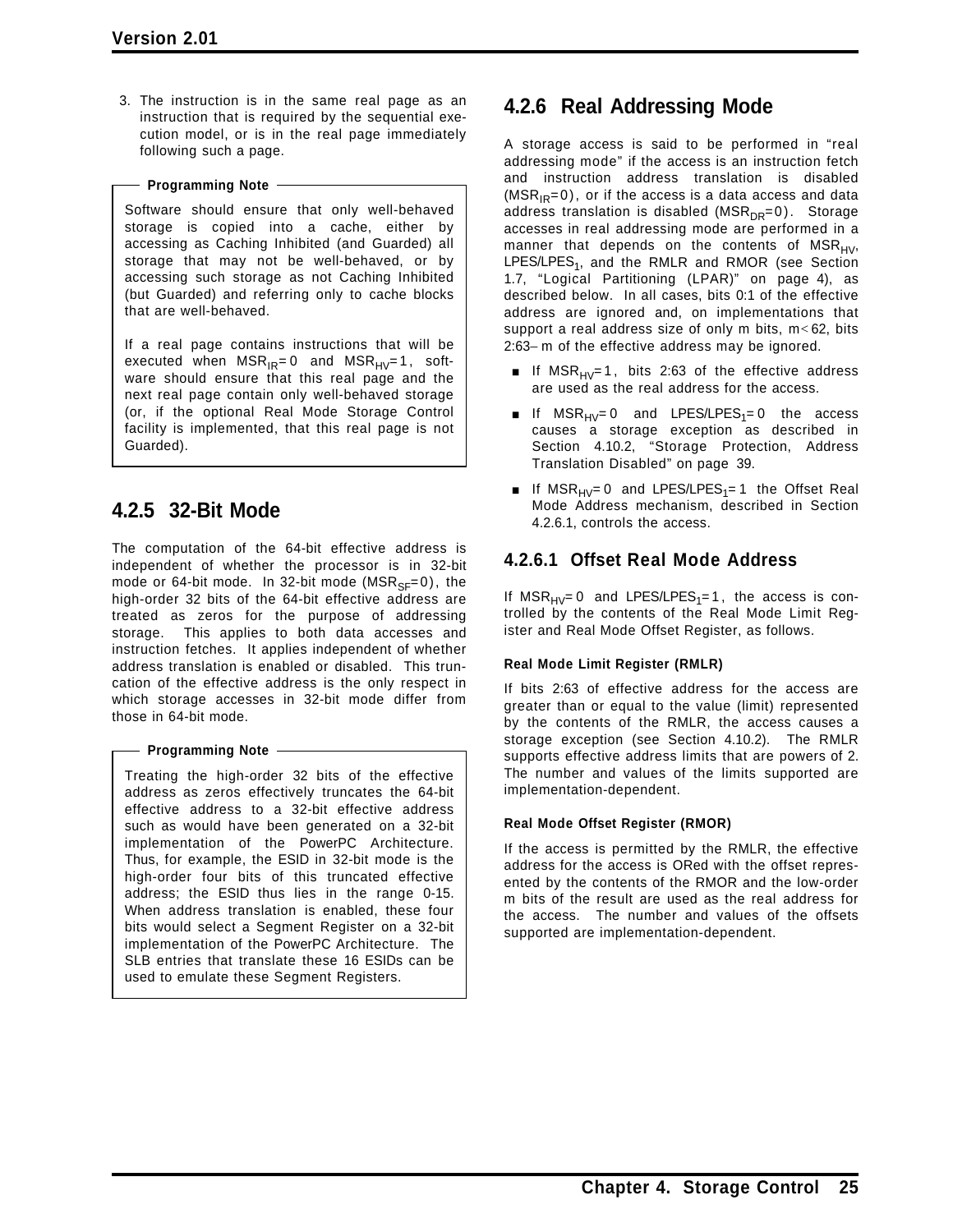#### **Programming Note**

The offset specified by the RMOR should be a non-zero multiple of the limit specified by the RMLR. If these registers are set thus, ORing the effective address with the offset produces a result that is equivalent to adding the effective address and the offset. (The offset must not be zero, because real page 0 contains the fixed interrupt vectors and real pages 1 and 2 may be used for implementation-specific purposes; see Section 4.2.7, "Address Ranges Having Defined Uses" on page 27.)

#### **4.2.6.2 Storage Control Attributes for Real Addressing Mode and for Implicit Storage Accesses**

Data accesses and instruction fetches in real addressing mode when the processor is in hypervisor state are performed as though all of storage had the following storage control attributes, except as modified by the optional Real Mode Storage Control facility (see Section 8.2) if that facility is implemented. (The storage control attributes are defined in Book II, *PowerPC Virtual Environment Architecture* .)

- not Write Through Required
- not Caching Inhibited, for instruction fetches
- not Caching Inhibited, for data accesses if the Real Mode Caching Inhibited bit is set to 0; Caching Inhibited, for data accesses if the Real Mode Caching Inhibited bit is set to 1
- **EXEC** Memory Coherence Required, for data accesses
- **Guarded**

Storage accesses in real addressing mode when the processor is not in hypervisor state are performed as though all of storage had the following storage control attributes. (Such accesses use the Offset Real Mode Address mechanism.)

- not Write Through Required
- not Caching Inhibited
- **EXEC** Memory Coherence Required, for data accesses
- not Guarded

Implicit accesses to the Page Table by the processor in performing address translation and in recording reference and change information are performed as though the storage occupied by the Page Table had the following storage control attributes.

- not Write Through Required
- not Caching Inhibited
- **EXECUTE:** Memory Coherence Required
- not Guarded

The definition of "performed" given in Book II applies also to these implicit accesses; accesses for performing address translation are considered to be loads in this respect, and accesses for recording reference and change information are considered to be stores. These implicit accesses are ordered by the *ptesync* instruction as described in Section 4.11.2 on page 40.

Software must ensure that any data storage location that is accessed with the Real Mode Caching Inhibited bit set to 1 is not in the caches.

Software must ensure that the Real Mode Caching Inhibited bit contains 0 whenever data address translation is enabled and whenever the processor is not in hypervisor state.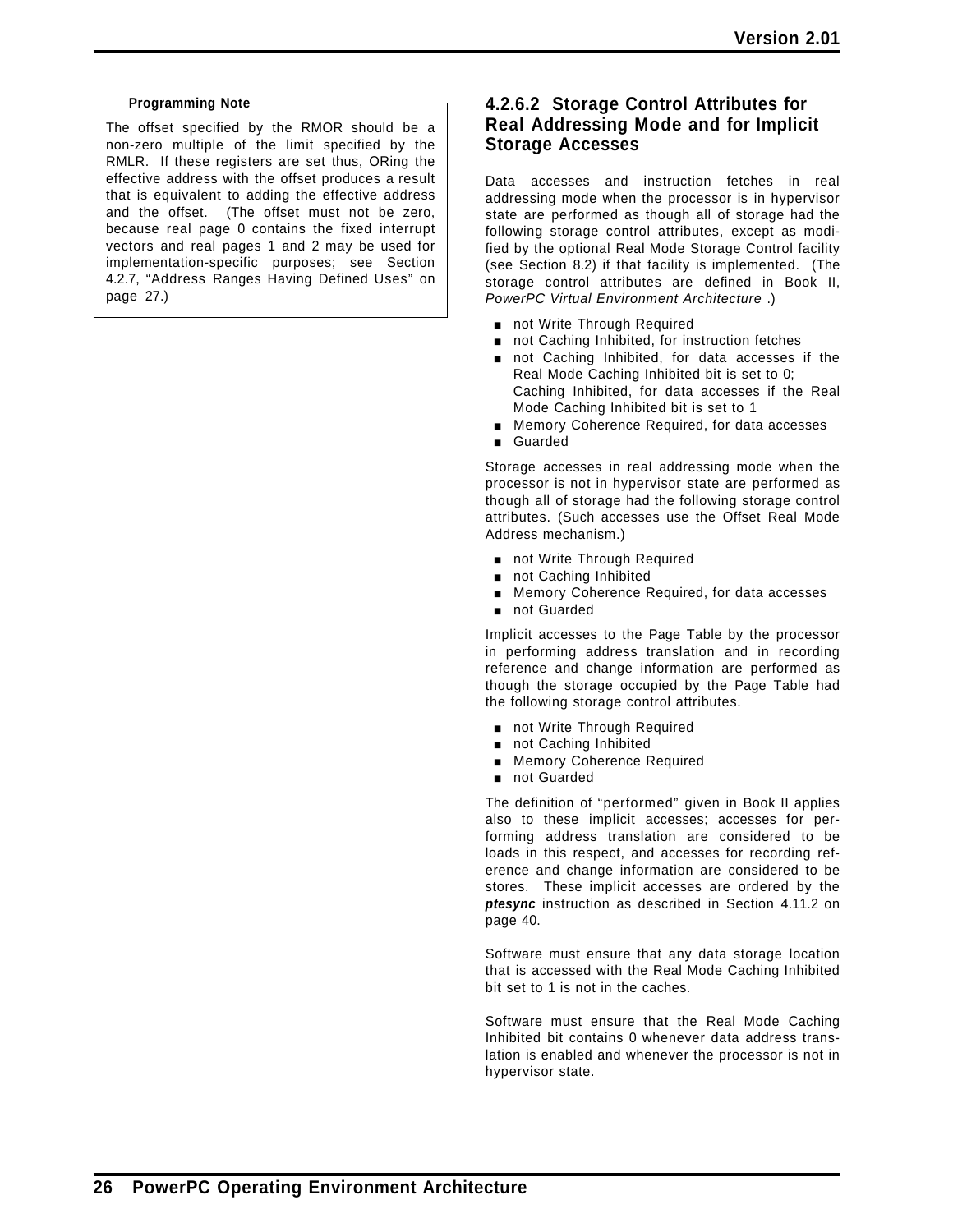#### **Programming Note**

Because storage accesses in real addressing mode do not use the SLB or the Page Table, accesses in this mode bypass all checking and recording of information contained therein (e.g., storage protection checks that use information contained therein are not performed, and reference and change information is not recorded).

Because in real addressing mode all storage is not Caching Inhibited (unless the Real Mode Caching Inhibited bit is 1), software should not map a Caching Inhibited virtual page to storage that is treated as non-Guarded in real addressing mode. Doing so could permit storage locations in the virtual page to be copied into the cache, which could lead to violations of the requirement given in Section 4.8.2 for changing the value of the I bit. See also Section 8.2 on page 77.

The Real Mode Caching Inhibited bit can be used to permit a control register on an I/O device to be accessed without permitting the corresponding storage location to be copied into the caches. The bit should normally contain 0. Software would set the bit to 1 just before accessing the control register, access the control register as needed, and then set the bit back to 0.

### **4.2.7 Address Ranges Having Defined Uses**

The address ranges described below have uses that are defined by the architecture.

**Example 1** Fixed interrupt vectors

Except for the first 256 bytes, which are reserved for software use, the real page beginning at real address 0x0000\_0000\_0000\_0000 is either used for interrupt vectors or reserved for future interrupt vectors.

**n** Implementation-specific use

The two contiguous real pages beginning at real address 0x0000\_0000\_0000\_1000 are reserved for implementation-specific purposes.

**Deal Mode interrupt vectors** 

The real page beginning at the real address specified by the RMOR is used similarly to the page for the fixed interrupt vectors.

**Page Table** 

A contiguous sequence of real pages beginning at the real address specified by SDR1 contains the Page Table.

### **4.2.8 Invalid Real Address**

A storage access (including an access that is performed out-of-order; see Section 4.2.4) may cause a Machine Check if the accessed storage location contains an uncorrectable error or does not exist. In the latter case the Checkstop state may be entered. See Section 5.5.2, "Machine Check Interrupt" on page 55.

#### **Programming Note**

Hypervisor software must ensure that a storage access by a program in one partition will not cause a Checkstop or other system-wide event that could affect the integrity of other partitions (see Section 1.7, "Logical Partitioning (LPAR)" on page 4). For example, such an event could occur if a real address placed in a Page Table Entry or made accessible to a partition using the Offset Real Mode Address mechanism (see Section 4.2.6.1) does not exist.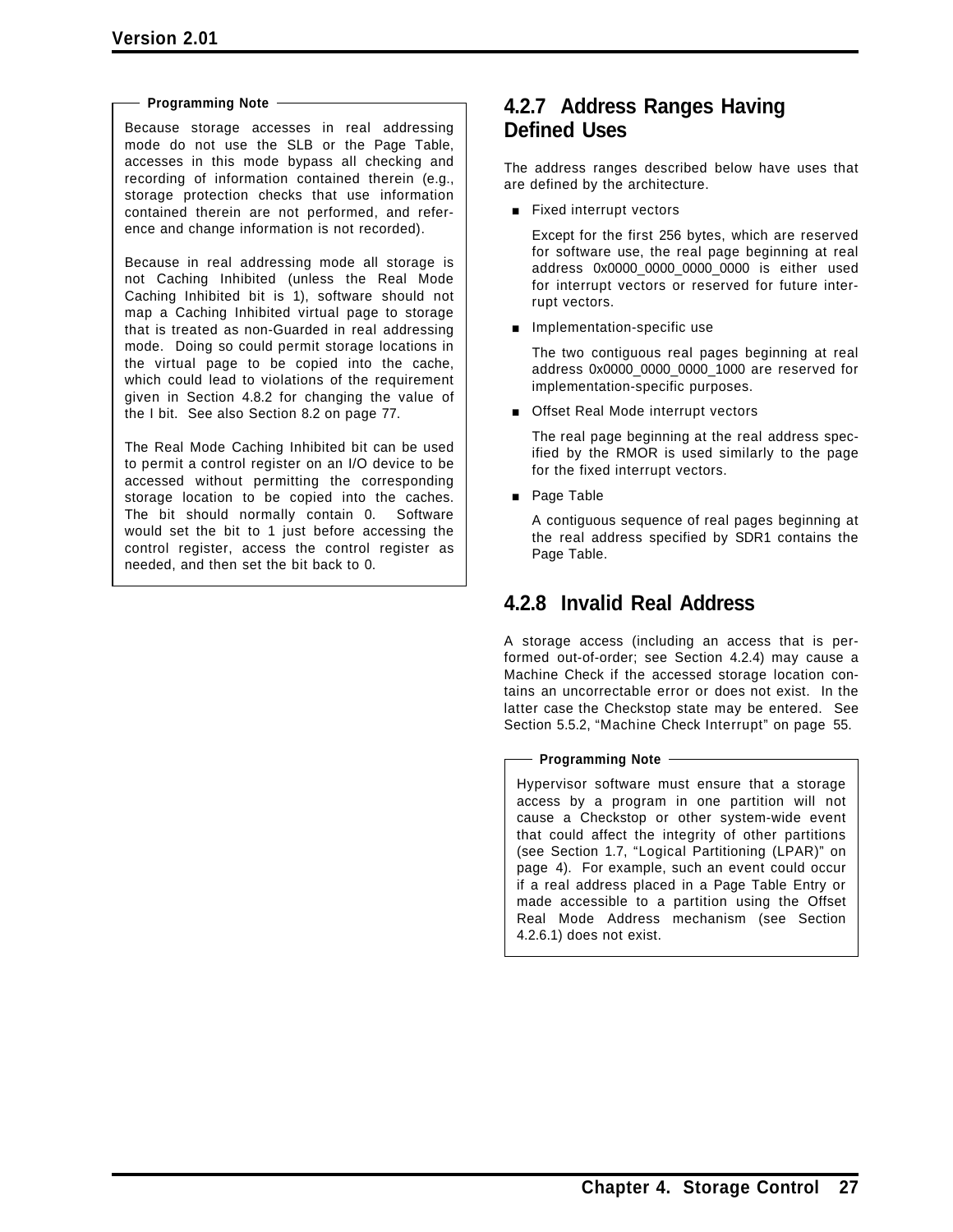# **4.3 Address Translation Overview**

The effective address (EA) is the address generated by the processor for an instruction fetch or for a data access. If address translation is enabled ( $MSR_{IR}=1$ or  $MSR_{DR} = 1$  as appropriate), this address is passed to the Address Translation mechanism, which attempts to convert the address to a real address which is then used to access storage.

The first step in address translation is to convert the effective address to a virtual address (VA), as described in Section 4.4. The second step, conversion of the virtual address to a real address (RA), is described in Section 4.5.

If the effective address cannot be translated, a storage exception (see Section 4.2.1) occurs.

Figure 13 gives an overview of the address translation process.



**Figure 13. Address translation overview**

# **4.4 Virtual Address Generation**

Conversion of a 64-bit effective address to a virtual address is done by searching the Segment Lookaside Buffer (SLB) as shown in Figure 14.



80-bit Virtual Address

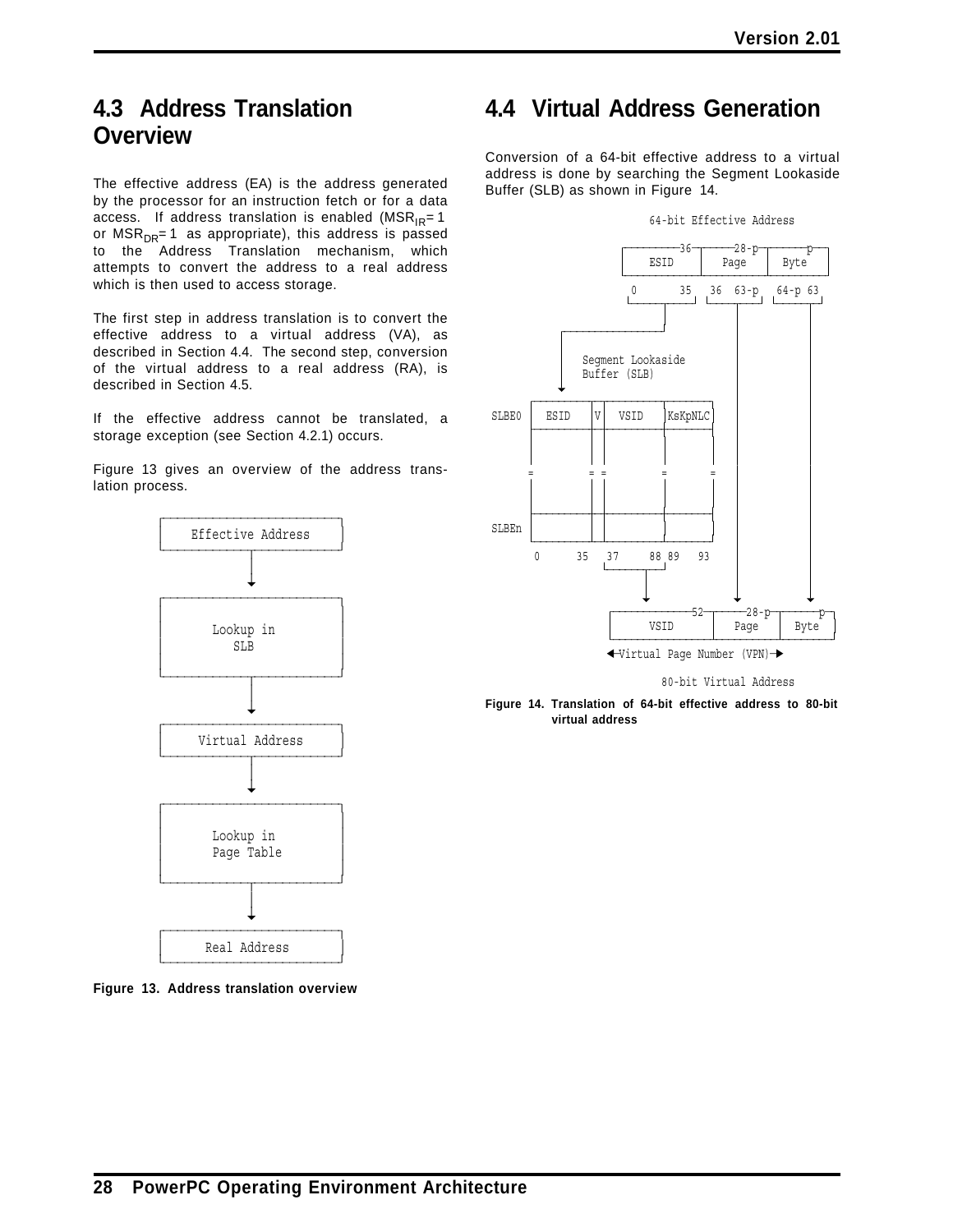## **4.4.1 Segment Lookaside Buffer (SLB)**

The Segment Lookaside Buffer (SLB) specifies the mapping between Effective Segment IDs (ESIDs) and Virtual Segment IDs (VSIDs). The number of SLB entries is implementation-dependent, except that all implementations provide at least 32 entries.

The contents of the SLB are managed by software, using the instructions described in Section 4.11.3.1, "SLB Management Instructions" on page 41. See Chapter 7, "Synchronization Requirements for Context Alterations" on page 71 for the rules that software must follow when updating the SLB.

### **SLB Entry**

Each SLB entry (SLBE) maps one ESID to one VSID. Figure 15 shows the layout of an SLB entry.

| <b>ESID</b>    |                                   | V | VSID                                                 | $K_sK_pNLC$ |    |  |
|----------------|-----------------------------------|---|------------------------------------------------------|-------------|----|--|
| 0              | 35                                |   | 37                                                   | 89          | 93 |  |
| Bit(s)<br>0:35 | Name<br><b>ESID</b>               |   | Description<br><b>Effective Segment ID</b>           |             |    |  |
| 36             | V                                 |   | Entry valid $(V=1)$ or<br>invalid $(V=0)$            |             |    |  |
| 37:88          | Virtual Segment ID<br><b>VSID</b> |   |                                                      |             |    |  |
| 89             | K.                                |   | Supervisor (privileged) state<br>storage key         |             |    |  |
| 90             | K <sub>p</sub><br>N               |   | Problem state storage key                            |             |    |  |
| 91             |                                   |   | No-execute segment if $N=1$                          |             |    |  |
| 92             |                                   |   | Virtual pages are large $(L=1)$<br>or $4$ KB $(L=0)$ |             |    |  |
| 93             |                                   |   | Class                                                |             |    |  |

#### **Figure 15. SLB Entry**

On implementations that support a virtual address size of only n bits, n<80, bits 0:79-n of the VSID field are treated as reserved bits, and software must set them to zeros.

A No-execute segment (N=1) contains data that should not be executed.

The L bit selects between two virtual page sizes, 4 KB (p=12) and "large". The large page size is an implementation-dependent value that is a power of 2 and is in the range 8 KB : 256 MB (13 $\le$  p $\le$  28). Some implementations may provide a means by which software can select the large page size from a set of several implementation-dependent sizes during system initialization.

If "large page" is used in reference to real storage, it means the sequence of contiguous real (4 KB) pages to which a large virtual page is mapped.

The Class field is used in conjunction with the *slbie* instruction (see Section 4.11.3.1).

Software must ensure that the SLB contains at most one entry that translates a given effective address (i.e., that a given ESID is contained in no more than one SLB entry).

#### **Programming Note**

Because the virtual page size is used both in searching the Page Table and in forming the real address using the matching Page Table Entry (PTE) (see Section 4.5, "Virtual to Real Translation" on page 30), and PTEs contain no indication of the virtual page size, the virtual page size must be the same for all address translations that use a given VSID value. This has the following consequences, which apply collectively to all processors that use the same Page Table.

- $\blacksquare$  The value of the L bit must be the same in all SLB entries that contain a given VSID value.
- Before changing the value of the L bit in an SLB entry, software must invalidate all SLB entries, TLB entries, and PTEs that contain the corresponding VSID value.

## **4.4.2 SLB Search**

When the hardware searches the SLB, all entries are tested for a match with the EA. For a match to exist, the following must be true:

- $\blacksquare$  SLBE<sub>V</sub> = 1
- $\blacksquare$  SLBE<sub>ESID</sub> = EA<sub>0:35</sub>

If the SLB search succeeds, the virtual address (VA) is formed by concatenating the VSID from the matching SLB entry with bits 36:63 of the EA.

The Virtual Page Number (VPN) is bits 0:79− p of the virtual address.

If the SLB search fails, a *segment fault* occurs. This is an Instruction Segment exception or a Data Segment exception, depending on whether the effective address is for an instruction fetch or for a data access.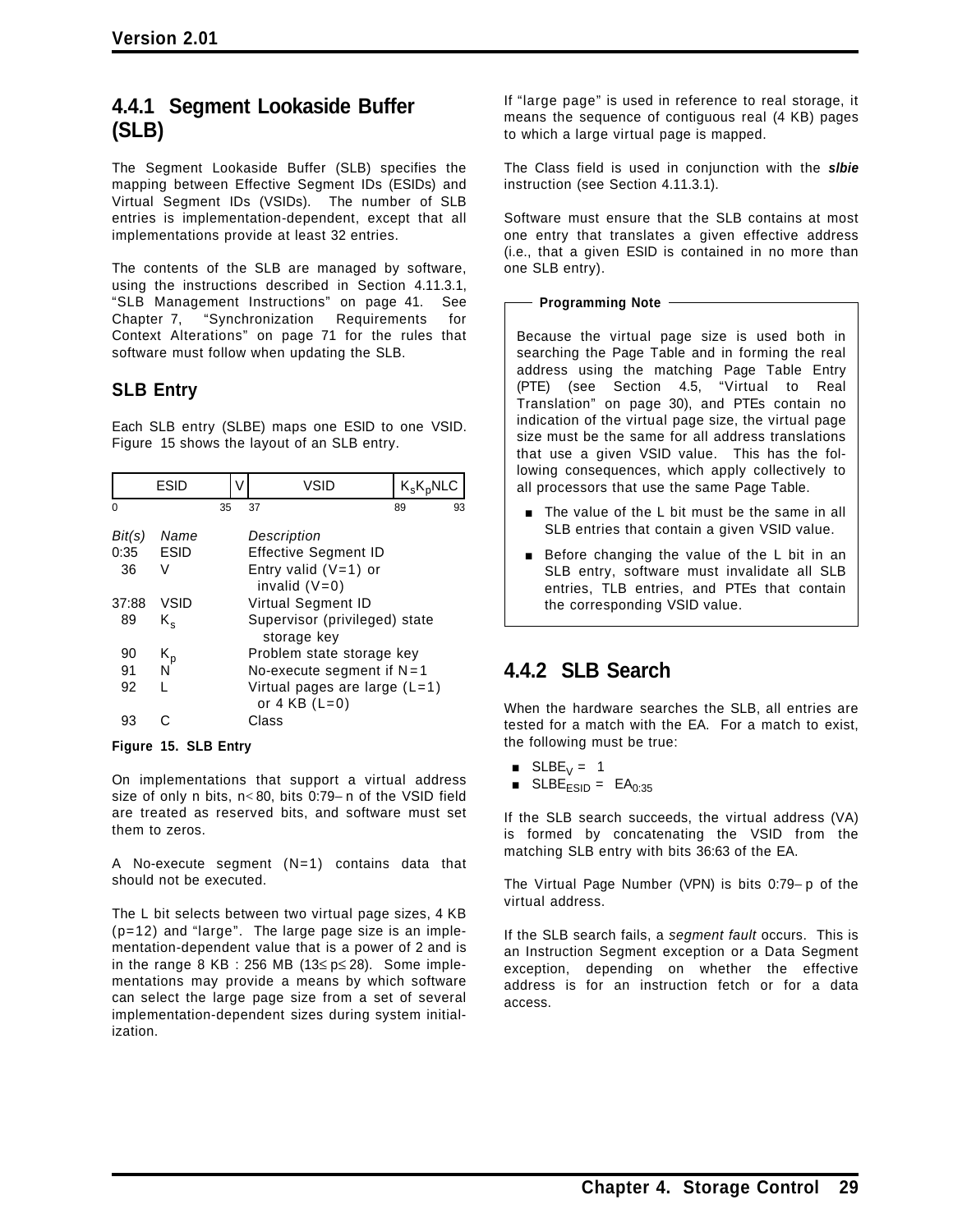# **4.5 Virtual to Real Translation**

Conversion of an 80-bit virtual address to a real address is done by searching the Page Table as shown in Figure 16.



**Figure 16. Translation of 80-bit virtual address to 62-bit real address**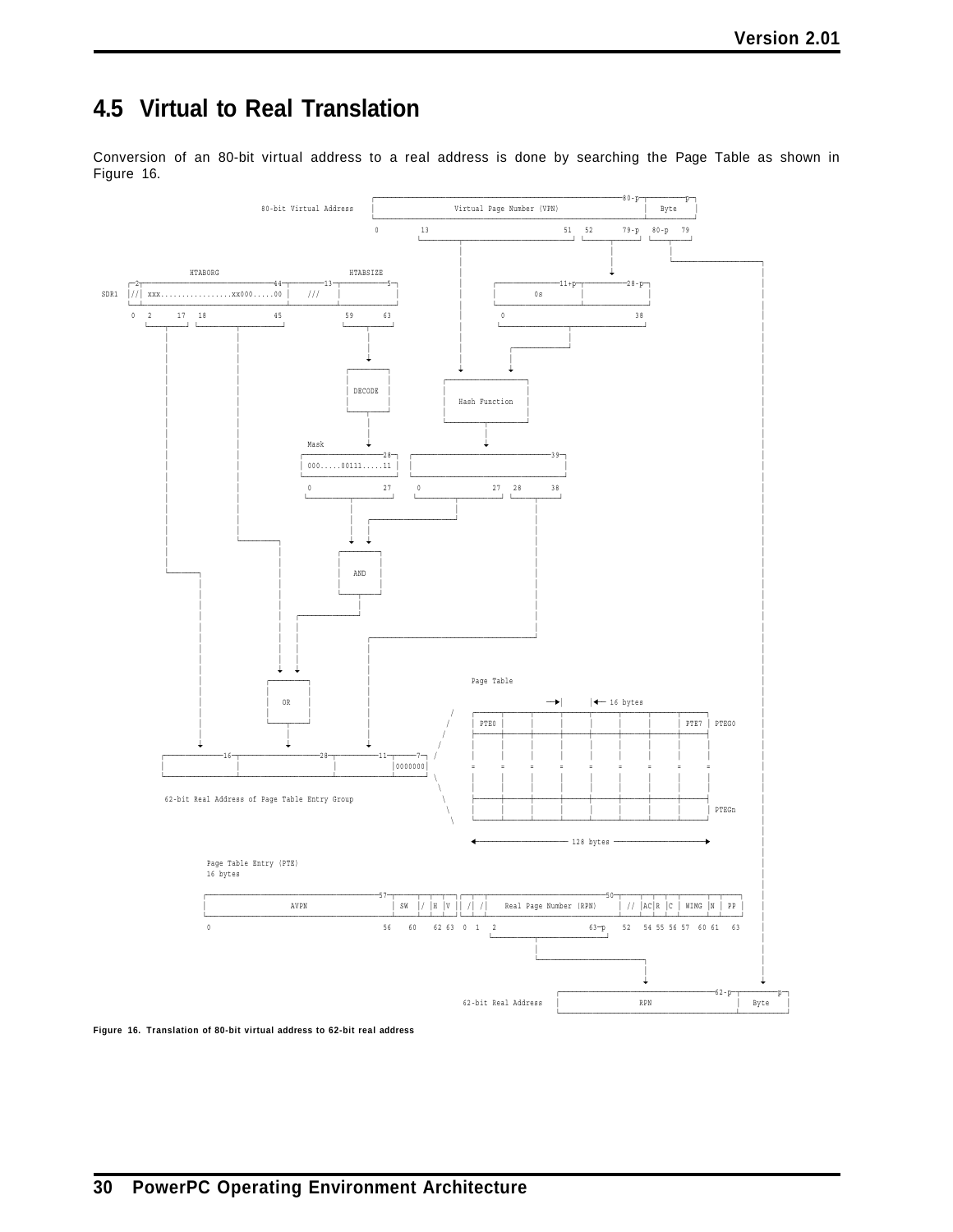## **4.5.1 Page Table**

The Hashed Page Table (HTAB) is a variable-sized data structure that specifies the mapping between Virtual Page Numbers and Real Page Numbers. The HTAB's size must be a multiple of 4 KB, its starting address must be a multiple of its size, and it must be located in storage having the storage control attributes that are used for implicit accesses to it (see Section 4.2.6.2).

The HTAB contains Page Table Entry Groups (PTEGs). A PTEG contains 8 Page Table Entries (PTEs) of 16 bytes each; each PTEG is thus 128 bytes long. PTEGs are entry points for searches of the Page Table.

See Section 4.12, "Page Table Update Synchronization Requirements" on page 48 for the rules that software must follow when updating the Page Table.

#### **Programming Note**

The Page Table must be treated as a hypervisor resource (see Section 1.7, "Logical Partitioning (LPAR)" on page 4), and therefore must be placed in real storage to which only the hypervisor has write access. Moreover, the contents of the Page Table must be such that non-hypervisor software cannot modify storage that contains hypervisor programs or data. Finally, to protect against incorrect use of the L bit of SLB entries by nonhypervisor software, real storage that is mapped by the Page Table must be allocated to partitions in units each of which has a size that is a multiple of  $2^P$  bytes and is aligned at a  $2^P$  byte boundary, where  $2^P$  is the maximum large page size for any processor in the system. (Incorrect use of the L bit could cause the virtual address for a large virtual page to be translated using a PTE that was created to translate a 4 KB virtual page. If  $2^P$ were the maximum large page size for the partition, instead of for the system, it might be necessary to change a processor's large page size as part of reassigning the processor to a different partition.)

### **Page Table Entry**

Each Page Table Entry (PTE) maps one VPN to one RPN. Figure 17 shows the layout of a PTE.

| 0                        |                                                |                                                      |    |                                                 |    |         | 56 | 60                                                                                              |          | 62 63 |
|--------------------------|------------------------------------------------|------------------------------------------------------|----|-------------------------------------------------|----|---------|----|-------------------------------------------------------------------------------------------------|----------|-------|
|                          |                                                | <b>AVPN</b>                                          |    |                                                 |    |         |    | SW                                                                                              |          |       |
|                          |                                                | RPN                                                  |    | $^{\prime\prime}$                               |    |         |    | AC R C WIMG                                                                                     | N        | PP    |
| $\mathfrak{p}$<br>1<br>0 |                                                |                                                      | 51 |                                                 | 54 | 55 5657 |    |                                                                                                 | 60 61 62 | 63    |
| Dword<br>0               | Bit(s)<br>0:56                                 | Name<br><b>AVPN</b>                                  |    | Description<br>Number                           |    |         |    | <b>Abbreviated Virtual Page</b>                                                                 |          |       |
|                          | 57:60<br>62<br>63                              | <b>SW</b><br>н<br>V                                  |    | Entry valid $(V=1)$                             |    |         |    | Available for software use<br>Hash function identifier<br>or invalid $(V=0)$                    |          |       |
|                          | 2:51<br>54<br>55<br>56<br>57:60<br>61<br>62:63 | <b>RPN</b><br>АC<br>R<br>C<br><b>WIMG</b><br>N<br>ΡP |    | Real Page Number<br>Reference bit<br>Change bit |    |         |    | Address Compare bit<br>Storage control bits<br>No-execute page if $N=1$<br>Page protection bits |          |       |

All other fields are reserved.

#### **Figure 17. Page Table Entry**

If p≤ 23, the Abbreviated Virtual Page Number (AVPN) field contains bits 0:56 of the VPN. Otherwise bits 0:79− p of the AVPN field contain bits 0:79− p of the VPN, and bits 80− p:56 of the AVPN field must be zeros.

#### **Programming Note**

If p≤ 23, the AVPN field omits the low-order 23− p bits of the VPN. These bits are not needed in the PTE, because the low-order 11 bits of the VPN are always used in selecting the PTEGs to be searched (see Section 4.5.3).

On implementations that support a virtual address size of only n bits, n< 80, bits 0:79− n of the AVPN field must be zeros.

The RPN field contains the page number of the real page that contains the first byte of the block of real storage to which the virtual page is mapped. If  $p > 12$ , the low-order p− 12 bits of the RPN field (bits 64− p:51 of doubleword 1 of the PTE) must be 0. On implementations that support a real address size of only m bits, m< 62, bits 0:61− m of the RPN field must be zeros.

**Programming Note**

For a large virtual page, the high-order 62− p bits of the RPN field (bits 0:61− p) comprise the large real page number.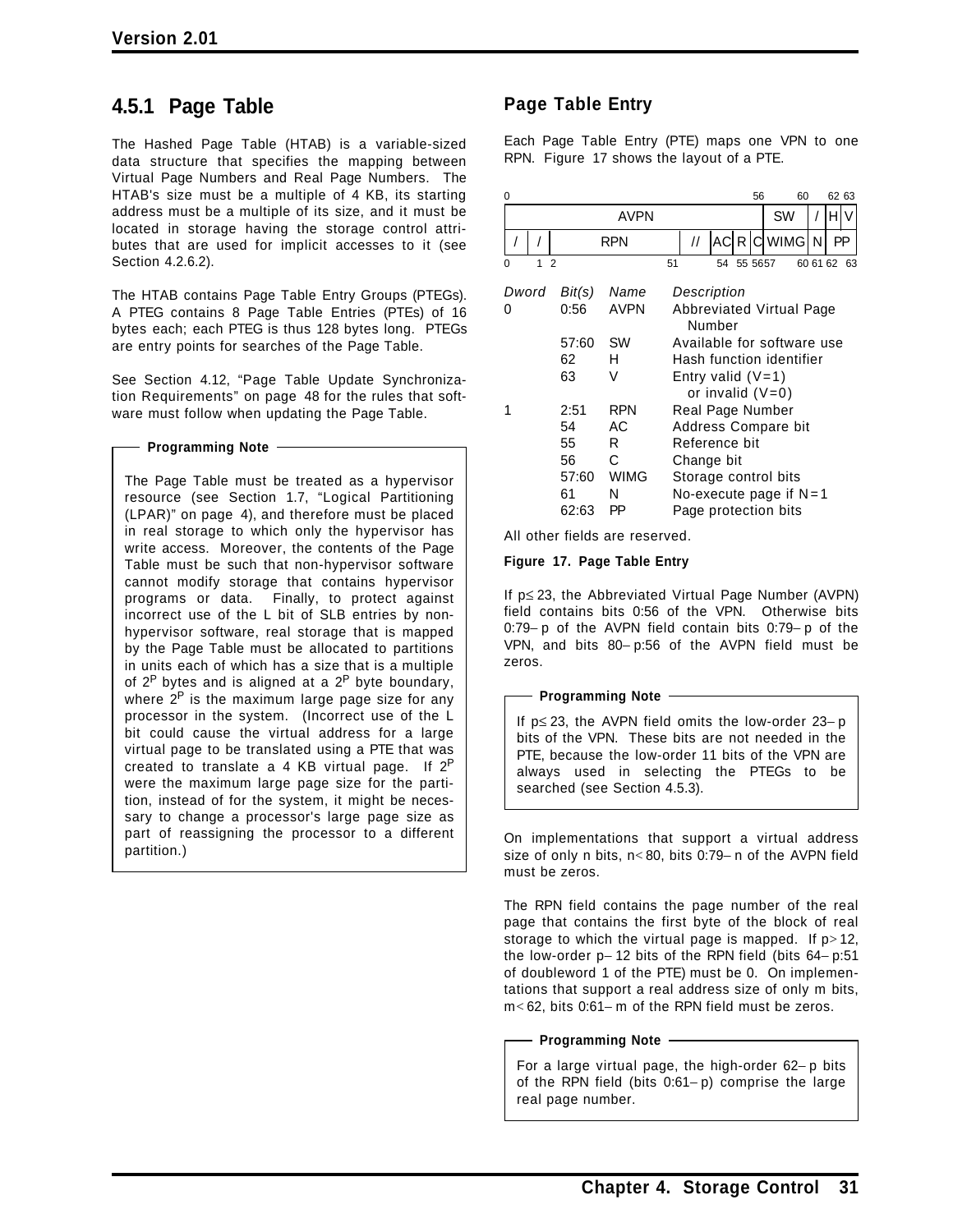A No-execute page (N=1) contains data that should not be executed.

### **Page Table Size**

The number of entries in the Page Table directly affects performance because it influences the hit ratio in the Page Table and thus the rate of page faults. If the table is too small, it is possible that not all the virtual pages that actually have real pages assigned can be mapped via the Page Table. This can happen if too many hash collisions occur and there are more than 16 entries for the same primary/secondary pair of PTEGs. While this situation cannot be guaranteed not to occur for any size Page Table, making the Page Table larger than the minimum size (see Section 4.5.2) will reduce the frequency of occurrence of such collisions.

#### **Programming Note**

If large pages are not used, it is recommended that the number of PTEGs in the Page Table be at least half the number of real pages to be accessed. For example, if the amount of real storage to be accessed is  $2^{31}$  bytes (2 GB), then we have  $2^{31-12}$ = 2<sup>19</sup> real pages. The minimum recommended Page Table size would be 2<sup>18</sup> PTEGs, or  $2^{25}$  bytes (32 MB).

### **4.5.2 Storage Description Register 1**

The SDR1 register is shown in Figure 18.

|                       | <b>HTABORG</b>                     | <b>HTABSIZE</b>                                                         |          |
|-----------------------|------------------------------------|-------------------------------------------------------------------------|----------|
| $\Omega$<br>2         |                                    | 45                                                                      | 63<br>59 |
| Bits<br>2:45<br>59:63 | Name<br><b>HTABORG</b><br>HTABSIZE | Description<br>Real address of Page Table<br>Encoded size of Page Table |          |
|                       | All other fields are reserved.     |                                                                         |          |

#### **Figure 18. SDR1**

SDR1 is a hypervisor resource; see Section 1.7, "Logical Partitioning (LPAR)" on page 4.

The HTABORG field in SDR1 contains the high-order 44 bits of the 62-bit real address of the Page Table. The Page Table is thus constrained to lie on a  $2^{18}$  byte (256 KB) boundary at a minimum. At least 11 bits from the hash function (see Figure 16 on page 30) are used to index into the Page Table. The minimum size Page Table is 256 KB  $(2^{11}$  PTEGs of 128 bytes each).

The Page Table can be any size  $2^n$  bytes where 18≤ n≤ 46. As the table size is increased, more bits are used from the hash to index into the table and the value in HTABORG must have more of its low-order bits equal to 0.

The HTABSIZE field in SDR1 contains an integer giving the number of bits (in addition to the minimum of 11 bits) from the hash that are used in the Page Table index. This number must not exceed 28. HTABSIZE is used to generate a mask of the form 0b00...011...1, which is a string of 28 − HTABSIZE 0-bits followed by a string of HTABSIZE 1-bits. The 1-bits determine which additional bits (beyond the minimum of 11) from the hash are used in the index (see Figure 16 on page 30). The number of low-order 0 bits in HTABORG must be greater than or equal to the value in HTABSIZE.

On implementations that support a real address size of only m bits, m< 62, bits 0:61− m of the HTABORG field are treated as reserved bits, and software must set them to zeros.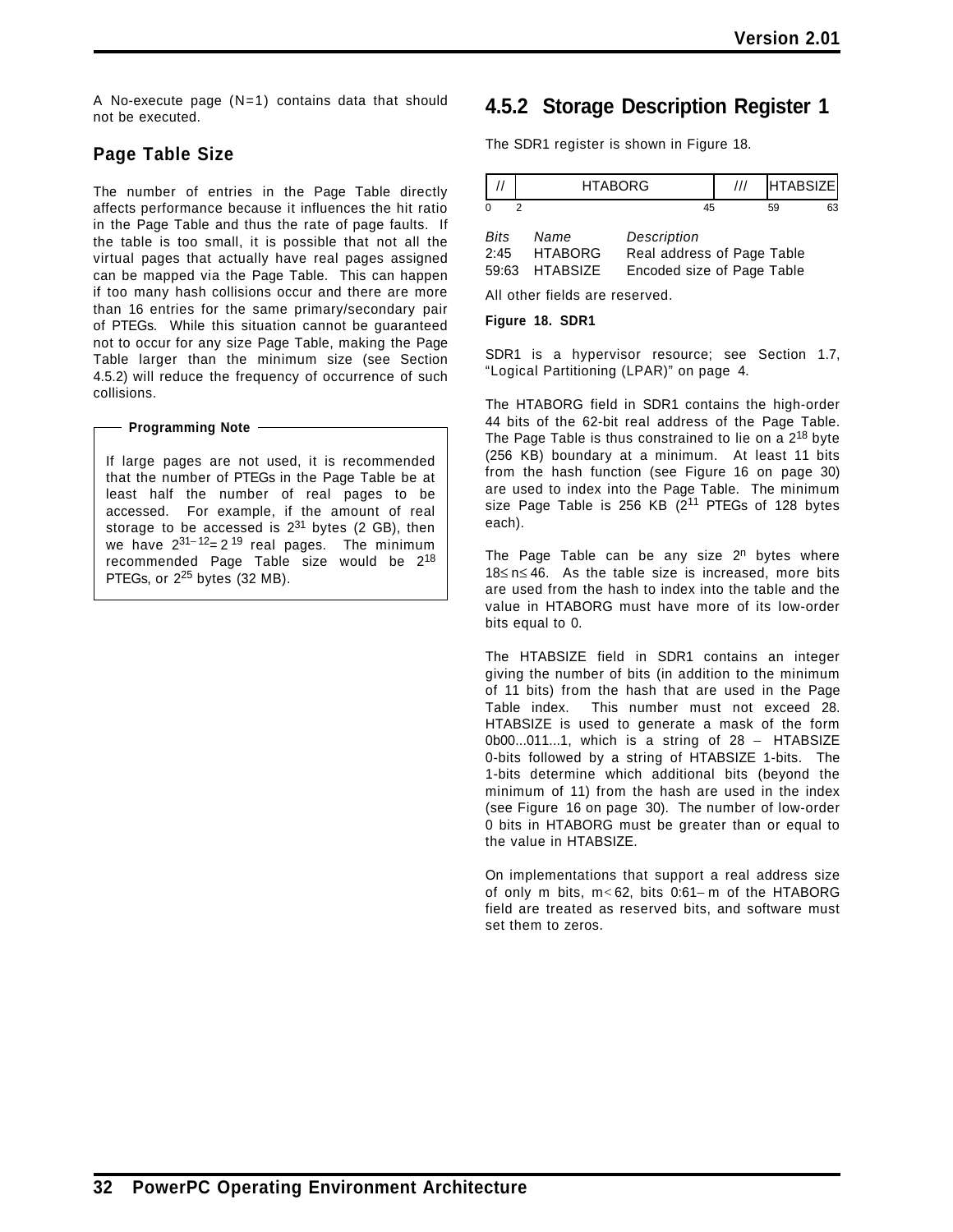#### **Programming Note**

Let n equal the virtual address size (in bits) supported by the implementation. If n< 67, software should set the HTABSIZE field to a value that does not exceed n− 39. Because the high-order 80− n bits of the VSID are assumed to be zeros, the hash value used in the Page Table search will have the high-order 67− n bits either all 0s (primary hash; see Section 4.5.3) or all 1s (secondary hash). If HTABSIZE> n− 39, some of these hash value bits will be used to index into the Page Table, with the result that certain PTEGs will not be searched.

#### **Example:**

Suppose that the Page Table is  $16,384$  ( $2^{14}$ ) 128-byte PTEGs, for a total size of  $2^{21}$  bytes (2 MB). A 14-bit index is required. Eleven bits are provided from the hash to start with, so 3 additional bits from the hash must be selected. Thus the value in HTABSIZE must be 3 and the value in HTABORG must have its loworder 3 bits (bits 43:45 of SDR1) equal to 0. This means that the Page Table must begin on a  $2^{3+11+7}$  $= 2^{21} = 2 \text{ MB}$  boundary.

## **4.5.3 Page Table Search**

When the hardware searches the Page Table, the accesses are performed as described in Section 4.2.6.2, "Storage Control Attributes for Real Addressing Mode and for Implicit Storage Accesses" on page 26.

An outline of the HTAB search process is shown in Figure 16 on page 30. The detailed algorithm is as follows.

#### 1. **Primary Hash:**

A 39-bit hash value is computed by Exclusive ORing bits 13:51 of the VPN with a 39-bit value formed by concatenating 11+p 0-bits with the low-order 28− p bits of the VPN. The 62-bit real address of a PTEG is formed by concatenating the following values:

- **Bits 2:17 of SDR1 (the high-order 16 bits of** HTABORG).
- **Bits 0:27 of the 39-bit hash value ANDed with** the mask generated from bits 59:63 of SDR1 (HTABSIZE) and then ORed with bits 18:45 of SDR1 (the low-order 28 bits of HTABORG).
- **Bits 28:38 of the 39-bit hash value.**
- Seven 0-bits.

This operation identifies a particular PTEG, called the "primary PTEG", whose eight PTEs will be tested.

#### 2. **Secondary Hash:**

A 39-bit hash value is computed by taking the one's complement of the Exclusive OR of bits 13:51 of the VPN with a 39-bit value formed by concatenating 11+p 0-bits with the low-order 28− p bits of the VPN. The 62-bit real address of a PTEG is formed by concatenating the following values:

- **E** Bits 2:17 of SDR1 (the high-order 16 bits of HTABORG).
- Bits 0:27 of the 39-bit hash value ANDed with the mask generated from bits 59:63 of SDR1 (HTABSIZE) and then ORed with bits 18:45 of SDR1 (the low-order 28 bits of HTABORG).
- Bits 28:38 of the 39-bit hash value.
- Seven 0-bits.

This operation identifies the "secondary PTEG".

- 3. As many as 16 PTEs in the two identified PTEGs are tested for a match with the VPN. Let  $q =$ minimum(5, 28− p). For a match to exist, the following must be true:
	- $PTE_H= 0$  for the primary PTEG, 1 for the secondary PTEG
	- $PTE_V= 1$
	- $PTE_{AVPN_{0:51}} = VA_{0:51}$
	- $\blacksquare$  if p< 28, PTE<sub>AVPN52:51+q</sub>=VA 52:51+q

If one or more matches are found, the search is successful; otherwise it fails. If more than one match is found, the matching entries must be identical in all defined fields with the exception of SW, H, AC, R, and C. If they are, one of the matching entries is used, for the translation, Data Address Compare, and the setting of the R and C bits. If they are not, the translation and Data Address Compare are undefined, as is the setting of the R and C bits in the matching entries, and the remainder of this section does not apply.

If the Page Table search succeeds, the real address (RA) is formed by concatenating bits 0:61− p of the RPN from the matching PTE with bits 64− p:63 of the effective address (the byte offset).

 $R$ A=RPN<sub>0:61− p</sub> || EA<sub>64− p:63</sub>

The N (No-execute) value used for the storage access is the result of ORing the N bit from the matching PTE with the N bit from the SLB entry that was used to translate the effective address.

If the Page Table search fails, a *page fault* occurs. This is an Instruction Storage exception or a Data Storage exception, depending on whether the effective address is for an instruction fetch or for a data access.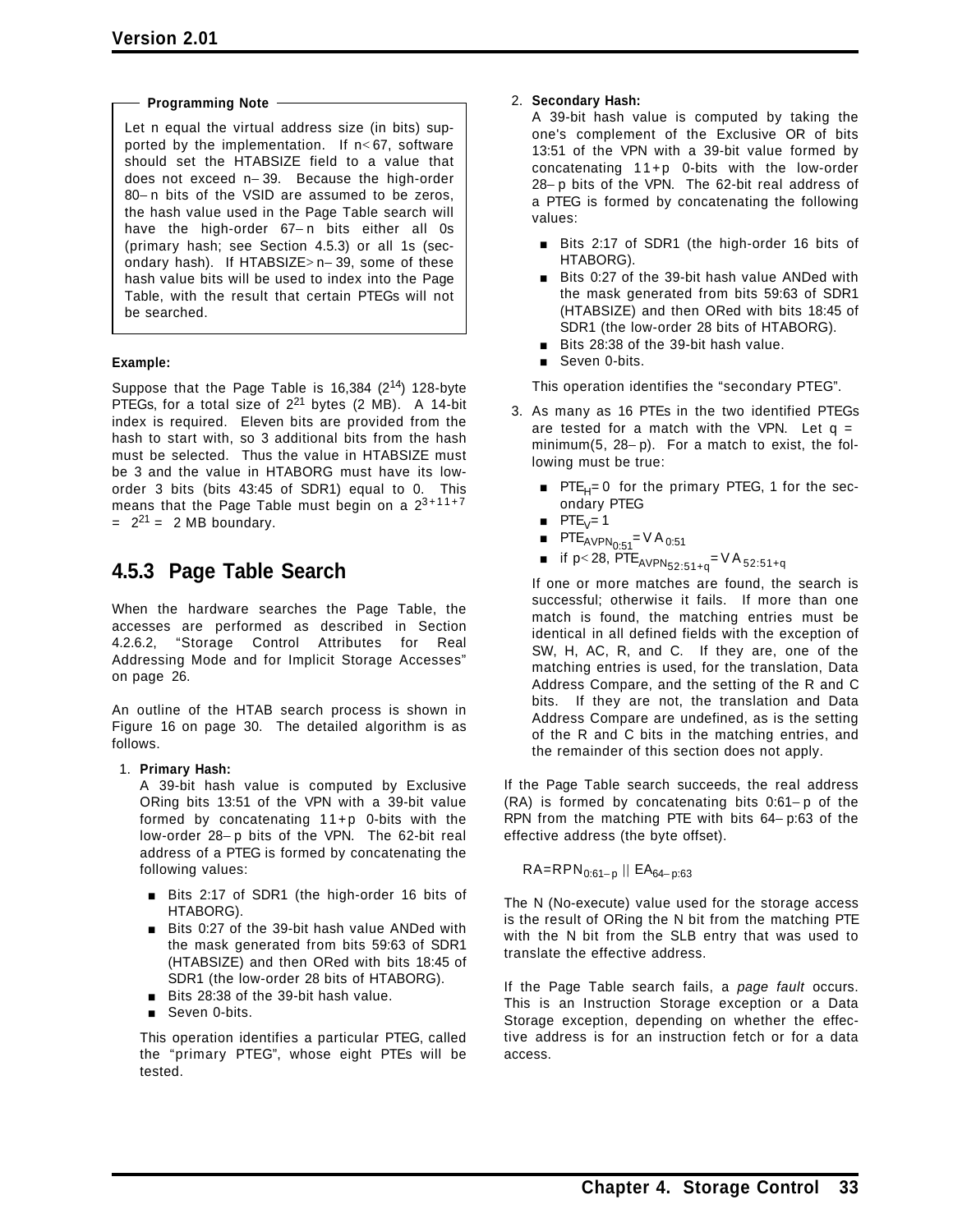#### **Programming Note**

To obtain the best performance, Page Table Entries should be allocated beginning with the first empty entry in the primary PTEG, or with the first empty entry in the secondary PTEG if the primary PTEG is full.

### **Translation Lookaside Buffer**

Conceptually, the Page Table is searched by the address relocation hardware to translate every reference. For performance reasons, the hardware usually keeps a Translation Lookaside Buffer (TLB) that holds PTEs that have recently been used. The TLB is searched prior to searching the Page Table. As a consequence, when software makes changes to the Page Table it must perform the appropriate TLB invalidate operations to maintain the consistency of the TLB with the Page Table (see Section 4.12).

**Programming Notes**

- 1. Page Table entries may or may not be cached in a TLB.
- 2. It is possible that the hardware implements more than one TLB, such as one for data and one for instructions. In this case the size and shape of the TLBs may differ, as may the values contained therein.
- 3. Use the *tlbie* or *tlbia* instruction to ensure that the TLB no longer contains a mapping for a particular virtual page.

# **4.6 Data Address Compare**

The Data Address Compare mechanism provides a means of detecting load and store accesses to a virtual page.

The Data Address Compare mechanism is controlled by the Address Compare Control Register (ACCR), and by a bit in each Page Table Entry (PTE<sub>AC</sub>).

| Bit | Name | Description       |
|-----|------|-------------------|
| 62  | DW   | Data Write Enable |
| 63  | DR.  | Data Read Enable  |

All other fields are reserved.

#### **Figure 19. Address Compare Control Register**

A Data Address Compare match occurs for a *Load* or *Store* instruction if, for any byte accessed,

- **PTE**<sub>AC</sub>= 1 for the PTE that translates the virtual address, and
- **the instruction is a** *Store* and ACCR<sub>DW</sub>=1, or the instruction is a *Load* and  $ACCR<sub>DR</sub>=1$ .

If the above conditions are satisfied, a match also occurs for *dcbz*, *eciwx*, and *ecowx*. For the purpose of determining whether a match occurs, *eciwx* is treated as a *Load*, and *dcbz* and *ecowx* are treated as *Stores*.

If the above conditions are satisfied, it is undefined whether a match occurs in the following cases.

- **The instruction is Store Conditional but the store** is not performed.
- [ The instruction is a *Load/Store String* of zero length.

The *Cache Management* instructions other than *dcbz* never cause a match.

A Data Address Compare match causes a Data Storage exception (see Section 5.5.3, "Data Storage Interrupt" on page 55). If a match occurs, some or all of the bytes of the storage operand may have been accessed; however, if a *Store*, *dcbz*, or *ecowx* instruction causes the match, the bytes of the storage operand that are in a virtual page with  $PTE_{AC}=1$  are not altered.

#### **Programming Note**

The Data Address Compare mechanism does not apply to instruction fetches, or to data accesses in real addressing mode ( $MSR_{DR}=0$ ).

If a Data Address Compare match occurs for a *Load* instruction for which any byte of the storage operand is in storage that is both Caching Inhibited and Guarded, or for an *eciwx* instruction, it may not be safe for software to restart the instruction.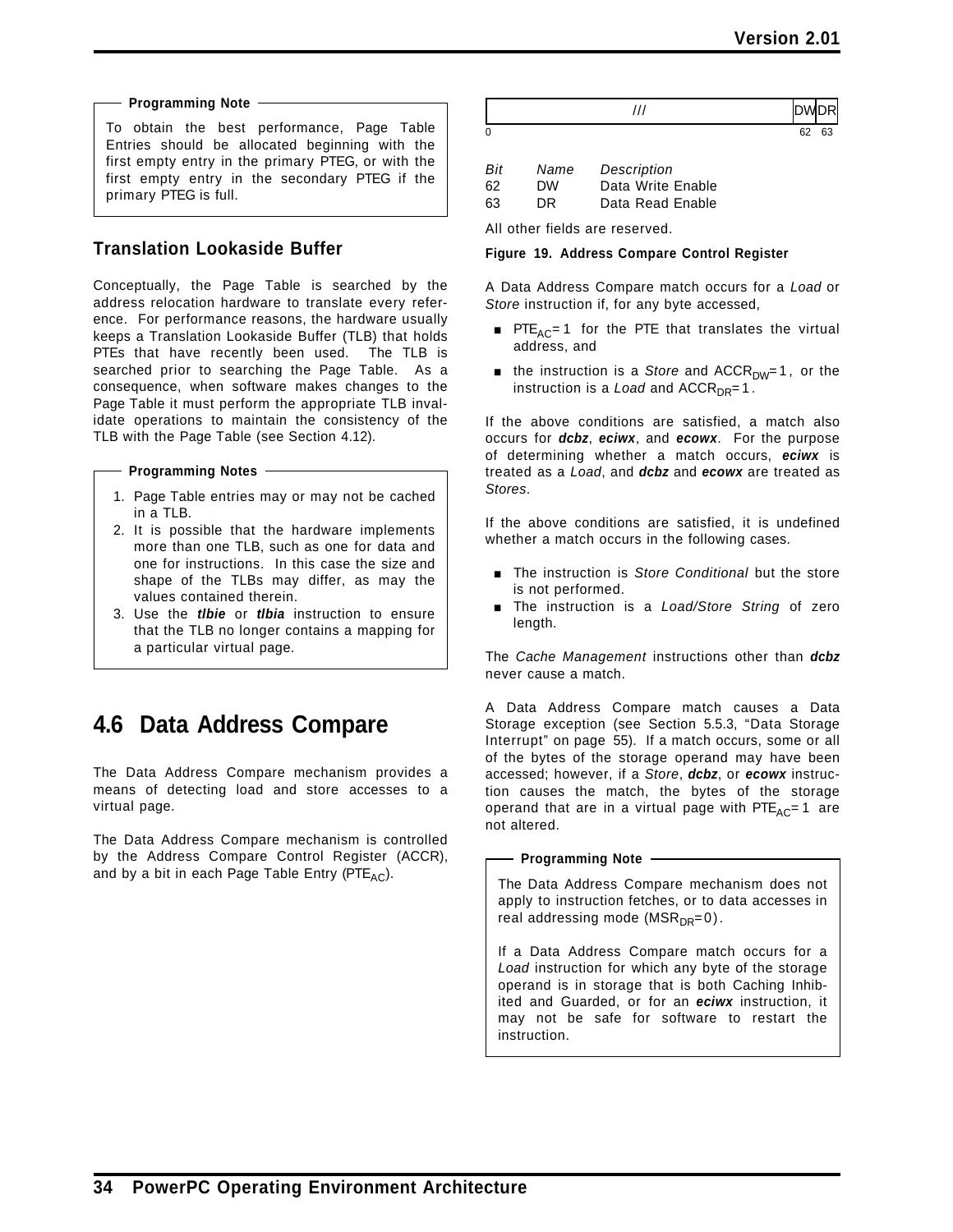# **4.7 Data Address Breakpoint**

The Data Address Breakpoint mechanism provides a means of detecting load and store accesses to a designated doubleword. The address comparison is done on an effective address, and is done independent of whether address translation is enabled or disabled.

The Data Address Breakpoint mechanism is controlled by the Data Address Breakpoint Register (DABR).

| 0 | ь | ຂິ |
|---|---|----|

*Bit(s) Name Description* 0:60 DAB Data Address Breakpoint 61 BT Breakpoint Translation Enable 62 DW Data Write Enable 63 DR Data Read Enable

#### **Figure 20. Data Address Breakpoint Register**

The DABR is a hypervisor resource; see Section 1.7, "Logical Partitioning (LPAR)" on page 4.

A Data Address Breakpoint match occurs for a *Load* or *Store* instruction if, for any byte accessed,

- $EA_{0:60}=DABR_{DAB}$ , and
- $MSR_{DR}$ =DABR<sub>BT</sub>, and
- the instruction is a *Store* and DABR<sub>DW</sub>=1, or the instruction is a *Load* and  $DABR_{DR}=1$ .

In 32-bit mode the high-order 32 bits of the EA are treated as zeros for the purpose of detecting a match.

If the above conditions are satisfied, a match also occurs for *eciwx* and *ecowx*. For the purpose of determining whether a match occurs, *eciwx* is treated as a *Load*, and *ecowx* is treated as a *Store*.

If the above conditions are satisfied, it is undefined whether a match occurs in the following cases.

- **The instruction is Store Conditional but the store** is not performed.
- [ The instruction is a *Load/Store String* of zero length.
- **The instruction is** *dcbz*. (For the purpose of determining whether a match occurs, *dcbz* is treated as a *Store*.)

The *Cache Management* instructions other than *dcbz* never cause a match.

A Data Address Breakpoint match causes a Data Storage exception (see Section 5.5.3, "Data Storage Interrupt" on page 55). If a match occurs, some or all of the bytes of the storage operand may have been accessed; however, if a *Store* or *ecowx* instruction causes the match, the storage operand is not altered if the instruction is one of the following:

- [ any *Store* instruction that causes an atomic access
- [ *ecowx*

#### **Programming Note**

The Data Address Breakpoint mechanism does not apply to instruction fetches.

If a Data Address Breakpoint match occurs for a *Load* instruction for which any byte of the storage operand is in storage that is both Caching Inhibited and Guarded, or for an *eciwx* instruction, it may not be safe for software to restart the instruction.

# **4.8 Storage Control Bits**

When address translation is enabled, each storage access is performed under the control of the Page Table Entry used to translate the effective address. Each Page Table Entry contains storage control bits that specify the presence or absence of the corresponding storage control attribute (see the section entitled "Storage Control Attributes" in Book II, *PowerPC Virtual Environment Architecture*) for all accesses translated by the entry, as shown in Figure 21. The bits are called W, I, M, and G.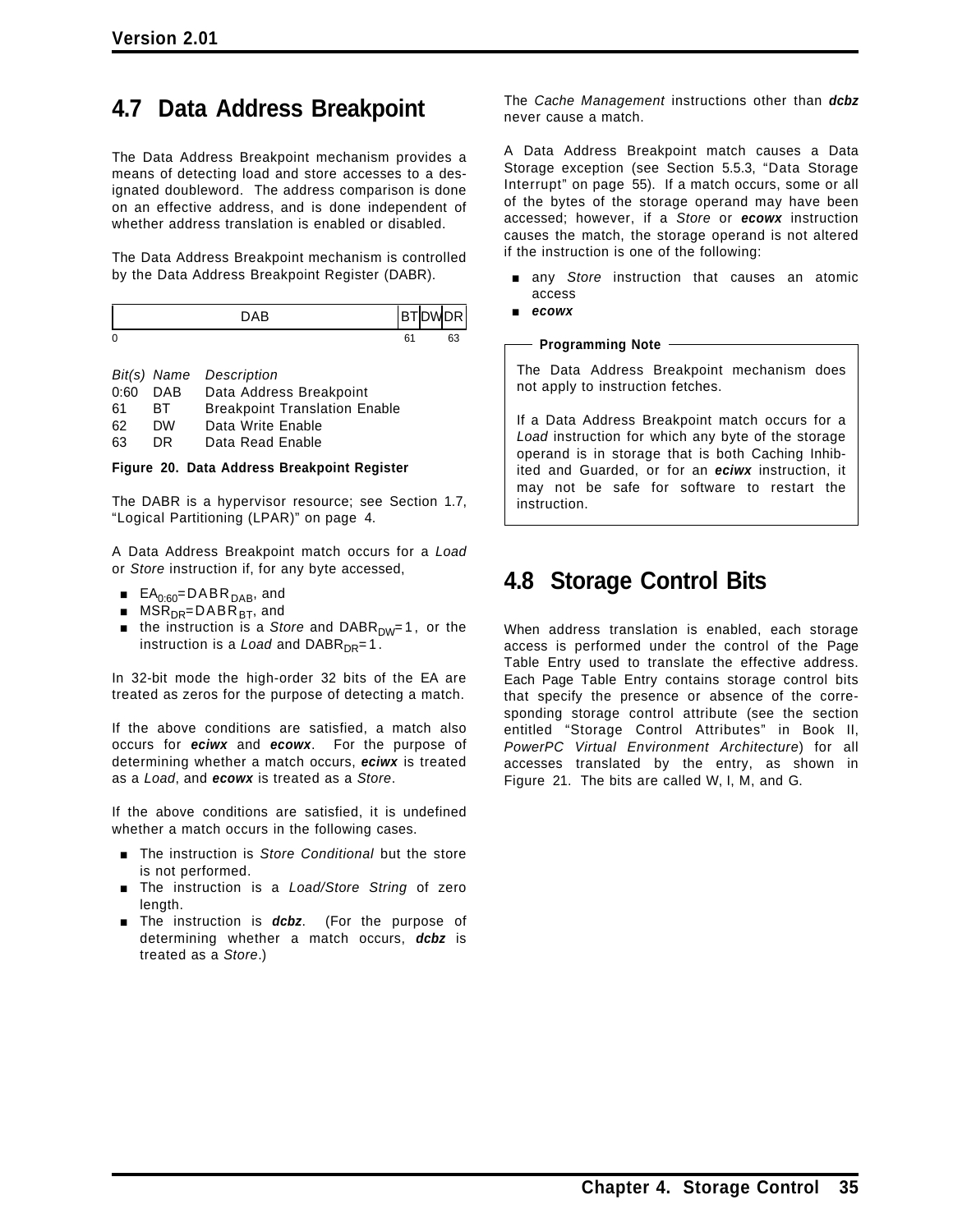| <b>Bit</b>     | <b>Storage Control Attribute</b>                                   |
|----------------|--------------------------------------------------------------------|
| W <sup>1</sup> | 0 - not Write Through Required<br>1 - Write Through Required       |
|                | 0 - not Caching Inhibited<br>1 - Caching Inhibited                 |
| M <sup>2</sup> | 0 - not Memory Coherence Required<br>1 - Memory Coherence Required |
| G              | - not Guarded<br>- Guarded                                         |

- 1. Support for the 1 value of the W bit is optional. Implementations that do not support the 1 value treat the bit as reserved and assume its value to be 0.
- 2. Support for the 0 value of the M bit is optional. Implementations that do not support the 0 value assume the value of the bit to be 1, and may either preserve the value of the bit or write it as 1.

#### **Figure 21. Storage control bits**

Instructions are not fetched from storage for which the G bit in the Page Table Entry is set to 1 (see Section 4.10, "Storage Protection" on page 39).

#### **Programming Note**

In a uniprocessor system in which only the processor has caches, correct coherent execution does not require the processor to access storage as Memory Coherence Required, and accessing storage as not Memory Coherence Required may give better performance.

## **4.8.1 Storage Control Bit Restrictions**

All combinations of W, I, M, and G values are supported except those for which both W and I are 1.

#### **Programming Note**

If an application program requests both the Write Through Required and the Caching Inhibited attributes for a given storage location, the operating system should set the I bit to 1 and the W bit to 0.

The value of the I bit must be the same for all accesses to a given real page.

The value of the W bit must be the same for all accesses to a given real page.

## **4.8.2 Altering the Storage Control Bits**

When changing the value of the I bit for a given real page from 0 to 1, software must set the I bit to 1 and then flush all copies of locations in the page from the caches using *dcbf* and *icbi* before permitting any other accesses to the page.

When changing the value of the W bit for a given real page from 0 to 1, software must ensure that no processor modifies any location in the page until after all copies of locations in the page that are considered to be modified in the data caches have been copied to main storage using *dcbst* or *dcbf*.

When changing the value of the M bit for a given real page, software must ensure that all data caches are consistent with main storage. The actions required to do this to are system-dependent.

#### **Programming Note**

For example, when changing the M bit in some directory-based systems, software may be required to execute *dcbf* instructions on each processor to flush all storage locations accessed with the old M value before permitting the locations to be accessed with the new M value.

Additional requirements for changing the storage control bits are given in Section 4.12, "Page Table Update Synchronization Requirements" on page 48.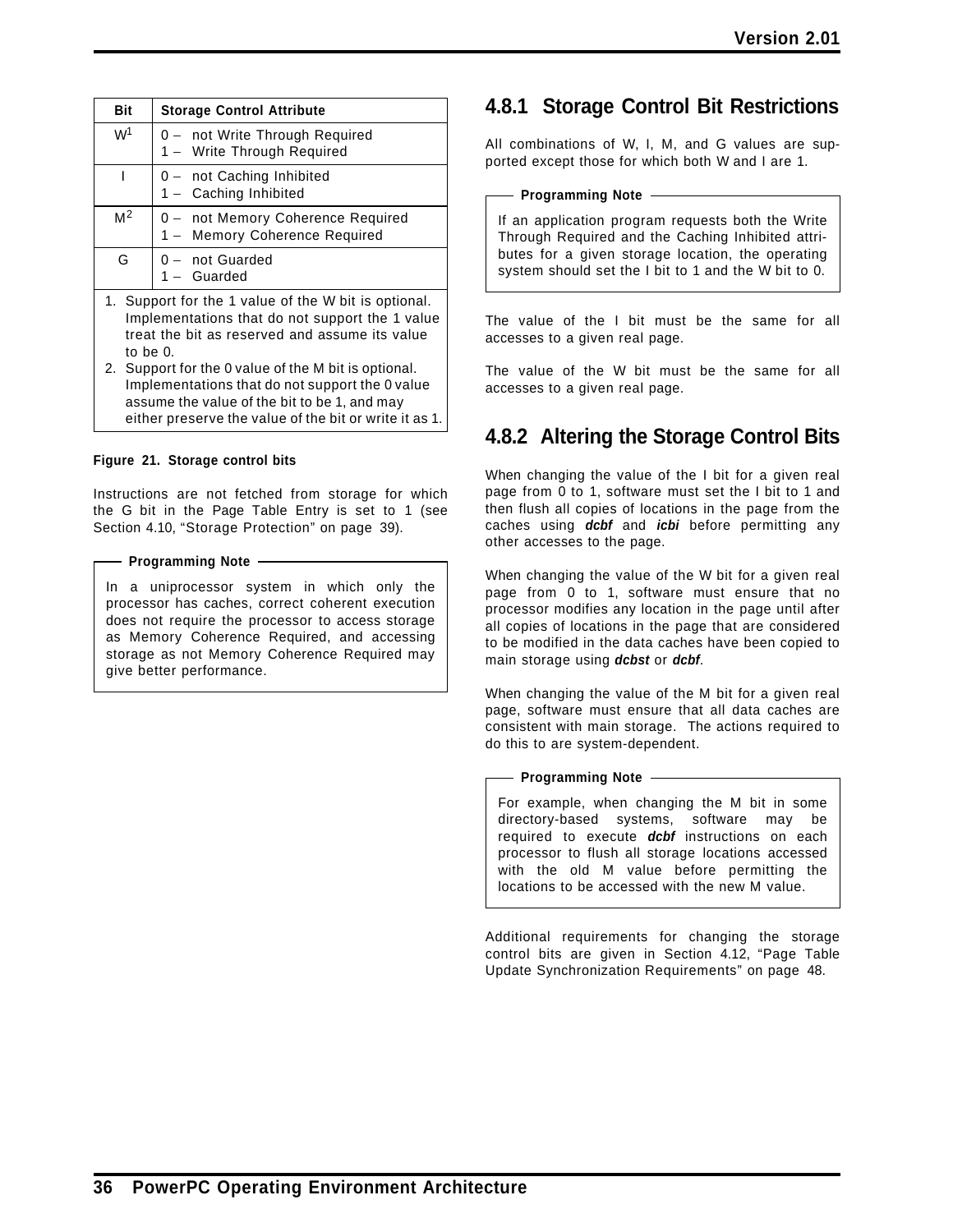## **4.9 Reference and Change Recording**

If address translation is enabled  $(MSR_{IR}=1$  or  $MSR_{DR}=1$ ), Reference (R) and Change (C) bits are maintained in the Page Table Entry that is used to translate the virtual address. If the storage operand of a *Load* or *Store* instruction crosses a virtual page boundary, the accesses to the components of the operand in each page are treated as separate and independent accesses to each of the pages for the purpose of setting the Reference and Change bits.

Reference and Change bits are set by the processor as described below. Setting the bits need not be atomic with respect to performing the access that caused the bits to be updated. An attempt to access storage may cause one or more of the bits to be set (as described below) even if the access is not performed. The bits are updated in the Page Table Entry if the new value would otherwise be different from the old, as determined by examining either the Page Table Entry or any corresponding lookaside information maintained by the processor (e.g., in a TLB).

#### **Reference Bit**

The Reference bit is set to 1 if the corresponding access (load, store, or instruction fetch) is required by the sequential execution model and is performed. Otherwise the Reference bit may be set to 1 if the corresponding access is attempted, either in-order or out-of-order, even if the attempt causes an exception.

#### **Change Bit**

The Change bit is set to 1 if a *Store* instruction is executed and the store is performed. Otherwise the Change bit may be set to 1 if a *Store* instruction is executed and the store is permitted by the storage protection mechanism and, if the *Store* instruction is executed out-of-order, the instruction would be required by the sequential execution model in the absence of the following kinds of interrupts:

- system-caused interrupts (i.e., System Reset, Machine Check, External, and Decrementer interrupts)
- **Exception floating-Point Enabled Exception type Program** interrupts when the processor is in an Imprecise mode

#### **Programming Note**

Even though the execution of a *Store* instruction causes the Change bit to be set to 1, the store might not be performed or might be only partially performed in cases such as the following.

- [ A *Store Conditional* instruction (*stwcx.* or stdcx.) is executed, but no store is performed.
- [ A *Store String Word Indexed* instruction (*stswx*) is executed, but the length is zero.
- **The Store instruction causes a Data** Storage exception (for which setting the Change bit is not prohibited).
- **The Store instruction causes an Alignment** exception.
- $\blacksquare$  The Page Table Entry that translates the virtual address of the storage operand is altered such that the new contents of the Page Table Entry preclude performing the store (e.g., the PTE is made invalid, or the PP bits are changed).

For example, when executing a *Store* instruction, the processor may search the Page Table for the purpose of setting the Change bit and then reexecute the instruction. When reexecuting the instruction, the processor may search the Page Table a second time. If the Page Table Entry has meanwhile been altered, by a program executing on another processor, the second search may obtain the new contents, which may preclude the store.

A system-caused interrupt occurs before the store has been performed.

Figure 22 on page 38 summarizes the rules for setting the Reference and Change bits. The table applies to each atomic storage reference. It should be read from the top down; the first line matching a given situation applies. For example, if *stwcx.* fails due to both a storage protection violation and the lack of a reservation, the Change bit is not altered.

In the figure, the " *Load*-type" instructions are the *Load* instructions described in Books I and II, *eciwx*, and the *Cache Management* instructions that are treated as *Loads*. The " *Store*-type" instructions are the *Store* instructions described in Books I and II, *ecowx*, and the *Cache Management* instructions that are treated as *Stores*. The "ordinary" *Load* and *Store* instructions are those described in Books I and II. "set" means "set to 1". When the processor updates the Reference and Change bits in the Page Table Entry, the accesses are performed as described in Section 4.2.6.2, "Storage Control Attributes for Real Addressing Mode and for Implicit Storage Accesses"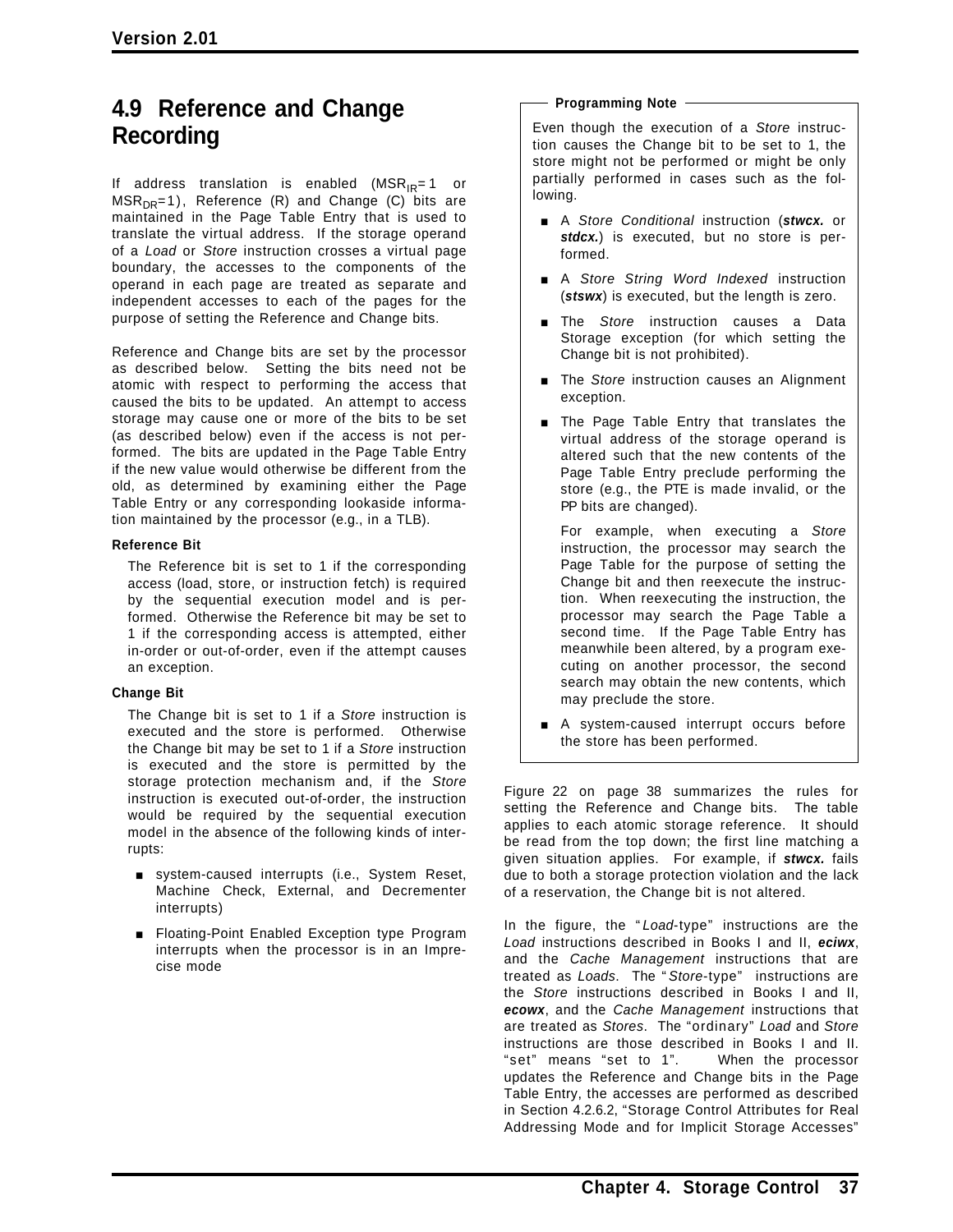on page 26. The accesses may be performed using operations equivalent to a store to a byte, halfword, word, or doubleword, and are not necessarily performed as an atomic read/modify/write of the affected bytes.

These Reference and Change bit updates are not necessarily immediately visible to software. Executing a *sync* instruction ensures that all Reference and Change bit updates associated with address translations that were performed, by the processor executing the *sync* instruction, before the *sync* instruction is executed will be performed with respect to that processor before the *sync* instruction's memory barrier is created. There are additional requirements for synchronizing Reference and Change bit updates in multiprocessor systems; see Section 4.12, "Page Table Update Synchronization Requirements" on page 48.

#### **Programming Note** -

Because the *sync* instruction is execution synchronizing, the set of Reference and Change bit updates that are performed with respect to the processor executing the *sync* instruction before the memory barrier is created includes all Reference and Change bit updates associated with instructions preceding the *sync* instruction.

| <b>Status of Access</b>                                           | R                | C                |
|-------------------------------------------------------------------|------------------|------------------|
| Storage protection violation                                      | Acc <sup>1</sup> | <b>No</b>        |
| Out-of-order I-fetch or Load-type insn                            | Acc              | No               |
| Out-of-order Store-type insn                                      |                  |                  |
| Would be required by the sequential                               |                  |                  |
| execution model in the absence of                                 |                  |                  |
| system-caused or imprecise                                        |                  |                  |
| interrupts <sup>3</sup>                                           | Acc              | Acc $12$         |
| All other cases                                                   | Acc              | No               |
| In-order Load-type or Store-type insn,                            |                  |                  |
| access not performed                                              |                  |                  |
| Load-type insn                                                    | Acc              | <b>No</b>        |
| Store-type insn                                                   | Acc              | Acc <sup>2</sup> |
| Other in-order access                                             |                  |                  |
| I-fetch                                                           | Yes              | N <sub>0</sub>   |
| Ordinary Load, eciwx                                              | Yes              | No               |
| Other ordinary Store, ecowx, dcbz                                 | Yes.             | Yes              |
| icbi, dcbt, dcbtst, dcbst, dcbf                                   | Acc              | No               |
| "Acc" means that it is acceptable to set the bit.                 |                  |                  |
| <sup>1</sup> It is preferable not to set the bit.                 |                  |                  |
| <sup>2</sup> If C is set, R is also set unless it is already set. |                  |                  |
| <sup>3</sup> For Floating-Point Enabled Exception type            |                  |                  |
| Program interrupts, "imprecise" refers to the                     |                  |                  |

exception mode controlled by  $MSR_{FE0}$  FE1.

#### **Figure 22. Setting the Reference and Change bits**

If software refers to a Page Table Entry when  $MSR<sub>DR</sub>=1$ , the Reference and Change bits in the associated Page Table Entry are set as for ordinary loads and stores. See Section 4.12 for the rules software must follow when updating Reference and Change bits.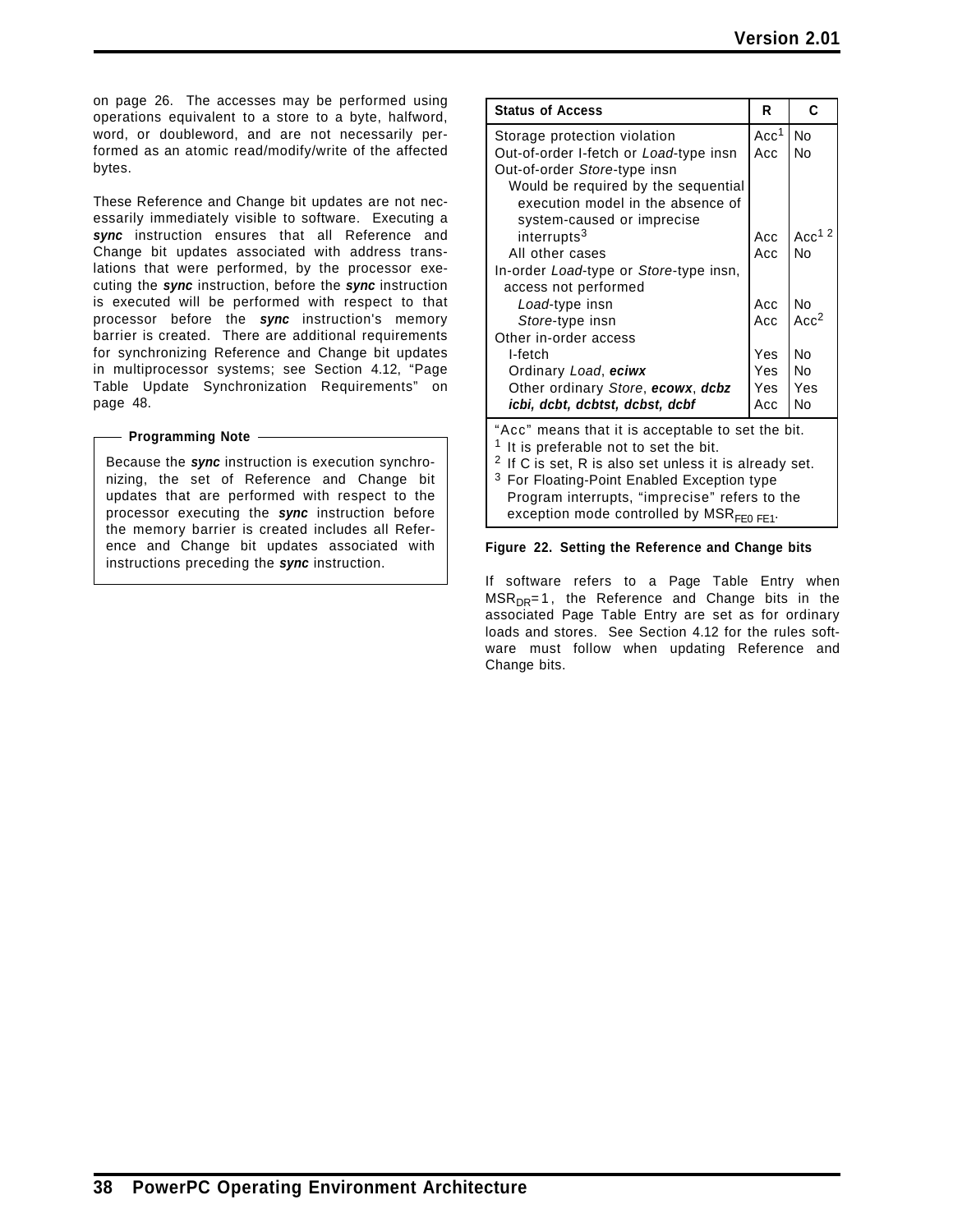# **4.10 Storage Protection**

The storage protection mechanism provides a means for selectively granting instruction fetch access, granting read access, granting read/write access, and prohibiting access to areas of storage based on a number of control criteria.

The operation of the protection mechanism depends on whether address translation is enabled ( $MSR_{IR}=1$ or  $MSR<sub>DR</sub>=1$ , as appropriate for the access) or disabled ( $MSR_{IR} = 0$  or  $MSR_{DR} = 0$ , as appropriate for the access).

If an instruction fetch is not permitted by the protection mechanism, an Instruction Storage exception is generated. If a data access is not permitted by the protection mechanism, a Data Storage exception is generated. (See Section 4.2.1, "Storage Exceptions" on page 22.)

When address translation is enabled, a *protection domain* is a range of unmapped effective addresses, a virtual page, or a segment. When address translation is disabled and LPES/LPES<sub>1</sub>=1 there are two protection domains: the set of effective addresses that are less than the value specified by the RMLR, and all other effective addresses. When address translation is disabled and LPES/LPES<sub>1</sub>= 0 the entire effective address space comprises a single protection domain. A *protection boundary* is a boundary between protection domains.

### **4.10.1 Storage Protection, Address Translation Enabled**

When address translation is enabled, the protection mechanism is controlled by the following.

- **NSR**<sub>PR</sub>, which distinguishes between supervisor (privileged) state and problem state
- $K<sub>s</sub>$  and K<sub>p</sub>, the supervisor (privileged) state and problem state storage key bits in the SLB entry used to translate the effective address
- **PP, page protection bits in the Page Table Entry** used to translate the effective address
- For instruction fetches only:
	- the N (No-execute) value used for the access (see Section 4.5.3)
	- $-$  PTE<sub>G</sub>, the G (Guarded) bit in the Page Table Entry used to translate the effective address

Using the above values, the following rules are applied.

- 1. For an instruction fetch, the access is not permitted if the N value is 1 or if  $PTE<sub>G</sub>=1$ .
- 2. For any access except an instruction fetch that is not permitted by rule 1, a "Key" value is computed using the following formula:

#### $Key$   $(K_p \& MSR_{PR})$  |  $(K_s \& \neg MSR_{PR})$

Using the computed Key, Figure 23 is applied. An instruction fetch is permitted for any entry in the figure except "no access". A load is permitted for any entry except "no access". A store is permitted only for entries with "read/write".

| Key              | РP                   | <b>Access Authority</b>                             |
|------------------|----------------------|-----------------------------------------------------|
| 0<br>0<br>0<br>0 | 00<br>01<br>10<br>11 | read/write<br>read/write<br>read/write<br>read only |
|                  | 00<br>01<br>10<br>11 | no access<br>read only<br>read/write<br>read only   |

**Figure 23. PP bit protection states, address translation enabled**

### **4.10.2 Storage Protection, Address Translation Disabled**

When address translation is disabled, the protection mechanism is controlled by the following (see Section 1.7, "Logical Partitioning (LPAR)" on page 4 and Section 4.2.6, "Real Addressing Mode" on page 25).

- LPES/LPES<sub>1</sub>, which distinguishes between the two modes of using the LPAR facility
- $MSR_{HV}$ , which distinguishes between hypervisor state and other privilege states
- RMLR, which specifies the real mode limit value

Using the above values, Figure 24 is applied. The access is permitted for any entry in the figure except "no access".

| LPES/LPES <sub>1</sub> | HV | <b>Access Authority</b>                                                                                                                                       |
|------------------------|----|---------------------------------------------------------------------------------------------------------------------------------------------------------------|
|                        | 0  | no access<br>read/write<br>read/write or no access <sup>1</sup>                                                                                               |
|                        |    | read/write<br>1. If the effective address for the access is less<br>than the value specified by the RMLR the<br>access authority is read/write; otherwise the |

#### **Figure 24. Protection states, address translation disabled**

#### **Programming Note**

access is not permitted.

The comparison described in note 1 in Figure 24 ignores bits 0:1 of the effective address and may ignore bits 2:63− m; see Section 4.2.6.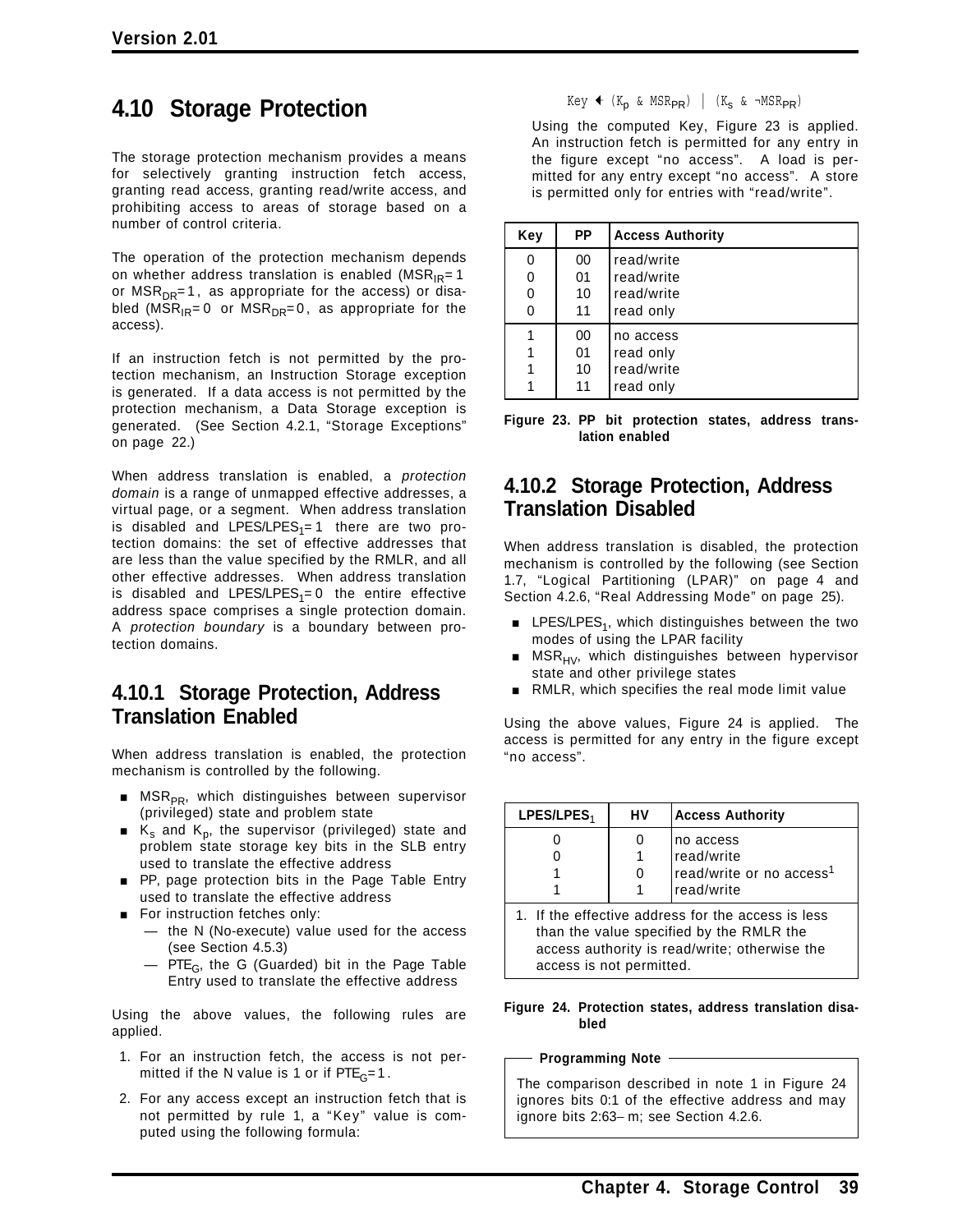# **4.11 Storage Control Instructions**

### **4.11.1 Cache Management Instructions**

This section describes aspects of cache management that are relevant only to operating system programmers.

For a *dcbz* instruction that causes the target block to be newly established in the data cache without being fetched from main storage, the processor need not verify that the associated real address is valid. The existence of a data cache block that is associated with an invalid real address (see Section 4.2.8) can cause a delayed Machine Check interrupt or a delayed Checkstop.

Each implementation provides an efficient means by which software can ensure that all blocks that are considered to be modified in the data cache have been copied to main storage before the processor enters any power conserving mode in which data cache contents are not maintained. The means are described in the Book IV, *PowerPC Implementation Features* document for the implementation.

## **4.11.2 Synchronize Instruction**

The *Synchronize* instruction is described in Book II, *PowerPC Virtual Environment Architecture*, but only at the level required by an application programmer (*sync* with L=0 or L=1). This section describes properties of the instruction that are relevant only to operating system and hypervisor software programmers. This variant of the *Synchronize* instruction is designated the page table entry *sync* and is specified by the extended mnemonic *ptesync* (equivalent to *sync* with  $L=2$ ).

The *ptesync* instruction has all of the properties of sync with L=0 and also the following additional properties.

- **The memory barrier created by the ptesync** instruction provides an ordering function for the storage accesses associated with all instructions that are executed by the processor executing the *ptesync* instruction and, as elements of set A, for all Reference and Change bit updates associated with additional address translations that were performed, by the processor executing the *ptesync* instruction, before the *ptesync* instruction is executed. The applicable pairs are all pairs a<sub>i</sub>,b<sub>j</sub> in which b<sub>j</sub> is a data access and a<sub>i</sub> is not an instruction fetch.
- The *ptesync* instruction causes all Reference and Change bit updates associated with address translations that were performed, by the

processor executing the *ptesync* instruction, before the *ptesync* instruction is executed, to be performed with respect to that processor before the *ptesync* instruction's memory barrier is created.

- [ The *ptesync* instruction provides an ordering function for all stores to the Page Table caused by *Store* instructions preceding the *ptesync* instruction with respect to searches of the Page Table that are performed, by the processor executing the *ptesync* instruction, after the *ptesync* instruction completes. Executing a *ptesync* instruction ensures that all such stores will be performed, with respect to the processor executing the *ptesync* instruction, before any implicit accesses to the affected Page Table Entries, by such Page Table searches, are performed with respect to that processor.
- [ In conjunction with the *tlbie* and *tlbsync* instructions, the *ptesync* instruction provides an ordering function for TLB invalidations and related storage accesses on other processors as described in the *tlbsync* instruction description on page 47.

#### **Programming Note**

For instructions following a *ptesync* instruction, the memory barrier need not order implicit storage accesses for purposes of address translation and reference and change recording.

The functions performed by the *ptesync* instruction may take a significant amount of time to complete, so this form of the instruction should be used only if the functions listed above are needed. Otherwise **sync** with  $L=0$ should be used (or *sync* with L=1 or *eieio*, if appropriate).

Section 4.12, "Page Table Update Synchronization Requirements" on page 48 gives examples of uses of *ptesync*.

## **4.11.3 Lookaside Buffer Management**

All implementations have a Segment Lookaside Buffer (SLB), and provide the *SLB Management* instructions described in Section 4.11.3.1.

For performance reasons, most implementations have a Translation Lookaside Buffer (TLB), which is a cache of recently used Page Table Entries (PTEs). The TLB is not necessarily kept consistent with the Page Table in main storage. When software alters the contents of a PTE, it must also invalidate all corresponding TLB entries.

Each implementation that has a TLB provides a means by which software can do the following.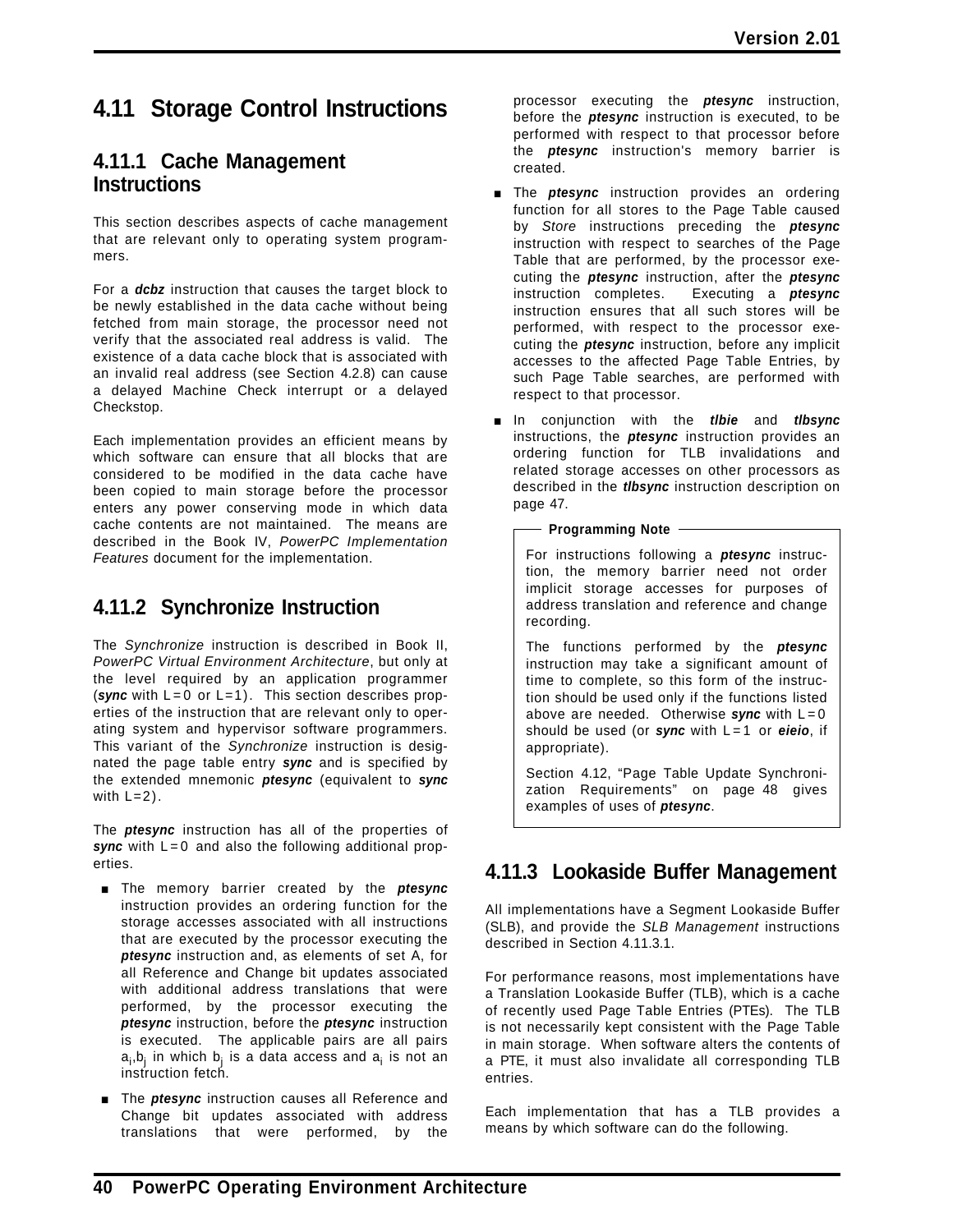- Invalidate the TLB entry that translates a given effective address
- **n** Invalidate all TLB entries

An implementation may provide one or more of the *TLB Management* instructions described in Section 4.11.3.2 in order to satisfy requirements in the preceding list. Alternatively, an algorithm may be given that performs one of the functions listed above (a loop invalidating individual TLB entries may be used to invalidate the entire TLB, for example), or different instructions may be provided. Such algorithms or instructions are described in Book IV, *PowerPC Implementation Features*. Because most implementations have a TLB and also provide instructions similar or identical to the *TLB Management* instructions described in Section 4.11.3.2, other sections of the Books assume that the TLB exists and that the instructions described in Section 4.11.3.2 are provided.

An implementation that does not have a TLB treats the corresponding instructions (*tlbie*, *tlbia*, and *tlbsync*) either as no-ops or as illegal instructions.

#### **Programming Note**

Because the presence, absence, and exact semantics of the *TLB Management* instructions are implementation-dependent, it is recommended that system software "encapsulate" uses of these instructions into subroutines to minimize the impact of moving from one implementation to another.

#### **Programming Note**

The function of all the instructions described in Sections 4.11.3.1 and 4.11.3.2 is independent of whether address translation is enabled or disabled.

For a discussion of software synchronization requirements when invalidating SLB and TLB entries, see Chapter 7, "Synchronization Requirements for Context Alterations" on page 71.

### **4.11.3.1 SLB Management Instructions**

#### **Programming Note**

Accesses to a given SLB entry caused by the instructions described in this section obey the sequential execution model with respect to the contents of the entry and with respect to data dependencies on those contents. That is, if an instruction sequence contains two or more of these instructions, when the sequence has completed, the final state of the SLB entry and of General Purpose Registers is as if the instructions had been executed in program order.

However, software synchronization is required in order to ensure that any alterations of the entry take effect correctly with respect to address translation; see Chapter 7.

### *SLB Invalidate Entry X-form*

slbie RB

| $\sim$<br>ັ |  | RB | 1 O A<br>434  |  |
|-------------|--|----|---------------|--|
|             |  | 16 | $\sim$<br>2 I |  |

```
esid \leftarrow (RB)<sub>0:35</sub>
```
class  $\leftarrow$  (RB)<sub>36</sub>

- if class =  $S_{\text{LBEC}}$  for SLB entry that translates or most recently translated esid
- then for SLB entry (if any) that translates esid  $S LBE_V$   $\leftarrow$  0
- all other fields of SLBE  $\triangleleft$  undefined else translation of esid  $\triangle$  undefined

Let the Effective Segment ID (ESID) be  $(RB)_{0:35}$ . Let the class be  $(RB)_{36}$ . The class value must be the same as the Class value in the SLB entry that translates the ESID, or the Class value that was in the SLB entry that most recently translated the ESID if the translation is no longer in the SLB; if the class value is not the same, the results of translating effective addresses for which  $EA<sub>0:35</sub>=ESID$  are undefined, and the next paragraph need not apply.

If the SLB contains an entry that translates the specified ESID, the V bit in that entry is set to 0, making the entry invalid, and the remaining fields of the entry are set to undefined values.

 $(RB)_{37:63}$  must be zeroes.

If this instruction is executed in 32-bit mode,  $(RB)_{0:31}$ must be zeros (i.e., the ESID must be in the range 0-15).

This instruction is privileged.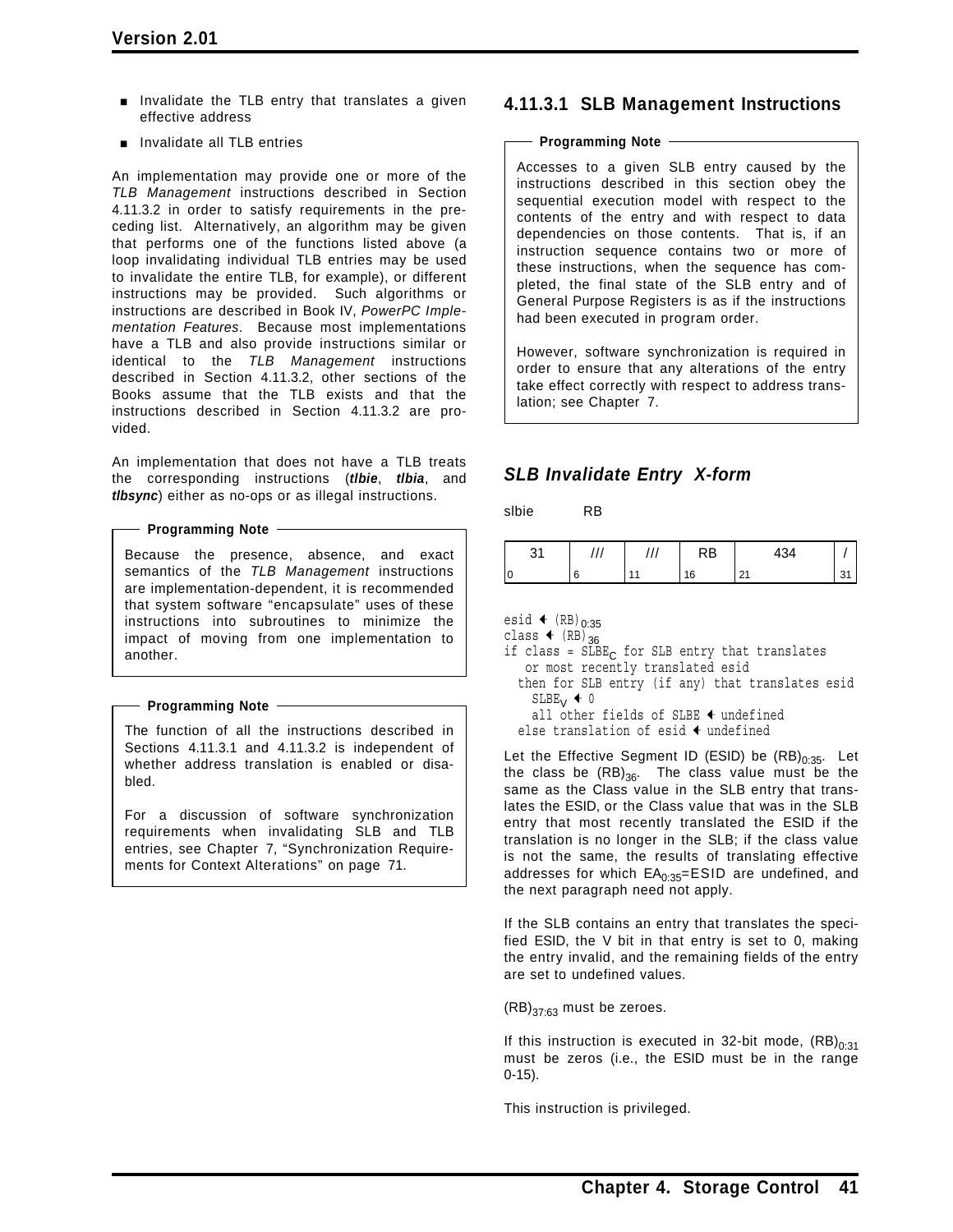#### **Special Registers Altered:**

None

#### **Programming Note**

The only SLB entry that is invalidated is the entry (if any) that translates the specified ESID.

*slbie* does not affect SLBs on other processors.

#### **Programming Note**

The reason the class value specified by *slbie* must be the same as the Class value that is or was in the relevant SLB entry is that the processor may use these values to optimize invalidation of implementation-specific lookaside information used in address translation. If the value specified by *slbie* differs from the value that is or was in the relevant SLB entry, these optimizations may produce incorrect results. (An example of implementation-specific address translation lookaside information is the set of recently used translations of effective addresses to real addresses that some processors maintain in an Effective to Real Address Translation (ERAT) lookaside buffer.)

The recommended use of the Class field is to classify SLB entries according to the expected longevity of the translations they contain, or a similar property such as whether the translations are used by all programs or only by a single program. If this is done and the processor invalidates certain implementation-specific lookaside information based only on the specified class value, an *slbie* instruction that invalidates a shortlived translation will preserve such lookaside information for long-lived translations.

If the optional "Bridge" facility is implemented (see Section 9.1), the *Move To Segment Register* instructions create SLB entries in which the Class value is 0.

### *SLB Invalidate All X-form*

slbia

| $\sim$<br>ັ | . | ,,, | 100<br>טט+        |   |
|-------------|---|-----|-------------------|---|
|             |   | 16  | $2^{\prime}$<br>ᅀ | ັ |

for each SLB entry except SLB entry 0  $S LBE_V + 0$ 

all other fields of SLBE  $\triangleleft$  undefined

For all SLB entries except SLB entry 0, the V bit in the entry is set to 0, making the entry invalid, and the remaining fields of the entry are set to undefined values. SLB entry 0 is not altered.

This instruction is privileged.

**Special Registers Altered:** None

**Programming Note**

*slbia* does not affect SLBs on other processors.

#### **Programming Note**

If *slbia* is executed when instruction address translation is enabled ( $MSR_{IR}=1$ ), software can ensure that attempting to fetch the instruction following the *slbia* does not cause an Instruction Segment interrupt by placing the *slbia* and the subsequent instruction in the effective segment mapped by SLB entry 0. (The preceding assumes that no other interrupts occur between executing the *slbia* and executing the subsequent instruction.)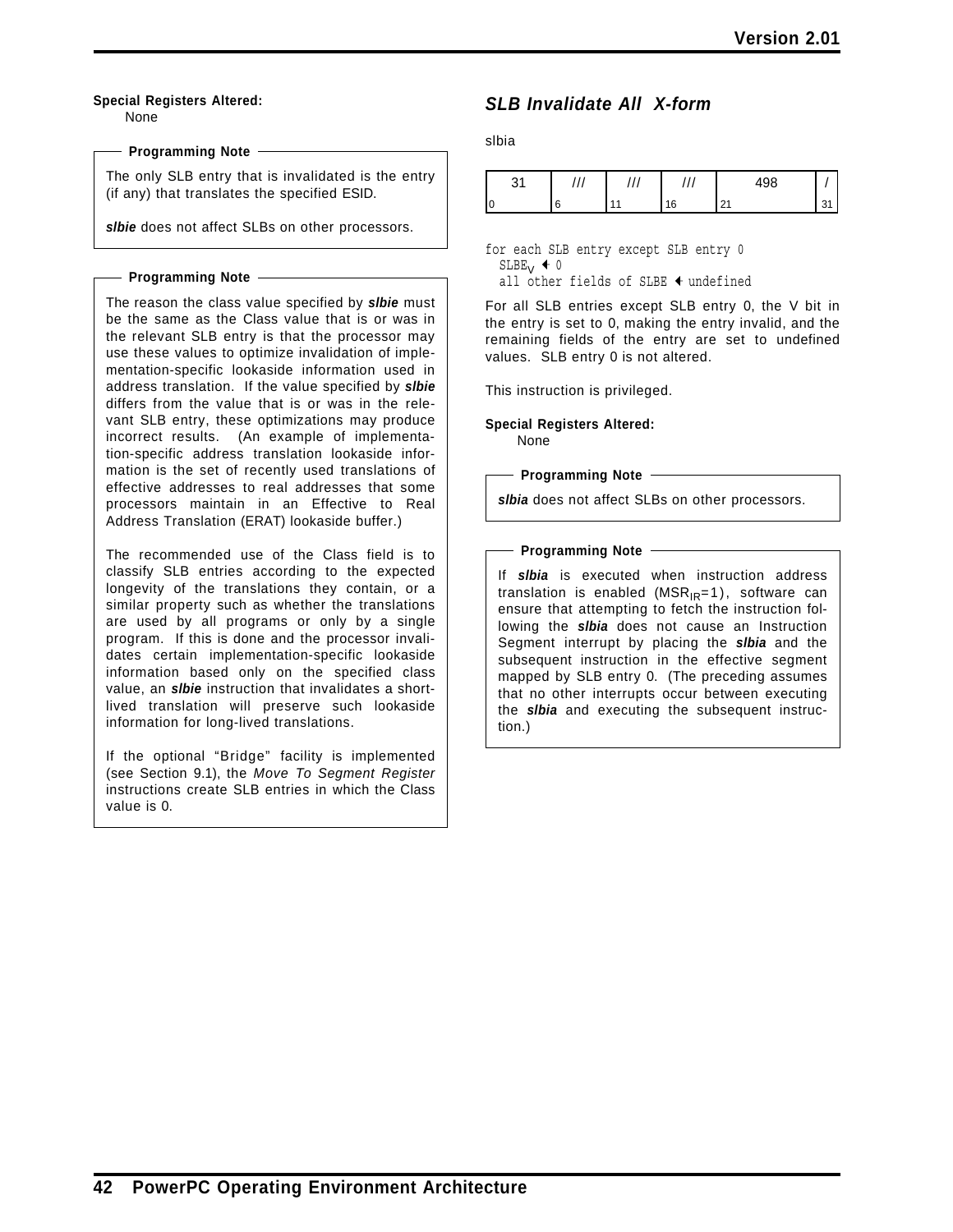### *SLB Move To Entry X-form*

| slbmte | RS,RB     |     |           |     |    |
|--------|-----------|-----|-----------|-----|----|
| 31     | <b>RS</b> | /// | <b>RB</b> | 402 |    |
|        | 6         |     | 16        | 21  | 31 |

The SLB entry specified by bits 52:63 of register RB is loaded from register RS and from the remainder of register RB. The contents of these registers are interpreted as shown in Figure 25.

|          |             |    |   |                                                                                  | RS                                                                                                    |
|----------|-------------|----|---|----------------------------------------------------------------------------------|-------------------------------------------------------------------------------------------------------|
| 0s       | $K_sK_pNLC$ |    |   | VSID                                                                             |                                                                                                       |
| 63<br>56 | 52          |    |   |                                                                                  | 0                                                                                                     |
|          |             |    |   |                                                                                  | RB                                                                                                    |
|          | index       | 0s | V | ESID                                                                             |                                                                                                       |
| 63       | 52          | 37 |   | 35                                                                               | $\Omega$                                                                                              |
|          |             |    |   | <b>VSID</b><br>$K_{\rm s}$<br>$K_p$<br>N<br>L<br>C<br>must be 0b000 0000         | $RS_{0:51}$<br>$RS_{52}$<br>$RS_{53}$<br>$RS_{54}$<br>$\mathtt{RS}_{55}$<br>$RS_{56}$<br>$RS_{57:63}$ |
|          |             |    |   | <b>ESID</b><br>V<br>must be 0b000    0x000<br>index, which selects the SLB entry | RB <sub>0:35</sub><br>$RB_{36}$<br>$RB_{37:51}$<br>$RB_{52:63}$                                       |
|          |             |    |   | $- - -$<br>.                                                                     | --                                                                                                    |

#### **Figure 25. GPR contents for slbmte**

On implementations that support a virtual address size of only n bits, n<80,  $(RS)_{0:79-n}$  must be zeros.

High-order bits of  $(RB)_{52:63}$  that correspond to SLB entries beyond the size of the SLB provided by the implementation must be zeros.

If this instruction is executed in 32-bit mode,  $(RB)_{0:31}$ must be zeros (i.e., the ESID must be in the range 0-15).

This instruction cannot be used to invalidate an SLB entry.

This instruction is privileged.

**Special Registers Altered:**

None

#### **Programming Note**

The reason *slbmte* cannot be used to invalidate an SLB entry is that it does not necessarily affect implementation-specific address translation lookaside information. *slbie* (or *slbia*) must be used for this purpose.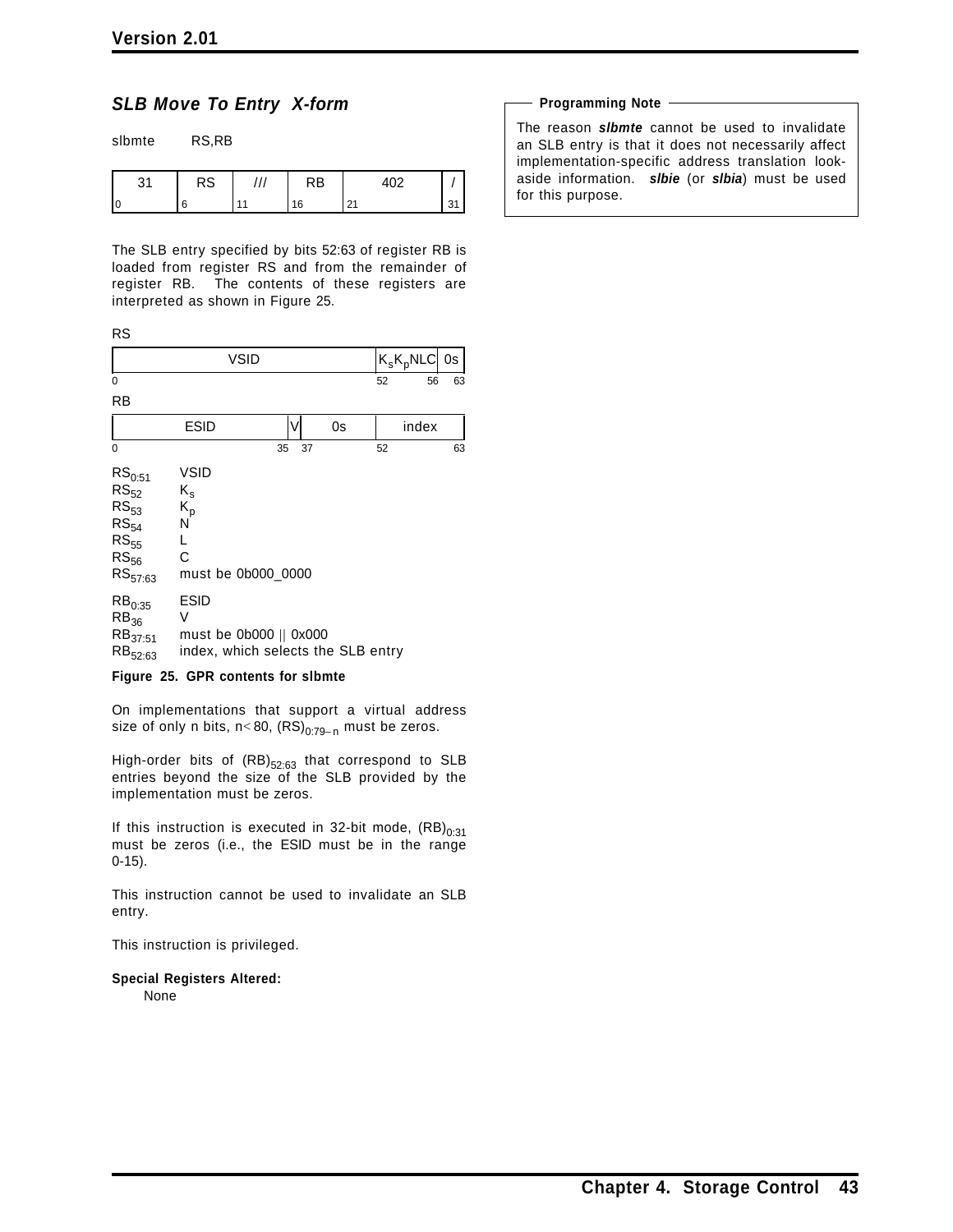### *SLB Move From Entry VSID X-form*

| sibmfev | RT,RB |
|---------|-------|
|         |       |

| n, | . . | RB | 951<br>ου     |   |
|----|-----|----|---------------|---|
|    |     | 16 | $\sim$<br>2 I | ັ |

If the SLB entry specified by bits 52:63 of register RB is valid (V=1), the contents of the VSID,  $K_s$ ,  $K_p$ , N, L, and C fields of the entry are placed into register RT. The contents of these registers are interpreted as shown in Figure 26.

| o |  |
|---|--|
|   |  |

|           | <b>VSID</b> | $ K_{\rm s}K_{\rm p}$ NLC $ $ 0s $ $ |    |    |
|-----------|-------------|--------------------------------------|----|----|
| $\Omega$  |             | 52                                   | 56 | 63 |
| <b>RB</b> |             |                                      |    |    |

|                                                                                              | 0s                                                                          |    | index |  |
|----------------------------------------------------------------------------------------------|-----------------------------------------------------------------------------|----|-------|--|
| 0                                                                                            |                                                                             | 52 | 63    |  |
| $RT_{0:51}$<br>$RT_{52}$<br>$RT_{53}$<br>$RT_{54}$<br>$RT_{55}$<br>$RT_{56}$<br>$RT_{57:63}$ | <b>VSID</b><br>$K_{\rm s}$<br>K <sub>p</sub><br>N<br>C<br>set to 0b000 0000 |    |       |  |
| $RB_{0:51}$<br>$RB_{52:63}$                                                                  | must be 0x0_0000_0000_0000<br>index, which selects the SLB entry            |    |       |  |

#### **Figure 26. GPR contents for slbmfev**

On implementations that support a virtual address size of only n bits, n<80,  $RT_{0:79-n}$  are set to zeros.

If the SLB entry specified by bits 52:63 of register RB is invalid  $(V=0)$ , the contents of register RT are undefined.

High-order bits of  $(RB)_{52:63}$  that correspond to SLB entries beyond the size of the SLB provided by the implementation must be zeros.

This instruction is privileged.

**Special Registers Altered:** None

### *SLB Move From Entry ESID X-form*

slbmfee RT,RB

| $\sim$ | 1 V I | RB | 915                  |         |
|--------|-------|----|----------------------|---------|
| ١C     |       | 16 | $\sim$<br><u>_ .</u> | $\cdot$ |

If the SLB entry specified by bits 52:63 of register RB is valid  $(V=1)$ , the contents of the ESID and V fields of the entry are placed into register RT. The contents of these registers are interpreted as shown in Figure 27.

| M. |  |
|----|--|
|    |  |

| $\sim$ $\sim$ |    | w       |          |
|---------------|----|---------|----------|
| 0             | 35 | っっ<br>ັ | cΩ<br>ხა |

RB

|   | ٠<br>$\sim$ $\sim$<br>$\sim$<br>። እ<br> |  |
|---|-----------------------------------------|--|
| 0 | --                                      |  |

| $\mathsf{RT}_{0:35}$ | <b>ESID</b>                        |
|----------------------|------------------------------------|
| $RT_{36}$            | V                                  |
| RT <sub>37:63</sub>  | set to 0b000    0x00 0000          |
| $\mathsf{RB}_{0:51}$ | must be 0x0 0000 0000 0000         |
| RB <sub>52:63</sub>  | index, which selects the SLB entry |

**Figure 27. GPR contents for slbmfee**

If the SLB entry specified by bits 52:63 of register RB is invalid (V=0),  $RT_{36}$  is set to 0 and the contents of  $RT_{0:35}$  and  $RT_{37:63}$  are undefined.

High-order bits of  $(RB)_{52:63}$  that correspond to SLB entries beyond the size of the SLB provided by the implementation must be zeros.

This instruction is privileged.

#### **Special Registers Altered:**

None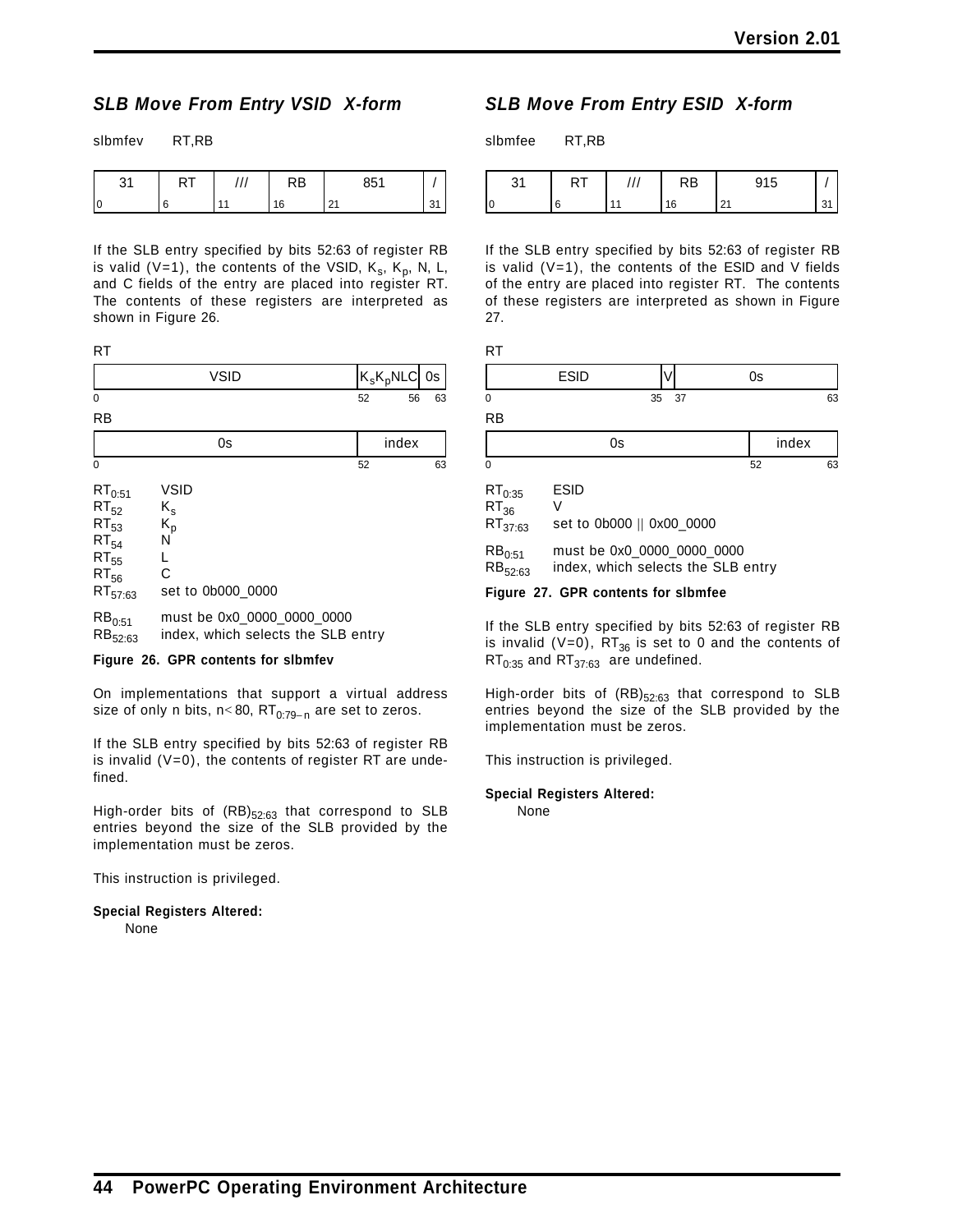### **4.11.3.2 TLB Management Instructions (Optional)**

### *TLB Invalidate Entry X-form*

tlbie RB,L

[POWER mnemonic: tlbi]

| ັ | ,,, |                 | ⊀B | 306     |   |
|---|-----|-----------------|----|---------|---|
|   |     | $\sqrt{2}$<br>u | 16 | n,<br>້ | ັ |

```
if L = 0then pg size \triangleq 4 KB
  else pg size \triangleleft large page size
p + log_{base_2}(pg_{size})for each processor in the partition
  for each TLB entry
     if (\text{entry\_VPN}_{32:79-p} = (RB)_{16:63-p}) &
         (entry_pg_size = pg_size)
     then TLB \overline{entry} + invalid
```
The contents of  $(RB)_{0:15}$  must be 0x0000. If the L field of the instruction is 1 let the page size be large; otherwise let the page size be 4 KB.

All TLB entries that have all of the following properties are made invalid on all processors that are in the same partition as the processor executing the *tlbie* instruction.

- The entry translates a virtual address for which VPN<sub>32:79−p</sub> is equal to  $(RB)_{16:63-p}$ .
- The page size of the entry matches the page size specified by the L field of the instruction.

Additional TLB entries may also be made invalid on any processor that is in the same partition as the processor executing the *tlbie* instruction.

 $MSR<sub>SE</sub>$  must be 1 when this instruction is executed; otherwise the results are undefined.

The operation performed by this instruction is ordered by the *eieio* (or *sync* or *ptesync*) instruction with respect to a subsequent *tlbsync* instruction executed by the processor executing the *tlbie* instruction. The operations caused by *tlbie* and *tlbsync* are ordered by *eieio* as a third set of operations, which is independent of the other two sets that *eieio* orders.

This instruction is privileged, and can be executed only in hypervisor state. If it is executed in privileged but non-hypervisor state either a Privileged Instruction type Program interrupt occurs or the results are boundedly undefined.

This instruction is optional.

See Section 4.12, "Page Table Update Synchronization Requirements" on page 48 for a description of other requirements associated with the use of this instruction.

**Special Registers Altered:** None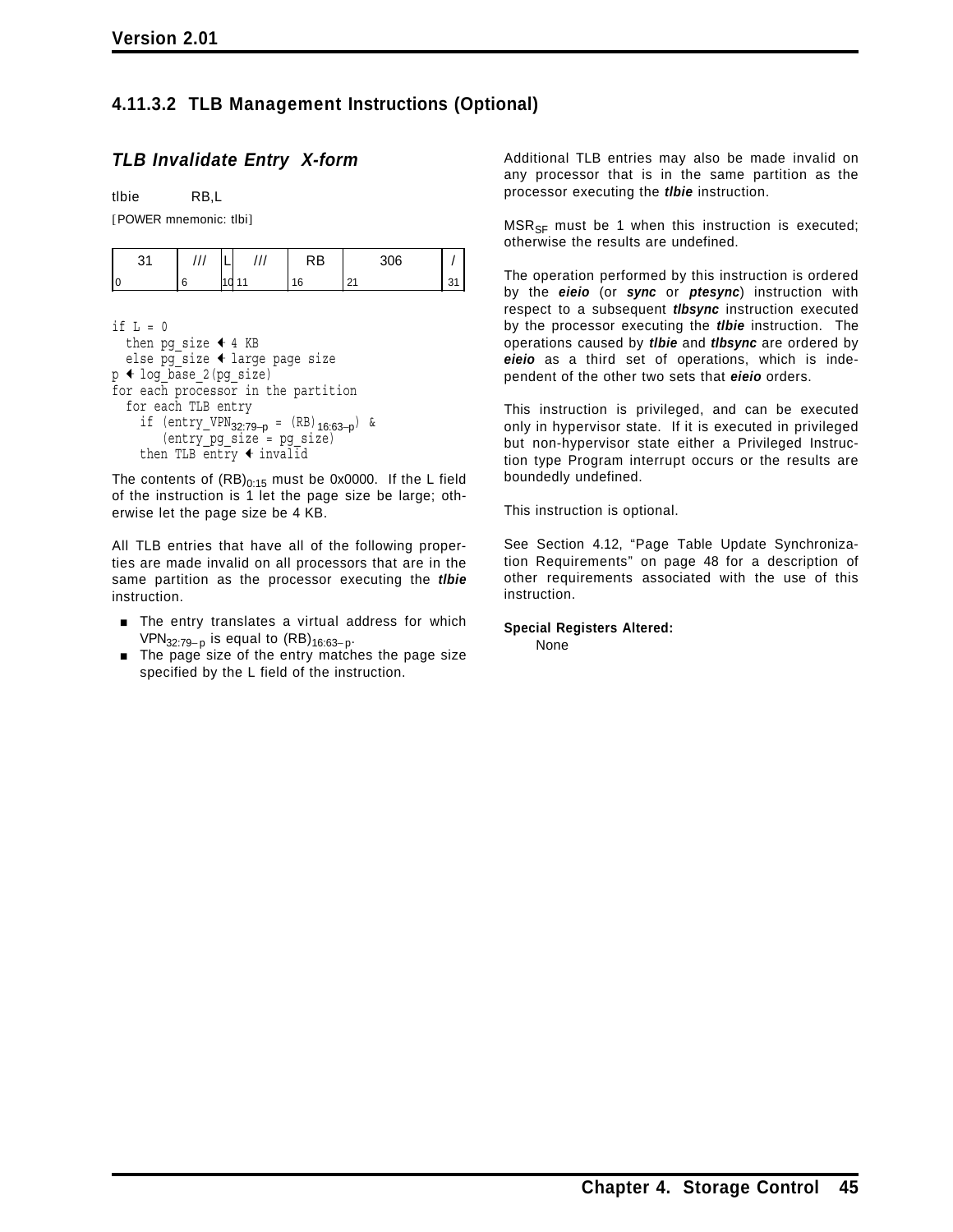### *TLB Invalidate Entry Local X-form*

tlbiel RB,L

| 21<br>ا ت | $\ensuremath{\mathsf{III}}\xspace$ | ///   | RB | 274 |    |
|-----------|------------------------------------|-------|----|-----|----|
|           |                                    | 10 11 | 16 |     | 31 |

```
if L = 0then pg size \triangleleft 4 KB
  else pg_size + large page size
p \triangleleft log_base_2(pg_size)for each TLB entry
  if (\text{entry\_VPN}_{32:79-p} = (RB)_{16:63-p}) &
      (entry_pg_size = pg_size)
  then TLB entry \triangleleft invalid
```
The contents of  $(RB)_{0:15}$  must be 0x0000. If the L field of the instruction is 1 let the page size be large; otherwise let the page size be 4 KB.

All TLB entries that have all of the following properties are made invalid on the processor which executes this instruction.

- The entry translates a virtual address for which VPN<sub>32:79−p</sub> is equal to  $(RB)_{16:63-p}$ .
- The page size of the entry matches the page size specified by the L field of the instruction.

Only TLB entries on the processor executing this instruction are affected.

 $(RB)_{52:63}$  must be zero.

 $MSR_{SF}$  must be 1 when this instruction is executed; otherwise the results are undefined.

The operation performed by this instruction is ordered by the *eieio* (or *sync* or *ptesync*) instruction with respect to a subsequent *tlbsync* instruction executed by the processor executing the *tlbiel* instruction. The operations caused by *tlbiel* and *tlbsync* are ordered by *eieio* as a third set of operations, which is independent of the other two sets that *eieio* orders.

This instruction is privileged, and can be executed only in hypervisor state. If it is executed in privileged but non-hypervisor state either a Privileged Instruction type Program interrupt occurs or the results are boundedly undefined.

This instruction is optional.

Support of large pages for *tlbiel* is optional. On implementations that do not support large pages for *tlbiel*, the following properties apply.

- $\blacksquare$  The syntax of the instruction is "tlbiel RB".
- Bit 10 of the instruction is a reserved bit.
- **n** In the RTL, the first three lines and the third from last line are ignored.
- The last list item in the paragraph that begins "All TLB entries ...", namely "The page size of the entry matches the page size specified by the L field of the instruction", is ignored.

See Section 4.12, "Page Table Update Synchronization Requirements" on page 48 for a description of other requirements associated with the use of this instruction.

#### **Special Registers Altered:**

None

**Programming Note**

The primary use of this instruction by hypervisor state code is to invalidate TLB entries prior to reassigning a processor to a new logical partition.

*tlbiel* may be executed on a given processor even if the sequence of *tlbie - sync - tlbsync - ptesync* is being concurrently executed on a different processor. In other words, no programmatic synchronization is required relative to the execution of *tlbie* or *tlbiel*.

To synchronize the completion of this processor local form of *tlbie*, only a *ptesync* is required (*tlbsync* should not be used).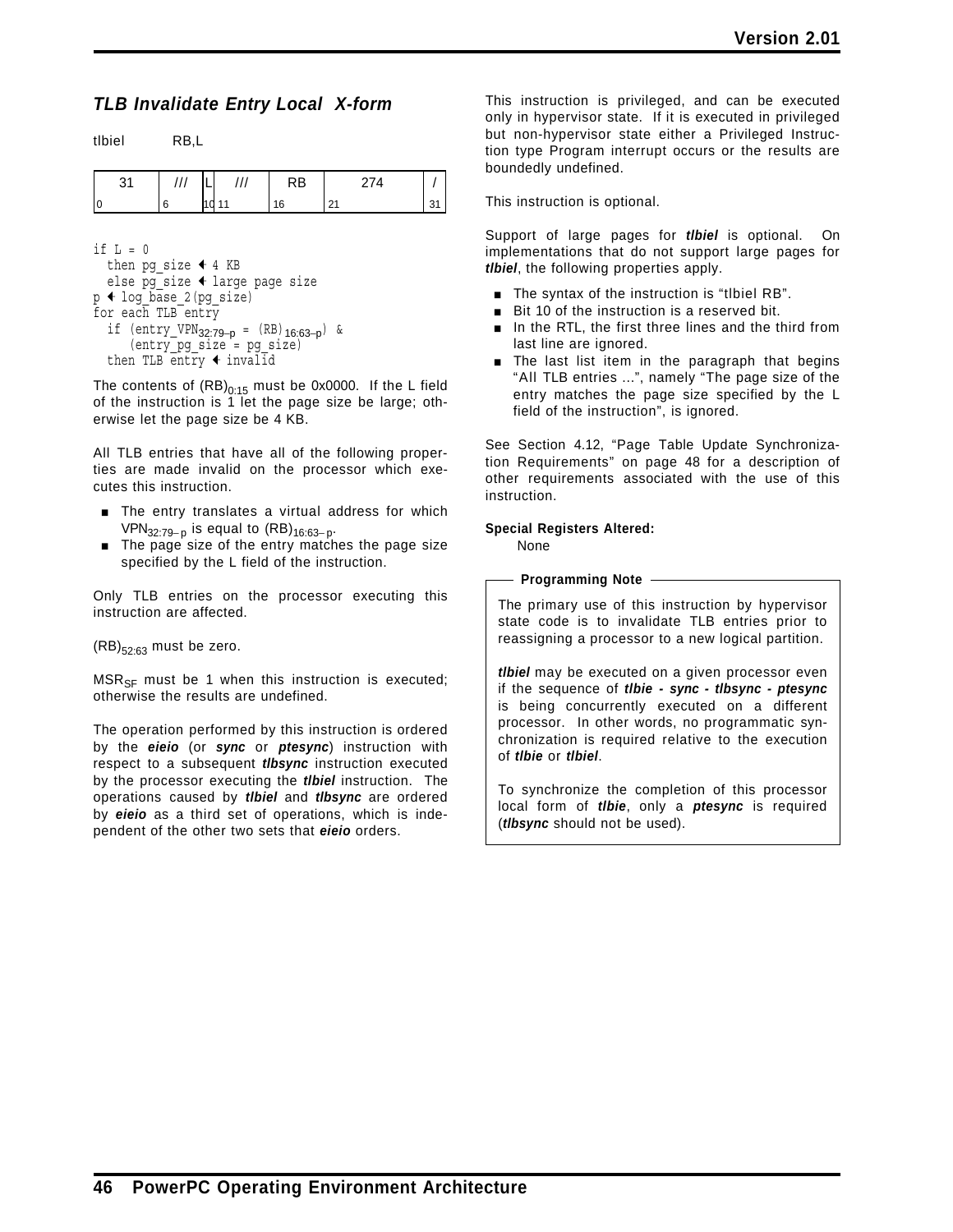### *TLB Invalidate All X-form*

tlbia

|  |    | $\sim$ $\sim$    |  |
|--|----|------------------|--|
|  | 16 | n,<br><u> 41</u> |  |

all TLB entries  $\triangleleft$  invalid

All TLB entries are made invalid on the processor executing the *tlbia* instruction.

This instruction is privileged.

This instruction is optional.

**Special Registers Altered:**

None

**Programming Note**

*tlbia* does not affect TLBs on other processors.

### *TLB Synchronize X-form*

tlbsync

| $\sim$ | ,,,            | $^{\prime}$ | 566           |             |
|--------|----------------|-------------|---------------|-------------|
| l O    | $\overline{A}$ | 16          | $\sim$<br>. . | $\sim$<br>ັ |

The *tlbsync* instruction provides an ordering function for the effects of all *tlbie* instructions executed by the processor executing the *tlbsync* instruction, with respect to the memory barrier created by a subsequent *ptesync* instruction executed by the same processor. Executing a *tlbsync* instruction ensures that all of the following will occur.

- **E** All TLB invalidations caused by *tibie* instructions preceding the *tlbsync* instruction will have completed on any other processor before any data accesses caused by instructions following the *ptesync* instruction are performed with respect to that processor.
- **All storage accesses by other processors for** which the address was translated using the translations being invalidated, and all Reference and Change bit updates associated with address translations that were performed by other processors using the translations being invalidated, will have been performed with respect to the processor executing the *ptesync* instruction, to the extent required by the associated Memory Coherence Required attributes, before the *ptesync* instruction's memory barrier is created.

The operation performed by this instruction is ordered by the *eieio* (or *sync* or *ptesync*) instruction with respect to preceding *tlbie* instructions executed by the processor executing the *tlbsync* instruction. The operations caused by *tlbie* and *tlbsync* are ordered by *eieio* as a third set of operations, which is independent of the other two sets that *eieio* orders.

The *tlbsync* instruction may complete before operations caused by *tlbie* instructions preceding the *tlbsync* instruction have been performed.

This instruction is privileged, and can be executed only in hypervisor state. If it is executed in privileged but non-hypervisor state either a Privileged Instruction type Program interrupt occurs or the results are boundedly undefined.

This instruction is optional.

See Section 4.12, "Page Table Update Synchronization Requirements" on page 48 for a description of other requirements associated with the use of this instruction.

**Special Registers Altered:** None

**Programming Note**

*tlbsync* should not be used to synchronize the completion of *tlbiel*.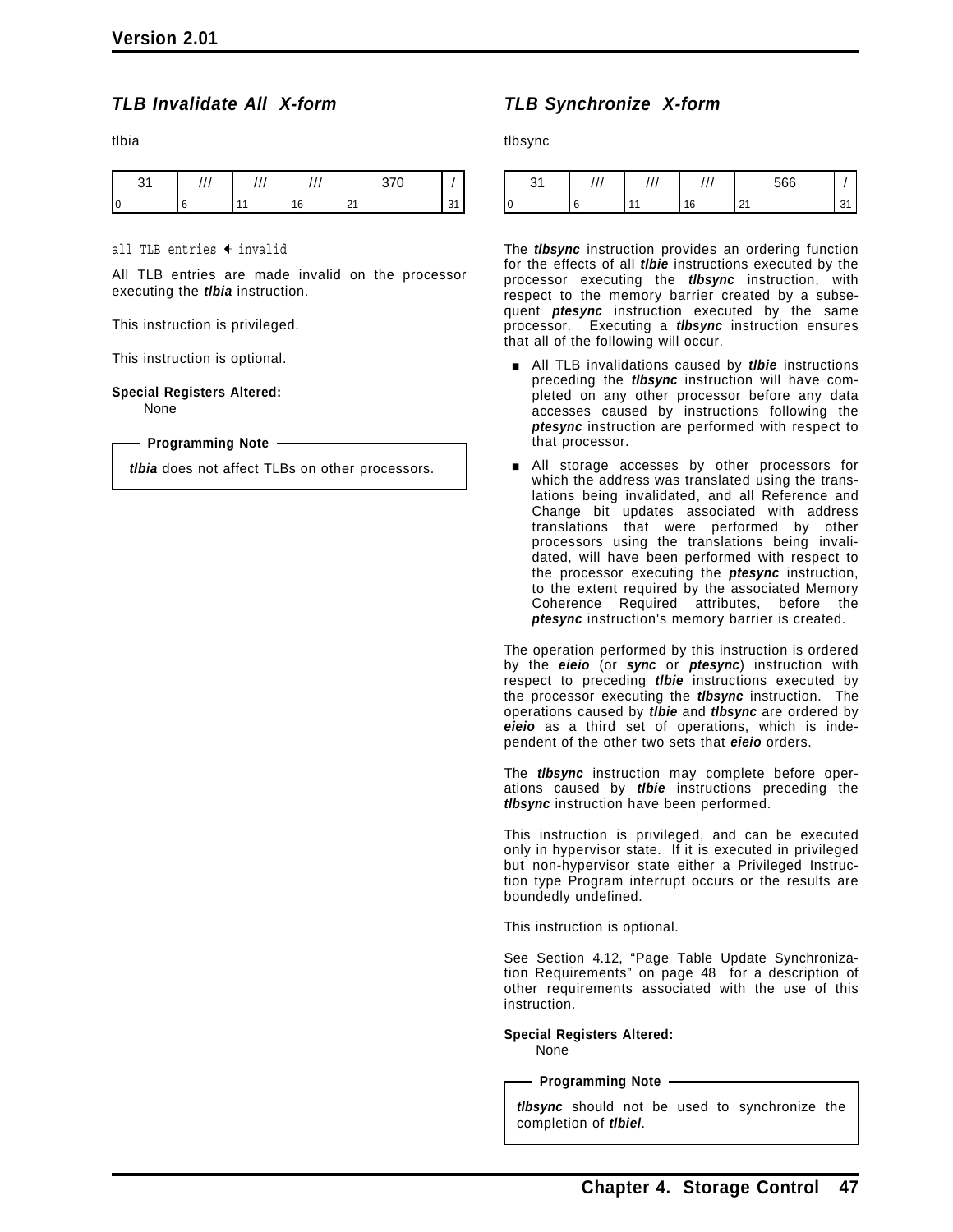## **4.12 Page Table Update Synchronization Requirements**

This section describes rules that software should follow when updating the Page Table, and includes suggested sequences of operations for some representative cases.

In the sequences of operations shown in the following subsections, any alteration of a Page Table Entry (PTE) that corresponds to a single line in the sequence is assumed to be done using a *Store* instruction for which the access is atomic. Appropriate modifications must be made to these sequences if this assumption is not satisfied (e.g., if a store doubleword operation is done using two *Store Word* instructions).

All of the sequences require a context synchronizing operation after the sequence if the new contents of the PTE are to be used for address translations associated with subsequent instructions.

As noted in the description of the *Synchronize* instruction in Book II, address translation associated with instructions which occur in program order subsequent to the *Synchronize* (and this includes the *ptesync* variant) may actually be performed prior to the completion of the *Synchronize*. To ensure that these instructions and data which may have been speculatively fetched are discarded, a context synchronizing operation is required.

#### **Programming Note**

The context synchronizing operation after the sequence ensures that any address translations associated with instructions following the context synchronizing operation that were performed using the old contents of the PTE will be discarded, with the result that these address translations will be performed again using the values stored by the sequence (or values stored subsequently). In many cases this context synchronization will occur naturally; for example, if the sequence is executed within an interrupt handler the *rfid* instruction that returns from the interrupt handler may provide the required context synchronization.

No context synchronizing operation is needed before any of the sequences, because (a) each sequence begins with a store to the PTE, (b) no context synchronizing operation is needed before the corresponding *Store* instruction (see Note 8 of Chapter 7 on page 71), and (c) each sequence (except the sequence for resetting the Reference bit) explicitly orders subsequent operations with respect to the store. These properties ensure that all address translations associated with instructions preceding the sequence will be performed using the old contents of the PTE.

Page Table Entries must not be changed in a manner that causes an implicit branch.

## **4.12.1 Page Table Updates**

**TLBs are non-coherent caches of the HTAB**. TLB entries must be invalidated explicitly with one of the *TLB Invalidate* instructions.

**Unsynchronized lookups in the HTAB continue even while it is being modified**. Any processor, including a processor on which software is modifying the HTAB, may look in the HTAB at any time in an attempt to translate a virtual address. When modifying a PTE, software must ensure that the PTE's Valid bit is 0 if the PTE is inconsistent (e.g., if the RPN field is not correct for the current AVPN field).

**Updates of Reference and Change bits by the processor are not synchronized with the accesses that cause the updates**. When modifying the low-order half of a PTE, software must take care to avoid overwriting a processor update of these bits and to avoid having the value written by a *Store* instruction overwritten by a processor update. The processor does not alter any other fields of the PTE.

Before permitting one or more *tlbie* instructions to be executed on a given processor in a given partition software must ensure that no other processor will execute a "conflicting instruction" until after the following sequence of instructions has been executed on the given processor.

the *tlbie* instruction(s) *eieio tlbsync ptesync*

The "conflicting instructions" in this case are the following.

- **a** a *tibie* or *tibsync* instruction, if executed on another processor in the given partition
- **a** an *mtspr* instruction that modifies the LPIDR, if the modification has either of the following properties.
	- The old LPID value (i.e., the contents of the LPIDR just before the *mtspr* instruction is executed) is the value that identifies the given partition
	- The new LPID value (i.e., the value specified by the *mtspr* instruction) is the value that identifies the given partition

Other instructions (excluding *mtspr* instructions that modify the LPIDR as described above, and excluding *tlbie* instructions except as shown) may be interleaved with the instruction sequence shown above, but the instructions in the sequence must appear in the order shown. On uniprocessor systems, the *eieio* and *tlbsync* instructions can be omitted. Other instructions may be interleaved with this sequence of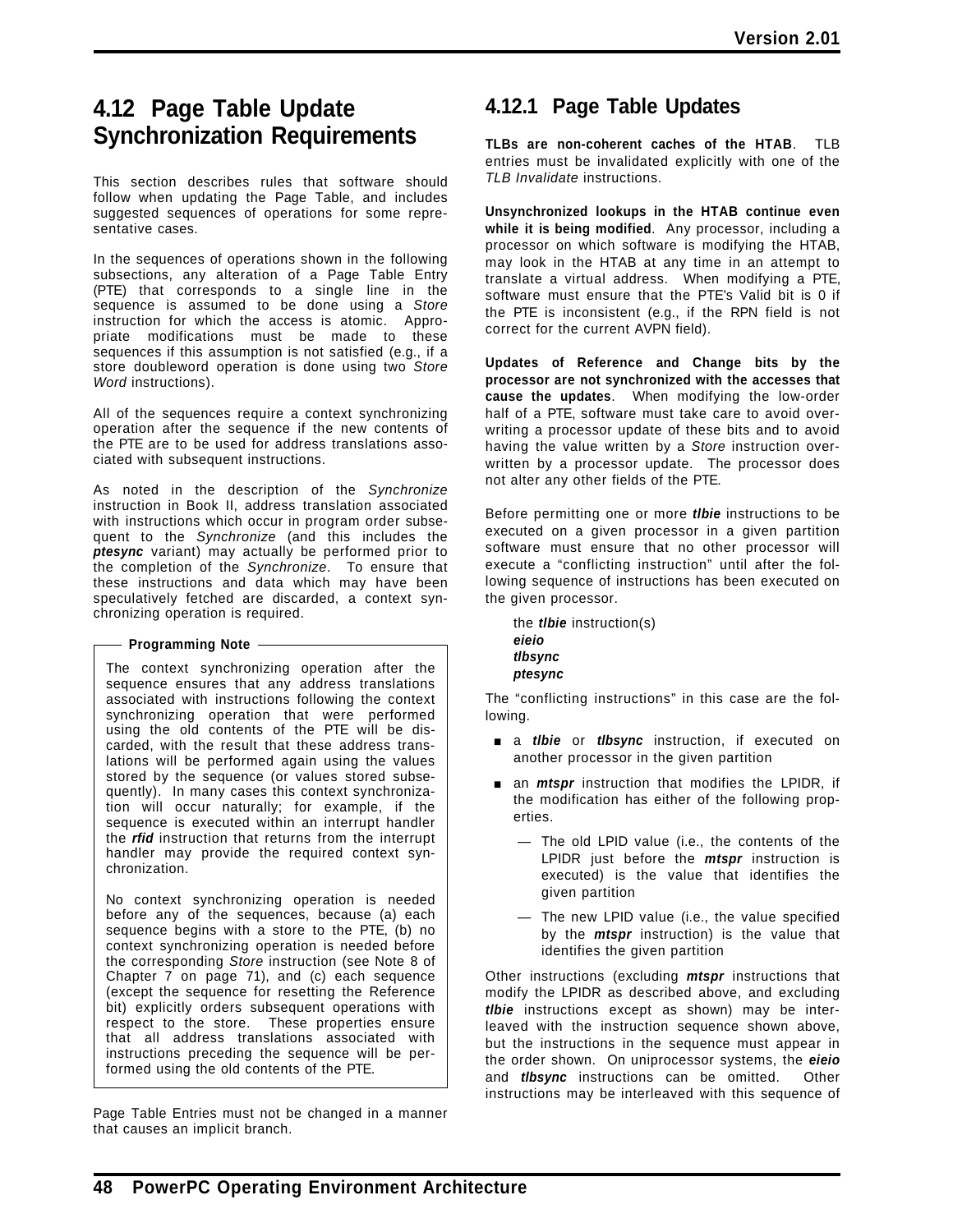instructions, but these instructions must appear in the order shown.

#### **Programming Note**

The *eieio* instruction prevents the reordering of *tlbie* instructions previously executed by the processor with respect to the subsequent *tlbsync* instruction. The *tlbsync* instruction and the subsequent *ptesync* instruction together ensure that all storage accesses for which the address was translated using the translations being invalidated, and all Reference and Change bit updates associated with address translations that were performed using the translations being invalidated, will be performed with respect to any processor or mechanism, to the extent required by the associated Memory Coherence Required attributes, before any data accesses caused by instructions following the *ptesync* instruction are performed with respect to that processor or mechanism.

The requirements specified above for *tlbie* instructions apply also to *tlbsync* instructions, except that the "sequence of instructions" consists solely of the *tlbsync* instruction(s) followed by a *ptesync* instruction.

Before permitting an *mtspr* instruction that modifies the LPIDR to be executed on a given processor, software must ensure that no other processor will execute a "conflicting instruction" until after the *mtspr* instruction followed by a context synchronizing instruction have been executed on the given processor (a context synchronizing event can be used instead of the context synchronizing instruction; see Chapter 7).

The "conflicting instructions" in this case are the following.

- **a** *a tlbie* or *tlbsync* instruction, if executed on a processor in either of the following partitions
	- the partition identified by the old LPID value
	- the partition identified by the new LPID value

#### **Programming Note**

The restrictions specified above regarding modifying the LPIDR apply even on uniprocessor systems, and even if the new LPID value is equal to the old LPID value.

Similarly, when a *tlbsync* instruction has been executed by a processor in a given partition, a *ptesync* instruction must be executed by that processor before a *tlbie* or *tlbsync* instruction is executed by another processor in that partition.

The sequences of operations shown in the following subsections assume a multiprocessor environment. In a uniprocessor environment the *tlbsync* can be omitted, as can the *eieio* that separates the *tlbie* from the *tlbsync*. In a multiprocessor environment, when *tlbiel* is used instead of *tlbie* in a Page Table update, the synchronization requirements are the same as when *tlbie* is used in a uniprocessor environment.

#### **Programming Note**

For all of the sequences shown in the following subsections, if it is necessary to communicate completion of the sequence to software running on another processor, the *ptesync* instruction at the end of the sequence should be followed by a *Store* instruction that stores a chosen value to some chosen storage location X. The memory barrier created by the *ptesync* instruction ensures that if a *Load* instruction executed by another processor returns the chosen value from location X, the sequence's stores to the Page Table have been performed with respect to that other processor. The *Load* instruction that returns the chosen value should be followed by a context synchronizing instruction in order to ensure that all instructions following the context synchronizing instruction will be fetched and executed using the values stored by the sequence (or values stored subsequently). (These instructions may have been fetched or executed out-of-order using the old contents of the PTE.)

This Note assumes that the Page Table and location X are in storage that is Memory Coherence Required.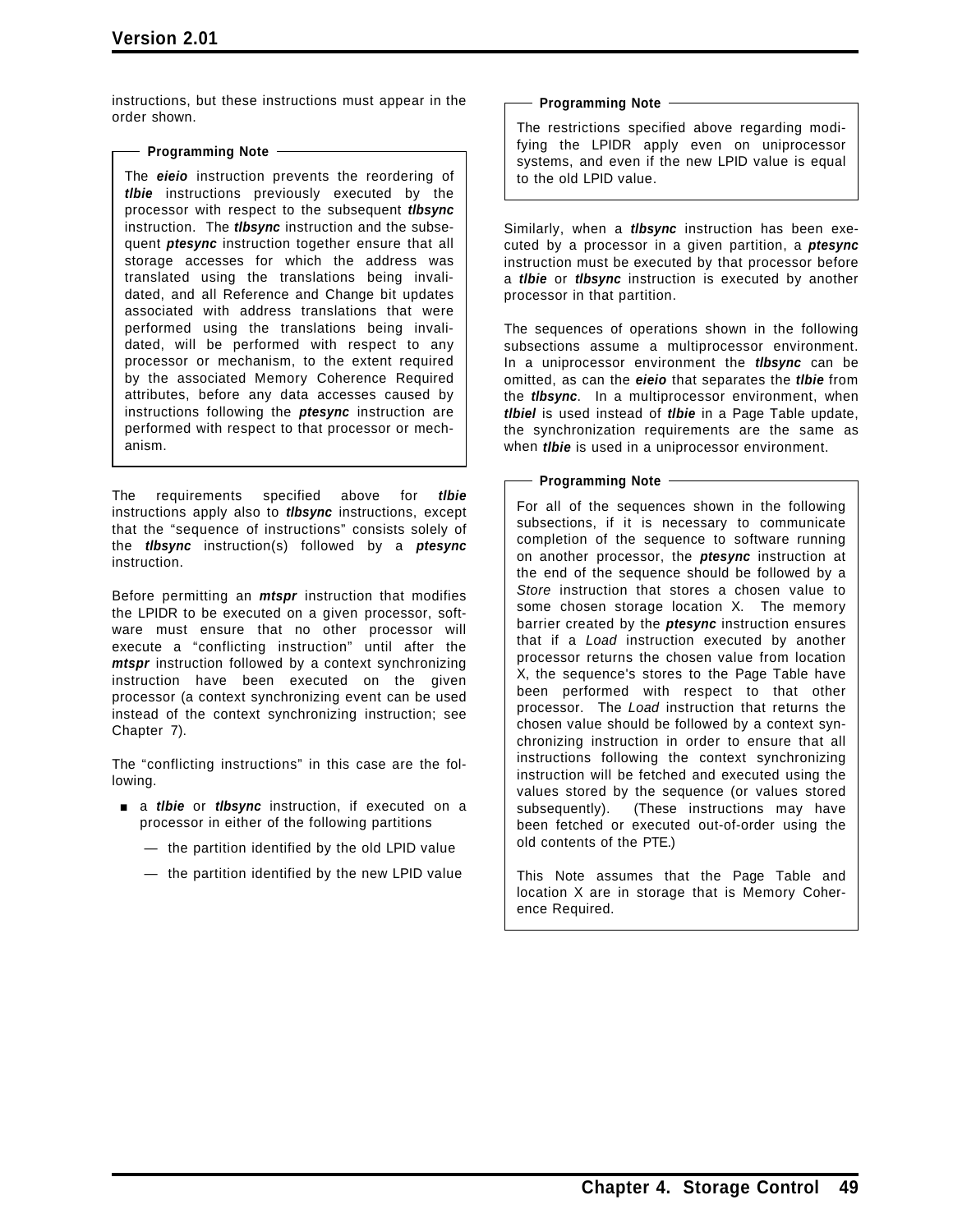### **4.12.1.1 Adding a Page Table Entry**

This is the simplest Page Table case. The Valid bit of the old entry is assumed to be 0. The following sequence can be used to create a PTE, maintain a consistent state, and ensure that a subsequent reference to the virtual address translated by the new entry will use the correct real address and associated attributes.

PTE<sub>RPN,AC,R,C,WIMG,N,PP</sub>  $\leftarrow$  new values<br>eieio /\* order 1st update **eieio** /\* order 1st update before 2nd \*/ PTE<sub>AVPN,</sub>SW,H,V  $\leftarrow$  new values (V=1)<br>ptesync /\* order updates 1 /\* order updates before next Page Table search and before next data access.  $*$ 

### **4.12.1.2 Modifying a Page Table Entry**

### **General Case**

If a valid entry is to be modified and the translation instantiated by the entry being modified is to be invalidated, the following sequence can be used to modify the PTE, maintain a consistent state, ensure that the translation instantiated by the old entry is no longer available, and ensure that a subsequent reference to the virtual address translated by the new entry will use the correct real address and associated attributes. (The sequence is equivalent to deleting the PTE and then adding a new one; see Sections 4.12.1.3 and 4.12.1.1.)

| PTE <sub>V</sub> $\triangleleft$ 0     | $/*$ (other fields don't matter)                            | $\star/$ |
|----------------------------------------|-------------------------------------------------------------|----------|
| ptesync                                | $/*$ order update before tlbie and                          |          |
|                                        | before next Page Table search                               | $\star/$ |
|                                        | tlbie(old_VPN <sub>32:79-p</sub> , old_L) /* invalidate old |          |
|                                        | translation                                                 | $\star/$ |
| eieio                                  | /* order tlbie before tlbsync                               | $\star/$ |
| tlbsync                                | /* order tlbie before ptesync                               | $\star/$ |
| ptesync                                | $/*$ order tlbie, tlbsync and 1st                           |          |
|                                        | update before 2nd update                                    | $\star/$ |
|                                        | $PTE$ RPN, AC, R, C, WIMG, N, PP $\triangleleft$ new values |          |
| eieio                                  | $/*$ order 2nd update before 3rd                            | $\star/$ |
| $PTE_{AVPN,SW,H,V}$ + new values (V=1) |                                                             |          |
| ptesync                                | $/*$ order 2nd and 3rd updates before                       |          |
|                                        | next Page Table search and                                  |          |
|                                        | before next data access                                     | *,       |

### **Resetting the Reference Bit**

If the only change being made to a valid entry is to set the Reference bit to 0, a simpler sequence suffices because the Reference bit need not be maintained exactly.

| oldR $\leftarrow$ PTE <sub>R</sub> /* get old R |                                                                                              |           |
|-------------------------------------------------|----------------------------------------------------------------------------------------------|-----------|
| if oldR = 1 then                                |                                                                                              |           |
|                                                 | PTE <sub>R</sub> $\triangleleft$ 0 /* store byte (R=0, other bits                            |           |
|                                                 | unchanged)                                                                                   | $\star/$  |
|                                                 | tlbie(VPN <sub>32:79-p</sub> , L) /* invalidate entry<br>eieio /* order tlbie before tlbsync | $\star/$  |
|                                                 |                                                                                              | $\star/$  |
| tlbsync                                         | /* order tlbie before ptesync                                                                | $\star/$  |
| ptesync                                         | /* order tlbie, tlbsync, and update                                                          |           |
|                                                 | before next Page Table search                                                                |           |
|                                                 | and before next data access                                                                  | $\star$ / |

### **Modifying the Virtual Address**

If the virtual address translated by a valid PTE is to be modified and the new virtual address hashes to the same two PTEGs as does the old virtual address, the following sequence can be used to modify the PTE, maintain a consistent state, ensure that the translation instantiated by the old entry is no longer available, and ensure that a subsequent reference to the virtual address translated by the new entry will use the correct real address and associated attributes.

| PTE <sub>AVPN,SW,H,V</sub> $\leftarrow$ new values (V=1) |                                                            |          |
|----------------------------------------------------------|------------------------------------------------------------|----------|
| ptesync                                                  | /* order update before tlbie and                           |          |
|                                                          | before next Page Table search                              | $\star/$ |
|                                                          | tlbie(old_VPN <sub>32:79-p</sub> ,old_L) /* invalidate old |          |
|                                                          | translation                                                | $\star/$ |
| eieio                                                    | /* order tlbie before tlbsync                              | $\star/$ |
| tlbsync                                                  | /* order tlbie before ptesync                              | $\star/$ |
| ptesync                                                  | $/*$ order tlbie, tlbsync, and update                      |          |
|                                                          | before next data access                                    |          |

To modify the AC, N, or PP bits without overwriting a Reference or Change bit update being performed by the processor or by some other processor, a sequence similar to that shown above can be used except that the first line would be replaced by a *ptesync* instruction followed by a loop containing a *ldarx*/*stdcx.* pair that emulates an atomic "Compare and Swap" of the low-order doubleword of the PTE. (See the section entitled "Atomic Update Primitives" in Book II, *PowerPC Virtual Environment Architecture* for a description of "Compare and Swap".)

### **4.12.1.3 Deleting a Page Table Entry**

The following sequence can be used to ensure that the translation instantiated by an existing entry is no longer available.

| PTE <sub>V</sub> $\triangleleft$ 0 | /* (other fields don't matter)                              | $\star/$ |
|------------------------------------|-------------------------------------------------------------|----------|
| ptesync                            | $/*$ order update before tibie and                          |          |
|                                    | before next Page Table search                               | $\star/$ |
|                                    | tlbie(old_VPN <sub>32:79-p</sub> , old_L) /* invalidate old |          |
|                                    | translation                                                 | $\star/$ |
| eieio                              | /* order tlbie before tlbsync                               | $\star/$ |
| tlbsync                            | /* order tlbie before ptesync                               | $\star/$ |
| ptesync                            | /* order tlbie, tlbsync, and update                         |          |
|                                    | before next data access                                     | $\star/$ |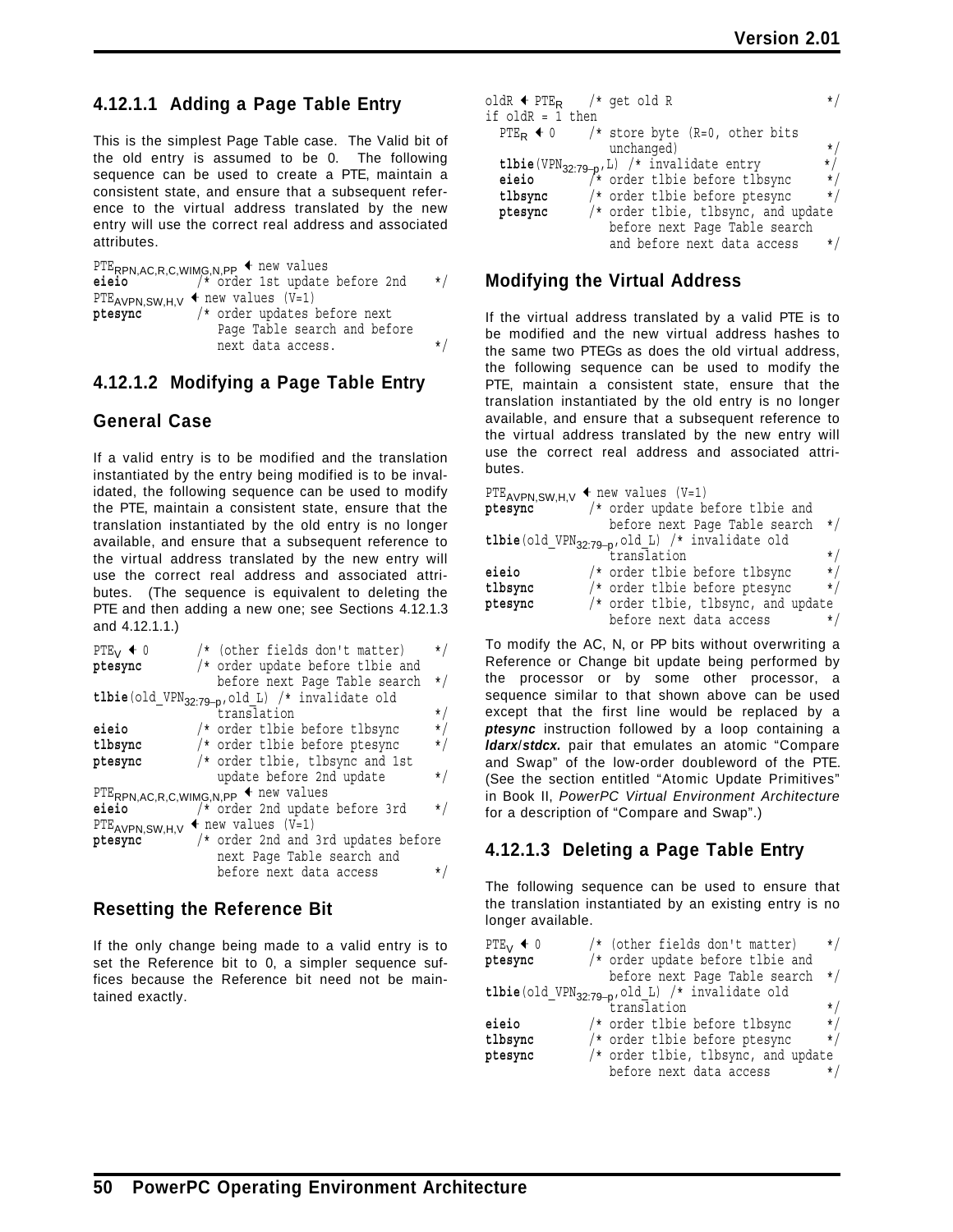# **Chapter 5. Interrupts**

| 5.1 Overview<br>51                                  |
|-----------------------------------------------------|
| 5.2 Interrupt Synchronization [1, 1, 1, 1, 1]<br>51 |
| 5.3 Interrupt Classes<br>52                         |
| 5.3.1 Precise Interrupt<br>52                       |
| 5.3.2 Imprecise Interrupt<br>52                     |
| 5.4 Interrupt Processing<br>53                      |
| 5.5 Interrupt Definitions<br>54                     |
| 5.5.1 System Reset Interrupt [1, 1, 1, 1, 1]<br>55  |
| 5.5.2 Machine Check Interrupt<br>55                 |
| 5.5.3 Data Storage Interrupt Fig. 2.1.1.1.1<br>55   |
| 5.5.4 Data Segment Interrupt<br>57                  |
| 5.5.5 Instruction Storage Interrupt<br>58           |
| 5.5.6 Instruction Segment Interrupt<br>58           |
| 5.5.7 External Interrupt<br>59                      |
| 59                                                  |

| 5.5.9 Program Interrupt 60                  |    |
|---------------------------------------------|----|
| 5.5.10 Floating-Point Unavailable           |    |
| Interrupt 61                                |    |
| 5.5.11 Decrementer Interrupt 61             |    |
| 5.5.12 Hypervisor Decrementer               |    |
| Interrupt (POWER4+ only) $\ldots \ldots$ 62 |    |
| 5.5.13 System Call Interrupt                | 62 |
| 5.5.14 Trace Interrupt                      | 63 |
| 5.5.15 Performance Monitor Interrupt        |    |
|                                             | 63 |
| 5.6 Partially Executed Instructions         | 63 |
| 5.7 Exception Ordering                      | 64 |
| 5.7.1 Unordered Exceptions                  | 64 |
| 5.7.2 Ordered Exceptions                    | 64 |
| 5.8 Interrupt Priorities                    | 65 |
|                                             |    |

## **5.1 Overview**

The PowerPC Architecture provides an interrupt mechanism to allow the processor to change state as a result of external signals, errors, or unusual conditions arising in the execution of instructions.

System Reset and Machine Check interrupts are not ordered. All other interrupts are ordered such that only one interrupt is reported, and when it is processed (taken) no program state is lost. Since Save/Restore Registers SRR0 and SRR1 are serially reusable resources used by most interrupts, program state may be lost when an unordered interrupt is taken.

## **5.2 Interrupt Synchronization**

When an interrupt occurs, SRR0 is set to point to an instruction such that all preceding instructions have completed execution, no subsequent instruction has begun execution, and the instruction addressed by SRR0 may or may not have completed execution, depending on the interrupt type.

With the exception of System Reset and Machine Check interrupts, all interrupts are context synchronizing as defined in Section 1.6.1, "Context Synchronization" on page 3. System Reset and Machine Check interrupts are context synchronizing if they are recoverable (i.e., if bit 62 of SRR1 is set to 1 by the interrupt). If a System Reset or Machine Check interrupt is not recoverable (i.e., if bit 62 of SRR1 is set to 0 by the interrupt), it acts like a context synchronizing operation with respect to subsequent instructions. That is, a non-recoverable System Reset or Machine Check interrupt need not satisfy items 1 through 3 of Section 1.6.1, but does satisfy items 4 and 5.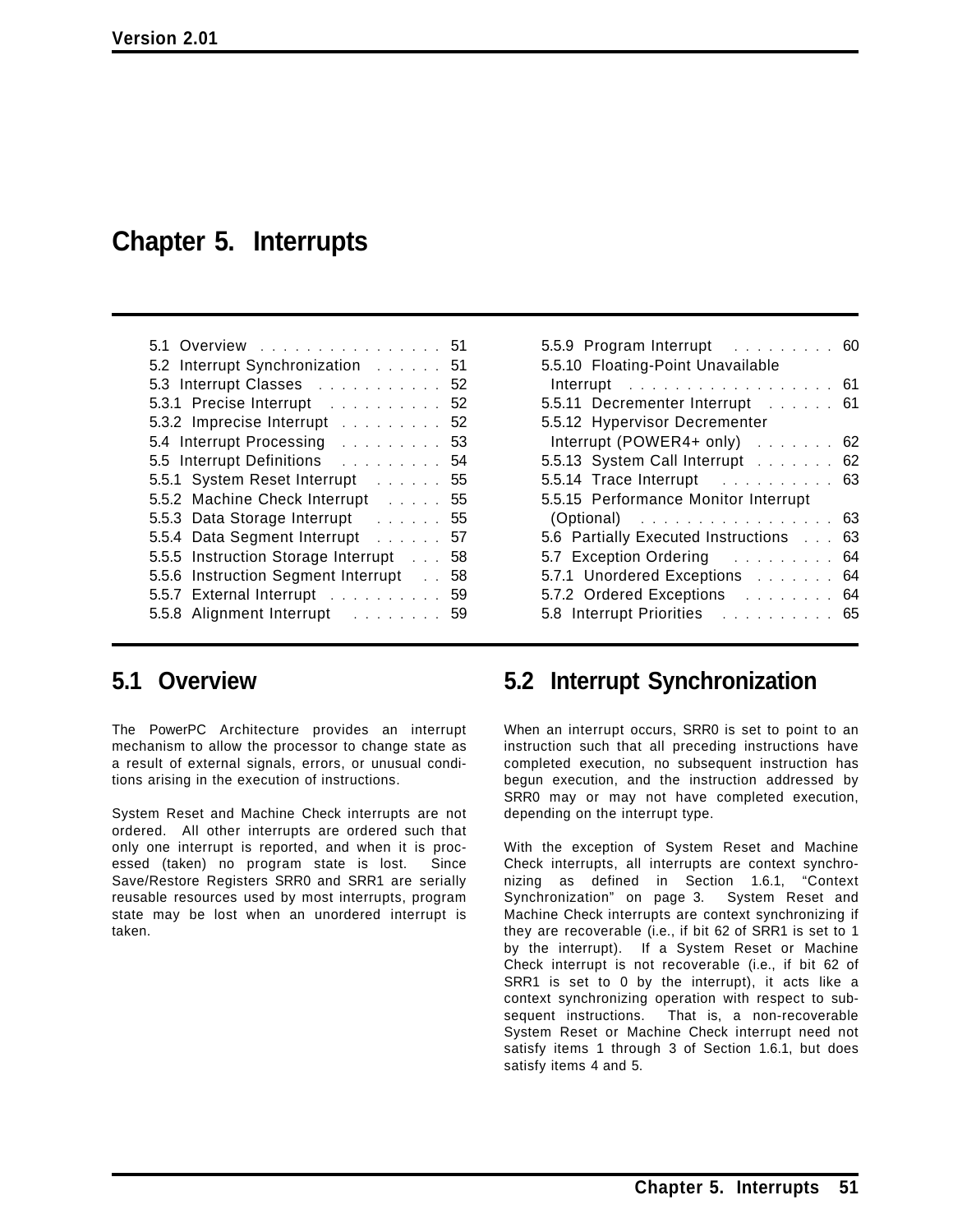# **5.3 Interrupt Classes**

Interrupts are classified by whether they are directly caused by the execution of an instruction or are caused by some other system exception. Those that are "system-caused" are:

- **B** System Reset
- **Machine Check**
- **External**
- **Decrementer**

External and Decrementer are maskable interrupts. While  $MSR_{EE} = 0$ , the interrupt mechanism ignores the exceptions that generate these interrupts. Therefore, software may delay the generation of these interrupts by setting  $MSR_{FF} = 0$  or by failing to set  $MSR_{FF} = 1$ after processing an interrupt. When any interrupt is taken,  $MSR_{FF}$  is set to 0 by the interrupt mechanism, delaying the recognition of any further exceptions causing these interrupts.

System Reset and Machine Check exceptions are not maskable. These exceptions will be recognized regardless of the setting of the MSR.

"Instruction-caused" interrupts are further divided into two classes, *precise* and *imprecise*.

## **5.3.1 Precise Interrupt**

Except for the Imprecise Mode Floating-Point Enabled Exception type Program interrupt, all instructioncaused interrupts are precise. When the fetching or execution of an instruction causes a precise interrupt, the following conditions exist at the interrupt point.

- 1. SRR0 addresses either the instruction causing the exception or the immediately following instruction. Which instruction is addressed can be determined from the interrupt type and status bits.
- 2. An interrupt is generated such that all instructions preceding the instruction causing the exception appear to have completed with respect to the executing processor. However, some storage accesses associated with these preceding instructions may not have been performed with respect to other processors and mechanisms.
- 3. The instruction causing the exception may appear not to have begun execution (except for causing the exception), may have been partially executed, or may have completed, depending on the interrupt type.
- 4. Architecturally, no subsequent instruction has begun execution.

## **5.3.2 Imprecise Interrupt**

This architecture defines one imprecise interrupt, the Imprecise Mode Floating-Point Enabled Exception type Program interrupt.

When the execution of an instruction causes an imprecise interrupt, the following conditions exist at the interrupt point.

- 1. SRR0 addresses either the instruction causing the exception or some instruction following the instruction causing the exception that generated the interrupt.
- 2. An interrupt is generated such that all instructions preceding the instruction addressed by SRR0 appear to have completed with respect to the executing processor.
- 3. If the imprecise interrupt is forced by the context synchronizing mechanism, due to an instruction that causes another interrupt (e.g., Alignment, Data Storage), then SRR0 addresses the interrupt-forcing instruction, and the interruptforcing instruction may have been partially executed (see Section 5.6, "Partially Executed Instructions" on page 63).
- 4. If the imprecise interrupt is forced by the execution synchronizing mechanism, due to executing an execution synchronizing instruction other than *isync*, *sync*, or *ptesync*, then SRR0 addresses the interrupt-forcing instruction, and the interrupt-forcing instruction appears not to have begun execution (except for forcing the imprecise interrupt). If the imprecise interrupt is forced by an *isync*, *sync*, or *ptesync* instruction, then SRR0 may address either the *isync*, *sync*, or *ptesync* instruction, or the following instruction.
- 5. If the imprecise interrupt is not forced by either the context synchronizing mechanism or the execution synchronizing mechanism, then the instruction addressed by SRR0 appears not to have begun execution, if it is not the excepting instruction.
- 6. No instruction following the instruction addressed by SRR0 appears to have begun execution.

All Floating-Point Enabled Exception type Program interrupts are maskable using the MSR bits FE0 and FE1. Although these interrupts are maskable, they differ significantly from the other maskable interrupts in that the masking of these interrupts is usually controlled by the application program, whereas the masking of External and Decrementer interrupts is controlled by the operating system.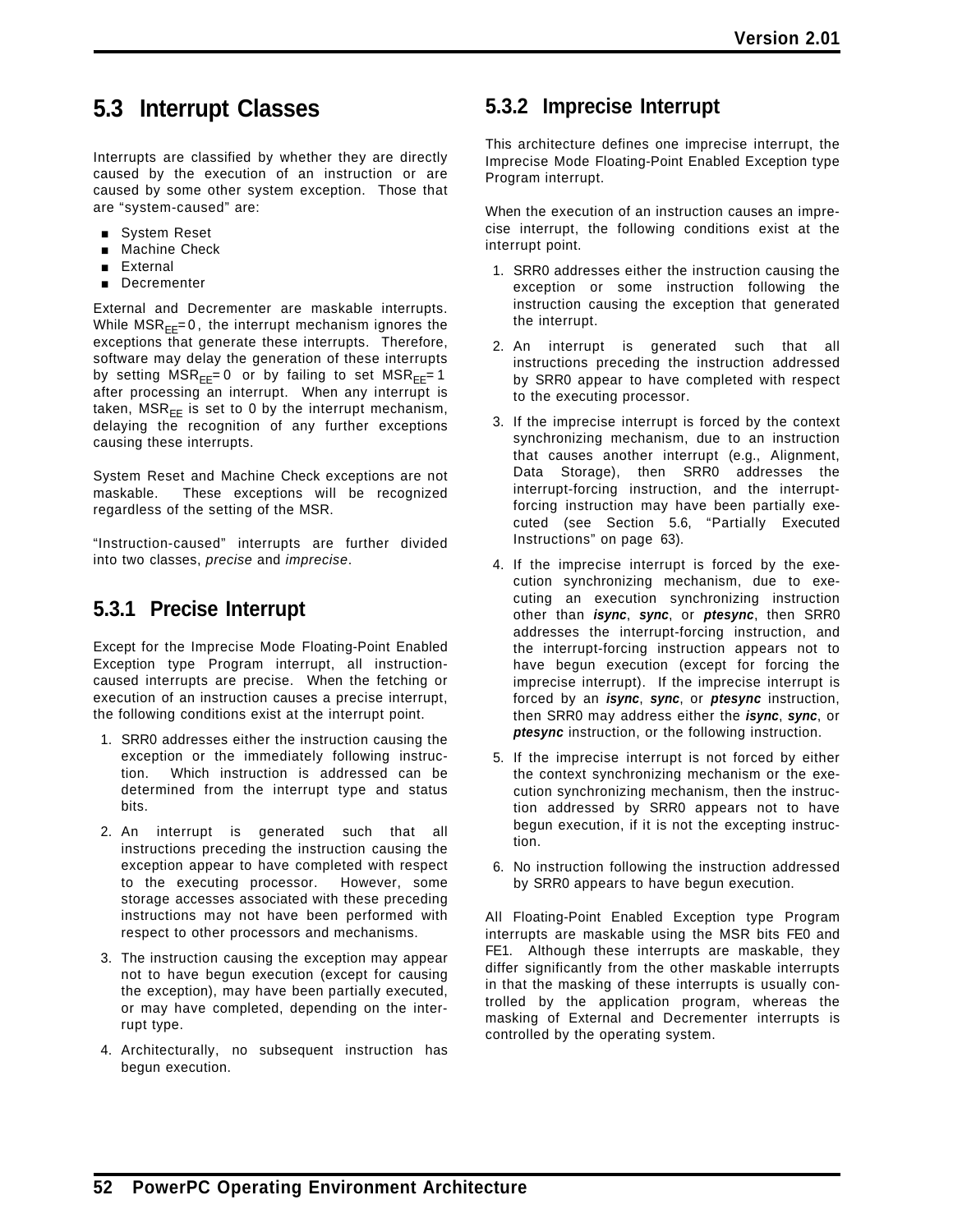# **5.4 Interrupt Processing**

Associated with each kind of interrupt is an *interrupt vector*, which contains the initial sequence of instructions that is executed when the corresponding interrupt occurs.

Interrupt processing consists of saving a small part of the processor's state in certain registers, identifying the cause of the interrupt in other registers, and continuing execution at the corresponding interrupt vector location. When an exception exists that will cause an interrupt to be generated and it has been determined that the interrupt will occur, the following actions are performed. The handling of Machine Check interrupts (see Section 5.5.2) differs from the description given below in several respects.

- 1. SRR0 is loaded with an instruction address that depends on the type of interrupt; see the specific interrupt description for details.
- 2. Bits 33:36 and 42:47 of SRR1 are loaded with information specific to the interrupt type.
- 3. Bits 0:32, 37:41, and 48:63 of SRR1 are loaded with a copy of the corresponding bits of the MSR.
- 4. The MSR is set as shown in Figure 28 on page 54. In particular, MSR bits IR and DR are set to 0, disabling relocation, and MSR bit SF is set to 1, selecting 64-bit mode. The new values take effect beginning with the first instruction executed following the interrupt.
- 5. Instruction fetch and execution resumes, using the new MSR value, at the effective address specific to the interrupt type. These effective addresses are shown in Figure 29 on page 54.

Interrupts do not clear reservations obtained with *lwarx* or *ldarx*.

#### **Programming Note**

In general, when an interrupt occurs, the following instructions should be executed by the operating system before dispatching a "new" program.

- **stwcx.** or **stdcx.**, to clear the reservation if one is outstanding, to ensure that a *lwarx* or *ldarx* in the interrupted program is not paired with a *stwcx.* or *stdcx.* in the "new" program.
- **sync**, to ensure that all storage accesses caused by the interrupted program will be performed with respect to another processor before the program is resumed on that other processor.
- **E** isync or rfid, to ensure that the instructions in the "new" program execute in the "new" context.

#### **Programming Note**

If a program thread modifies an instruction that it or another thread will subsequently execute and the execution of the instruction causes an interrupt, the state of storage and the content of some processor registers may appear to be inconsistent to the interrupt handler program. For example, this could be the result of one program thread executing an instruction that causes an Illegal Instruction type Program interrupt just before another thread of the same program stores an *Add Immediate* instruction in that storage location. To the interrupt handler code, it would appear that a processor generated the Program interrupt as the result of executing a valid instruction.

#### **Programming Note**

In order to handle Machine Check and System Reset interrupts correctly, the operating system should manage  $MSR_{R1}$  as follows.

- **n** In the Machine Check and System Reset interrupt handlers, interpret SRR1 bit 62 (where  $MSR_{R1}$  is placed) as:
	- 0: interrupt is not recoverable
	- 1: interrupt is recoverable
- $\blacksquare$  In each interrupt handler, when enough state has been saved that a Machine Check or System Reset interrupt can be recovered from, set  $MSR_{RI}$  to 1.
- $\blacksquare$  In each interrupt handler, do the following (in order) just before returning.
	- 1. Set  $MSR_{RI}$  to 0.
	- 2. Set SRR0 and SRR1 to the values to be used by *rfid*. The new value of SRR1 should have bit 62 set to 1 (which will happen naturally if SRR1 is restored to the value saved there by the interrupt, because the interrupt handler will not be executing this sequence unless the interrupt is recoverable).
	- 3. Execute *rfid*.

 $MSR<sub>RI</sub>$  can be managed similarly to handle interrupts other than Machine Check and System Reset that occur within interrupt handlers.

This Note describes only the management of  $MSR<sub>RI</sub>$ . It is not intended to be a full description of the requirements for an interrupt handler.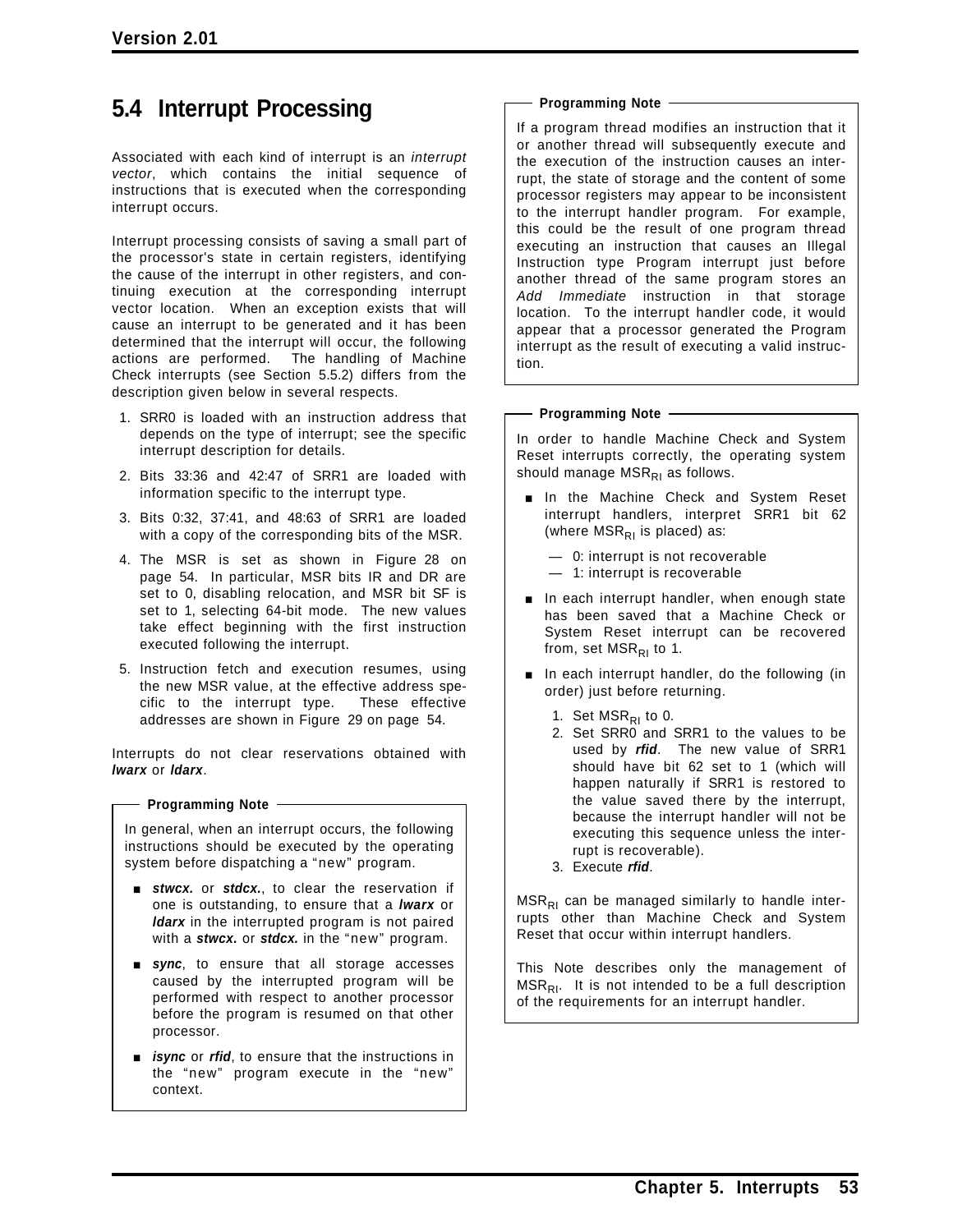# **5.5 Interrupt Definitions**

Figure 28 shows all the types of interrupts and the values assigned to the MSR for each. Figure 29 shows the effective address of the interrupt vector for each interrupt type. (Section 4.2.7 on page 27 summarizes all architecturally defined uses of effective addresses, including those implied by Figure 29.)

| <b>Interrupt Type</b>                                                                                                                                                                                                                                                                                                                                                    |        |        |        | <b>MSR Bit</b>            |        |        |                          |        |
|--------------------------------------------------------------------------------------------------------------------------------------------------------------------------------------------------------------------------------------------------------------------------------------------------------------------------------------------------------------------------|--------|--------|--------|---------------------------|--------|--------|--------------------------|--------|
|                                                                                                                                                                                                                                                                                                                                                                          |        |        |        | IR DR FE0 FE1 EE RI ME HV |        |        |                          |        |
| <b>System Reset</b>                                                                                                                                                                                                                                                                                                                                                      | 0      | 0      | 0      | 0                         | 0      | 0      | ÷,                       | 1      |
| <b>Machine Check</b>                                                                                                                                                                                                                                                                                                                                                     | 0      | 0      | 0      | 0                         | 0      | 0      | 0                        | 1      |
| Data Storage                                                                                                                                                                                                                                                                                                                                                             | 0      | 0      | 0      | 0                         | 0      | 0      | $\overline{\phantom{a}}$ | m      |
| Data Segment                                                                                                                                                                                                                                                                                                                                                             | 0      | 0      | 0      | 0                         | 0      | 0      |                          | m      |
| <b>Instruction Storage</b><br><b>Instruction Segment</b>                                                                                                                                                                                                                                                                                                                 | 0<br>0 | 0<br>0 | 0<br>0 | 0<br>0                    | 0<br>0 | 0<br>0 | ÷,                       | m<br>m |
| External                                                                                                                                                                                                                                                                                                                                                                 | 0      | 0      | 0      | 0                         | 0      | 0      | ٠                        | е      |
| Alignment                                                                                                                                                                                                                                                                                                                                                                | 0      | 0      | 0      | 0                         | 0      | 0      |                          | m      |
| Program                                                                                                                                                                                                                                                                                                                                                                  | 0      | 0      | 0      | 0                         | 0      | 0      |                          | m      |
| FP Unavailable                                                                                                                                                                                                                                                                                                                                                           | 0      | 0      | 0      | 0                         | 0      | 0      |                          | m      |
| Decrementer                                                                                                                                                                                                                                                                                                                                                              | 0      | 0      | 0      | 0                         | 0      | 0      | $\overline{\phantom{a}}$ | m      |
| Hypervisor Decrem'er                                                                                                                                                                                                                                                                                                                                                     | 0      | 0      | 0      | 0                         | 0      | 0      |                          | 1      |
| System Call                                                                                                                                                                                                                                                                                                                                                              | 0      | 0      | 0      | 0                         | 0      | 0      |                          | s      |
| Trace                                                                                                                                                                                                                                                                                                                                                                    | 0      | 0      | 0      | 0                         | 0      | 0      | ÷,                       | m      |
| Performance Monitor                                                                                                                                                                                                                                                                                                                                                      | 0      | 0      | 0      | 0                         | 0      | 0      | -                        | m      |
| on POWER4+.<br>0<br>bit is set to 0<br>1<br>bit is set to 1<br>bit is not altered<br>if LPES/LPES <sub>1</sub> =0, set to 1; otherwise not<br>m<br>altered<br>On POWER4, same<br>code<br>as<br>On<br>m.<br>е<br>POWER4+, if LPES <sub>0</sub> =0, set to 1; otherwise<br>not altered<br>if LEV=1 or LPES/LPES <sub>1</sub> =0, set to 1; other-<br>s<br>wise not altered |        |        |        |                           |        |        |                          |        |
| <b>Settings for Other Bits</b>                                                                                                                                                                                                                                                                                                                                           |        |        |        |                           |        |        |                          |        |
| Bits BE, FP, PMM, PR, and SE are set to 0.                                                                                                                                                                                                                                                                                                                               |        |        |        |                           |        |        |                          |        |
| If the optional Little-Endian facility is implemented<br>(see the section entitled "Little-Endian" in Book I),<br>the bits associated with the facility are set as<br>The ILE bit is not altered. The LE bit is<br>follows.<br>copied from the ILE bit.                                                                                                                  |        |        |        |                           |        |        |                          |        |
| Bit SF is set to 1.                                                                                                                                                                                                                                                                                                                                                      |        |        |        |                           |        |        |                          |        |
| Reserved bits are set as if written as 0.                                                                                                                                                                                                                                                                                                                                |        |        |        |                           |        |        |                          |        |

**Figure 28. MSR setting due to interrupt**

| <b>Effective</b><br>Address <sup>1</sup> | <b>Interrupt Type</b>                                                |  |  |  |  |  |
|------------------------------------------|----------------------------------------------------------------------|--|--|--|--|--|
| 00.0000 0100                             | System Reset                                                         |  |  |  |  |  |
| 00.0000 0200                             | Machine Check                                                        |  |  |  |  |  |
| 00.0000 0300                             | Data Storage                                                         |  |  |  |  |  |
| 00.0000 0380                             | Data Segment                                                         |  |  |  |  |  |
| 00.0000 0400                             | <b>Instruction Storage</b>                                           |  |  |  |  |  |
| 00.0000_0480                             | <b>Instruction Segment</b>                                           |  |  |  |  |  |
| 00.0000_0500                             | External                                                             |  |  |  |  |  |
| 00.0000 0600                             | Alignment                                                            |  |  |  |  |  |
| 00.0000 0700                             | Program                                                              |  |  |  |  |  |
| 00.0000 0800                             | <b>Floating-Point Unavailable</b>                                    |  |  |  |  |  |
| 00.0000_0900                             | Decrementer                                                          |  |  |  |  |  |
| 00.0000 0980                             | <b>Hypervisor Decrementer</b><br>(POWER4+ only)                      |  |  |  |  |  |
| 000000 0A00                              | Reserved                                                             |  |  |  |  |  |
| 000000_0B00                              | Reserved                                                             |  |  |  |  |  |
| 000000_0C00                              | System Call                                                          |  |  |  |  |  |
| 000000_0D00                              | Trace                                                                |  |  |  |  |  |
| 000000_0E00                              | Reserved                                                             |  |  |  |  |  |
| 000000_0E10                              | Reserved                                                             |  |  |  |  |  |
| 000000_0EFF                              | Reserved                                                             |  |  |  |  |  |
| 000000_0F00                              | Performance Monitor                                                  |  |  |  |  |  |
| 00.0000 0F10                             | Reserved                                                             |  |  |  |  |  |
| 00.0000 OFFF                             | Reserved                                                             |  |  |  |  |  |
|                                          | <sup>1</sup> The values in the Effective Address column are          |  |  |  |  |  |
|                                          | interpreted as follows.<br>■ 000000_nnnn means 0x0000_0000_0000_nnnn |  |  |  |  |  |
|                                          | $2$ Effective addresses 0x0000_0000_0000_0000                        |  |  |  |  |  |
|                                          | through 0x0000_0000_0000_00FF are used by                            |  |  |  |  |  |
|                                          | software and will not be assigned as interrupt                       |  |  |  |  |  |
| vectors.                                 |                                                                      |  |  |  |  |  |
|                                          |                                                                      |  |  |  |  |  |

#### **Figure 29. Effective address of interrupt vector by interrupt type**

#### **Programming Note**

When address translation is disabled, use of any of the effective addresses that are shown as reserved in Figure 29 risks incompatibility with future implementations.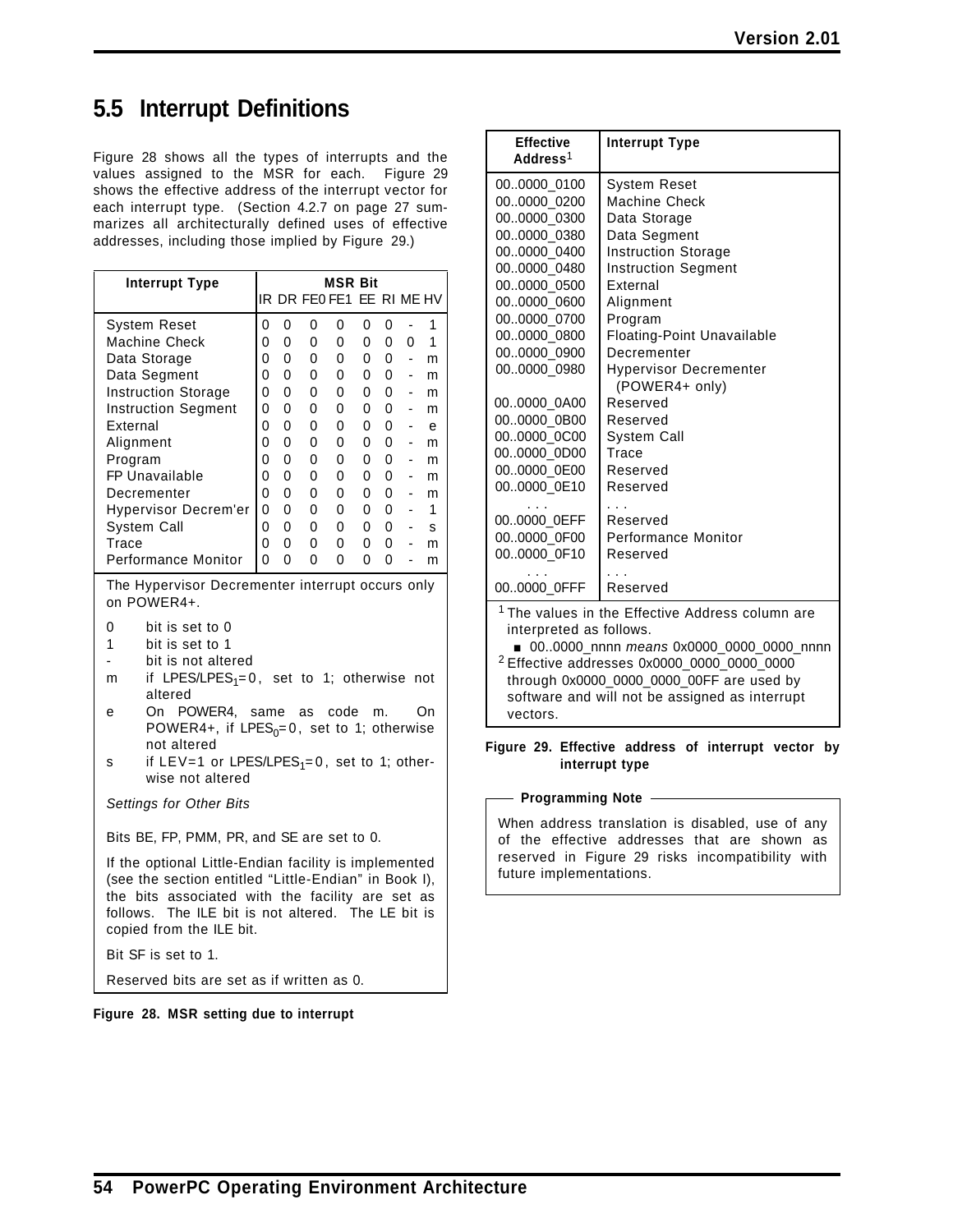## **5.5.1 System Reset Interrupt**

If a System Reset exception causes an interrupt that is not context synchronizing, or causes the loss of a Machine Check exception, an External exception, or a Floating-Point Enabled Exception type Program exception, the interrupt is not recoverable.

The following registers are set:

**SRR0** Set to the effective address of the instruction that the processor would have attempted to execute next if no interrupt conditions were present.

**SRR1**

- **33:36** Set to 0.
- **42:47** Set to 0.
- **62** Loaded from bit 62 of the MSR if the processor is in a recoverable state; otherwise set to 0. **Others** Loaded from the MSR.
- 

**MSR** See Figure 28 on page 54.

Execution resumes at effective address 0x0000\_0000\_0000\_0100.

Each implementation provides a means for software to distinguish power-on Reset from other types of System Reset, and describes it in the Book IV, *PowerPC Implementation Features* document for the implementation.

### **5.5.2 Machine Check Interrupt**

The causes of Machine Check interrupts are implementation-dependent. For example, a Machine Check interrupt may be caused by a reference to a storage location that contains an uncorrectable error or does not exist (see Section 4.2.8, "Invalid Real Address" on page 27), or by an error in the storage subsystem.

Machine Check interrupts are enabled when  $MSR_{ME} = 1$ . If  $MSR_{ME} = 0$  and a Machine Check occurs, the processor enters the Checkstop state. The Checkstop state may also be entered if an access is attempted to a storage location that does not exist (see Section 4.2.8).

#### **Disabled Machine Check (Checkstop State)**

When a processor is in Checkstop state, instruction processing is suspended and generally cannot be restarted without resetting the processor. Some implementations may preserve some or all of the internal state of the processor when entering Checkstop state, so that the state can be analyzed as an aid in problem determination.

#### **Enabled Machine Check**

If a Machine Check exception causes an interrupt that is not context synchronizing, or causes the loss of an External exception or a Floating-Point Enabled Exception type Program exception, the interrupt is not recoverable.

In some systems, the operating system may attempt to identify and log the cause of the Machine Check.

The following registers are set:

**SRR0** Set on a "best effort" basis to the effective address of some instruction that was executing or was about to be executed when the Machine Check exception occurred. For further details see the Book IV, *PowerPC Implementation Features* document for the implementation.

**SRR1**

- **62** Loaded from bit 62 of the MSR if the processor is in a recoverable state; otherwise set to 0.
- **Others** See the Book IV, *PowerPC Implementation Features* document for the implementation.
- **MSR** See Figure 28 on page 54.
- **DSISR** See Book IV.
- **DAR** See Book IV.

Execution resumes at effective address 0x0000\_0000\_0000\_0200.

**Programming Note**

If a Machine Check interrupt is caused by an error in the storage subsystem, the storage subsystem may return incorrect data, which may be placed into registers. This corruption of register contents may occur even if the interrupt is recoverable.

## **5.5.3 Data Storage Interrupt**

A Data Storage interrupt occurs when no higher priority exception exists and a data access cannot be performed for any of the following reasons.

- Data address translation is enabled (MSR<sub>DR</sub>=1) and the virtual address of any byte of the storage location specified by a *Load, Store, icbi, dcbz, dcbst, dcbf, eciwx,* or *ecowx* instruction cannot be translated to a real address.
- [ The effective address specified by a *lwarx, ldarx, stwcx.*, or *stdcx.* instruction refers to storage that is Write Through Required or Caching Inhibited.
- $\blacksquare$  The access violates storage protection.
- A Data Address Compare match or a Data Address Breakpoint Register (DABR) match occurs.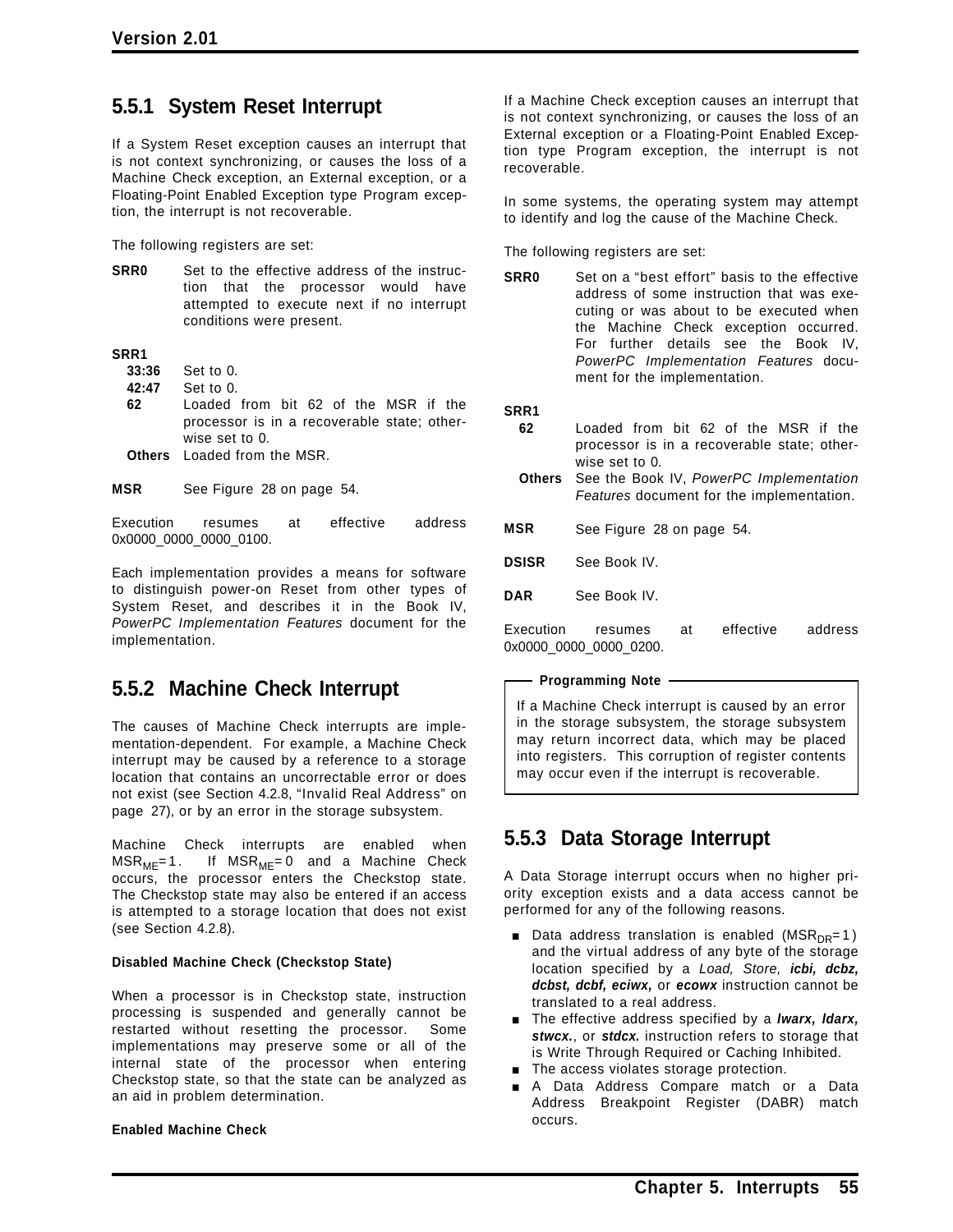Execution of an *eciwx* or *ecowx* instruction is disallowed because  $EAR<sub>F</sub>=0$ .

If a *stwcx.* or *stdcx.* would not perform its store in the absence of a Data Storage interrupt, and either (a) the specified effective address refers to storage that is Write Through Required or Caching Inhibited, or (b) a non-conditional *Store* to the specified effective address would cause a Data Storage interrupt, it is implementation-dependent whether a Data Storage interrupt occurs.

If a *Move Assist* instruction has a length of zero (in the XER), a Data Storage interrupt does not occur for reasons of address translation or storage protection, regardless of the effective address.

The following registers are set:

**SRR0** Set to the effective address of the instruction that caused the interrupt.

#### **SRR1**

| <b>33:36</b> Set to 0.             |
|------------------------------------|
| 42:47 Set to 0.                    |
| <b>Others</b> Loaded from the MSR. |

**MSR** See Figure 28 on page 54.

#### **DSISR**

- **0** Set to 0.
- **1** Set to 1 if MSR<sub>DR</sub>= 1 and the translation for an attempted access is not found in the primary PTEG or in the secondary PTEG; otherwise set to 0.
- **2:3** Set to 0.
- **4** Set to 1 if the access is not permitted by the storage protection mechanism; otherwise set to 0.

#### **Programming Note**

The only cases in which  $DSISR<sub>4</sub>$  can be set to 1 for an access that occurs when  $MSR_{DR} = 0$  are those described in Figure 24. These cases can be distinguished from other causes of data storage protection violations by examining SRR1 $_{59}$  (the bit in which MSR<sub>DR</sub> was saved by the interrupt).

- **5** Set to 1 if the access is due to a *lwarx, ldarx, stwcx.*, or *stdcx.* instruction that addresses storage that is Write Through Required or Caching Inhibited; otherwise set to 0.
- **6** Set to 1 for a *Store*, *dcbz,* or *ecowx* instruction; otherwise set to 0.
- **7:8** Set to 0.
- **9** Set to 1 if a Data Address Compare match or a DABR match occurs; otherwise set to  $\mathbf{0}$ .
- **10** Set to 0.
- **11** Set to 1 if execution of an *eciwx* or *ecowx* instruction is attempted when  $EAR<sub>F</sub>=0$ ; otherwise set to 0.
- **12:14** Set to 0.
- **15** Set to 1 if MSR<sub>DR</sub>=1, the translation for an attempted access is found in the SLB, the translation is not found in the primary PTEG or in the secondary PTEG, and  $S LBE<sub>1</sub> = 1$ ; otherwise set to 0.

**Programming Note**

**Warning:** This setting of DSISR<sub>15</sub> is being phased out of the architecture. Future versions of the architecture will specify that the Data Storage interrupt sets  $DSISR_{15}$  to an undefined value. New software should not depend on the setting described above, and any such dependency in existing software should be removed. (Implementations of future versions of the architecture may treat  $DSISR_{15}$  as reserved.)

**16:31** Set to 0.

- **DAR** Set to the effective address of a storage element as described in the following list. The list should be read from the top down; the DAR is set as described by the first item that corresponds to an exception that is reported in the DSISR. For example, if a *Load* instruction causes a storage protection violation and a DABR match (and both are reported in the DSISR), the DAR is set to the effective address of a byte in the first aligned doubleword for which access was attempted in the page that caused the exception.
	- **a** a Data Storage exception occurs for reasons other than DABR match or, for *eciwx* and *ecowx*,  $EAR_E = 0$ 
		- a byte in the block that caused the exception, for a *Cache Management* instruction
		- a byte in the first aligned doubleword for which access was attempted in the page that caused the exception, for a *Load, Store*, *eciwx*, or *ecowx* instruction ("first" refers to address order; see Section 5.7)
	- undefined, for a DABR match, or if *eciwx* or *ecowx* is executed when  $EAR_F=0$

For the cases in which the DAR is specified above to be set to a defined value, if the interrupt occurs in 32-bit mode the highorder 32 bits of the DAR are set to 0.

If multiple Data Storage exceptions occur for a given effective address, any one or more of the bits corre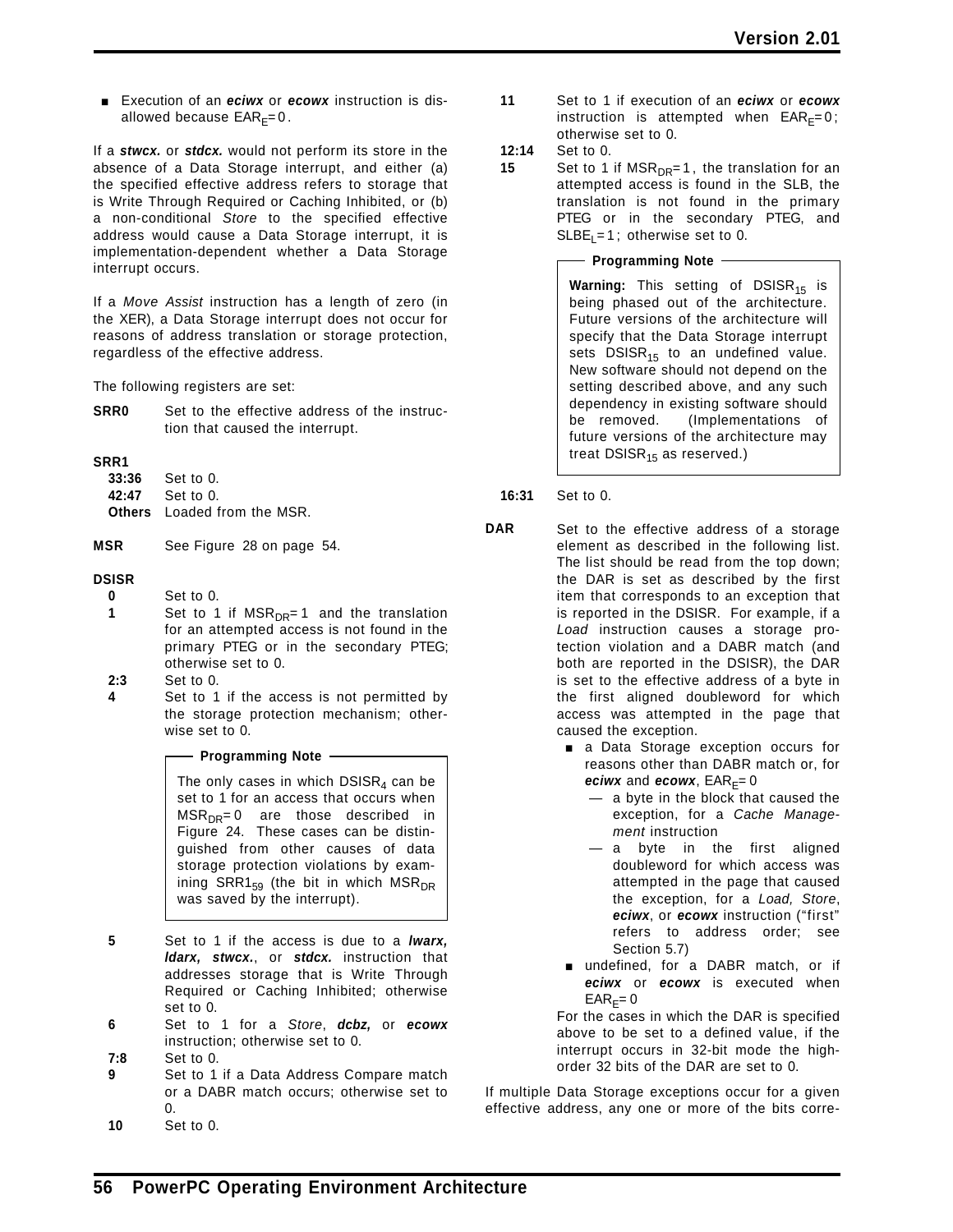sponding to these exceptions may be set to 1 in the DSISR.

More than one bit may be set to 1 in the DSISR in the following combinations.

 $1, \{ s + \}$  $1, 15, \{ s + \}$ 4,  $\{s + \}$ 4, 5, {s} 5, {s}  $\{s+\}$ In this list, "{s}" represents any combination of the set of bits  $\{6, 9\}$  and " $\{s+\}$ " adds bit 11 to this set.

**Programming Note**

Execution resumes at effective address 0x0000\_0000\_0000\_0300.

## **5.5.4 Data Segment Interrupt**

A Data Segment interrupt occurs when no higher priority exception exists and a data access cannot be performed because data address translation is enabled ( $MSR_{DR} = 1$ ) and the effective address of any byte of the storage location specified by a *Load*, *Store*, *icbi, dcbz, dcbst, dcbf, eciwx,* or *ecowx* instruction cannot be translated to a virtual address.

If a *stwcx.* or *stdcx.* would not perform its store in the absence of a Data Segment interrupt, and a nonconditional *Store* to the specified effective address would cause a Data Segment interrupt, it is implementation-dependent whether a Data Segment interrupt occurs.

If a *Move Assist* instruction has a length of zero (in the XER), a Data Segment interrupt does not occur, regardless of the effective address.

The following registers are set:

**SRR0** Set to the effective address of the instruction that caused the interrupt.

**SRR1**

**33:36** Set to 0. **42:47** Set to 0. **Others** Loaded from the MSR.

**MSR** See Figure 28 on page 54.

**DSISR** Set to an undefined value.

- **DAR** Set to the effective address of a storage element as described in the following list.
	- a byte in the block that caused the Data Segment interrupt, for a *Cache Management* instruction
	- a byte in the first aligned doubleword for which access was attempted in the segment that caused the Data Segment interrupt, for a *Load, Store*, *eciwx*, or *ecowx* instruction ("first" refers to address order; see Section 5.7)

If the interrupt occurs in 32-bit mode, the high-order 32 bits of the DAR are set to 0.

Execution resumes at effective address 0x0000\_0000\_0000\_0380.

**Programming Note**

A Data Segment interrupt occurs if MSR<sub>DR</sub>= 1 and the translation of the effective address of any byte of the specified storage location is not found in the SLB.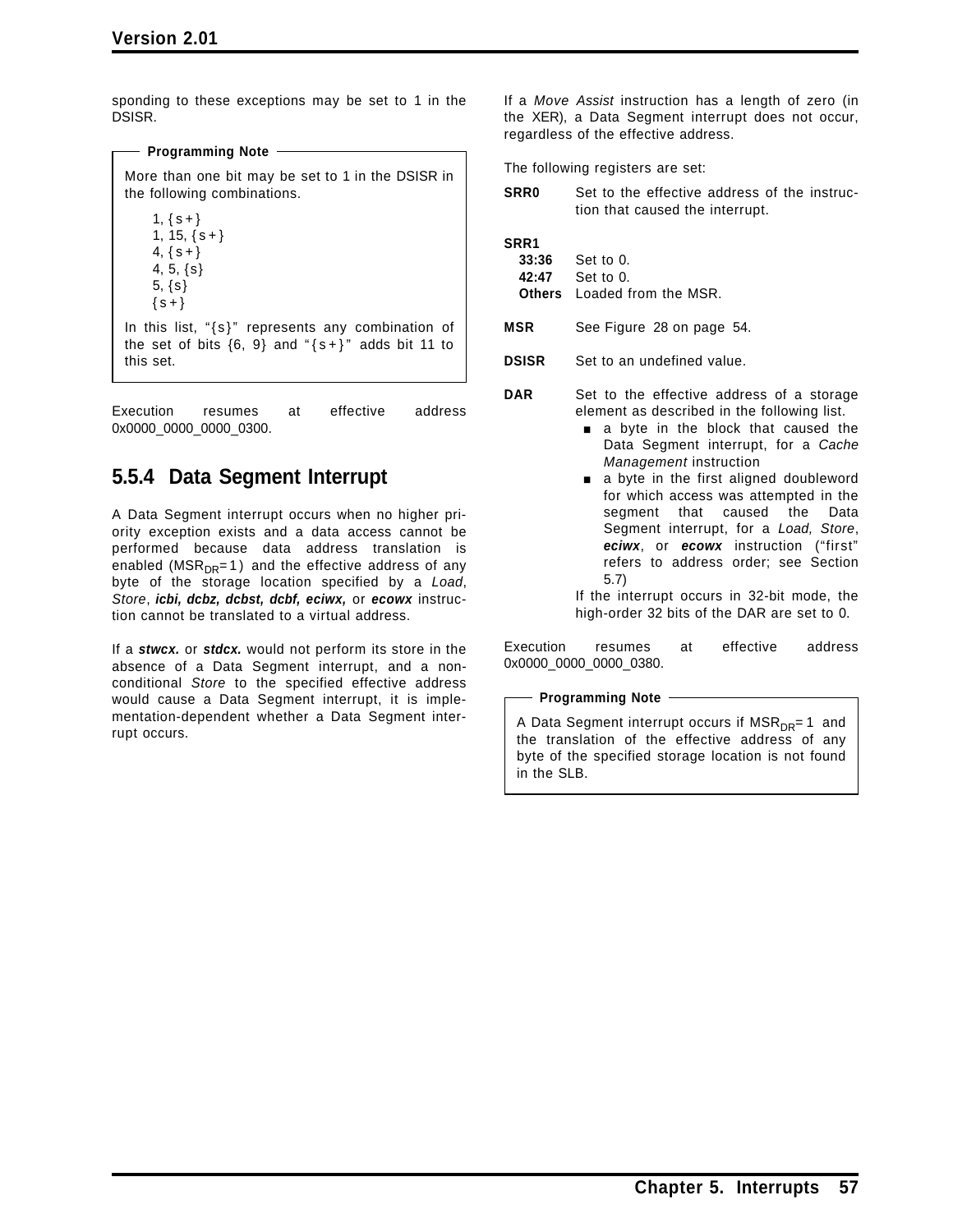## **5.5.5 Instruction Storage Interrupt**

An Instruction Storage interrupt occurs when no higher priority exception exists and the next instruction to be executed cannot be fetched for any of the following reasons.

- **n** Instruction address translation is enabled  $(MSR_{IR}=1)$  and the virtual address cannot be translated to a real address.
- **The fetch access violates storage protection.**

The following registers are set:

**SRR0** Set to the effective address of the instruction that the processor would have attempted to execute next if no interrupt conditions were present (if the interrupt occurs on attempting to fetch a branch target, SRR0 is set to the branch target address).

#### **SRR1**

- **33** Set to 1 if  $MSR_{IR} = 1$  and the translation for an attempted access is not found in the primary PTEG or in the secondary PTEG; otherwise set to 0.
- **34** Set to 0.
- **35** Set to 1 if the access occurs when  $MSR_{IR}$ = 1 and is to No-execute storage or to Guarded storage; otherwise set to 0.
- **36** Set to 1 if the access is not permitted by Figure 23 or 24, as appropriate; otherwise set to 0.

#### **Programming Note**

The only cases in which  $SRR1_{36}$  can be set to 1 for an access that occurs when  $MSR_{IR} = 0$  are those described in Figure 24. These cases can be distinguished from other causes of instruction storage protection violations that set SRR1 $_{36}$  to 1 by examining SRR1 $_{58}$ (the bit in which  $MSR_{IR}$  was saved by the interrupt).

#### **42:46** Set to 0.

**47** Set to 1 if  $MSR_{IR} = 1$ , the translation for an attempted access is found in the SLB, the translation is not found in the primary PTEG or in the secondary PTEG, and  $S LBE<sub>1</sub> = 1$ ; otherwise set to 0.

#### **Programming Note**

Warning: This setting of SRR1<sub>47</sub> is being phased out of the architecture. Future versions of the architecture will specify that the Instruction Storage interrupt sets  $SRR1_{47}$  to an undefined value. New software should not New software should not depend on the setting described above, and any such dependency in existing software should be removed. (In distinction from the corresponding case for  $DSISR_{15}$  as set by the Data Storage interrupt, implementations of future versions of the architecture cannot treat  $SRR1_{47}$  as reserved, because  $SRR1_{47}$  is set to a meaningful value by other interrupts, e.g., the Program interrupt.)

**Others** Loaded from the MSR.

**MSR** See Figure 28 on page 54.

If multiple Instruction Storage exceptions occur due to attempting to fetch a single instruction, any one or more of the bits corresponding to these exceptions may be set to 1 in SRR1.

#### **Programming Note**

More than one bit may be set to 1 in SRR1 in the following combinations.

33, 35 33, 47 33, 35, 47 35, 36

Execution resumes at effective address 0x0000\_0000\_0000\_0400.

## **5.5.6 Instruction Segment Interrupt**

An Instruction Segment interrupt occurs when no higher priority exception exists and the next instruction to be executed cannot be fetched because instruction address translation is enabled ( $MSR_{IR}=1$ ) and the effective address cannot be translated to a virtual address.

The following registers are set:

**SRR0** Set to the effective address of the instruction that the processor would have attempted to execute next if no interrupt conditions were present (if the interrupt occurs on attempting to fetch a branch target, SRR0 is set to the branch target address).

**SRR1**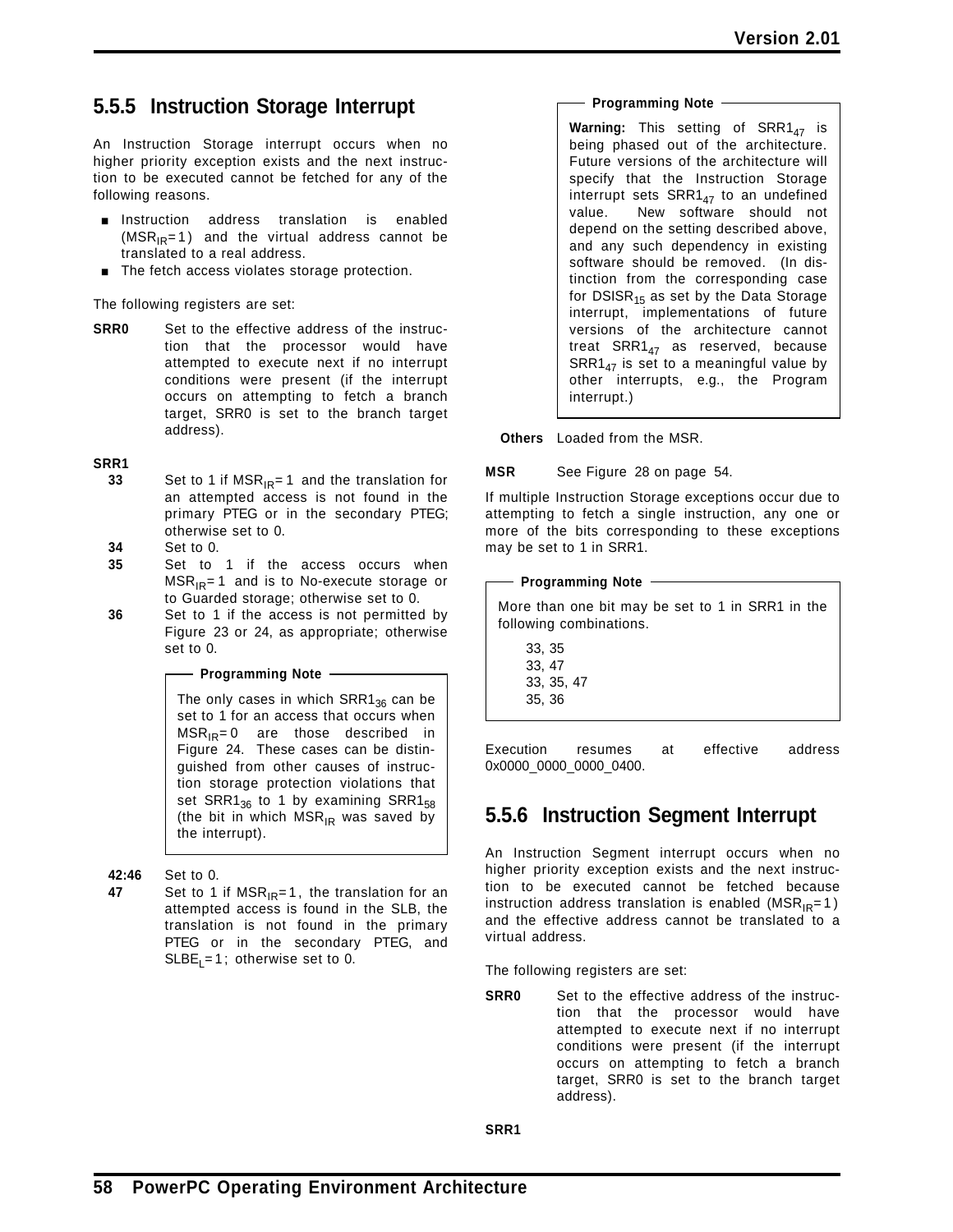**33:36** Set to 0. **42:47** Set to 0. **Others** Loaded from the MSR.

**MSR** See Figure 28 on page 54.

Execution resumes at effective address 0x0000\_0000\_0000\_0480.

#### **Programming Note**

An Instruction Segment interrupt occurs if  $MSR_{IR} = 1$  and the translation of the effective address of the next instruction to be executed is not found in the SLB.

## **5.5.7 External Interrupt**

An External interrupt occurs when no higher priority exception exists, an External interrupt exception is presented to the interrupt mechanism, and  $MSR_{EE} = 1$ . The occurrence of the interrupt does *not* cancel the request.

The following registers are set:

**SRR0** Set to the effective address of the instruction that the processor would have attempted to execute next if no interrupt conditions were present.

**SRR1**

| <b>33:36</b> Set to 0.             |
|------------------------------------|
| 42:47 Set to 0.                    |
| <b>Others</b> Loaded from the MSR. |

**MSR** See Figure 28 on page 54.

Execution resumes at effective address 0x0000\_0000\_0000\_0500.

## **5.5.8 Alignment Interrupt**

An Alignment interrupt occurs when no higher priority exception exists and a data access cannot be performed for any of the following reasons.

- [ The operand of a floating-point *Load* or *Store* is not word-aligned, or crosses a virtual page boundary.
- [ The operand of *lmw, stmw, lwarx, ldarx, stwcx., stdcx., eciwx*, or *ecowx* is not aligned.
- **The operand of a single-register** *Load* or *Store* is not aligned and the processor is in Little-Endian mode.
- [ The instruction is *lmw, stmw, lswi, lswx, stswi,* or *stswx*, and the operand is in storage that is Write Through Required or Caching Inhibited, or the processor is in Little-Endian mode.
- [ The operand of a *Load* or *Store* crosses a segment boundary, or crosses a boundary between virtual pages that have different storage control attributes.
- **The operand of a** *Load* **or** *Store* is not aligned and is in storage that is Write Through Required or Caching Inhibited.
- [ The operand of *dcbz, lwarx, ldarx, stwcx.,* or stdcx. is in storage that is Write Through Required or Caching Inhibited.

If a *stwcx.* or *stdcx.* would not perform its store in the absence of an Alignment interrupt and the specified effective address refers to storage that is Write Through Required or Caching Inhibited, it is implementation-dependent whether an Alignment interrupt occurs.

Setting the DSISR and DAR as described below is optional for implementations on which Alignment interrupts occur rarely, if ever, for cases that the Alignment interrupt handler emulates. For such implementations, if the DSISR and DAR are not set as described below they are set to undefined values.

The following registers are set:

**SRR0** Set to the effective address of the instruction that caused the interrupt.

#### **SRR1**

- **33:36** Set to 0.
- **42:47** Set to 0.
- **Others** Loaded from the MSR.
- **MSR** See Figure 28 on page 54.

#### **DSISR**

- **0:11** Set to 0.
- **12:13** Set to bits 30:31 of the instruction if DS-form.
	- Set to 0b00 if D- or X-form.
- **14** Set to 0.
- **15:16** Set to bits 29:30 of the instruction if X-form. Set to 0b00 if D- or DS-form.
- **17** Set to bit 25 of the instruction if X-form. Set to bit 5 of the instruction if D- or DS-form.
- **18:21** Set to bits 21:24 of the instruction if X-form. Set to bits 1:4 of the instruction if D- or DS-form.
- **22:26** Set to bits 6:10 of the instruction (RT/RS/FRT/FRS), except undefined for *dcbz*.
- **27:31** Set to bits 11:15 of the instruction (RA) for update form instructions; set to either bits 11:15 of the instruction or to any register number not in the range of registers to be loaded for a valid form *lmw*, a valid form *lswi*, or a valid form *lswx* for which neither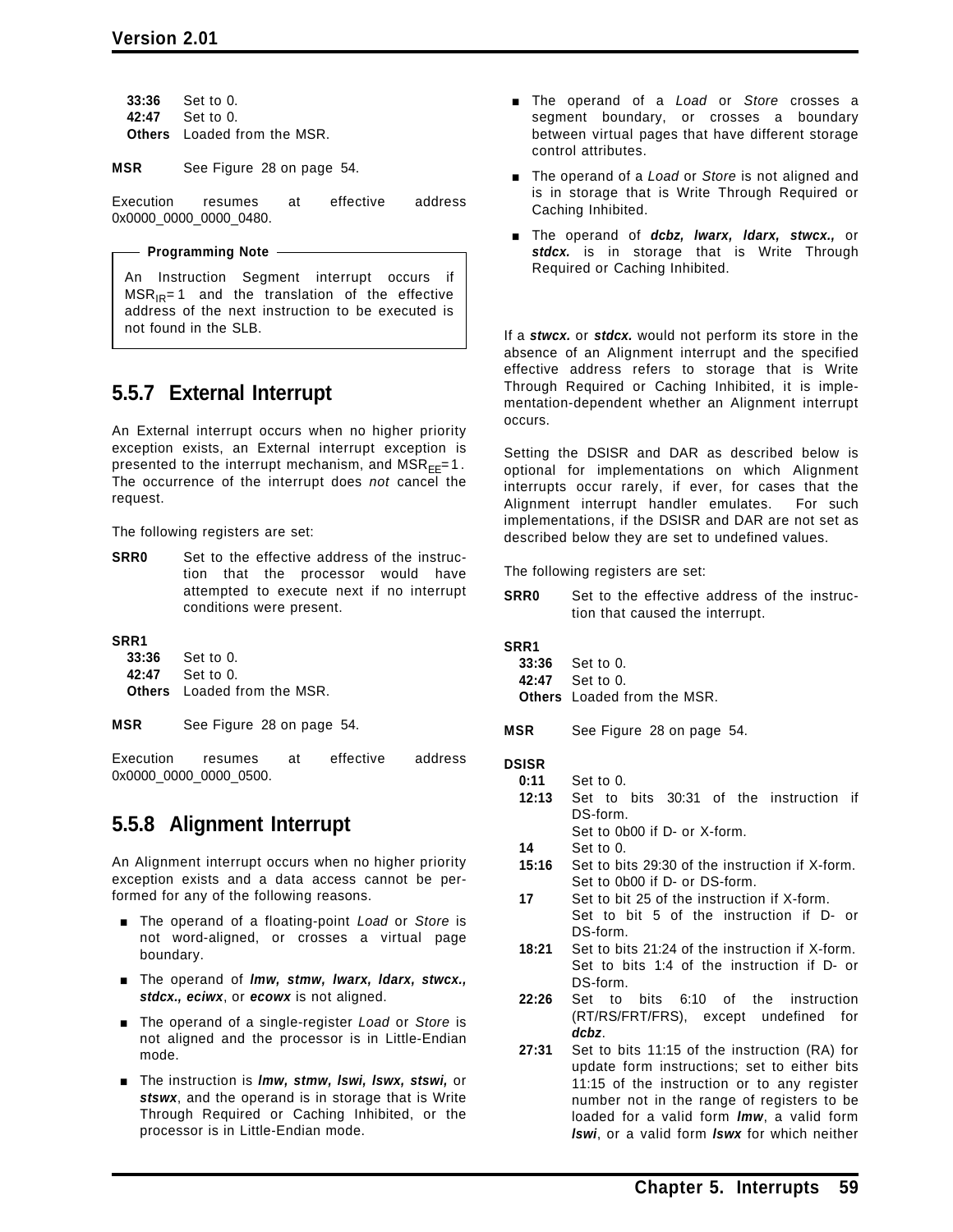RA nor RB is in the range of registers to be loaded; otherwise undefined.

DAR Set to the effective address computed by the instruction, except that if the interrupt occurs in 32-bit mode the high-order 32 bits of the DAR are set to 0.

For an X-form *Load* or *Store*, it is acceptable for the processor to set the DSISR to the same value that would have resulted if the corresponding D- or DS-form instruction had caused the interrupt. Similarly, for a D- or DS-form *Load* or *Store*, it is acceptable for the processor to set the DSISR to the value that would have resulted for the corresponding X-form instruction. For example, an unaligned *lwax* (that crosses a protection boundary) would normally, following the description above, cause the DSISR to be set to binary:

000000000000 00 0 01 0 0101 ttttt ?????

where "ttttt" denotes the RT field, and "?????" denotes an undefined 5-bit value. However, it is acceptable if it causes the DSISR to be set as for *lwa*, which is

000000000000 10 0 00 0 1101 ttttt ?????

If there is no corresponding alternative form instruction (e.g., for *lwaux*), the value described above is set in the DSISR.

The instruction pairs that may use the same DSISR value are:

| lhz/lhzx   | lhzu/lhzux   | lha/lhax   | lhau/lhaux   |
|------------|--------------|------------|--------------|
| 1wz/1wzx   | lwzu/lwzux   | 1wa/lwax   |              |
| 1d/ldx     | ldu/ldux     |            |              |
| sth/sthx   | sthu/sthux   | stw/stwx   | stwu/stwux   |
| std/stdx   | stdu/stdux   |            |              |
| lfs/lfsx   | lfsu/lfsux   | lfd/lfdx   | lfdu/lfdux   |
| stfs/stfsx | stfsu/stfsux | stfd/stfdx | stfdu/stfdux |
|            |              |            |              |

Execution resumes at effective address 0x0000\_0000\_0000\_0600.

#### **Programming Note**

The architecture does not support the use of an unaligned effective address by *lwarx, ldarx, stwcx., stdcx., eciwx*, and *ecowx*. If an Alignment interrupt occurs because one of these instructions specifies an unaligned effective address, the Alignment interrupt handler must not attempt to simulate the instruction, but instead should treat the instruction as a programming error.

## **5.5.9 Program Interrupt**

A Program interrupt occurs when no higher priority exception exists and one of the following exceptions arises during execution of an instruction:

#### **Floating-Point Enabled Exception**

A Floating-Point Enabled Exception type Program interrupt is generated when the expression

 $(MSR_{FF0}$  | MSR<sub>FF1</sub>) & FPSCR<sub>FFX</sub>

is 1. FPSCR<sub>FFX</sub> is set to 1 by the execution of a floating-point instruction that causes an enabled exception, including the case of a *Move To FPSCR* instruction that causes an exception bit and the corresponding enable bit both to be 1.

#### **Illegal Instruction**

An Illegal Instruction type Program interrupt is generated when execution is attempted of an illegal instruction, or of a reserved or optional instruction that is not provided by the implementation.

An Illegal Instruction type Program interrupt may be generated when execution is attempted of any of the following kinds of instruction.

- $\Box$  an instruction that is in invalid form
- **an** *lswx* instruction for which RA or RB is in the range of registers to be loaded
- **a** an *mtspr* or *mfspr* instruction with an SPR field that does not contain one of the defined values, or an *mftb* instruction with a TBR field that does not contain one of the defined values

#### **Privileged Instruction**

The following applies if the instruction is executed when  $MSR_{PR} = 1$ .

A Privileged Instruction type Program interrupt is generated when execution is attempted of a privileged instruction, or of an *mtspr* or *mfspr* instruction with an SPR field that contains one of the defined values having  $spr_0=1$ . It may be generated when execution is attempted of an *mtspr* or *mfspr* instruction with an SPR field that does not contain one of the defined values but has  $spr_0=1$ , or when execution is attempted of an *mftb* instruction with a TBR field that does not contain one of the defined values but has tbr<sub>0</sub>=1.

The following applies if the instruction is executed when  $MSR_{HV PR} = 0b00$ .

A Privileged Instruction type Program interrupt may be generated when execution is attempted of an *mtspr* instruction with an SPR field that designates a hypervisor resource, or when execution of a *tlbie* or *tlbsync* instruction is attempted.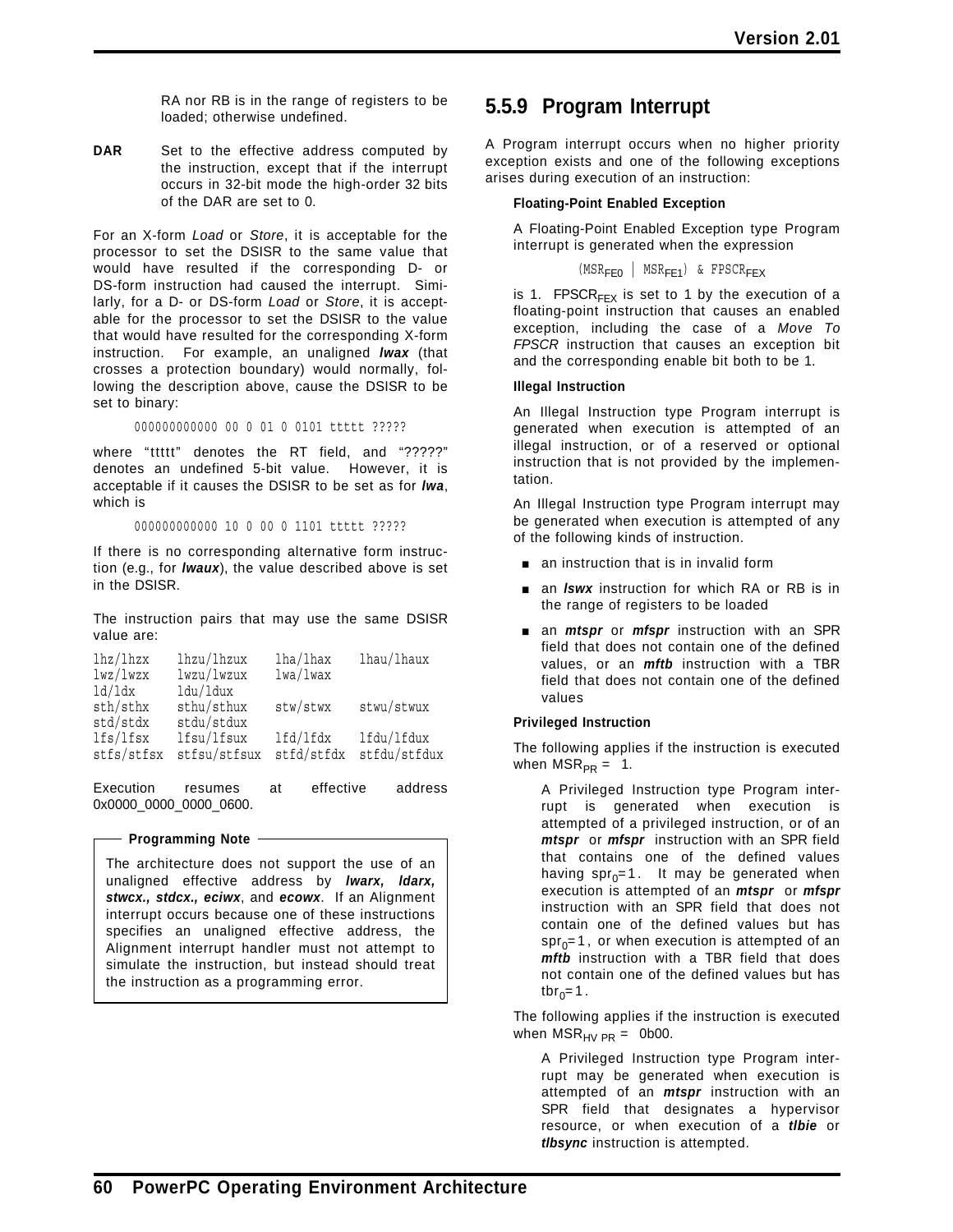#### **Programming Note**

These are the only cases in which a Privileged Instruction type Program interrupt can be generated when  $MSR_{PR}=0$ . They can be distinguished from other causes of Privileged Instruction type Program interrupts by examining  $SRR1_{49}$  (the bit in which  $MSR_{PR}$  was saved by the interrupt).

#### **Trap**

A Trap type Program interrupt is generated when any of the conditions specified in a *Trap* instruction is met.

The following registers are set:

**SRR0** For all Program interrupts except a Floating-Point Enabled Exception when in one of the Imprecise modes, set to the effective address of the instruction that caused the interrupt.

> For an Imprecise Mode Floating-Point Enabled Exception, set to the effective address of the excepting instruction or to the effective address of some subsequent instruction. If SRR0 points to a subsequent instruction, that instruction has not been executed. If a subsequent instruction is *isync*, *sync*, or *ptesync*, SRR0 will not point more than four bytes beyond the *isync*, *sync*, or *ptesync* instruction.

> If FPSCR<sub>FEX</sub>= 1 but Floating-Point Enabled Exception type Program interrupts are disabled by having both  $MSR<sub>FE0</sub>$  and  $MSR<sub>FE1</sub>$ = 0, a Floating-Point Enabled Exception type Program interrupt will occur prior to or at the next context synchronizing event after these MSR bits are altered by any instruction that can set the MSR so that the expression

> > $(MSR<sub>FF0</sub> | MSR<sub>FF1</sub>)$  & FPSCR<sub>FFX</sub>

is 1. When this occurs, SRR0 is loaded with the address of the instruction that would have executed next, not with the address of the instruction that modified the MSR causing the interrupt.

#### **SRR1**

**33:36** Set to 0.

**42** Set to 0.

- **43** Set to 1 for a Floating-Point Enabled Exception type Program interrupt; otherwise set to 0.
- **44** Set to 1 for an Illegal Instruction type Program interrupt; otherwise set to 0.
- **45** Set to 1 for a Privileged Instruction type Program interrupt; otherwise set to 0.
- **46** Set to 1 for a Trap type Program interrupt; otherwise set to 0.
- **47** Set to 0 if SRR0 contains the address of the instruction causing the exception, and to 1 if SRR0 contains the address of a subsequent instruction.

**Others** Loaded from the MSR.

Only one of bits 43:46 can be set to 1.

**MSR** See Figure 28 on page 54.

Execution resumes at effective address 0x0000\_0000\_0000\_0700.

## **5.5.10 Floating-Point Unavailable Interrupt**

A Floating-Point Unavailable interrupt occurs when no higher priority exception exists, an attempt is made to execute a floating-point instruction (including floatingpoint loads, stores, and moves), and  $MSR_{FP}=0$ .

The following registers are set:

**SRR0** Set to the effective address of the instruction that caused the interrupt.

| SRR1  |           |
|-------|-----------|
| 33:36 | Set to 0. |
| 42.47 | Set to 0  |

```
42:47 Set to 0.
Others Loaded from the MSR.
```
**MSR** See Figure 28 on page 54.

Execution resumes at effective address 0x0000\_0000\_0000\_0800.

### **5.5.11 Decrementer Interrupt**

A Decrementer interrupt occurs when no higher priority exception exists, a Decrementer exception exists, and  $MSR_{EE} = 1$ . On POWER4 (only), the occurrence of the interrupt cancels the request.

The following registers are set:

**SRR0** Set to the effective address of the instruction that the processor would have attempted to execute next if no interrupt conditions were present.

**SRR1**

| 33:36 | Set to 0.                          |
|-------|------------------------------------|
|       | <b>42:47</b> Set to 0.             |
|       | <b>Others</b> Loaded from the MSR. |

**MSR** See Figure 28 on page 54.

Execution resumes at effective address 0x0000\_0000\_0000\_0900.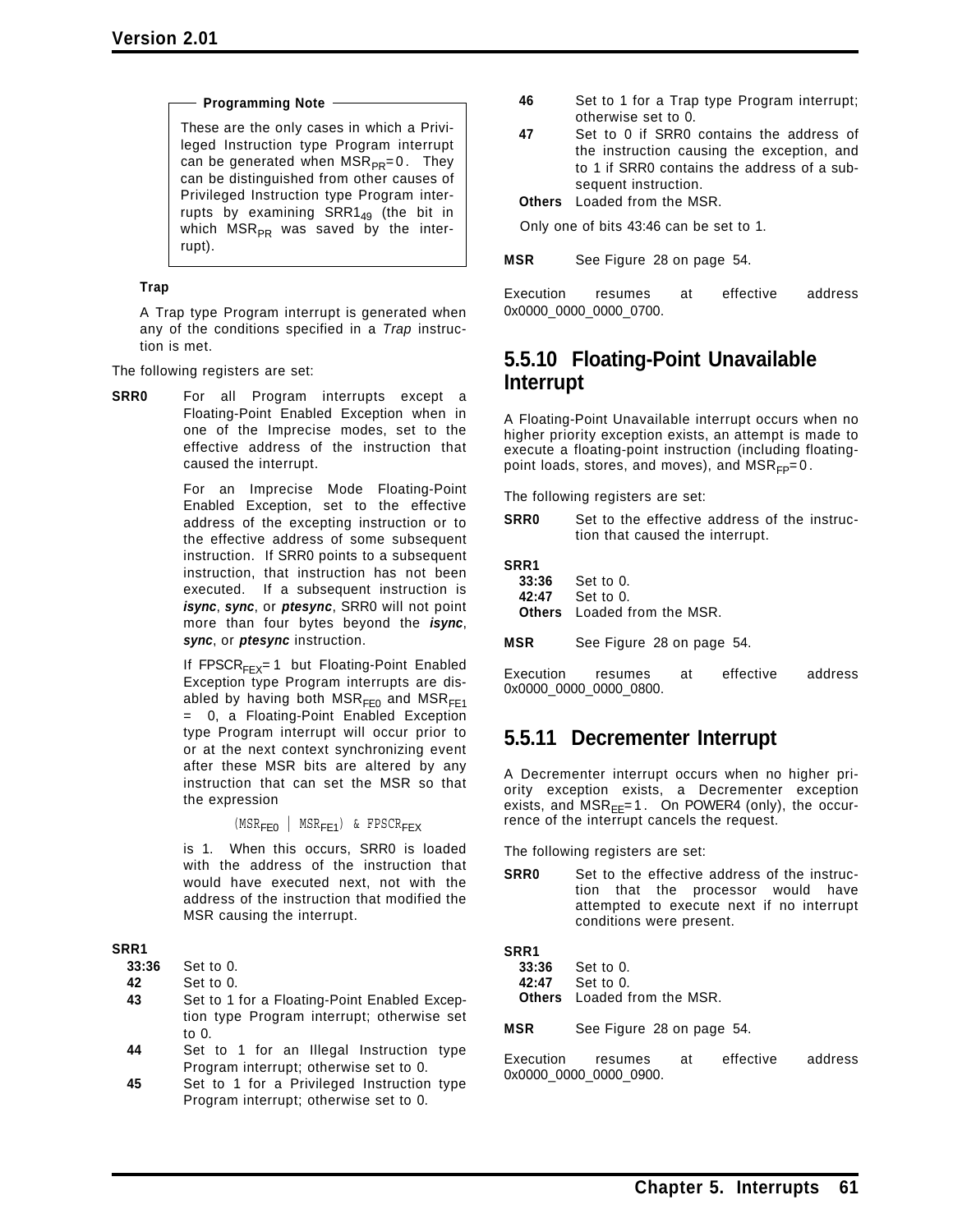## **5.5.12 Hypervisor Decrementer Interrupt (POWER4+ only)**

A Hypervisor Decrementer interrupt occurs when no higher priority exception exists, a Hypervisor Decrementer exception exists, and the value of the expression

 $(MSR_{EE} \mid \neg(MSR_{HV}) \mid MSR_{PR})$  & HDICE & (MSR  $_{\text{R1}}$  | (¬(HDEC<sub>h</sub>) & (HDIHO  $\neq$  0b00)))

is 1.

HDEC<sub>h</sub> is the Hypervisor Decrementer bit selected by the HDIHO field; see Section 1.7, "Logical Partitioning (LPAR)" on page 4.

The following registers are set:

**SRR0** Set to the effective address of the instruction that the processor would have attempted to execute next if no interrupt conditions were present.

#### **SRR1**

**33:36** Set to 0. **42:47** Set to 0. **Others** Loaded from the MSR.

**MSR** See Figure 28 on page 54.

Execution resumes at effective address 0x0000\_0000\_0000\_0980.

**Programming Note**

Because the value of  $MSR_{EE}$  is always 1 when the processor is in problem state, the simpler expression

 $(MSR_{EE} | \neg(MSR_{HV}))$  & HDICE & (MSR<sub>RI</sub> | (¬(HDEC<sub>h</sub>) & (HDIHO ≠ 0b00)))

is equivalent to the expression given above.

#### **Programming Note**

Provided that the hypervisor sets the Hypervisor Decrementer to a non-negative value before dispatching a virtual partition (and that HDIHO ≠ 0b00), the " $\neg(HDEC_h)$ " term in the expression given above provides a maximum "holdoff" time for the subsequent Hypervisor Decrementer interrupt. Specifically, if  $MSR_{RI}=0$  when the corresponding Hypervisor Decrementer exception occurs, and the Hypervisor Decrementer interrupt would be enabled if MSR<sub>RI</sub> were 1, in general the Hypervisor Decrementer interrupt will occur no later than about 2*<sup>h</sup>* Hypervisor Decrementer "ticks" after the Hypervisor Decrementer exception occurred.

The maximum holdoff time corresponding to each value of h is as follows.

| h  | max, holdoff time |
|----|-------------------|
|    | ------------      |
| 21 | 1 K HDEC ticks    |
| 17 | 16 K HDEC ticks   |
| 13 | 256 K HDEC ticks  |

## **5.5.13 System Call Interrupt**

A System Call interrupt occurs when a *System Call* instruction is executed.

The following registers are set:

**SRR0** Set to the effective address of the instruction following the *System Call* instruction.

**SRR1 33:36** Set to 0. **42:47** Set to 0. **Others** Loaded from the MSR.

**MSR** See Figure 28 on page 54.

Execution resumes at effective address 0x0000\_0000\_0000\_0C00.

#### **Programming Note**

An attempt to execute an *sc* instruction with LEV=1 in problem state should be treated as a programming error.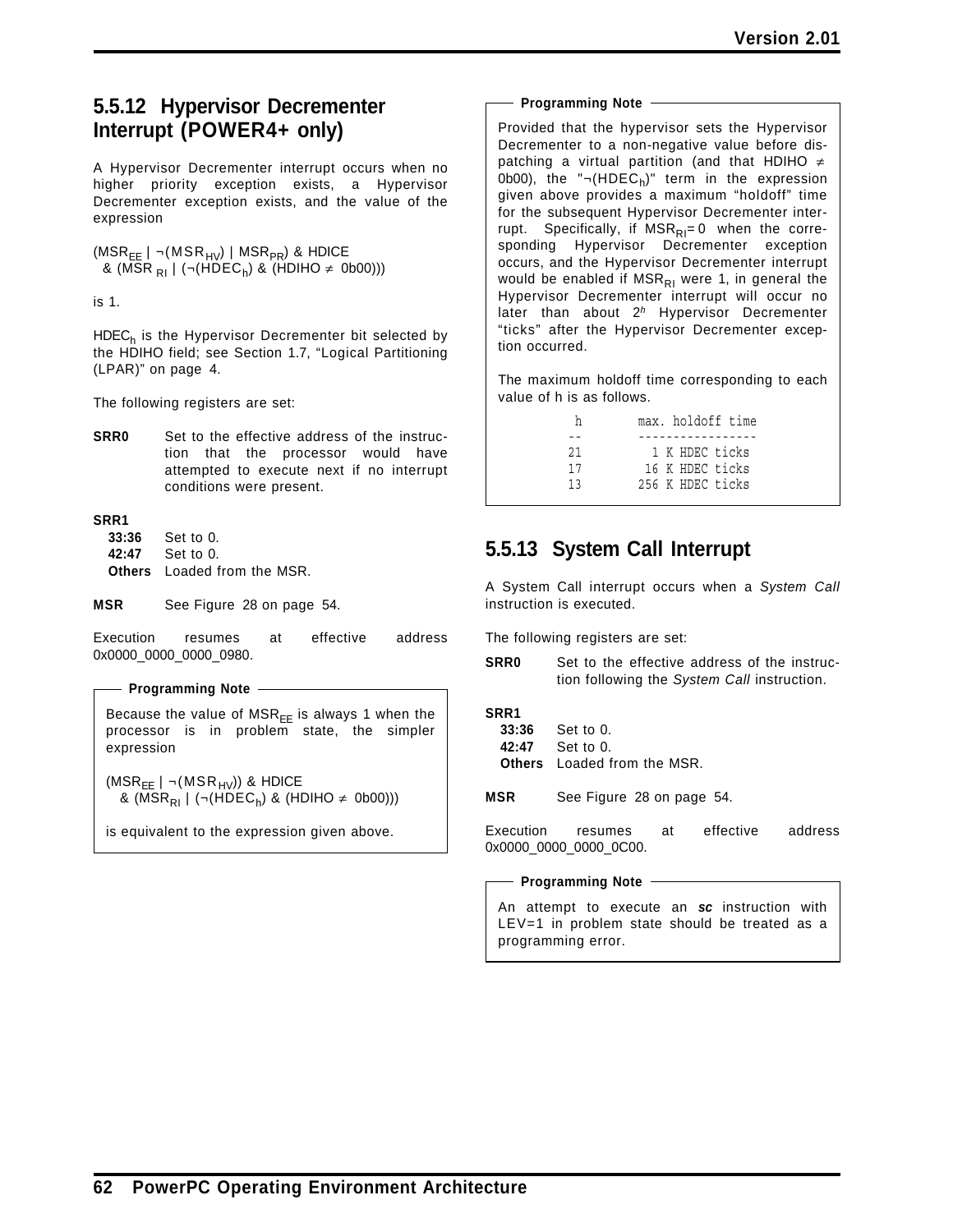## **5.5.14 Trace Interrupt**

A Trace interrupt occurs when no higher priority exception exists and either  $MSR_{SE} = 1$  and any instruction except *rfid* is successfully completed, or MSR<sub>BE</sub>= 1 and a *Branch* instruction is completed. Successful completion means that the instruction caused no other interrupt. Thus a Trace interrupt never occurs for a *System Call* instruction, or for a *Trap* instruction that traps. The instruction that causes a Trace interrupt is called the "traced instruction".

When a Trace interrupt occurs, the following registers are set:

**SRR0** Set to the effective address of the instruction that the processor would have attempted to execute next if no interrupt conditions were present.

**SRR1**

**33:36 and 42:47** See the Book IV, *PowerPC Implementation Features* document for the implementation.

**Others** Loaded from the MSR.

**MSR** See Figure 28 on page 54.

Execution resumes at effective address 0x0000\_0000\_0000\_0D00.

Extensions to the Trace facility are described in Appendix F, "Example Trace Extensions (Optional)" on page 109.

- Programming Note -

The following instructions are not traced.

- [ *rfid*
- **sc**, and *Trap* instructions that trap
- $\blacksquare$  other instructions that cause interrupts (other than Trace interrupts)
- $\blacksquare$  the first instructions of any interrupt handler
- $\blacksquare$  instructions that are emulated by software

In general, interrupt handlers can achieve the effect of tracing these instructions.

## **5.5.15 Performance Monitor Interrupt (Optional)**

The Performance Monitor interrupt is part of the optional Performance Monitor facility; see Appendix E. If the Performance Monitor facility is not implemented or does not use this interrupt, the corresponding interrupt vector (see Figure 29 on page 54) is treated as reserved.

# **5.6 Partially Executed Instructions**

If a system-caused, Data Storage, Data Segment, or Alignment exception occurs while a *Load* or *Store* instruction is executing, the instruction may be aborted. In such cases the instruction is not completed, but may have been partially executed in the following respects.

- Some of the bytes of the storage operand may have been accessed, except that if access to a given byte of the storage operand would violate storage protection, that byte is neither copied to a register by a *Load* instruction nor modified by a *Store* instruction. Also, the rules for storage accesses given in Section 4.2.4.1, "Guarded Storage" on page 24 and in the section entitled "Instruction Restart" in Book II are obeyed.
- **Burger** Some registers may have been altered as described in the Book II section cited above.
- Reference and Change bits may have been updated as described in Section 4.9.
- **For a** *stwcx* or *stdcx* instruction that is executed in-order, CR0 may have been set to an undefined value and the reservation may have been cleared.

The architecture does not support continuation of an aborted instruction but intends that the aborted instruction be re-executed if appropriate.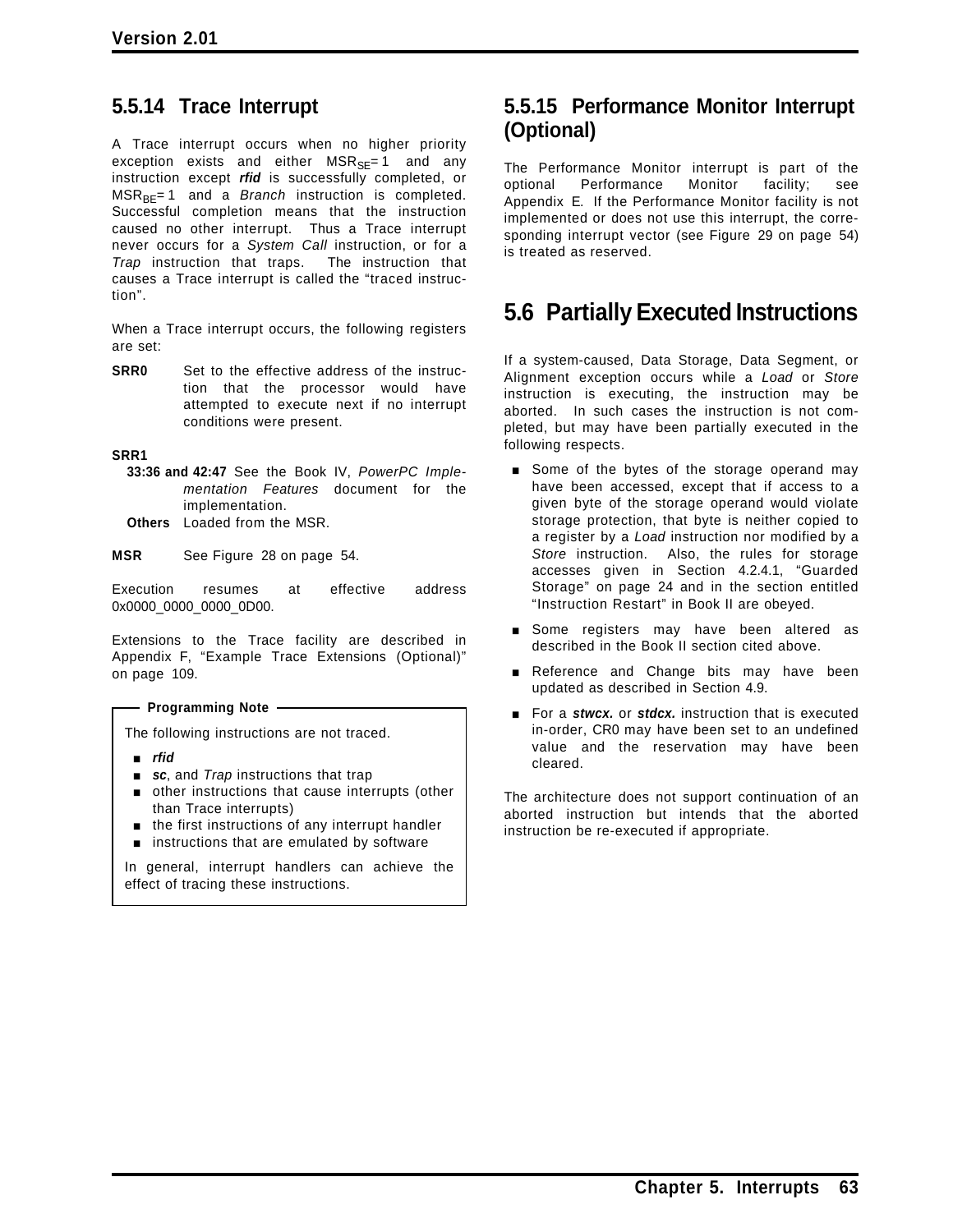#### **Programming Note**

An exception may result in the partial execution of a *Load* or *Store* instruction. For example, if the Page Table Entry that translates the address of the storage operand is altered, by a program running on another processor, such that the new contents of the Page Table Entry preclude performing the access, the alteration could cause the *Load* or *Store* instruction to be aborted after having been partially executed.

As stated in the Book II section cited above, if an instruction is partially executed the contents of registers are preserved to the extent that the instruction can be re-executed correctly. The consequent preservation is described in the following list. For any given instruction, zero or one item in the list applies.

- **For a fixed-point Load instruction that is not a** multiple or string form, or for an *eciwx* instruction, if  $RT = RA$  or  $RT = RB$  then the contents of register RT are not altered.
- **For an update form** *Load* or *Store* instruction, the contents of register RA are not altered.

# **5.7 Exception Ordering**

Since multiple exceptions can exist at the same time and the architecture does not provide for reporting more than one interrupt at a time, the generation of more than one interrupt is prohibited. Also some exceptions would be lost if they were not recognized and handled when they occurred. For example, if an External interrupt was generated when a Data Storage exception existed, the Data Storage exception would be lost. If the Data Storage exception was caused by a *Store Multiple* instruction for which the storage operand crosses a virtual page boundary and the exception was a result of attempting to access the second virtual page, the store could have modified locations in the first virtual page even though it appeared that the *Store Multiple* instruction was never executed.

In addition, the architecture defines imprecise interrupts that must be recoverable, cannot be lost, and can occur at any time with respect to the executing instruction stream. Some of the maskable and nonmaskable exceptions are persistent and can be deferred. The following exceptions persist even though some other interrupt is generated:

- **Exceptions** Floating-Point Enabled Exceptions
- **External**
- **Decrementer**

For the above reasons, all exceptions are prioritized with respect to other exceptions that may exist at the same instant to prevent the loss of any exception that is not persistent. Some exceptions cannot exist at the same instant as some others.

Data Storage, Data Segment, and Alignment exceptions occur as if the storage operand were accessed one byte at a time in order of increasing effective address (with the obvious caveat if the operand includes both the maximum effective address and effective address 0).

## **5.7.1 Unordered Exceptions**

The exceptions listed here are unordered, meaning that they may occur at any time regardless of the state of the interrupt processing mechanism. These exceptions are recognized and processed when presented.

- 1. System Reset
- 2. Machine Check

## **5.7.2 Ordered Exceptions**

The exceptions listed here are ordered with respect to the state of the interrupt processing mechanism.

#### **System-Caused or Imprecise**

- 1. Program
- Imprecise Mode Floating-Point Enabled Exception
- 2. External, Decrementer, and (for POWER4+) Hypervisor Decrementer

#### **Instruction-Caused and Precise**

- 1. Instruction Segment
- 2. Instruction Storage
- 3. Program
	- Illegal Instruction
- Privileged Instruction
- 4. Function-Dependent
	- 4.a Fixed-Point and Branch
		- 1a Program
		- Trap
		- 1b System Call
		- 1c Data Storage, Data Segment, or Alignment
		- 2 Trace

#### 4.b Floating-Point

- 1 FP Unavailable
- 2a Program
	- Precise Mode Floating-Point Enabled Excep'n
- 2b Data Storage, Data Segment, or Alignment
- 3 Trace

For implementations that execute multiple instructions in parallel using pipeline or superscalar techniques, or combinations of these, it can be difficult to understand the ordering of exceptions. To understand this ordering it is useful to consider a model in which each instruction is fetched, then decoded, then executed, all before the next instruction is fetched. In this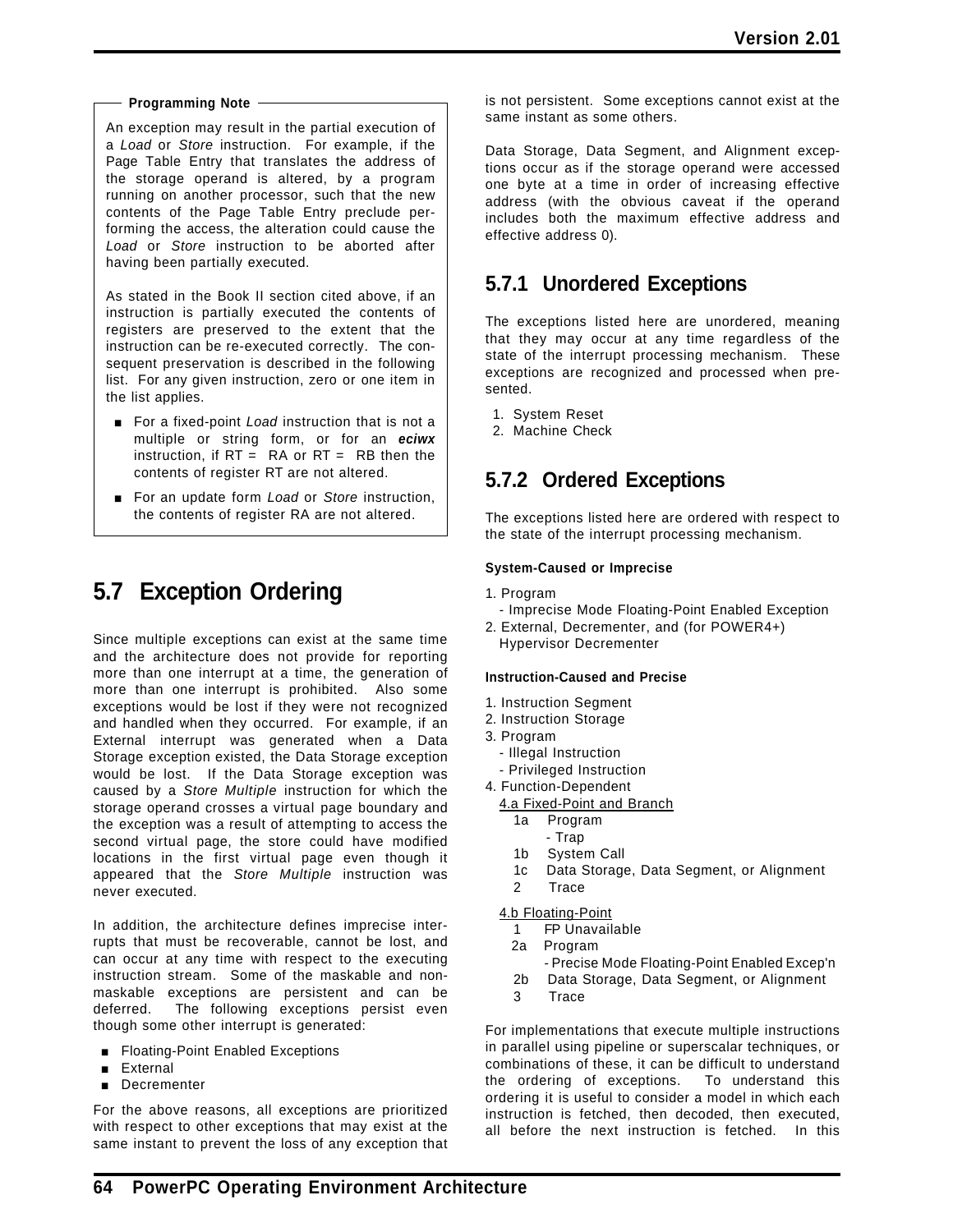model, the exceptions a single instruction would generate are in the order shown in the list of instructioncaused exceptions. Exceptions with different numbers have different ordering. Exceptions with the same numbering but different lettering are mutually exclusive and cannot be caused by the same instruction. The External, Decrementer, and Hypervisor Decrementer interrupts have equal ordering. Similarly, where Data Storage, Data Segment, and Alignment exceptions are listed in the same item they have equal ordering.

Even on processors that are capable of executing several instructions simultaneously, or out of order, instruction-caused interrupts (precise and imprecise) occur in program order.

# **5.8 Interrupt Priorities**

This section describes the relationship of nonmaskable, maskable, precise, and imprecise interrupts. In the following descriptions, the interrupt mechanism waiting for all possible exceptions to be reported includes only exceptions caused by previously initiated instructions (e.g., it does not include waiting for the Decrementer to step through zero). The exceptions are listed in order of highest to lowest priority.

1. System Reset

System Reset exception has the highest priority of all exceptions. If this exception exists, the interrupt mechanism ignores all other exceptions and generates a System Reset interrupt.

Once the System Reset interrupt is generated, no nonmaskable interrupts are generated due to exceptions caused by instructions issued prior to the generation of this interrupt.

2. Machine Check

Machine Check exception is the second highest priority exception. If this exception exists and a System Reset exception does not exist, the interrupt mechanism ignores all other exceptions and generates a Machine Check interrupt.

Once the Machine Check interrupt is generated, no nonmaskable interrupts are generated due to exceptions caused by instructions issued prior to the generation of this interrupt.

3. Instruction-Dependent

This exception is the third highest priority exception. When this exception is created, the interrupt mechanism waits for all possible Imprecise exceptions to be reported. It then generates the appropriate ordered interrupt if no higher priority exception exists when the interrupt is to be generated. Within this category a particular instruction may present more than a single exception. When this occurs, those exceptions are ordered in

priority as indicated in the following lists. Where Data Storage, Data Segment, and Alignment exceptions are listed in the same item they have equal priority (i.e., the processor may generate any one of the three interrupts for which an exception exists).

- A. Fixed-Point Loads and Stores
	- a. Program Illegal Instruction
	- b. Data Storage, Data Segment, or Alignment
	- c. Trace
- B. Floating-Point Loads and Stores
	- a. Program Illegal Instruction
	- b. Floating-Point Unavailable
	- c. Data Storage, Data Segment, or Alignment
	- d. Trace
- C. Other Floating-Point Instructions
	- a. Floating-Point Unavailable
	- b. Program Precise Mode Floating-Point Enabled Exception
	- c. Trace
- D. *rfid* and *mtmsr*[*d*]
	- a. Program Privileged Instruction
	- b. Program Precise Mode Floating-Point Enabled Exception
	- c. Trace, for *mtmsr*[*d*] only

If the MSR bits FE0 and FE1 are set such that Precise Mode Floating-Point Enabled Exception type Program interrupts are enabled and FPSCR bit FEX is set, a Program interrupt will result prior to or at the next synchronizing event.

- E. Other Instructions
	- a. These exceptions are mutually exclusive and have the same priority:
		- **Program Trap**
		- System Call
		- **Program Privileged Instruction**
		- **Program Illegal Instruction**
	- b. Trace
- F. Instruction Storage and Instruction Segment

These exceptions have the lowest priority in this category. They are recognized only when all instructions prior to the instruction causing one of these exceptions appear to have completed and that instruction is the next instruction to be executed. The two exceptions are mutually exclusive.

The priority of these exceptions is specified for completeness and to ensure that they are not given more favorable treatment. It is acceptable for an implementation to treat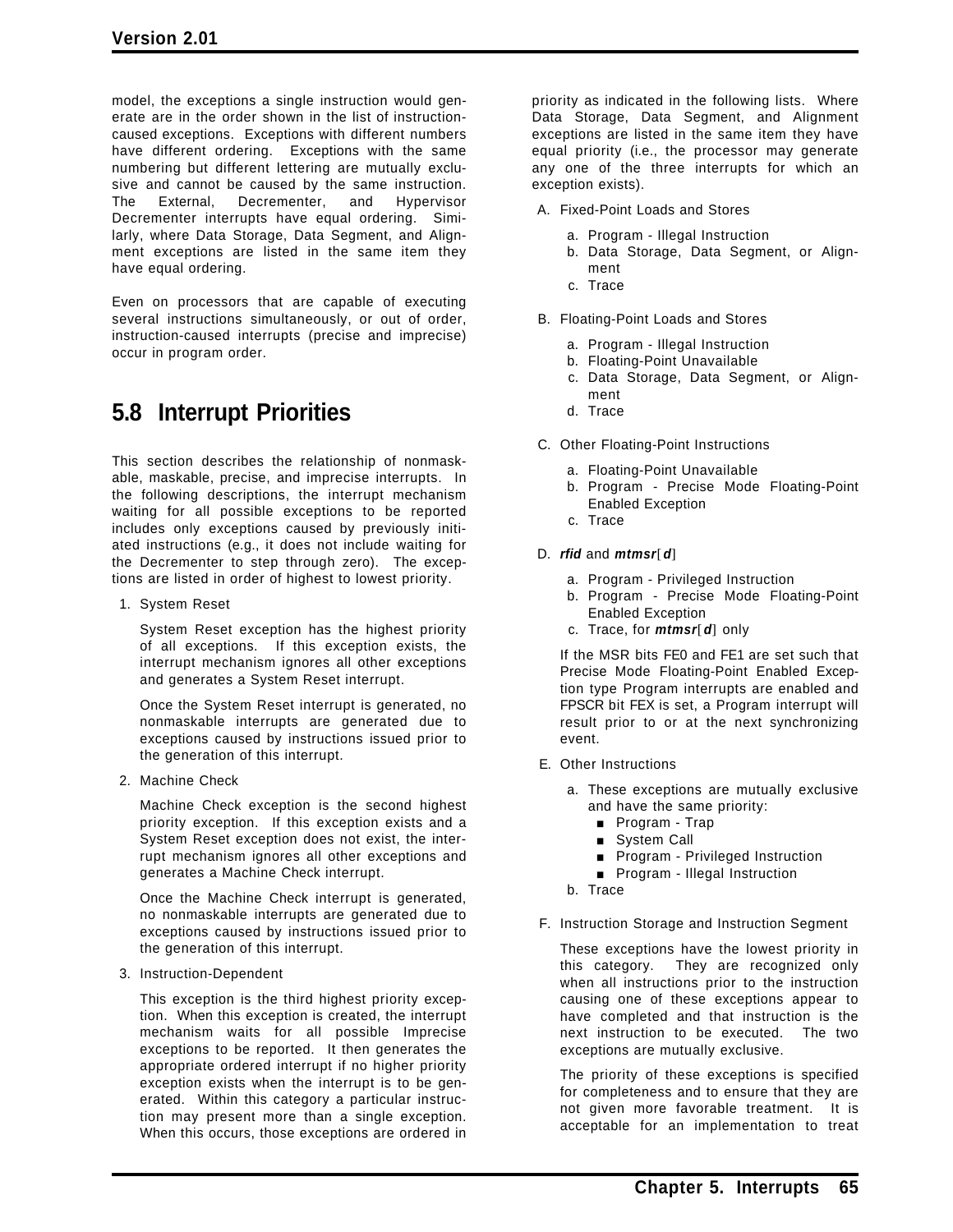these exceptions as though they had a lower priority.

4. Program - Imprecise Mode Floating-Point Enabled Exception

This exception is the fourth highest priority exception. When this exception is created, the interrupt mechanism waits for all other possible exceptions to be reported. It then generates this interrupt if no higher priority exception exists when the interrupt is to be generated.

5. External, Decrementer, and (for POWER4+) Hypervisor Decrementer

These exceptions are the lowest priority exceptions. All have equal priority (i.e., the processor may generate any one of these interrupts for which an exception exists). When one of these exceptions is created, the interrupt processing mechanism waits for all other possible exceptions to be reported. It then generates the corresponding interrupt if no higher priority exception exists when the interrupt is to be generated.

If a Hypervisor Decrementer exception exists and the Hypervisor Decrementer interrupt is enabled,

and each attempt to execute an instruction causes an exception (see the Programming Note below), the Hypervisor Decrementer interrupt is not delayed indefinitely.

#### **Programming Note**

An incorrect or malicious operating system could corrupt the first instruction in the interrupt vector location for an instruction-caused interrupt such that the attempt to execute the instruction causes the same exception that caused the interrupt (a looping interrupt; e.g., illegal instruction and Program interrupt). Similarly, the first instruction of the interrupt vector for one instruction-caused interrupt could cause a different instruction-caused interrupt, and the first instruction of the interrupt vector for the second instruction-caused interrupt could cause the first instructioncaused interrupt (e.g., Program interrupt and Floating-Point Unavailable interrupt). The looping caused by these and similar cases is terminated by the occurrence of a System Reset or Hypervisor Decrementer interrupt.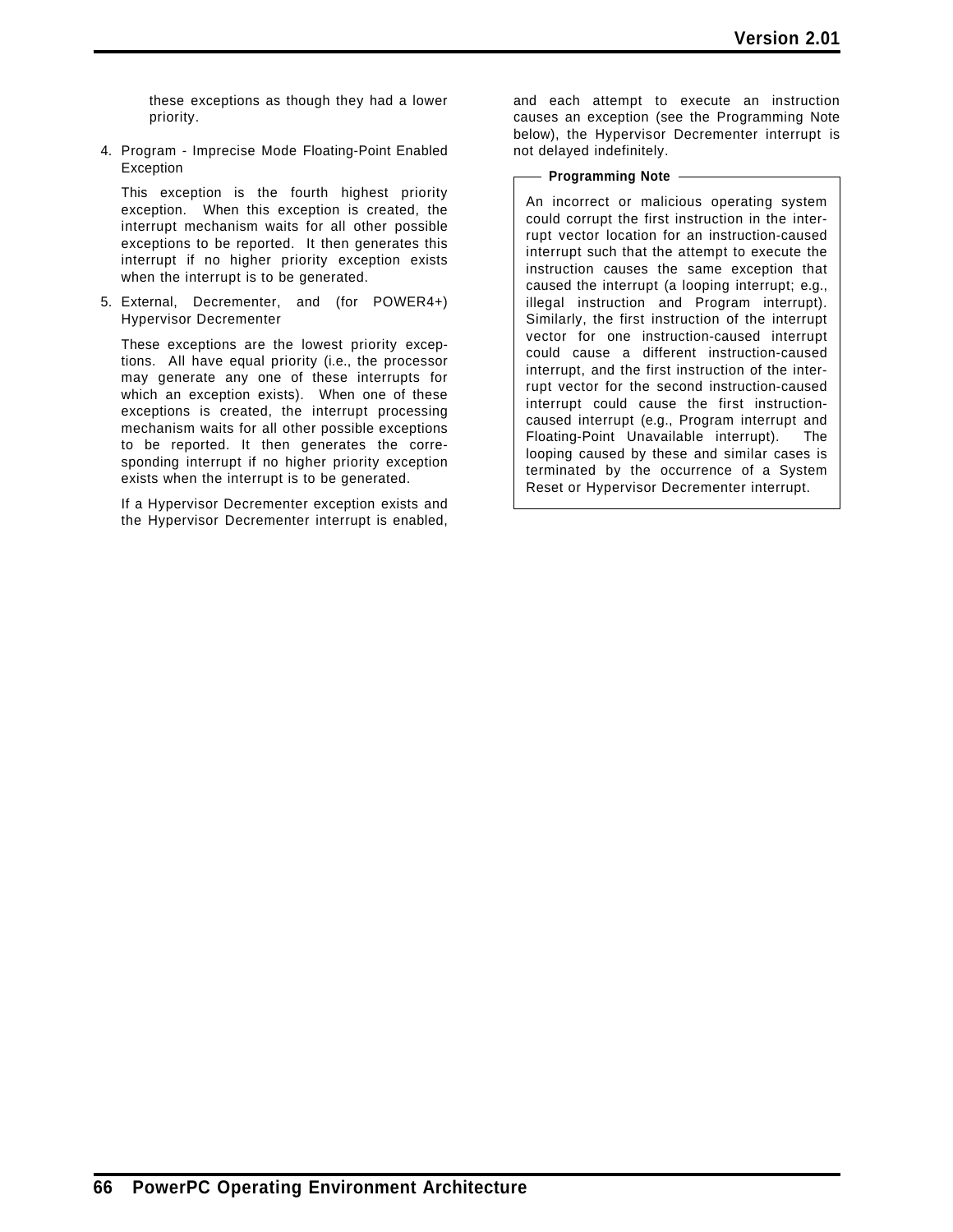## **Chapter 6. Timer Facilities**

| 6.2 Time Base 67               | 6.1 Overview 67 |
|--------------------------------|-----------------|
|                                |                 |
| 6.2.1 Writing the Time Base 68 |                 |
| 6.3 Decrementer 68             |                 |

## **6.1 Overview**

The Time Base, Decrementer, and (on POWER4+) the Hypervisor Decrementer provide timing functions for the system. All are volatile resources and must be initialized during startup. The *mftb* instruction is used to read the Time Base; the *mtspr* and *mfspr* instructions are used to write the Time Base and Decrementer(s) and to read the Decrementer(s).

#### **Time Base (TB)**

The Time Base provides a long-period counter driven by an implementation-dependent frequency.

#### **Decrementer (DEC)**

The Decrementer, a counter that is updated at the same rate as the Time Base, provides a means of signaling an interrupt after a specified amount of time has elapsed unless

- **n** the Decrementer is altered by software in the interim, or
- $\blacksquare$  the Time Base update frequency changes.

#### **Hypervisor Decrementer (HDEC, POWER4+ only)**

The Hypervisor Decrementer provides a means for the hypervisor to manage timing functions independently of the Decrementer, which is managed by virtual partitions. Similar to the Decrementer, the HDEC is a counter that is updated at the same rate as the Time Base, and it provides a means of signaling an interrupt after a specified amount of time has elapsed. Software must have hypervisor privilege to update the HDEC.

| 6.3.1 Writing and Reading the |  |
|-------------------------------|--|
| Decrementer 69                |  |
| 6.4 Hypervisor Decrementer    |  |
| $(POWER4+ only)$ 69           |  |
|                               |  |

## **6.2 Time Base**

The Time Base (TB) is a 64-bit register (see Figure 30) containing a 64-bit unsigned integer that is incremented periodically. Each increment adds 1 to the low-order bit (bit 63). The frequency at which the integer is updated is implementation-dependent.

| `<br>ı. |
|---------|

*Field Description*

| TBU | Upper 32 bits of Time Base |  |  |  |
|-----|----------------------------|--|--|--|
| TBL | Lower 32 bits of Time Base |  |  |  |

#### **Figure 30. Time Base**

The Time Base is a hypervisor resource; see Section 1.7, "Logical Partitioning (LPAR)" on page 4.

There is no automatic initialization of the Time Base; system software must perform this initialization.

The Time Base increments until its value becomes  $0x$ FFFF\_FFFF\_FFFF  $(2^{64} - 1)$ . At the next increment, its value becomes 0x0000\_0000\_0000\_0000. There is no interrupt or other indication when this occurs.

The period of the Time Base depends on the driving frequency. As an order of magnitude example, suppose that the CPU clock is 1 GHz and that the Time Base is driven by this frequency divided by 32. Then the period of the Time Base would be

$$
T_{TB} = \frac{2^{64} \times 32}{1 \text{ GHz}} = 5.90 \times 10^{11} \text{ seconds}
$$

which is approximately 18,700 years.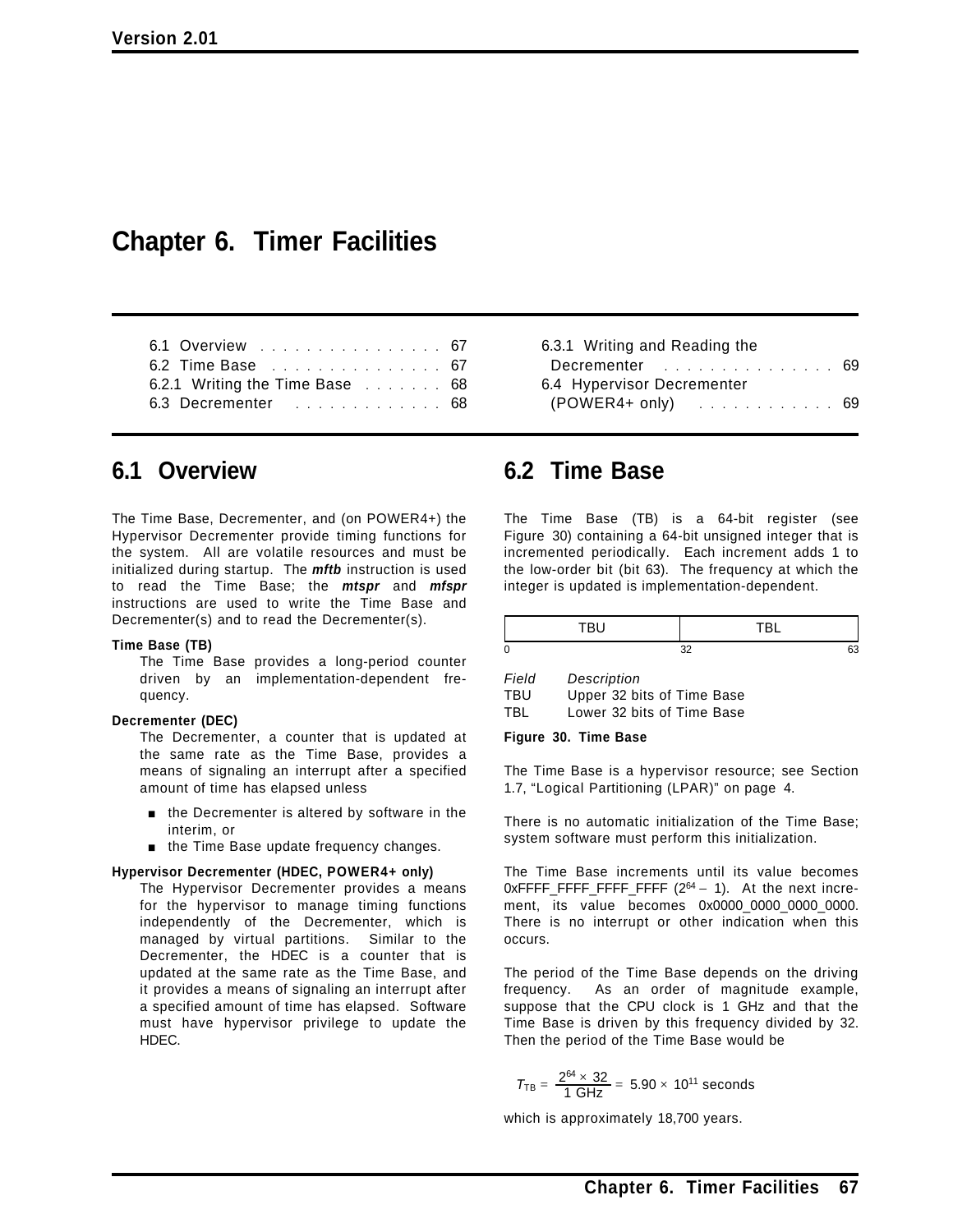The Time Base must be implemented such that the following requirements are satisfied.

- 1. Loading a GPR from the Time Base shall have no effect on the accuracy of the Time Base.
- 2. Storing a GPR to the Time Base shall replace the value in the Time Base with the value in the GPR.

The PowerPC Architecture does not specify a relationship between the frequency at which the Time Base is updated and other frequencies, such as the CPU clock or bus clock in a PowerPC system. The Time Base update frequency is not required to be constant. What *is* required, so that system software can keep time of day and operate interval timers, is one of the following.

- **The** system provides an (implementation-dependent) interrupt to software whenever the update frequency of the Time Base changes, and a means to determine what the current update frequency is.
- The update frequency of the Time Base is under the control of the system software.

Implementations must provide a means for either preventing the Time Base from incrementing or preventing it from being read in problem state  $(MSR_{PR}=1)$ . If the means is under software control, it must be accessible only in hypervisor state (MSR<sub>HV PR</sub> = 0b10). There must be a method for getting all processors' Time Bases to start incrementing with values that are identical or almost identical in all processors.

#### **Programming Note**

If the hypervisor initializes the Time Base on power-on to some reasonable value and the update frequency of the Time Base is constant, the Time Base can be used as a source of values that increase at a constant rate, such as for time stamps in trace entries.

Even if the update frequency is not constant, values read from the Time Base are monotonically increasing (except when the Time Base wraps from 264− 1 to 0). If a trace entry is recorded each time the update frequency changes, the sequence of Time Base values can be post-processed to become actual time values.

Successive readings of the Time Base may return identical values.

See the description of the Time Base in Book II, *PowerPC Virtual Environment Architecture* for ways to compute time of day in POSIX format from the Time Base.

### **6.2.1 Writing the Time Base**

Writing the Time Base is privileged, and can be done only in hypervisor state. Reading the Time Base is *not* privileged; it is discussed in Book II, *PowerPC Virtual Environment Architecture*.

It is not possible to write the entire 64-bit Time Base using a single instruction. The *mttbl* and *mttbu* extended mnemonics write the lower and upper halves of the Time Base (TBL and TBU), respectively, preserving the other half. These are extended mnemonics for the *mtspr* instruction; see page 83.

The Time Base can be written by a sequence such as:

| lwz      |           | Rx, upper # load 64-bit value for |
|----------|-----------|-----------------------------------|
| lwz      | Ry, lower | #TB into Rx and Ry                |
| li -     | Rz.O      |                                   |
| mttbl Rz |           | # force TBL to 0                  |
| mttbu Rx |           | # set TBU                         |
| mttbl Ry |           | # set TBL                         |

Provided that no interrupts occur while the last three instructions are being executed, loading 0 into TBL prevents the possibility of a carry from TBL to TBU while the Time Base is being initialized.

**Programming Note**

The instructions for writing the Time Base are mode-independent. Thus code written to set the Time Base will work correctly in either 64-bit or 32-bit mode.

# **6.3 Decrementer**

The Decrementer (DEC) is a 32-bit decrementing counter that provides a mechanism for causing a Decrementer interrupt after a programmable delay. The contents of the Decrementer are treated as a signed integer.

| . . |  |
|-----|--|
|     |  |

#### **Figure 31. Decrementer**

The Decrementer is driven by the same frequency as the Time Base. The period of the Decrementer will depend on the driving frequency, but if the same values are used as given above for the Time Base (see Section 6.2), and if the Time Base update frequency is constant, the period would be

$$
T_{DEC} = \frac{2^{32} \times 32}{1 \text{ GHz}} = 137 \text{ seconds.}
$$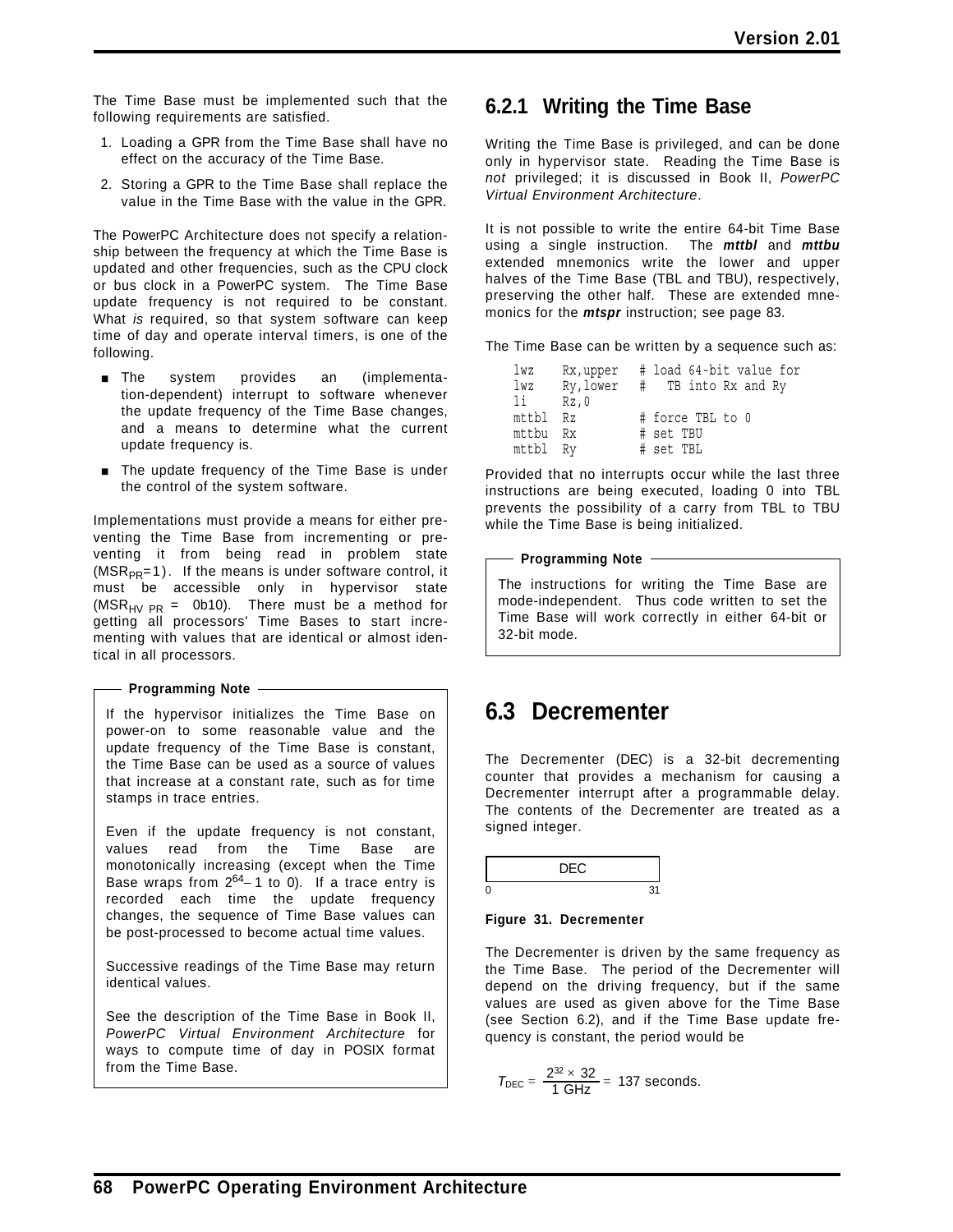The Decrementer counts down. On POWER4, a Decrementer exception occurs when  $DEC<sub>0</sub>$  changes from 0 to 1. On POWER4+, operation is as follows.

The exception effects of the Decrementer are said to be consistent with the contents of the Decrementer if one of the following statements is true.

- **DEC<sub>0</sub>= 0 and a Decrementer exception does not** exist.
- **DEC<sub>0</sub>= 1** and a Decrementer exception exists.

If  $DEC<sub>0</sub>=0$ , a context synchronizing instruction or event ensures that the exception effects of the Decrementer are consistent with the contents of the Decrementer. Otherwise, when the contents of  $DEC<sub>0</sub>$ change, the exception effects of the Decrementer become consistent with the new contents of the Decrementer reasonably soon after the change.

The preceding paragraph applies regardless of whether the change in the contents of  $DEC<sub>0</sub>$  is the result of decrementation of the Decrementer by the processor or of modification of the Decrementer caused by execution of an *mtspr* instruction.

On both POWER4 and POWER4+, the Decrementer must be implemented such that requirements 1 to 3 below are satisfied. On POWER4, requirements 4 and 5 must also be satisfied.

- 1. The operation of the Time Base and the Decrementer is coherent, i.e., the counters are driven by the same fundamental time base.
- 2. Loading a GPR from the Decrementer shall have no effect on the accuracy of the Decrementer.
- 3. Storing a GPR to the Decrementer shall replace the value in the Decrementer with the value in the GPR.
- 4. Whenever bit 0 of the Decrementer changes from 0 to 1, an interrupt request is signaled. If multiple Decrementer interrupt requests are received before the first can be reported, only one interrupt is reported. The occurrence of a Decrementer interrupt cancels the request.
- 5. If the Decrementer is altered by software and the contents of bit 0 are changed from 0 to 1, an interrupt request is signaled.

#### - Programming Note -

In systems that change the Time Base update frequency for purposes such as power management, the Decrementer input frequency will also change. Software must be aware of this in order to set interval timers.

### **6.3.1 Writing and Reading the Decrementer**

The contents of the Decrementer can be read or written using the *mfspr* and *mtspr* instructions, both of which are privileged when they refer to the Decrementer. Using an extended mnemonic (see page 83), the Decrementer can be written from GPR Rx using:

mtdec Rx

#### **Programming Note**

On POWER4, if the execution of the *mtdec* instruction causes bit 0 of the Decrementer to change from 0 to 1, an interrupt request is signaled.

The Decrementer can be read into GPR Rx using:

mfdec Rx

Copying the Decrementer to a GPR has no effect on the Decrementer contents or on the interrupt mechanism.

# **6.4 Hypervisor Decrementer (POWER4+ only)**

The Hypervisor Decrementer (HDEC) is a 32-bit decrementing counter that provides a mechanism for causing a Hypervisor Decrementer interrupt after a programmable delay. The contents of the Decrementer are treated as a signed integer.

|   | ⊿⊏ບ |  |
|---|-----|--|
| ſ |     |  |

#### **Figure 32. Hypervisor Decrementer**

The Hypervisor Decrementer is a hypervisor resource; see Section 1.7, "Logical Partitioning (LPAR)" on page 4.

The Hypervisor Decrementer is driven by the same frequency as the Time Base. The period of the Hypervisor Decrementer will depend on the driving frequency, but if the same values are used as given above for the Time Base (see Section 6.2), and if the Time Base update frequency is constant, the period would be

$$
T_{DEC} = \frac{2^{32} \times 32}{1 \text{ GHz}} = 137 \text{ seconds.}
$$

The exception effects of the Hypervisor Decrementer are said to be consistent with the contents of the Hypervisor Decrementer if one of the following statements is true.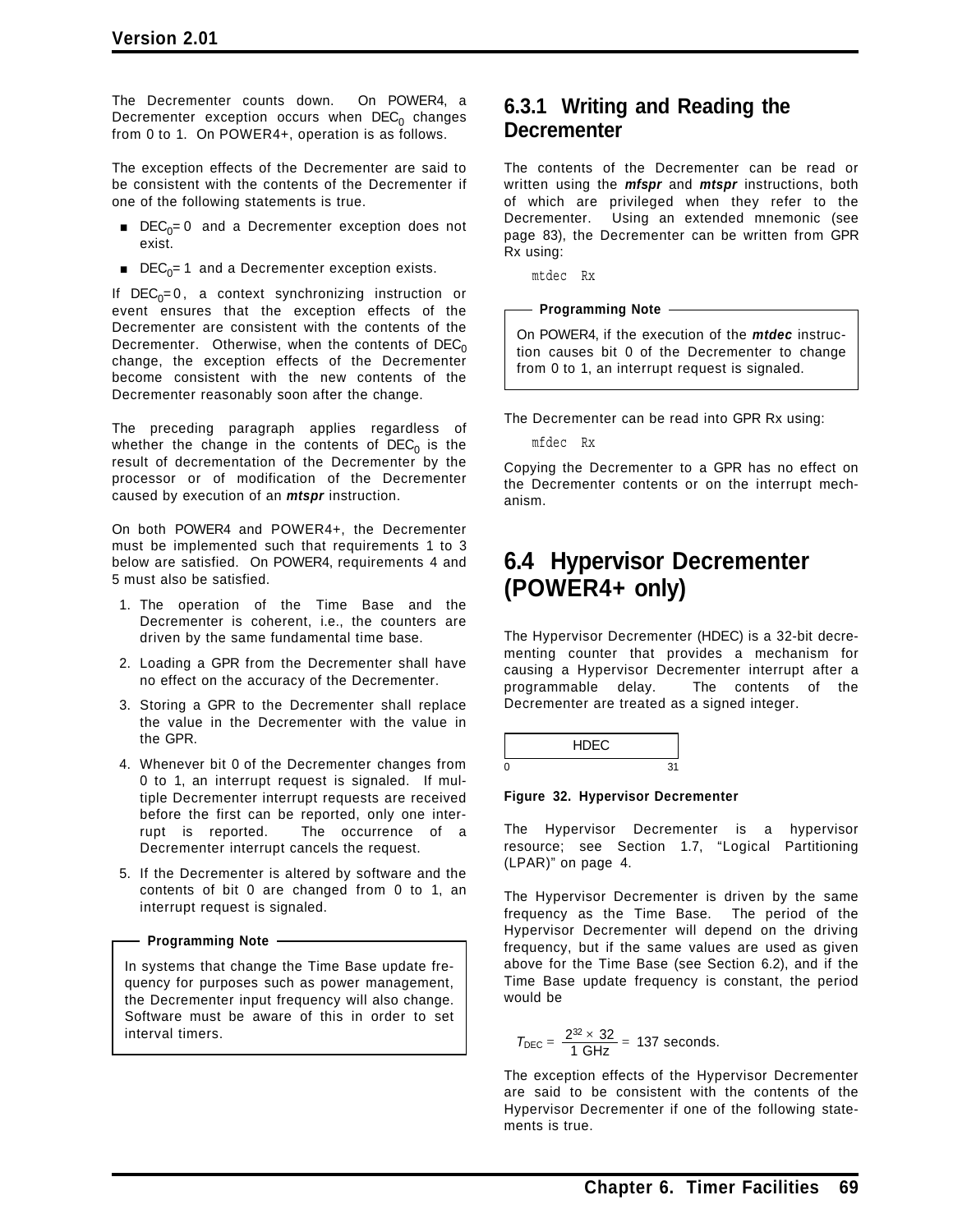- $\blacksquare$  HDEC<sub>0</sub>= 0 and a Hypervisor Decrementer exception does not exist.
- **E** HDEC<sub>0</sub>= 1 and a Hypervisor Decrementer exception exists.

If HDEC<sub>0</sub>=0, a context synchronizing instruction or event ensures that the exception effects of the Hypervisor Decrementer are consistent with the contents of the Hypervisor Decrementer. Otherwise, when the contents of  $HDEC<sub>0</sub>$  change, the exception effects of the Hypervisor Decrementer become consistent with the new contents of the Hypervisor Decrementer reasonably soon after the change.

The preceding paragraph applies regardless of whether the change in the contents of  $HDEC<sub>0</sub>$  is the result of decrementation of the Hypervisor Decrementer by the processor or of modification of the Hypervisor Decrementer caused by execution of an *mtspr* instruction.

The Hypervisor Decrementer must be implemented such that the following requirements are satisfied.

- 1. The operation of the Time Base and the Hypervisor Decrementer is coherent, i.e., the counters are driven by the same fundamental time base.
- 2. Loading a GPR from the Hypervisor Decrementer shall have no effect on the accuracy of the Hypervisor Decrementer.
- 3. Storing a GPR to the Hypervisor Decrementer shall replace the value in the Hypervisor Decrementer with the value in the GPR.

#### **Programming Note**

In systems that change the Time Base update frequency for purposes such as power management, the Hypervisor Decrementer update frequency will also change. Software must be aware of this in order to set interval timers.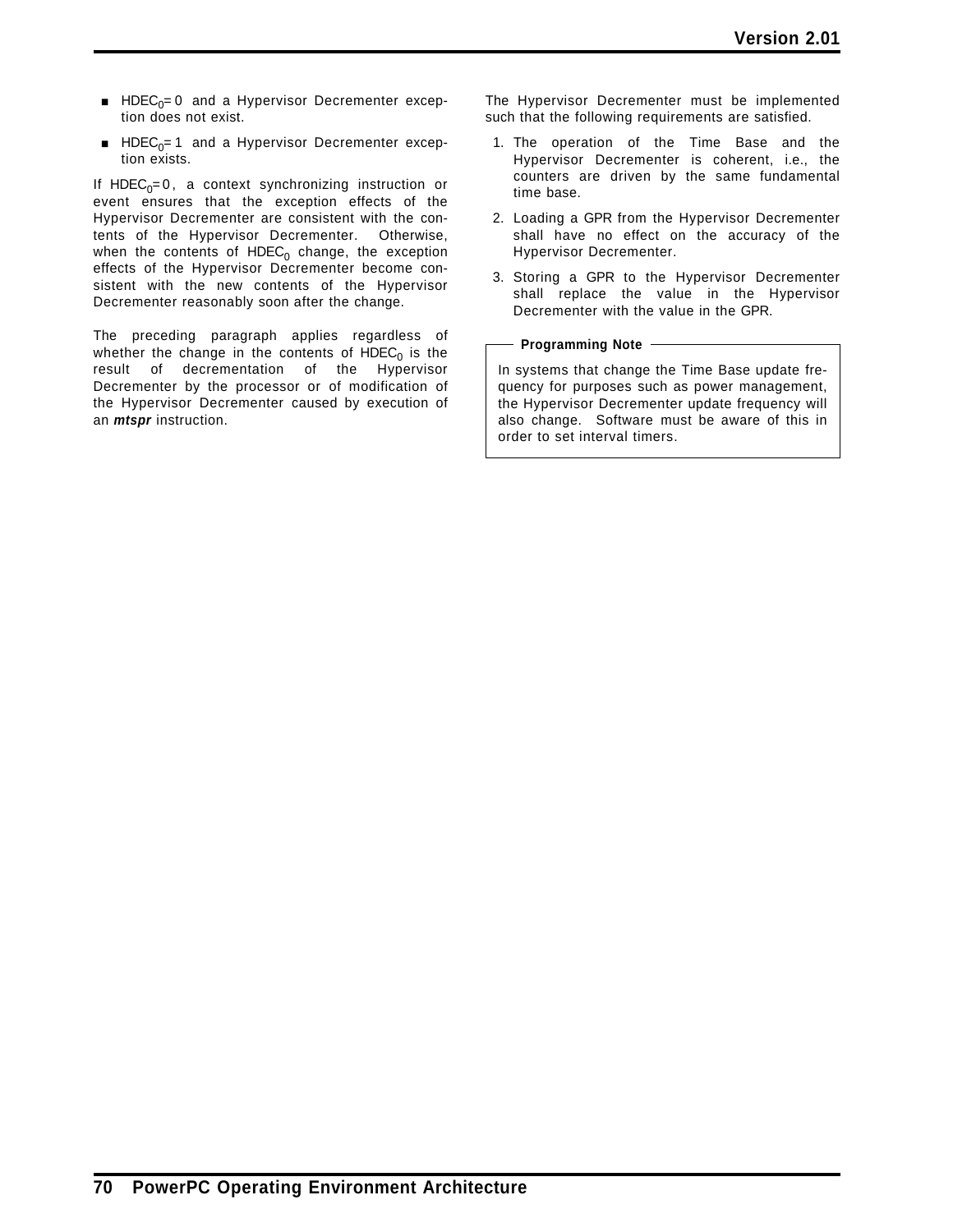# **Chapter 7. Synchronization Requirements for Context Alterations**

Changing the contents of certain System Registers and of SLB entries and Page Table Entries, and invalidating SLB and TLB entries, can have the *side effect* of altering the context in which data addresses and instruction addresses are interpreted, and in which instructions are executed and data accesses are performed. For example, changing  $MSR_{IR}$  from 0 to 1 has the side effect of enabling translation of instruction addresses. These side effects need not occur in program order, and therefore may require explicit synchronization by software. (Program order is defined in Book II, *PowerPC Virtual Environment Architecture*.)

An instruction that alters the context in which data addresses or instruction addresses are interpreted, or in which instructions are executed or data accesses are performed, is called a *context-altering instruction*. This chapter covers all the context-altering instructions. The software synchronization required for them is shown in Table 1 (for data access) and Table 2 (for instruction fetch and execution).

The notation "CSI" in the tables means any context synchronizing instruction (e.g., *sc, isync,* or *rfid*). A context synchronizing interrupt (i.e., any interrupt except non-recoverable System Reset or nonrecoverable Machine Check) can be used instead of a context synchronizing instruction. If it is, phrases like "the synchronizing instruction", below, should be interpreted as meaning the instruction at which the interrupt occurs. If no software synchronization is required before (after) a context-altering instruction, "the synchronizing instruction before (after) the context-altering instruction" should be interpreted as meaning the context-altering instruction itself.

The synchronizing instruction before the contextaltering instruction ensures that all instructions up to

and including that synchronizing instruction are fetched and executed in the context that existed before the alteration. The synchronizing instruction after the context-altering instruction ensures that all instructions after that synchronizing instruction are fetched and executed in the context established by the alteration. Instructions after the first synchronizing instruction, up to and including the second synchronizing instruction, may be fetched or executed in either context.

If a sequence of instructions contains context-altering instructions and contains no instructions that are affected by any of the context alterations, no software synchronization is required within the sequence.

#### **Programming Note**

Sometimes advantage can be taken of the fact that certain events, such as interrupts, and certain instructions that occur naturally in the program, such as the *rfid* that returns from an interrupt handler, provide the required synchronization.

No software synchronization is required before or after a context-altering instruction that is also context synchronizing (e.g., *rfid*, *mtmsr*[*d*] with L=0), except perhaps when altering the LE bit (see the tables). No software synchronization is required before most of the other alterations shown in Table 2, because all instructions preceding the context-altering instruction are fetched and decoded before the context-altering instruction is executed (the processor must determine whether any of these preceding instructions are context synchronizing).

Unless otherwise stated, the material in this chapter assumes a uniprocessor environment.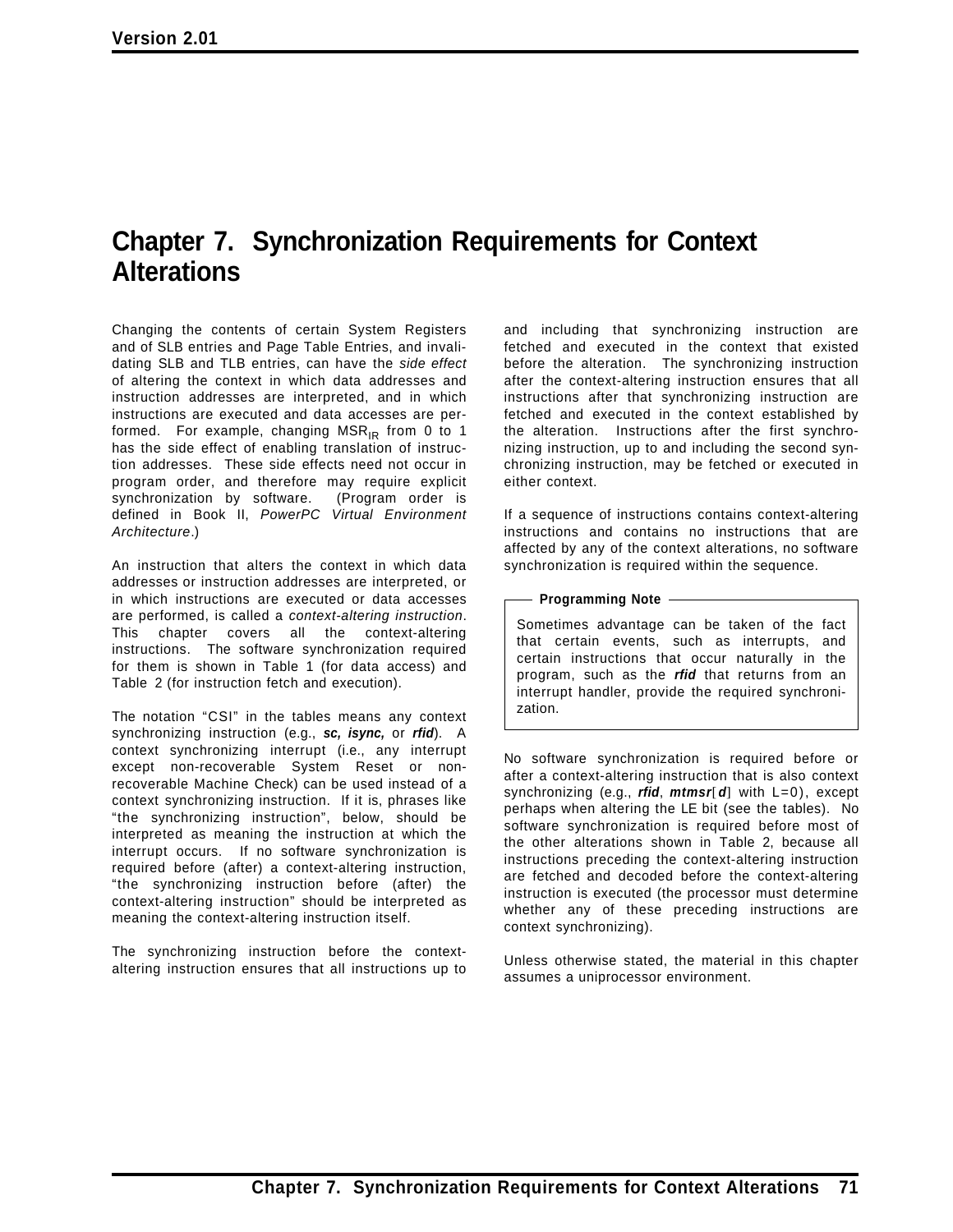| Instruction or<br>Event | Required<br><b>Before</b> | Required<br>After        | <b>Notes</b> | Instruction or<br>Event                | Required<br><b>Before</b> | <b>Required</b><br>After | <b>Note</b>               |
|-------------------------|---------------------------|--------------------------|--------------|----------------------------------------|---------------------------|--------------------------|---------------------------|
| interrupt               | none                      | none                     |              | interrupt                              | none                      | none                     |                           |
| rfid                    | none                      | none                     |              | rfid                                   | none                      | none                     |                           |
| <b>SC</b>               | none                      | none                     |              | <b>SC</b>                              | none                      | none                     |                           |
| Trap                    | none                      | none                     |              | Trap                                   | none                      | none                     |                           |
| (SF)<br>mtmsrd          | none                      | none                     | 3            | (SF)<br>mtmsrd                         | none                      | none                     | 3, 10                     |
| $mtmsr[d]$ (ILE)        | none                      | none                     | 3            | $mtmsr[d]$ (ILE)                       | none                      | none                     | 3                         |
| $mtmsr[d]$ (PR)         | none                      | none                     | $\mathsf 3$  | $mtmsr[d]$ (EE)                        | none                      | none                     | 2, 3                      |
| $mtmsr[d]$ (DR)         | none                      | none                     | 3            | $mtmsr[d]$ (PR)                        | none                      | none                     | 3, 11                     |
| $mtmsr[d]$ (LE)         |                           |                          | 1, 3         | $mtmsr[d]$ (FP)                        | none                      | none                     | 3                         |
| mtsr[in]                | CSI                       | <b>CSI</b>               |              | <i>mtmsr</i> [ $d$ ] (FE0, FE1)   none |                           | none                     | $\ensuremath{\mathsf{3}}$ |
| <i>mtspr</i> (ACCR)     | CSI                       | CSI                      |              | $mtmsr[d]$ (SE, BE)                    | none                      | none                     | 3                         |
| <i>mtspr</i> (SDR1)     | ptesync                   | CSI                      | 5, 6         | $mtmsr[d]$ (IR)                        | none                      | none                     | 3, 11                     |
| <i>mtspr</i> (DABR)     |                           |                          | 4            | $mtmsr[d]$ (RI)                        | none                      | none                     | 3                         |
| $mtspr$ (EAR)           | CSI                       | CSI                      |              | $mtmsr[d]$ (LE)                        |                           |                          | 1, 3                      |
| slbie                   | CSI                       | <b>CSI</b>               |              | mtsr[in]                               | none                      | <b>CSI</b>               | 11                        |
| slbia                   | CSI                       | CSI                      |              | <i>mtspr</i> (SDR1)                    | ptesync                   | CSI                      | 5, 6                      |
| slbmte                  | CSI                       | CSI                      | 13           | <i>mtspr</i> (DEC)                     | none                      | none                     | 12 <sup>2</sup>           |
| tlbie                   | CSI                       | CSI                      | 7, 9         | <i>mtspr</i> (HDEC)                    | none                      | none                     | 12 <sub>2</sub>           |
| tlbiel                  | CSI                       | ptesync                  | 7, 9         | <i>mtspr</i> (LPIDR)                   | CSI                       | CSI                      | 9, 14                     |
| tlbia                   | CSI                       | CSI                      |              | <i>mtspr</i> (CTRL)                    | none                      | none                     |                           |
| Store(PTE)              | none                      | { $ptesync, CSI$ } 8, 9} |              | slbie                                  | none                      | CSI                      |                           |
| Tahle 1 Synchronization |                           | raquiramante<br>f∩r      | data         | slbia                                  | none                      | CSI                      |                           |

Table 1. Synchronization requirements for data access

| Notes | Instruction or<br><b>Event</b> | <b>Required</b><br><b>Before</b> | <b>Required</b><br>After | <b>Notes</b> |
|-------|--------------------------------|----------------------------------|--------------------------|--------------|
|       | interrupt                      | none                             | none                     |              |
|       | rfid                           | none                             | none                     |              |
|       | <b>SC</b>                      | none                             | none                     |              |
|       | Trap                           | none                             | none                     |              |
| 3     | (SF)<br>mtmsrd                 | none                             | none                     | 3, 10        |
| 3     | $mtmsr[d]$ (ILE)               | none                             | none                     | 3            |
| 3     | $mtmsr[d]$ (EE)                | none                             | none                     | 2, 3         |
| 3     | $mtmsr[d]$ (PR)                | none                             | none                     | 3, 11        |
| 1, 3  | $mtmsr[d]$ (FP)                | none                             | none                     | 3            |
|       | $mtmsr[ d]$ (FE0, FE1)         | none                             | none                     | 3            |
|       | $mtmsr[d]$ (SE, BE)            | none                             | none                     | 3            |
| 5, 6  | $mtmsr[d]$ (IR)                | none                             | none                     | 3,<br>11     |
| 4     | $mtmsr[d]$ (RI)                | none                             | none                     | 3            |
|       | $mtmsr[d]$ (LE)                |                                  |                          | 1, 3         |
|       | mtsr[in]                       | none                             | CSI                      | 11           |
|       | <i>mtspr</i> (SDR1)            | ptesync                          | CSI                      | 5,6          |
| 13    | mtspr (DEC)                    | none                             | none                     | 12           |
| 7, 9  | <i>mtspr</i> (HDEC)            | none                             | none                     | 12           |
| 7, 9  | mtspr (LPIDR)                  | CSI                              | CSI                      | 9, 14        |
| 7     | <i>mtspr</i> (CTRL)            | none                             | none                     |              |
| 8, 9  | slbie                          | none                             | CSI                      |              |
| data  | slbia                          | none                             | CSI                      |              |
|       | slbmte                         | none                             | CSI                      | 11, 13       |
|       | tlbie                          | none                             | CSI                      | 7, 9         |
|       | tlbiel                         | none                             | CSI                      | 7, 9         |
|       | tlbia                          | none                             | CSI                      | 7            |
|       | Store(PTE)                     | none                             | $\{ptesync, CSI\}$       | 8.9          |

Table 2. Synchronization requirements for instruction fetch and/or execution

#### Notes:

- 1. Synchronization requirements for changing from one Endian mode to the other using the *mtmsr*[*d*] instruction are implementation-dependent, and are specified in the Book IV, *PowerPC Implementation Features* document for the implementation.
- 2. The effect of changing the EE bit is immediate, even if the *mtmsr*[*d*] instruction is not context synchronizing (i.e., even if L=1).
	- **If an** *mtmsr*[*d*] instruction sets the EE bit to 0, neither an External interrupt nor a Decrementer interrupt occurs after the *mtmsr*[*d*] is executed.
	- **f** if an *mtmsr*[*d*] instruction changes the EE bit from 0 to 1 when an External, Decrementer, or higher priority exception exists, the corresponding interrupt occurs immediately after the *mtmsr*[*d*] is executed, and before the next instruction is executed in the program that set EE to 1.
- 3. For software that will run on processors that comply with versions of the architecture that precede Version 2.01, a context synchronizing instruction is required after the *mtmsr*[*d*] instruction; see the first Programming Note in the

descriptions of these instructions on pages 19 and 78.

- 4. Synchronization requirements for changing the Data Address Breakpoint Register are implementation-dependent, and are specified in the Book IV, *PowerPC Implementation Features* document for the implementation.
- 5. SDR1 must not be altered when  $MSR_{DR} = 1$  or  $MSR_{IR} = 1$ ; if it is, the results are undefined.
- 6. A *ptesync* instruction is required before the *mtspr* instruction because (a) SDR1 identifies the Page Table and thereby the location of Reference and Change bits, and (b) on some implementations, use of SDR1 to update Reference and Change bits may be independent of translating the virtual address. (For example, an implementation might identify the PTE in which to update the Reference and Change bits in terms of its offset in the Page Table, instead of its real address, and then add the Page Table address from SDR1 to the offset to determine the real address at which to update the bits.) To ensure that Reference and Change bits are updated in the correct Page Table, SDR1 must not be altered until all Reference and Change bits are updated in the correct Page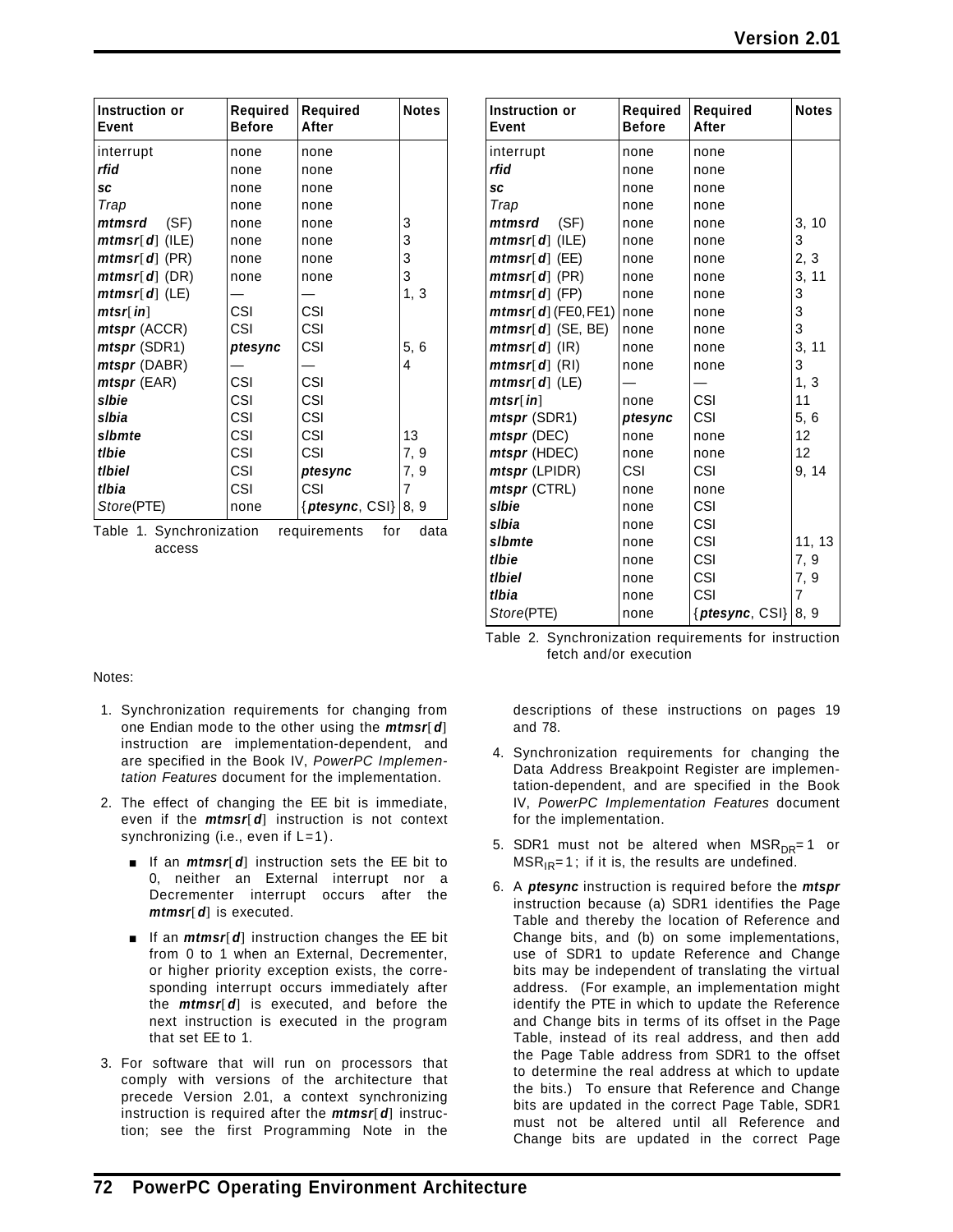Table, SDR1 must not be altered until all Reference and Change bit updates associated with address translations that were performed, by the processor executing the *mtspr* instruction, before the *mtspr* instruction is executed have been performed with respect to that processor. A *ptesync* instruction guarantees this synchronization of Reference and Change bit updates, while neither a context synchronizing operation nor the instruction fetching mechanism does so.

7. For data accesses, the context synchronizing instruction before the *tlbie*, *tlbiel*, or *tlbia* instruction ensures that all preceding instructions that access data storage have completed to a point at which they have reported all exceptions they will cause.

The context synchronizing instruction after the *tlbie*, *tlbiel*, or *tlbia* instruction ensures that storage accesses associated with instructions following the context synchronizing instruction will not use the TLB entry(s) being invalidated.

(If it is necessary to order storage accesses associated with preceding instructions, or Reference and Change bit updates associated with preceding address translations, with respect to subsequent data accesses, a *ptesync* instruction must also be used, either before or after the *tlbie*, *tlbiel*, or *tlbia* instruction. These effects of the *ptesync* instruction are described in the last paragraph of Note 8.)

8. The notation " { *ptesync*,CSI}" denotes an instruction sequence. Other instructions may be interleaved with this sequence, but these instructions must appear in the order shown.

No software synchronization is required before the *Store* instruction because (a) stores are not performed out-of-order and (b) address translations associated with instructions preceding the *Store* instruction are not performed again after the store has been performed (see Section 4.2.4). These properties ensure that all address translations associated with instructions preceding the *Store* instruction will be performed using the old contents of the PTE.

The *ptesync* instruction after the *Store* instruction ensures that all searches of the Page Table that are performed after the *ptesync* instruction completes will use the value stored (or a value stored subsequently). The context synchronizing instruction after the *ptesync* instruction ensures that any address translations associated with instructions following the context synchronizing instruction that were performed using the old contents of the PTE will be discarded, with the result that these address translations will be performed again and, if there is no corresponding TLB entry, will use the value stored (or a value stored subsequently).

The *ptesync* instruction also ensures that all storage accesses associated with instructions preceding the *ptesync* instruction, and all Reference and Change bit updates associated with address translations that were performed, by the processor executing the *ptesync* instruction, before the *ptesync* instruction is executed, will be performed with respect to any processor or mechanism, to the extent required by the associated Memory Coherence Required attributes, before any data accesses caused by instructions following the *ptesync* instruction are performed with respect to that processor or mechanism.

9. There are additional software synchronization requirements for the *tlbie* instruction in multiprocessor environments; see Section 4.12, "Page Table Update Synchronization Requirements" on page 48.

Section 4.12 also gives examples of using *tlbie*, *Store*, and related instructions to maintain the Page Table, in both multiprocessor and uniprocessor environments.

- Programming Note -

In a multiprocessor system, if software locking is used to help ensure that the requirements described in Section 4.12 are satisfied, the *isync* instruction near the end of the lock acquisition sequence (see the section entitled "Acquire Lock and Import Shared Storage" in Book II, *PowerPC Virtual Environment Architecture*) may naturally provide the context synchronization that is required before the alteration.

- 10. The alteration must not cause an implicit branch in effective address space. Thus, when changing  $MSR_{SF}$  from 1 to 0, the *mtmsrd* instruction must have an effective address that is less than  $2^{32}$  – 4. Furthermore, when changing MSR<sub>SF</sub> from 0 to 1, the *mtmsrd* instruction must not be at effective address 232 − 4 (see Section 4.2.2.2 on page 23).
- 11. The alteration must not cause an implicit branch in real address space. Thus the real address of the context-altering instruction and of each subsequent instruction, up to and including the next context synchronizing instruction, must be independent of whether the alteration has taken effect.
- 12. The elapsed time between the contents of the Decrementer or Hypervisor Decrementer becoming negative and the signaling of the corresponding exception is not defined.
- 13. If an *slbmte* instruction alters the mapping, or associated attributes, of a currently mapped ESID, the *slbmte* must be preceded by an *slbie* (or *slbia*) instruction that invalidates the existing translation. This applies even if the corre-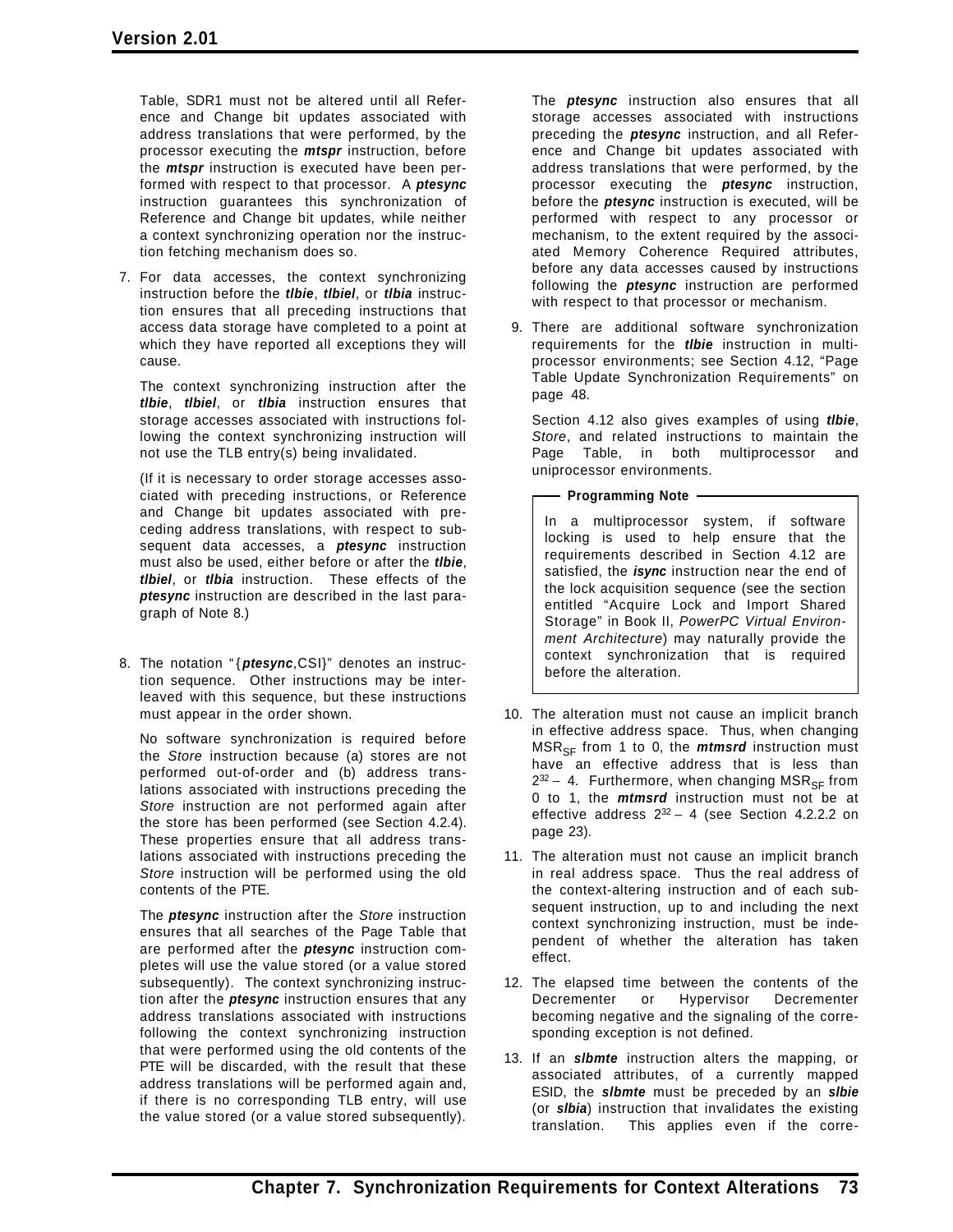sponding entry is no longer in the SLB (the translation may still be in implementation-specific address translation lookaside information). No software synchronization is needed between the *slbie* and the *slbmte*, regardless of whether the index of the SLB entry (if any) containing the current translation is the same as the SLB index specified by the *slbmte*.

No *slbie* (or *slbia*) is needed if the *slbmte* instruction replaces a valid SLB entry with a mapping of a different ESID (e.g., to satisfy an SLB miss). However, the *slbie* is needed later if and when

the translation that was contained in the replaced SLB entry is to be invalidated.

14. The context synchronizing instruction before the *mtspr* instruction ensures that the LPIDR is not altered out-of-order. (Out-of-order alteration of the LPIDR could permit the requirements described in Section 4.12.1 to be violated. For the same reason, such a context synchronizing instruction may be needed even if the new LPID value is equal to the old LPID value.)

See also Section 1.7, "Logical Partitioning (LPAR)" on page 4 regarding moving a processor from one partition to another.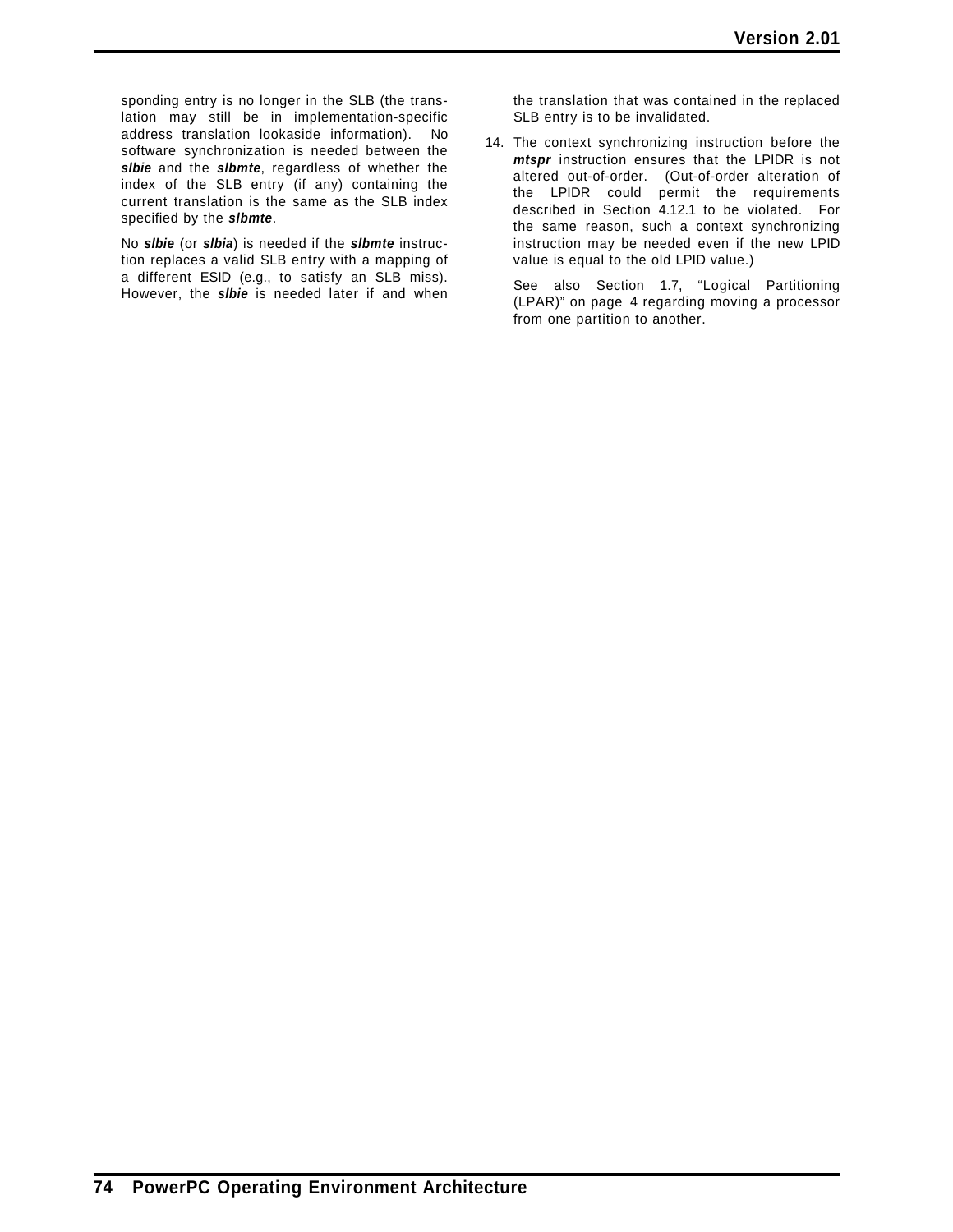# **Chapter 8. Optional Facilities and Instructions**

8.1 External Control ............. 75 8.1.1 External Access Register ..... 75 8.1.2 External Access Instructions ... 75

The facilities and instructions described in this chapter are optional. An implementation may provide all, some, or none of them.

## **8.1 External Control**

The External Control facility permits a program to communicate with a special-purpose device. The facility consists of a Special Purpose Register, called EAR, and two instructions, called *External Control In Word Indexed* (*eciwx*) and *External Control Out Word Indexed* (*ecowx*).

This facility must provide a means of synchronizing the devices with the processor to prevent the use of an address by the device when the translation that produced that address is being invalidated.

### **8.1.1 External Access Register**

This 32-bit Special Purpose Register controls access to the External Control facility and, for external control operations that are permitted, identifies the target device.

|                      | 111                            |            |    | RID                        |
|----------------------|--------------------------------|------------|----|----------------------------|
| U                    |                                |            | 26 | 31                         |
| Bit(s)<br>ი<br>26:31 | Name<br>F<br>RID               | Enable bit |    | Description<br>Resource ID |
|                      | All other fields are reserved. |            |    |                            |

**Figure 33. External Access Register**

| 8.2 Real Mode Storage Control 77                           |  |
|------------------------------------------------------------|--|
| 8.3 Move to Machine State Register                         |  |
| Instruction $\ldots \ldots \ldots \ldots \ldots \ldots$ 78 |  |

The EAR is a hypervisor resource; see Section 1.7, "Logical Partitioning (LPAR)" on page 4.

The high-order bits of the RID field that correspond to bits of the Resource ID beyond the width of the Resource ID supported by the implementation are treated as reserved bits.

**Programming Note**

The hypervisor can use the EAR to control which programs are allowed to execute *External Access* instructions, when they are allowed to do so, and which devices they are allowed to communicate with using these instructions.

## **8.1.2 External Access Instructions**

The *External Access* instructions, *External Control In Word Indexed* (*eciwx*) and *External Control Out Word Indexed* (*ecowx*), are described in Book II, *PowerPC Virtual Environment Architecture*. Additional information about them is given below.

If attempt is made to execute either of these instructions when  $EAR_F=0$ , a Data Storage interrupt occurs with bit 11 of the DSISR set to 1.

The instructions are supported whenever  $MSR_{DR}=1$ . If either instruction is executed when  $MSR_{DR}=0$  (real addressing mode), the results are boundedly undefined.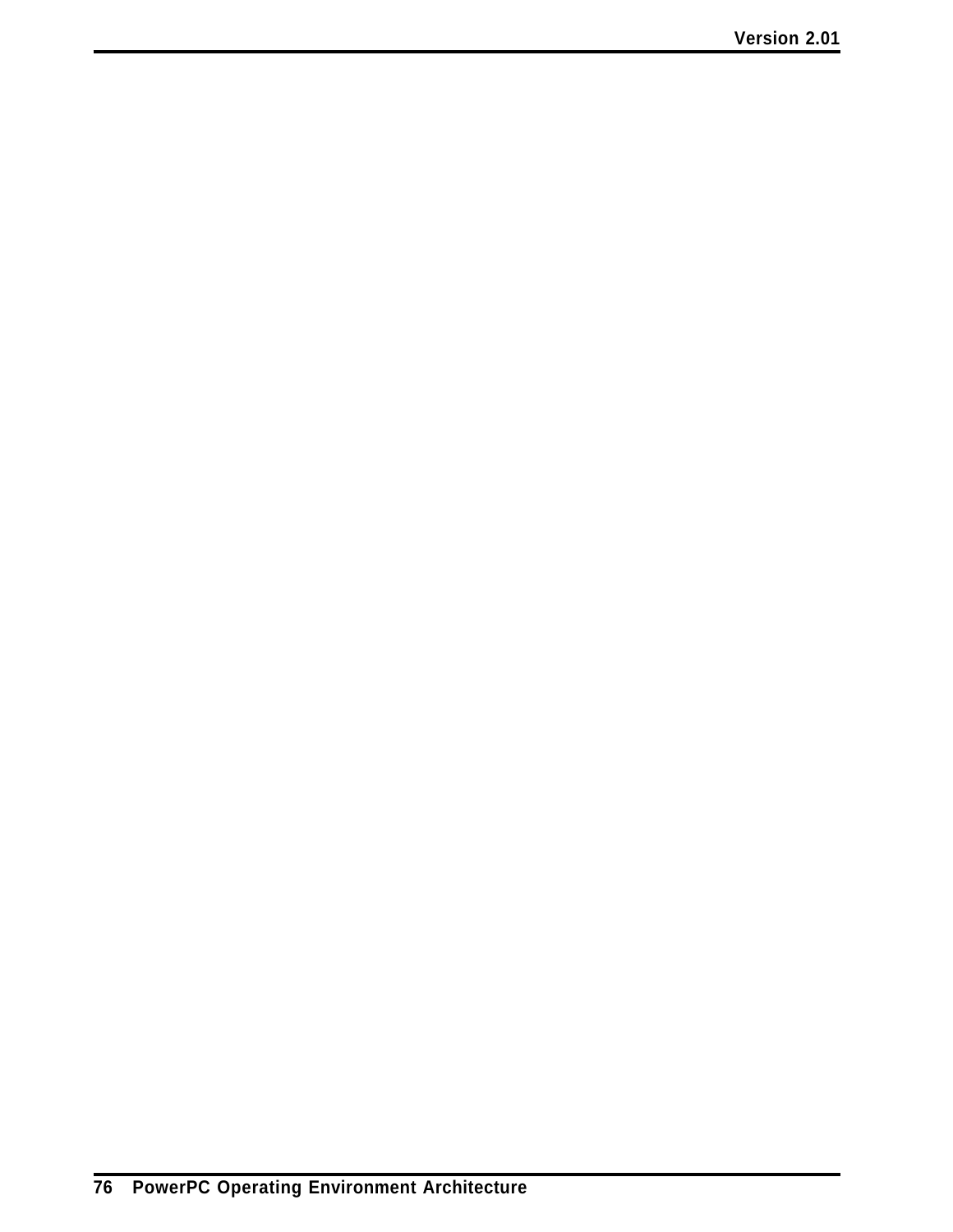# **8.2 Real Mode Storage Control**

The Real Mode Storage Control facility provides a means of specifying portions of real storage that are treated as non-Guarded in hypervisor real addressing mode ( $MSR_{HV\ PR} = 0b10$ , and  $MSR_{IR} = 0$  or  $MSR_{DR} = 0$ , as appropriate for the type of access). The remaining portions are treated as Guarded in hypervisor real addressing mode (as is all of storage on implementations that do not provide this means). The means is a hypervisor resource (see Section 1.7, "Logical Partitioning (LPAR)" on page 4), and may also be systemspecific.

If the Real Mode Caching Inhibited (RMI) bit is set to 1, it is undefined whether a given data access to a storage location that is treated as non-Guarded in hypervisor real addressing mode is treated as Caching Inhibited or as not Caching Inhibited. If the access is treated as Caching Inhibited and is performed out-of-order, the access cannot cause a Machine Check or Checkstop to occur out-of-order due to violation of the requirements given in Section 4.8.2, "Altering the Storage Control Bits" on page 36 for changing the value of the effective I bit. (Recall that software must ensure that  $RMI = 0$  when the processor is not in hypervisor real addressing mode; see Section 4.2.6.2, "Storage Control Attributes for Real Addressing Mode and for Implicit Storage Accesses" on page 26.)

The facility does not apply to implicit accesses to the Page Table by the processor in performing address translation or in recording reference and change information. These accesses are performed as described in Section 4.2.6.2 on page 26.

**Programming Note**

The preceding capability can be used to improve the performance of hypervisor software that runs in hypervisor real addressing mode, by causing accesses to instructions and data that occupy well-behaved storage to be treated as non-Guarded. See also the second paragraph of the Programming Note in Section 4.2.6.2.

If RMI=1, the statement in Section 4.2.4, "Performing Operations Out-of-Order" on page 23, that non-Guarded storage locations may be fetched out-of-order into a cache only if they could be fetched into that cache by in-order execution does not preclude the out-of-order fetching into the data cache of storage locations that are treated as non-Guarded in hypervisor real addressing mode, because the effective RMI value that could be used for an in-order data access to such a storage location is undefined and hence could be 0.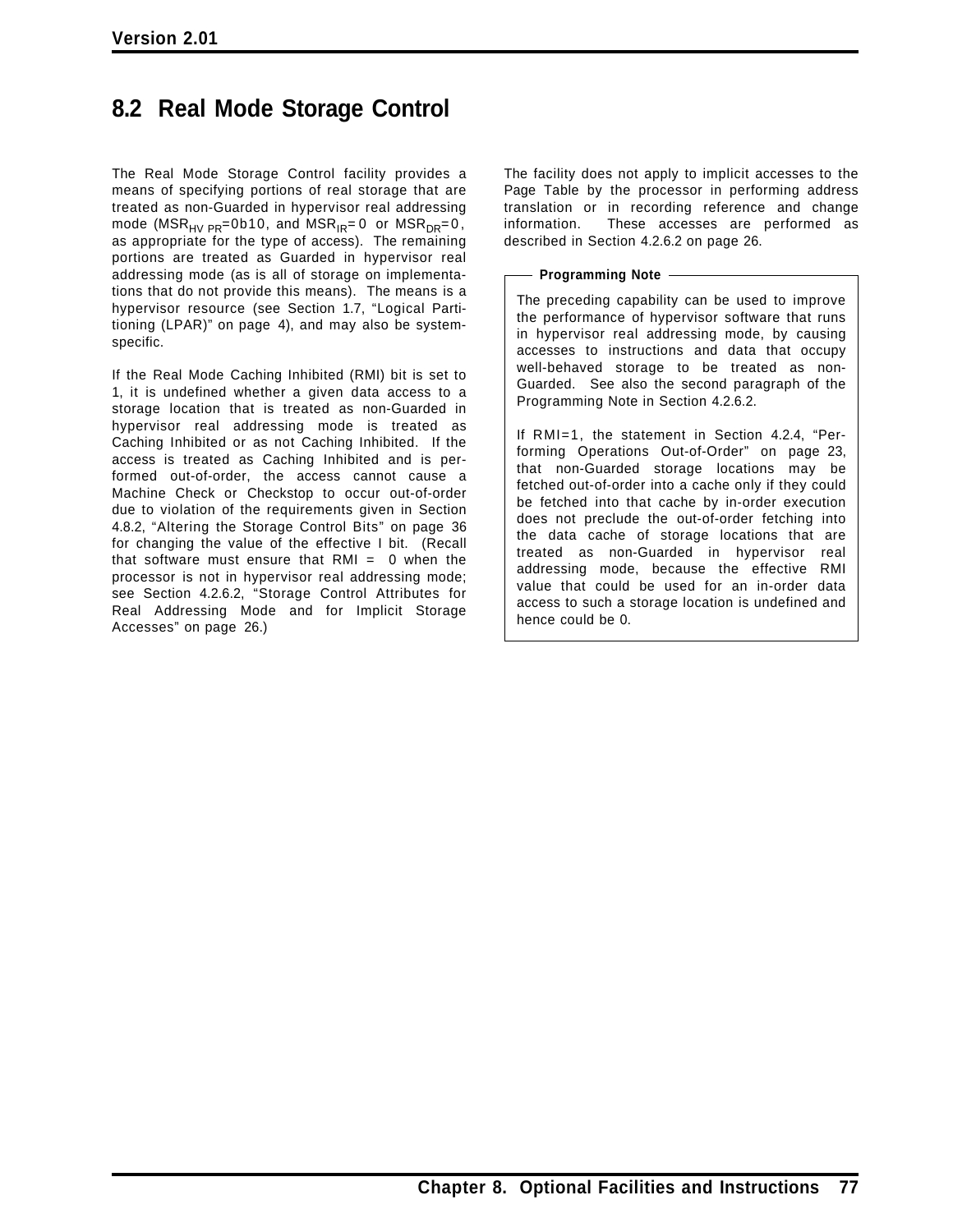## **8.3 Move to Machine State Register Instruction**

### *Move To Machine State Register X-form*

mtmsr RS,L

| ົ<br>ັບ | RS | $\cdot$ | -       | ,, | 46 |               |
|---------|----|---------|---------|----|----|---------------|
|         |    |         | 15<br>. | 16 | n. | $\sim$<br>ັບເ |

if  $L = 0$  then

|       | $MSR_{AB}$ +(RS) <sub>AR</sub>                                            |             | (POWER4 only)  |  |
|-------|---------------------------------------------------------------------------|-------------|----------------|--|
|       | $MSR_{48}$ (RS) $_{48}$                                                   | $(RS)_{49}$ | (POWER4+ only) |  |
|       | $MSR_{58}$ + $(RS)_{58}$                                                  | $(RS)_{49}$ |                |  |
|       | $MSR_{59}$ + $(RS)_{59}$                                                  | $(RS)_{49}$ |                |  |
|       | $MSR_{32:47}$ 49:50 52:57 60:63 $\leftarrow$ (RS) 32:47 49:50 52:57 60:63 |             |                |  |
| مع [د |                                                                           |             |                |  |

else

 $MSR_{4862}$  (RS)<sub>4862</sub>

The MSR is set based on the contents of register RS and of the L field.

#### $L=0$ :

On POWER4, bit 48 of register RS is placed into MSR<sub>48</sub>. On POWER4+, the result of ORing bits 48 and  $\overline{49}$  of register RS is placed into MSR<sub>48</sub>. The result of ORing bits 58 and 49 of register RS is placed into  $\mathsf{MSR}_{58}$ . The result of ORing bits 59 and 49 of register RS is placed into MSR<sub>59</sub>. Bits 32:47, 49:50, 52:57, and 60:63 of register RS are placed into the corresponding bits of the MSR.

#### $L=1$ :

Bits 48 and 62 of register RS are placed into the corresponding bits of the MSR. The remaining bits of the MSR are unchanged.

This instruction is privileged.

If  $L = 0$  this instruction is context synchronizing except with respect to alterations to the LE bit; see Chapter 7, "Synchronization Requirements for Context Alterations" on page  $71$ . If  $L=1$  this instruction is execution synchronizing; in addition, the alterations of the EE and RI bits take effect as soon as the instruction completes. Thus if  $MSR_{EE} = 0$  and an External or Decrementer exception is pending, executing an  $m$ tmsr instruction that sets  $MSR<sub>EE</sub>$  to 1 will cause the External or Decrementer interrupt to occur before the next instruction is executed, if no higher priority exception exists (see Section 5.8, "Interrupt Priorities" on page 65).

**Special Registers Altered:** MSR

Except in the *mtmsr* instruction description in this section, references to " *mtmsr*" in Books I - III imply either L value unless otherwise stated or obvious from context (e.g., a reference to an *mtmsr* instruction that modifies an MSR bit other than the EE or RI bit implies L=0).

#### **Programming Note**

**Warning:** The first Programming Note in the *mtmsrd* instruction description applies to *mtmsr* as well as to *mtmsrd*. Therefore software that uses *mtmsr* and will run on such processors must obey the rules given in that Programming Note.

**Programming Note**

If this instruction sets  $MSR_{PR}$  to 1, it also sets  $MSR<sub>EE</sub>$  (POWER4+ only), MSR<sub>IR</sub>, and MSR<sub>DR</sub> to 1.

This instruction does not alter  $MSR_{ME}$ . (This instruction does not alter  $MSR_{HV}$  because it does not alter any of the high-order 32 bits of the MSR.)

If the only MSR bits to be altered are MSR<sub>EE RI</sub>, to obtain the best performance  $L=1$  should be used.

**Programming Note**

For a discussion of software synchronization requirements when altering certain MSR bits, see Chapter 7.

#### **Programming Note**

*mtmsr* serves as both a basic and an extended mnemonic. The Assembler will recognize an *mtmsr* mnemonic with two operands as the basic form, and an *mtmsr* mnemonic with one operand as the extended form. In the extended form the L operand is omitted and assumed to be 0.

#### **Programming Note**

There is no need for an analogous version of the *mfmsr* instruction, because the existing instruction copies the entire contents of the MSR to the selected GPR.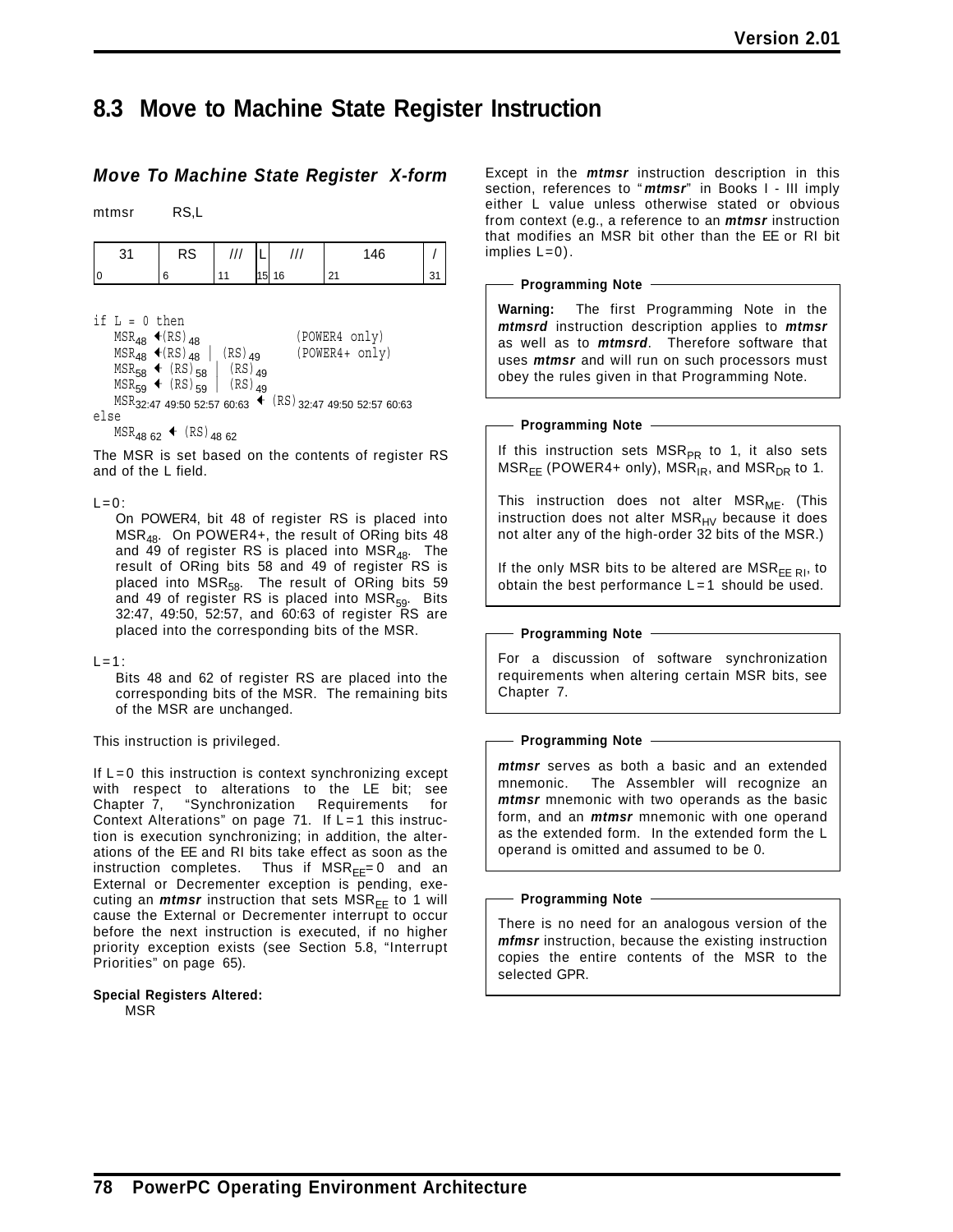# **Chapter 9. Optional Facilities and Instructions that are being Phased Out of the Architecture**

9.1 Bridge to SLB Architecture ...... 79 9.1.1 Address Space Register ...... 79

The facilities and instructions described in this chapter are optional. An implementation may provide all, some, or none of them.

**Warning:** These facilities and instructions are being phased out of the architecture.

The facilities and instructions described in this chapter are generally not mentioned elsewhere in Books I − III. Any conflict between this chapter and other parts of the Books is deemed to be resolved in favor of this chapter.

# **9.1 Bridge to SLB Architecture**

The facility described in this section can be used to ease the transition to the current PowerPC softwaremanaged Segment Lookaside Buffer (SLB) architecture, from either the Segment Register architecture provided by 32-bit PowerPC implementations or the hardware-accessed Segment Table architecture provided by 64-bit PowerPC implementations and by earlier PowerPC implementations.

The facility permits the operating system to continue to use the 32-bit PowerPC implementation's *Segment Register Manipulation* instructions, and to continue to use the Address Space Register (ASR).

9.1.2 Segment Register Manipulation Instructions ..................... 80

**Programming Note**

**Warning:** This facility is being phased out of the architecture. It is likely not to be supported on future implementations. New programs should not use it.

## **9.1.1 Address Space Register**

The ASR is a 64-bit Special Purpose Register provided for operating system use.

ASR  $0 \hspace{2.5cm} 63$ 

**Figure 34. Address Space Register**

**Programming Note**

The ASR can be used to point to a Segment Table.

On earlier PowerPC implementations and on 64-bit PowerPC implementations, bits 0:51 of the ASR contained the high-order 52 bits of the 64-bit real address of the Segment Table, and bit 63 of the ASR indicated whether the specified Segment Table should (bit  $63 = 1$ ) or should not (bit  $63 = 1$ 0) be searched by the processor when doing address translation.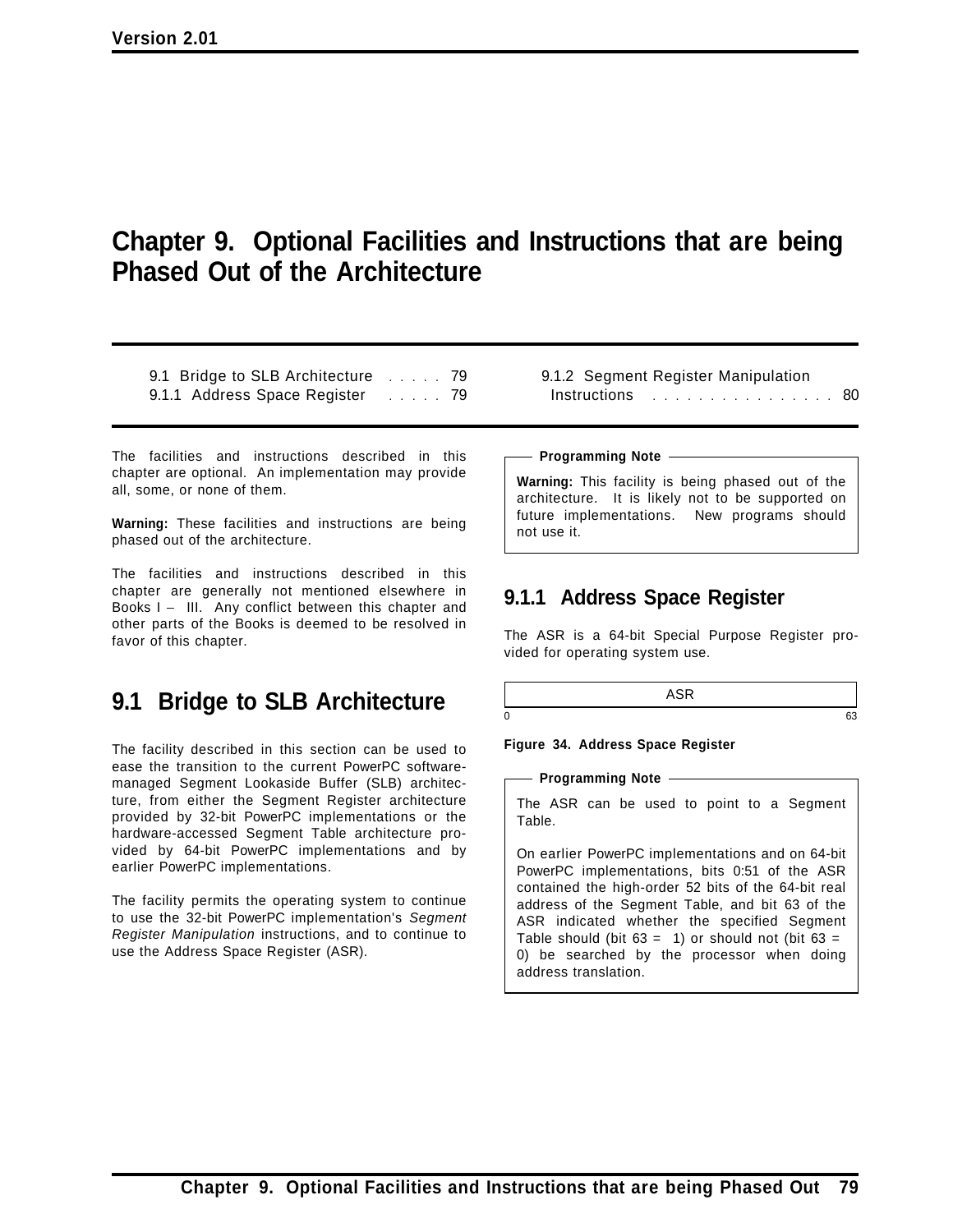## **9.1.2 Segment Register Manipulation Instructions**

The instructions described in this section — *mtsr*, *mtsrin*, *mfsr*, and *mfsrin* —allow software to associate effective segments 0 through 15 with any of virtual segments 0 through  $2^{27}$ −1. SLB entries 0:15 serve as virtual Segment Registers, with SLB entry i used to emulate Segment Register i. The *mtsr* and *mtsrin* instructions move 32 bits from a selected GPR to a selected SLB entry. The *mfsr* and *mfsrin* instructions move 32 bits from a selected SLB entry to a selected GPR.

The contents of the GPRs used by the instructions described in this section are shown in Figure 35. Fields shown as zeros must be zero for the *Move To Segment Register* instructions. Fields shown as hyphens are ignored. Fields shown as periods are ignored by the *Move To Segment Register* instructions and set to zero by the *Move From Segment Register* instructions. Fields shown as colons are ignored by the *Move To Segment Register* instructions and set to undefined values by the *Move From Segment Register* instructions.

#### RS/RT

| .<br>$\cdots$ |    | u  | υ  | 0    | 5.51 |    |
|---------------|----|----|----|------|------|----|
| 0             | 31 | 33 | 35 | - 37 |      | 63 |

RB

| $\cdots$ | $\cdots$ |
|----------|----------|
|          | .,<br>C. |

**Figure 35. GPR contents for mtsr, mtsrin, mfsr, and mfsrin**

#### **Programming Note**

The "Segment Register" format used by the instructions described in this section corresponds to the low-order 32 bits of RS and RT shown in the figure. This format is essentially the same as that for the Segment Registers of 32-bit PowerPC implementations. The only differences are the following.

- **Bit 36 corresponds to a reserved bit in** Segment Registers. Software must supply 0 for the bit because it corresponds to the L bit in SLB entries, and large pages are not supported for SLB entries created by the *Move To Segment Register* instructions.
- **VSID bits 25:27 correspond to reserved bits in** Segment Registers. Software can use these extra VSID bits to create VSIDs that are larger than those supported by the *Segment Register Manipulation* instructions of 32-bit PowerPC implementations.

Bit 32 of RS and RT corresponds to the T (directstore) bit of early 32-bit PowerPC implementations. No corresponding bit exists in SLB entries.

#### **Programming Note**

The Programming Note in the introduction to Section 4.11.3.1, "SLB Management Instructions" on page 41 applies also to the *Segment Register Manipulation* instructions described in this section, and to any combination of the instructions described in the two sections, except as specified below for *mfsr* and *mfsrin*.

The requirement that the SLB contain at most one entry that translates a given effective address (see Section 4.4.1, "Segment Lookaside Buffer (SLB)" on page 29) applies to SLB entries created by *mtsr* and *mtsrin*. This requirement is satisfied naturally if only *mtsr* and *mtsrin* are used to create SLB entries for a given ESID, because for these instructions the association between SLB entries and ESID values is fixed (SLB entry i is used for ESID i). However, care must be taken if *slbmte* is also used to create SLB entries for the ESID, because for *slbmte* the association between SLB entries and ESID values is specified by software.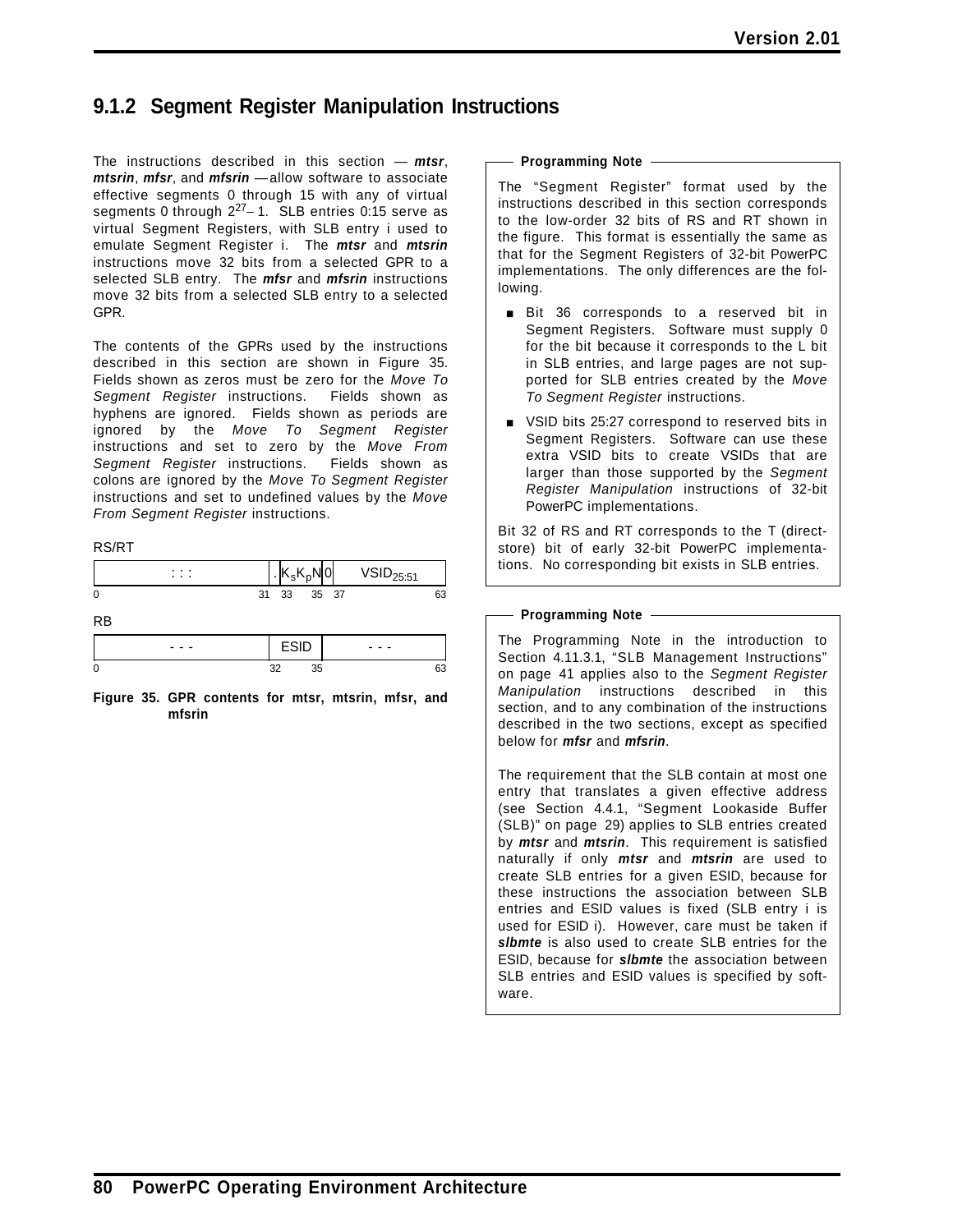mtsr SR,RS

### *Move To Segment Register X-form*

| 31 | <b>RS</b> | SR    |    | 210 |    |
|----|-----------|-------|----|-----|----|
| I0 |           | 11 12 | 16 |     | 31 |

The SLB entry specified by SR is loaded from register RS, as follows.

| SLBE Bit(s) Set to |                                     | SLB Field(s)                 |
|--------------------|-------------------------------------|------------------------------|
| 0:31               | 0x0000 0000                         | ESID <sub>0:31</sub>         |
| 32:35              | <b>SR</b>                           | $ESID_{32:35}$               |
| 36                 | 0 <sub>b1</sub>                     | V                            |
| 37:61              | 0x00_0000  0b0 VSID <sub>0:24</sub> |                              |
| 62:88              | $(RS)_{37:63}$                      | $VSID_{25:51}$               |
| 89:91              | $(RS)_{33:35}$                      | $K_sK_pN$                    |
| 92                 | $(RS)_{36}$                         | L ( $(RS)_{36}$ must be 0b0) |
| 93                 | 0b0                                 |                              |

 $MSR_{SF}$  must be 0 when this instruction is executed; otherwise the results are boundedly undefined.

This instruction is privileged.

### **Special Registers Altered:**

None

### *Move To Segment Register Indirect X-form*

mtsrin RS,RB

[POWER mnemonic: mtsri]

| ົ | RS | RB | ດ ໄດ<br>- --  |  |
|---|----|----|---------------|--|
|   |    | 16 | $\sim$<br>2 I |  |

The SLB entry specified by  $(RB)_{32:35}$  is loaded from register RS, as follows.

| SLBE Bit(s) Set to |                                     | SLB Field(s)                 |
|--------------------|-------------------------------------|------------------------------|
| 0:31               | 0x0000_0000                         | ESID <sub>0:31</sub>         |
| 32:35              | $(RB)_{32:35}$                      | $ESID_{32:35}$               |
| 36                 | 0 <sub>b1</sub>                     |                              |
| 37:61              | 0x00_0000  0b0 VSID <sub>0:24</sub> |                              |
| 62:88              | $(RS)_{37:63}$                      | $VSID_{25:51}$               |
| 89:91              | $(RS)_{33:35}$                      | $K_sK_pN$                    |
| 92                 | $(RS)_{36}$                         | L ( $(RS)_{36}$ must be 0b0) |
| 93                 | 0dC                                 | C                            |

 $MSR_{SF}$  must be 0 when this instruction is executed; otherwise the results are boundedly undefined.

This instruction is privileged.

**Special Registers Altered:** None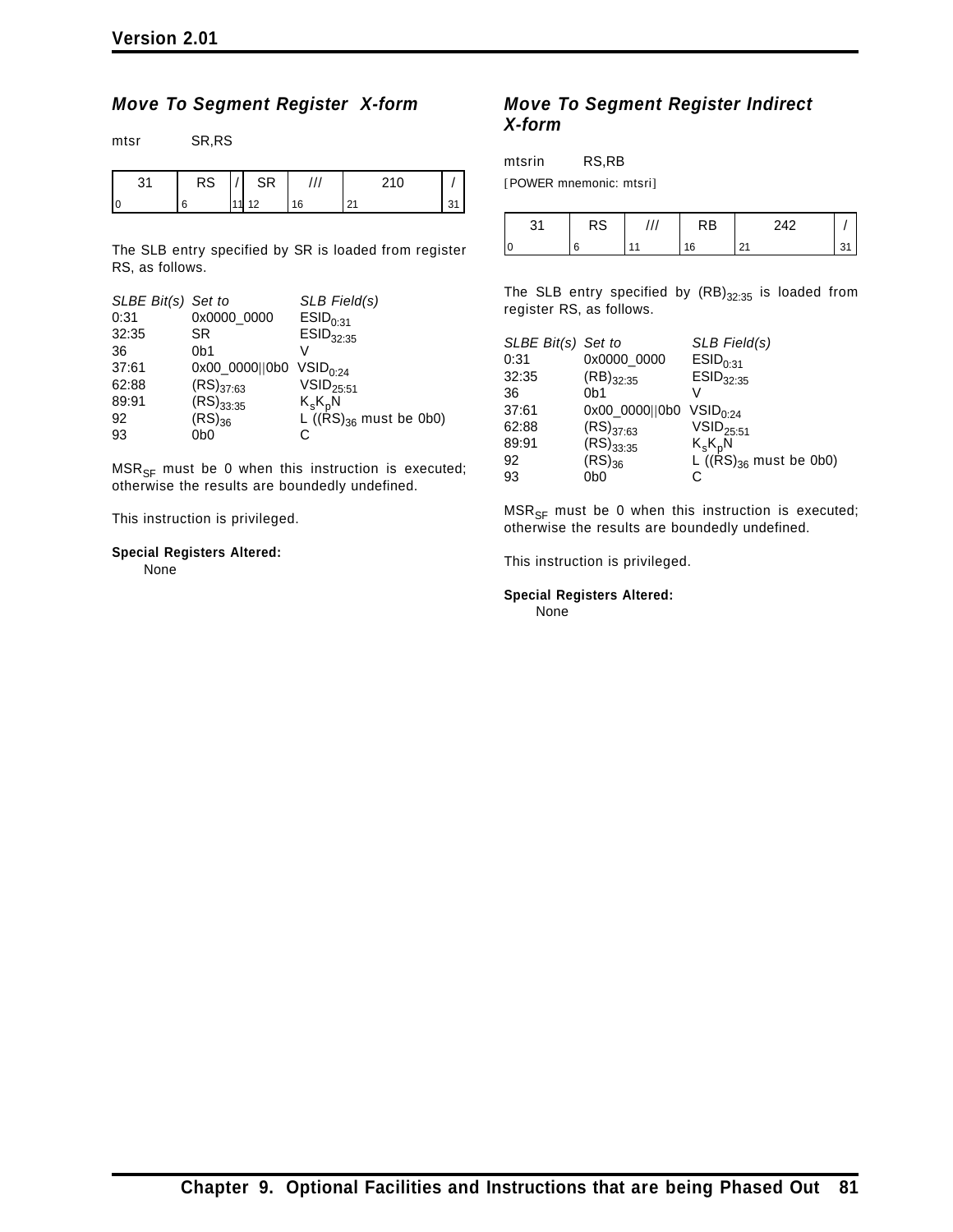### *Move From Segment Register X-form*

| ים<br>1 V 1 | ົ<br>۱۱ ب      |    | 595    |  |
|-------------|----------------|----|--------|--|
|             | $\overline{A}$ | 16 | ◠<br>∼ |  |

The contents of the low-order 27 bits of the VSID field, and the contents of the  $K_s$ ,  $K_p$ , N, and L fields, of the SLB entry specified by SR are placed into register RT, as follows.

| SLBE Bit(s) Copied to |              | SLB Field(s)                        |
|-----------------------|--------------|-------------------------------------|
| 62:88                 | $RT_{37:63}$ | $VSID_{25:51}$                      |
| 89:91                 | $RT_{33:35}$ | $K_sK_pN$                           |
| 92                    | $RT_{36}$    | $L$ (SLBE <sub>1</sub> must be 0b0) |

 $RT_{32}$  is set to 0. The contents of  $RT_{0:31}$  are undefined.

 $MSR_{SF}$  must be 0 when this instruction is executed; otherwise the results are boundedly undefined.

This instruction must be used only to read an SLB entry that was, or could have been, created by *mtsr* or *mtsrin* and has not subsequently been invalidated (i.e., an SLB entry in which ESID<16,  $V=1$ ,  $V\sin 2^{27}$ ,  $L=0$ , and  $C=0$ ). Otherwise the contents of register RT are undefined.

This instruction is privileged.

```
Special Registers Altered:
None
```
### *Move From Segment Register Indirect X-form*

mfsrin RT,RB

| ົ<br>ັບເ | . |                | חנ<br>ĸo | 659         |  |
|----------|---|----------------|----------|-------------|--|
| l o      | c | $\overline{A}$ | 16       | $\sim$<br>້ |  |

The contents of the low-order 27 bits of the VSID field, and the contents of the  $K_s$ ,  $K_p$ , N, and L fields, of the SLB entry specified by  $(RB)_{32:35}$  are placed into register RT, as follows.

| SLBE Bit(s) Copied to |              | SLB Field(s)                                   |
|-----------------------|--------------|------------------------------------------------|
| 62:88                 | $RT_{37.63}$ | $VSID_{25:51}$                                 |
| 89:91                 | $RT_{33:35}$ |                                                |
| 92                    | $RT_{26}$    | $K_sK_pN$<br>L (SLBE <sub>I</sub> must be 0b0) |

 $RT_{32}$  is set to 0. The contents of  $RT_{0:31}$  are undefined.

 $MSR_{SF}$  must be 0 when this instruction is executed; otherwise the results are boundedly undefined.

This instruction must be used only to read an SLB entry that was, or could have been, created by *mtsr* or *mtsrin* and has not subsequently been invalidated (i.e., an SLB entry in which ESID<16,  $V=1$ ,  $V\sin 2^{27}$ , L=0, and C=0). Otherwise the contents of register RT are undefined.

This instruction is privileged.

**Special Registers Altered:** None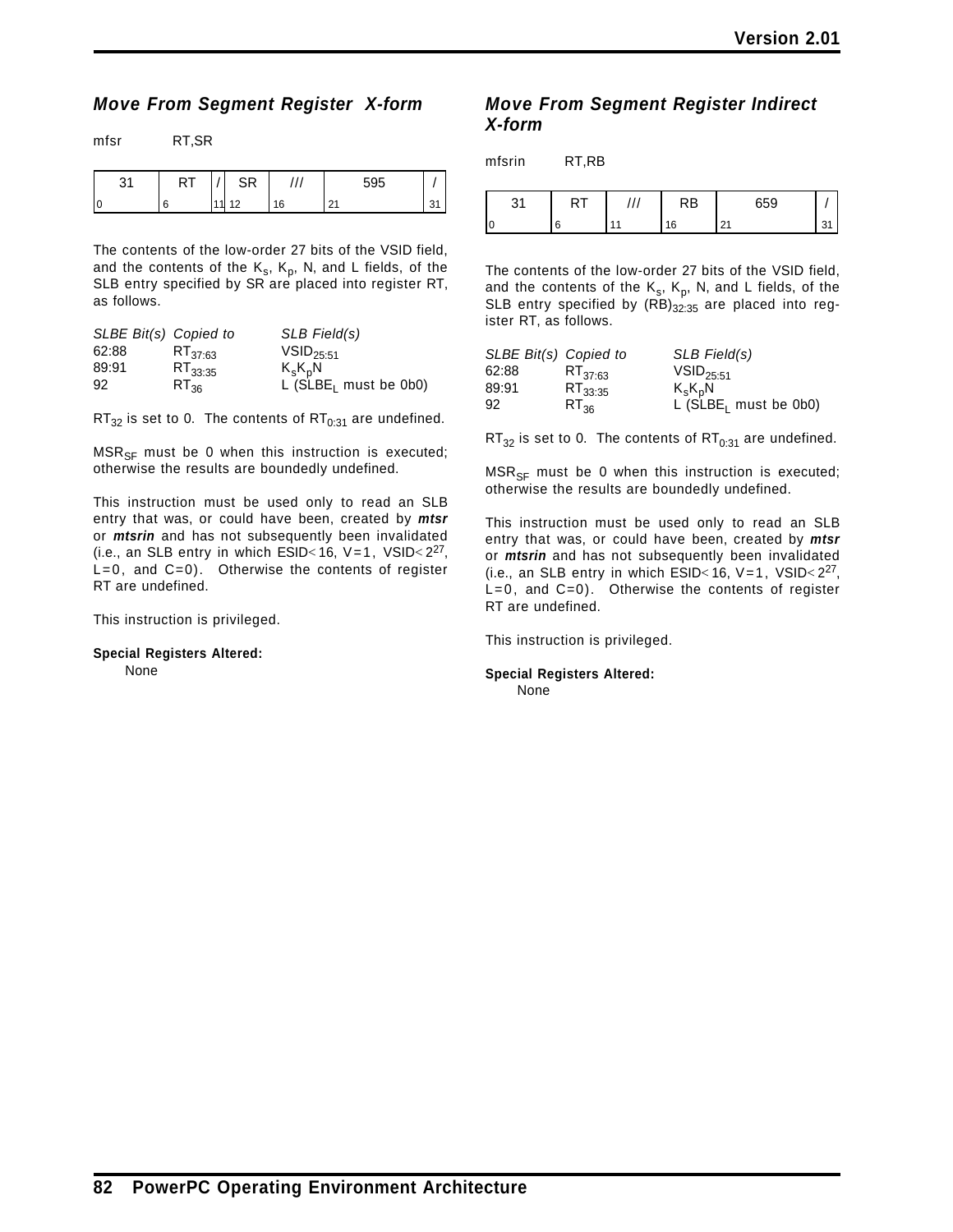# **Appendix A. Assembler Extended Mnemonics**

In order to make assembler language programs simpler to write and easier to understand, a set of extended mnemonics and symbols is provided for certain instructions. This appendix defines extended mnemonics and symbols related to instructions defined in Book III.

Assemblers should provide the extended mnemonics and symbols listed here, and may provide others.

# **A.1 Move To/From Special Purpose Register Mnemonics**

This section defines extended mnemonics for the *mtspr* and *mfspr* instructions, including the Special Purpose Registers (SPRs) defined in Book I and certain privileged SPRs, and for the *Move From Time Base* instruction defined in Book II.

The *mtspr* and *mfspr* instructions specify an SPR as a numeric operand; extended mnemonics are provided that represent the SPR in the mnemonic rather than requiring it to be coded as an operand. Similar extended mnemonics are provided for the *Move From Time Base* instruction, which specifies the portion of the Time Base as a numeric operand.

**Note**: *mftb* serves as both a basic and an extended mnemonic. The Assembler will recognize an *mftb* mnemonic with two operands as the basic form, and an *mftb* mnemonic with one operand as the extended form. In the extended form the TBR operand is omitted and assumed to be 268 (the value that corresponds to TB).

| Table 3 (Page 1 of 2). Extended mnemonics for moving to/from an SPR |                   | Move To SPR          | Move From $SPR1$  |                      |
|---------------------------------------------------------------------|-------------------|----------------------|-------------------|----------------------|
| <b>Special Purpose Register</b>                                     | <b>Extended</b>   | <b>Equivalent to</b> | <b>Extended</b>   | <b>Equivalent to</b> |
| <b>Fixed-Point Exception</b><br>Register                            | mtxer Rx          | mtspr 1, Rx          | mfxer Rx          | mfspr Rx,1           |
| Link Register                                                       | <b>Rx</b><br>mtlr | mtspr 8,Rx           | mflr<br><b>Rx</b> | mfspr Rx,8           |
| Count Register                                                      | mtctr Rx          | mtspr 9,Rx           | mfctr Rx          | mfspr Rx,9           |
| Data Storage Interrupt<br><b>Status Register</b>                    | mtdsisr Rx        | mtspr 18, Rx         | mfdsisr Rx        | mfspr Rx,18          |
| Data Address Register                                               | mtdar Rx          | mtspr 19, Rx         | mfdar Rx          | mfspr Rx,19          |
| Decrementer                                                         | mtdec Rx          | mtspr 22, Rx         | mfdec Rx          | mfspr Rx,22          |
| <b>Storage Description</b><br>Register 1                            | mtsdr1 Rx         | mtspr 25, Rx         | mfsdr1 Rx         | mfspr Rx,25          |
| Save/Restore Register 0                                             | mtsrr0 Rx         | mtspr 26, Rx         | mfsrr0 Rx         | mfspr Rx,26          |
| Save/Restore Register 1                                             | mtsrr1 Rx         | mtspr 27, Rx         | mfsrr1 Rx         | mfspr Rx,27          |
| <b>ACCR</b>                                                         | mtaccr Rx         | mtspr 29, Rx         | mfaccr Rx         | mfspr Rx,29          |
| <b>CTRL</b>                                                         | mtctrl Rx         | mtspr 152, Rx        | mfctrl Rx         | mfspr Rx,136         |
| Special Purpose Registers<br>G0 through G3                          | mtsprg n, Rx      | $mtspr 272+n.Rx$     | mfsprg Rx,n       | mfspr Rx,272+n       |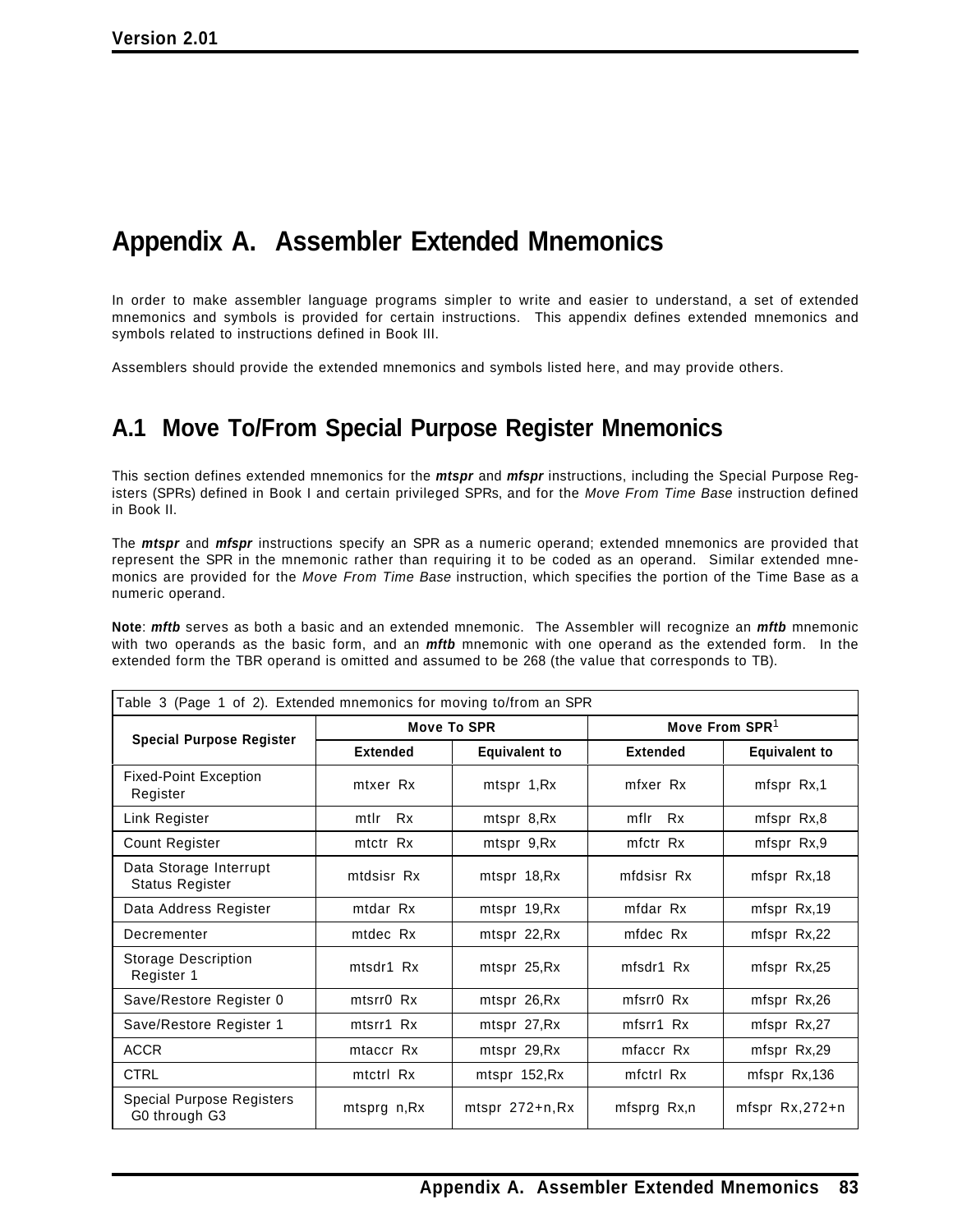| Table 3 (Page 2 of 2). Extended mnemonics for moving to/from an SPR |                 |                      |                        |                      |  |
|---------------------------------------------------------------------|-----------------|----------------------|------------------------|----------------------|--|
|                                                                     |                 | <b>Move To SPR</b>   | Move From $SPR1$       |                      |  |
| <b>Special Purpose Register</b>                                     | <b>Extended</b> | <b>Equivalent to</b> | <b>Extended</b>        | <b>Equivalent to</b> |  |
| Time Base [Lower]                                                   | mttbl Rx        | mtspr 284, Rx        | mftb Rx                | mftb $Rx,268$        |  |
| Time Base Upper                                                     | mttbu Rx        | mtspr 285, Rx        | mftbu Rx               | mftb Rx,269          |  |
| <b>Processor Version Register</b>                                   |                 |                      | mfpvr Rx               | mfspr Rx,287         |  |
| <b>MMCRA</b>                                                        | mtmmcra Rx      | mtspr 786, Rx        | mfmmcra Rx             | mfspr Rx,770         |  |
| PMC <sub>1</sub>                                                    | mtpmc1 Rx       | mtspr 787, Rx        | mfpmc1 Rx              | mfspr Rx,771         |  |
| PMC <sub>2</sub>                                                    | mtpmc2 Rx       | mtspr 788, Rx        | mfpmc2 Rx              | mfspr Rx,772         |  |
| PMC3                                                                | mtpmc3 Rx       | mtspr 789, Rx        | mfpmc3 Rx              | mfspr Rx,773         |  |
| PMC4                                                                | mtpmc4 Rx       | mtspr 790, Rx        | mfpmc4 Rx              | mfspr Rx,774         |  |
| PMC <sub>5</sub>                                                    | mtpmc5 Rx       | mtspr 791, Rx        | mfpmc5 Rx              | mfspr Rx,775         |  |
| PMC <sub>6</sub>                                                    | mtpmc6 Rx       | mtspr 792, Rx        | mfpmc6 Rx              | mfspr Rx,776         |  |
| PMC7                                                                | mtpmc7 Rx       | mtspr 793, Rx        | mfpmc7 Rx              | mfspr Rx,777         |  |
| PMC8                                                                | mtpmc8 Rx       | mtspr 794, Rx        | mfpmc8 Rx              | mfspr Rx,778         |  |
| MMCR <sub>0</sub>                                                   | mtmmcr0 Rx      | mtspr 795, Rx        | mfmmcr <sub>0</sub> Rx | mfspr Rx,779         |  |
| MMCR1                                                               | mtmmcr1 Rx      | mtspr 798, Rx        | mfmmcr1 Rx             | mfspr Rx,782         |  |
| Processor Identification<br>Register                                |                 |                      | mfpir Rx               | mfspr Rx, 1023       |  |
| <sup>1</sup> Except for <i>mftb</i> and <i>mftbu</i> .              |                 |                      |                        |                      |  |

#### **Programming Note**

The extended mnemonics in Table 3 for SPRs associated with the Performance Monitor facility are based on the definitions in Appendix E.

Other versions of Performance Monitor facilities used different sets of SPR numbers (all 32-bit PowerPC processors used a different set, and some early PowerPC processors used yet a different set).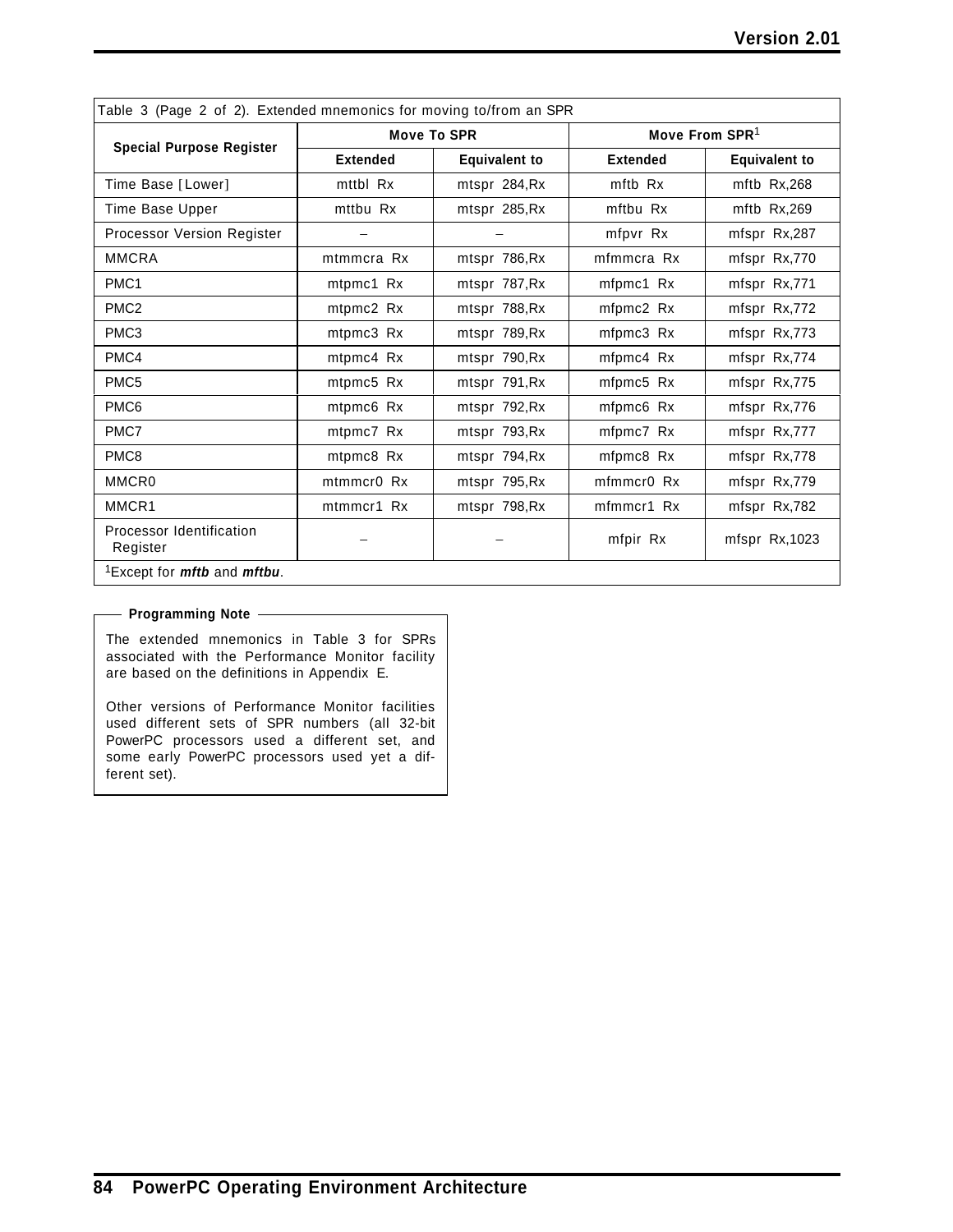# **Appendix B. Cross-Reference for Changed POWER Mnemonics**

The following table lists the POWER instruction mnemonics that have been changed in the PowerPC Operating Environment Architecture, sorted by POWER mnemonic.

To determine the PowerPC mnemonic for one of these POWER mnemonics, find the POWER mnemonic in the second column of the table: the remainder of the line

gives the PowerPC mnemonic and the page on which the instruction is described, as well as the instruction names.

POWER mnemonics that have not changed are not listed. POWER instruction names that are the same in PowerPC are not repeated: i.e., for these, the last column of the table is blank.

| Page           | <b>POWER</b>                      |                                                                               | <b>PowerPC</b>          |               |
|----------------|-----------------------------------|-------------------------------------------------------------------------------|-------------------------|---------------|
|                | Mnemonic                          | ∣Instruction                                                                  | l Mnemonic              | Instruction   |
| 81<br>10<br>45 | l mtsri<br><b>Isvca</b><br>l tibi | Move To Segment Register Indirect<br> Supervisor Call<br>TLB Invalidate Entry | Imtsrin<br>sc<br>ltIbie | l Svstem Call |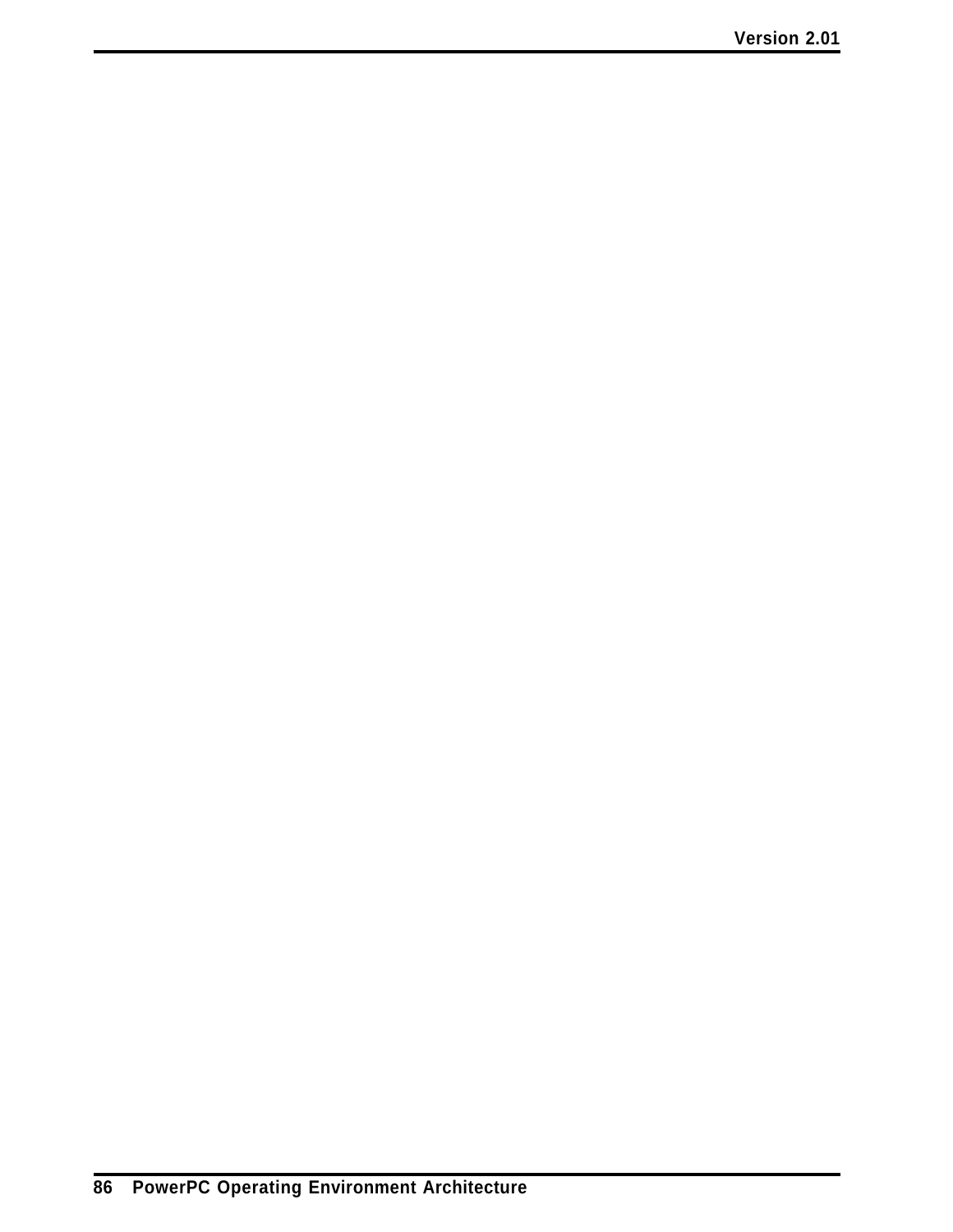# **Appendix C. New and Newly Optional Instructions**

The following instructions in the PowerPC Operating Environment Architecture are new; they are not in the POWER Architecture. The *tlbia, tlbsync,* and *mtmsr* instructions are optional. In addition, the *mfsr, mfsrin, mtsr,* and *mtsrin* instructions may optionally be provided as part of a "bridge" facility as described in Section 9.1, "Bridge to SLB Architecture" on page 79.

| mfsrin  | Move From Segment Register Indirect     |
|---------|-----------------------------------------|
| mtmsrd  | Move To Machine State Register          |
|         | Doubleword                              |
| rfid    | <b>Return From Interrupt Doubleword</b> |
| slbia   | <b>SLB Invalidate All</b>               |
| slbie   | <b>SLB Invalidate Entry</b>             |
| slbmfee | SLB Move From Entry ESID                |
| slbmfev | <b>SLB Move From Entry VSID</b>         |
| slbmte  | <b>SLB Move To Entry</b>                |
| tlbia   | <b>TLB Invalidate All</b>               |
| tibsync | <b>TLB Synchronize</b>                  |
|         |                                         |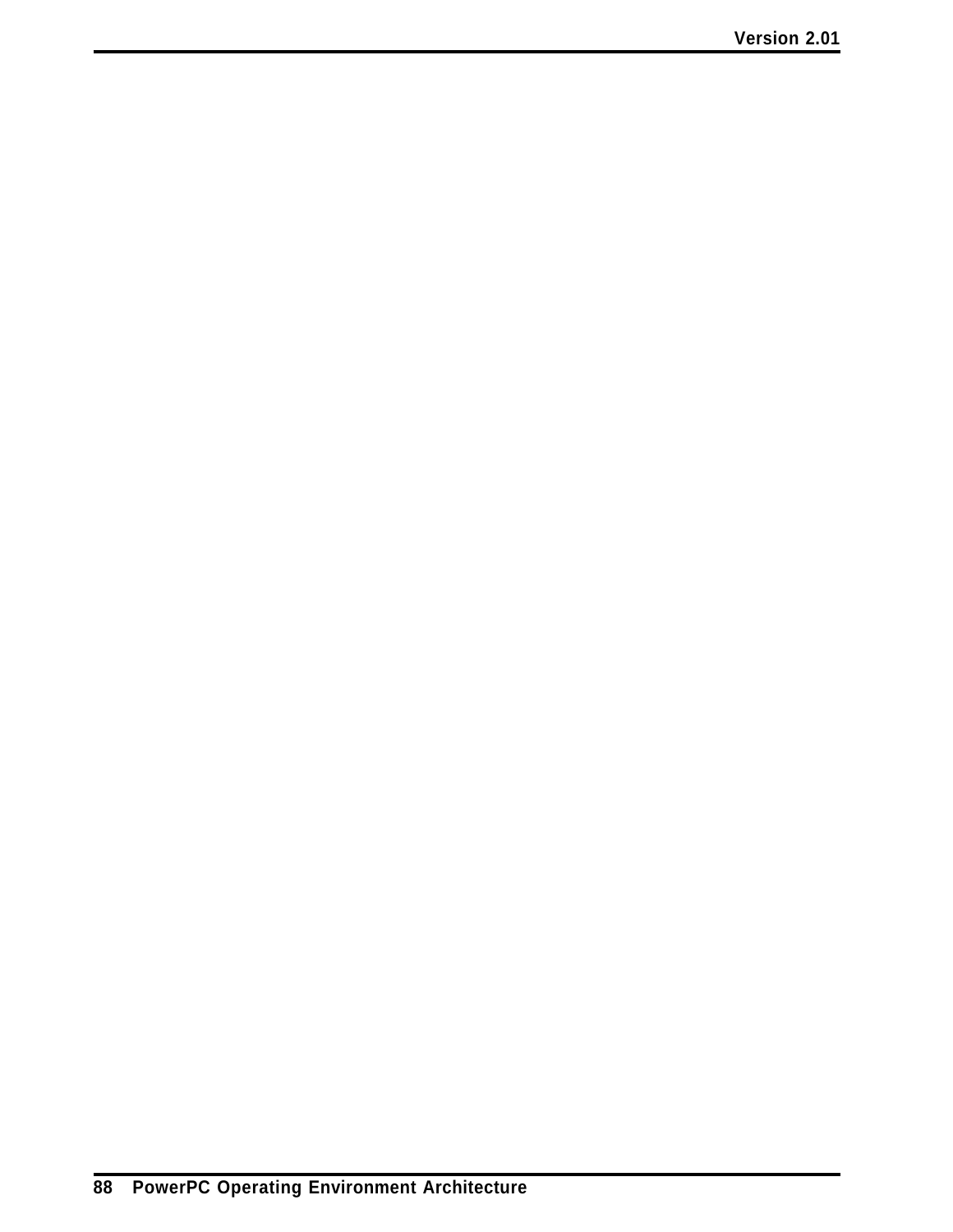# **Appendix D. Interpretation of the DSISR as Set by an Alignment Interrupt**

For most causes of Alignment interrupt, the interrupt handler will emulate the interrupting instruction. To do this, it needs the following characteristics of the interrupting instruction:

Load or store Length (halfword, word, or doubleword) String, multiple, or elementary Fixed-point or floating-point Update or non-update Byte reverse or not Is it *dcbz*?

The PowerPC Architecture optionally provides this information by setting bits in the DSISR that identify the interrupting instruction type. It is not necessary for the interrupt handler to load the interrupting instruction from storage. The mapping is unique except for a few exceptions that are discussed below. The near-uniqueness depends on the fact that many instructions, such as the fixed- and floating-point arithmetic instructions and the one-byte loads and stores, cannot cause an Alignment interrupt.

See Section 5.5.8, "Alignment Interrupt" on page 59 for a description of how the opcode and extended opcode are mapped to a DSISR value for an X-, D-, or DS-form instruction that causes an Alignment interrupt.

The table on the next page shows the inverse mapping: how the DSISR bits identify the interrupting instruction. The following notes are cited in the table.

(1) The instructions *lwz* and *lwarx* give the same DSISR bits (all zero). But if *lwarx* causes an Alignment interrupt, it should not be emulated. It is adequate for the Alignment interrupt handler simply to treat the instruction as if it were *lwz*. The emulator must use the address in the DAR, rather than compute it from RA/RB/D, because *lwz* and *lwarx* have different instruction formats.

If opcode 0 ("Illegal or Reserved") can cause an Alignment interrupt, it will be indistinguishable to the interrupt handler from *lwarx* and *lwz*.

(2) These are distinguished by DSISR bits 12:13, which are not shown in the table.

The interrupt handler has no need to distinguish between an X-form instruction and the corresponding D- or DS-form instruction if one exists, and vice versa. Therefore two such instructions may yield the same DSISR value (all 32 bits). For example, *stw* and *stwx* may both yield either the DSISR value shown in the following table for *stw*, or that shown for *stwx*.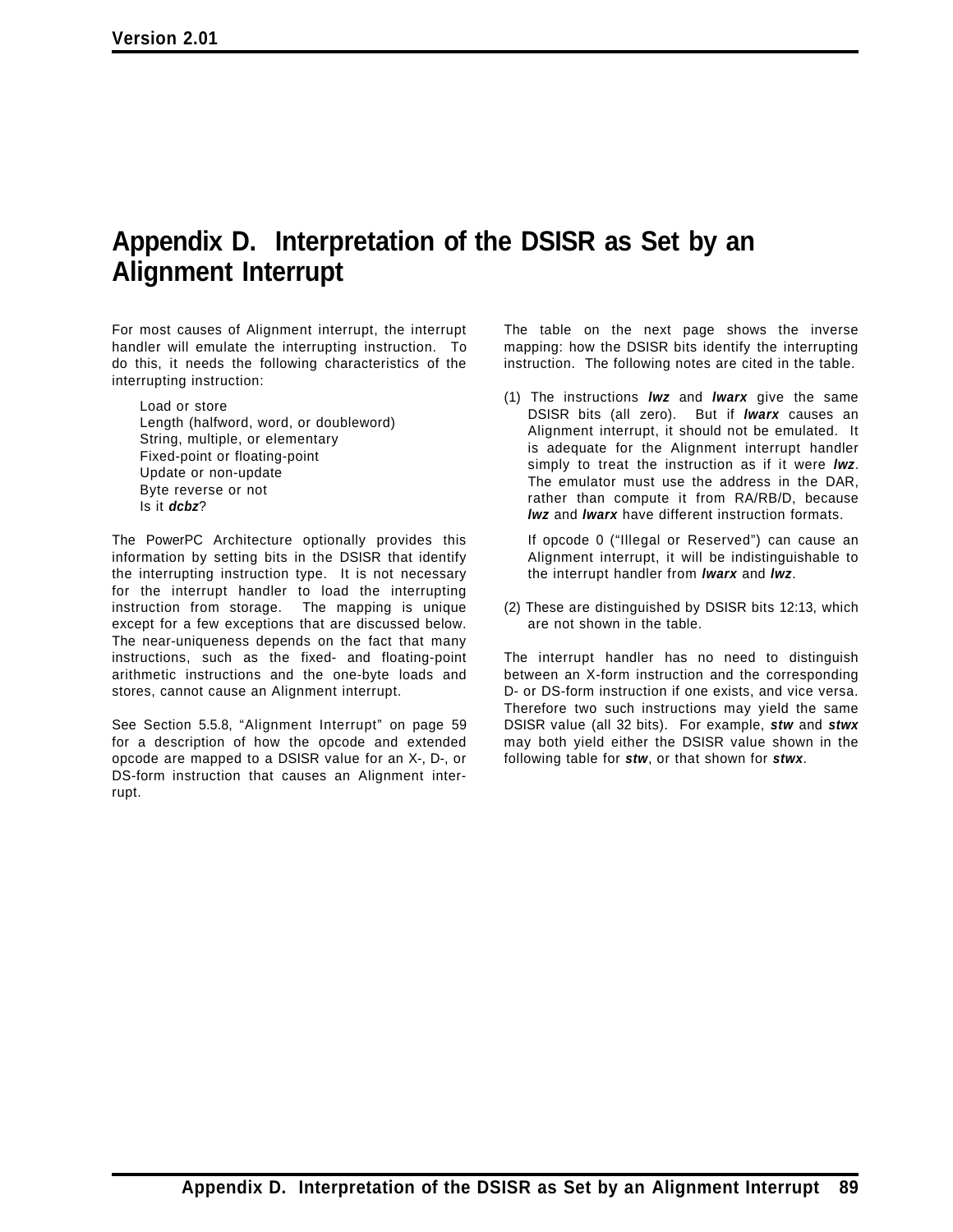**opcode: so the instruction is:**

|                        | then it is                         | or               |                                |                              | then it is                                     | or                              |                |
|------------------------|------------------------------------|------------------|--------------------------------|------------------------------|------------------------------------------------|---------------------------------|----------------|
| If DSISR<br>15:21 is:  | either<br>X-form<br>opcode:        | D/DS-<br>form    | opcode: so the instruction is: | <b>If DSISR</b><br>15:21 is: | either<br>X-form<br>opcode:                    | D/DS-<br>form<br>opcode: so the |                |
|                        |                                    |                  |                                |                              |                                                |                                 |                |
| 00 0 0000              | 00000xxx00                         | x00000           | Iwarx, Iwz, reserved           | 10 0 0000                    | 00000xxx10<br>00010xxx10                       |                                 |                |
| 00 0 0001              | 00010xxx00                         | x00010           | (1)<br>Idarx                   | 10 0 0001<br>10 0 0010       | 00100xxx10                                     |                                 | stwcx.         |
| 00 0 0010              | 00100xxx00                         | x00100           | stw                            | 10 0 0011                    | 00110xxx10                                     |                                 | stdcx.         |
| 00 0 0011              | 00110xxx00                         | x00110           |                                | 10 0 0 1 0 0                 | 01000xxx10                                     |                                 |                |
| 00 0 0100              | 01000xxx00                         | x01000           | lhz                            | 10 0 0101                    | 01010xxx10                                     |                                 |                |
| 00 0 0101              | 01010xxx00                         | x01010 lha       |                                | 10 0 0110                    | 01100xxx10                                     |                                 |                |
| 00 0 0110              | 01100xxx00                         | x01100           | sth                            | 10 0 0111                    | 01110xxx10                                     |                                 |                |
| 00 0 0111              | 01110xxx00                         | x01110           | Imw                            | 10 0 1000                    | 10000xxx10                                     |                                 | lwbrx          |
| 00 0 1000              | 10000xxx00                         | x10000           | lfs                            | 10 0 1001                    | 10010xxx10                                     |                                 |                |
| 00 0 1001              | 10010xxx00                         | x10010           | Ifd                            | 10 0 1010                    | 10100xxx10                                     |                                 | stwbrx         |
| 00 0 1010              | 10100xxx00                         | x10100           | stfs                           | 10 0 1011                    | 10110xxx10                                     |                                 |                |
| 00 0 1011              | 10110xxx00                         | x10110           | stfd                           | 10 0 1100                    | 11000xxx10                                     |                                 | <b>Ihbrx</b>   |
| 00 0 1100<br>00 0 1101 | 11000xxx00<br>  11010xxx00         | x11000           | x11010   Id, Idu, Iwa (2)      | 10 0 1101<br>10 0 1110       | 11010xxx10<br>11100xxx10                       |                                 | sthbrx         |
| 00 0 1110              | 11100xxx00                         | x11100           |                                | 10 0 1111                    | 11110xxx10                                     |                                 |                |
| 00 0 1111              | 11110xxx00                         | x11110           | std, stdu (2)                  | 10 1 0000                    | 00001xxx10                                     |                                 |                |
| 00 1 0000              | 00001xxx00                         | x00001           | lwzu                           | 10 1 0001                    | 00011xxx10                                     |                                 |                |
| 00 1 0001              | 00011xxx00                         | x00011           |                                | 10 1 0010                    | 00101xxx10                                     |                                 |                |
| 00 1 0010              | 00101xxx00                         | x00101           | stwu                           | 10 1 0011                    | 00111xxx10                                     |                                 |                |
| 00 1 0011              | 00111xxx00                         | x00111           | $\blacksquare$                 | 10 1 0100                    | 01001xxx10                                     |                                 | eciwx          |
| 00 1 0100              | 01001xxx00                         | x01001           | lhzu                           | 10 1 0101                    | 01011xxx10                                     |                                 |                |
| 00 1 0101              | 01011xxx00                         | x01011           | lhau                           | 10 1 0110                    | 01101xxx10                                     |                                 | ecowx          |
| 00 1 0110<br>00 1 0111 | 01101xxx00<br>01111xxx00           | x01101<br>x01111 | sthu<br>stmw                   | 10 1 0111<br>10 1 1000       | 01111xxx10<br>10001xxx10                       |                                 |                |
| 00 1 1000              | 10001xxx00                         | x10001           | lfsu                           | 10 1 1001                    | 10011xxx10                                     |                                 |                |
| 00 1 1001              | 10011xxx00                         | x10011           | Ifdu                           | 10 1 1010                    | 10101xxx10                                     |                                 |                |
| 00 1 1010              | 10101xxx00                         | x10101           | stfsu                          | 10 1 1011                    | 10111xxx10                                     |                                 |                |
| 00 1 1011              | 10111xxx00                         | x10111           | stfdu                          | 10 1 1100                    | 11001xxx10                                     |                                 |                |
| 00 1 1100              | 11001xxx00                         | x11001           |                                | 10 1 1101                    | 11011xxx10                                     |                                 |                |
| 00 1 1101              | 11011xxx00                         | x11011           |                                | 10 1 1110                    | 11101xxx10                                     |                                 |                |
| 00 1 1110              | 11101xxx00                         | x11101           |                                | 10 1 1111                    | 11111xxx10                                     |                                 | dcbz           |
| 00 1 1111<br>01 0 0000 | 11111xxx00                         | x11111           |                                | 11 0 0000<br>11 0 0001       | 00000xxx11<br>00010xxx11                       |                                 | <b>Iwzx</b>    |
| 01 0 0001              | 00000xxx01<br>00010xxx01           |                  | ldx                            | 11 0 0010                    | 00100xxx11                                     |                                 | stwx           |
| 01 0 0010              | 00100xxx01                         |                  | stdx                           | 11 0 0011                    | 00110xxx11                                     |                                 |                |
| 01 0 0011              | 00110xxx01                         |                  |                                | 11 0 0100                    | 01000xxx11                                     |                                 | <b>lhzx</b>    |
| 01 0 0100              | 01000xxx01                         |                  |                                | 11 0 0101                    | 01010xxx11                                     |                                 | <b>Ihax</b>    |
| 01 0 0101              | 01010xxx01                         |                  | lwax                           | 11 0 0110                    | 01100xxx11                                     |                                 | sthx           |
| 01 0 0110              | 01100xxx01                         |                  |                                | 11 0 0111                    | 01110xxx11                                     |                                 |                |
| 01 0 0111              | 01110xxx01                         |                  |                                | 11 0 1000                    | 10000xxx11                                     |                                 | lfsx           |
| 01 0 1001              | 01 0 1000 10000xxx01<br>10010xxx01 |                  | Iswx<br>Iswi                   |                              | 11 0 1001 10010xxx11<br>11 0 1010   10100xxx11 |                                 | lfdx<br>stfsx  |
| 01 0 1010              | 10100xxx01                         |                  | stswx                          | 11 0 1011                    | 10110xxx11                                     |                                 | stfdx          |
|                        | 01 0 1011 10110xxx01               |                  | stswi                          | 11 0 1100                    | 11000xxx11                                     |                                 |                |
|                        | 01 0 1100 11000xxx01               |                  |                                | 11 0 1101                    | 11010xxx11                                     |                                 |                |
| 01 0 1101              | 11010xxx01                         |                  |                                | 11 0 1110                    | 11100xxx11                                     |                                 |                |
| 01 0 1110              | 11100xxx01                         |                  |                                | 11 0 1111                    | 11110xxx11                                     |                                 | stfiwx         |
| 01 0 1111              | 11110xxx01                         |                  |                                | 11 1 0000                    | 00001xxx11                                     |                                 | lwzux          |
| 01 1 0000              | 00001xxx01                         |                  | Idux                           | 11 1 0001                    | 00011xxx11                                     |                                 |                |
| 01 1 0001<br>01 1 0010 | 00011xxx01<br>00101xxx01           |                  | stdux                          | 11 1 0010<br>11 1 0011       | 00101xxx11<br>00111xxx11                       |                                 | stwux          |
| 01 1 0011              | 00111xxx01                         |                  |                                | 11 1 0100                    | 01001xxx11                                     |                                 | lhzux          |
| 01 1 0100              | 01001xxx01                         |                  |                                | 11 1 0101                    | 01011xxx11                                     |                                 | <b>Ihaux</b>   |
| 01 1 0101              | 01011xxx01                         |                  | Iwaux                          | 11 1 0110                    | 01101xxx11                                     |                                 | sthux          |
| 01 1 0110              | 01101xxx01                         |                  |                                | 11 1 0111                    | 01111xxx11                                     |                                 | $\blacksquare$ |
| 01 1 0111              | 01111xxx01                         |                  |                                | 11 1 1000                    | 10001xxx11                                     |                                 | Ifsux          |
| 01 1 1000              | 10001xxx01                         |                  |                                | 11 1 1001                    | 10011xxx11                                     |                                 | lfdux          |
| 01 1 1001              | 10011xxx01                         |                  |                                | 11 1 1010                    | 10101xxx11                                     |                                 | stfsux         |
|                        | 01 1 1010 10101xxx01               |                  |                                | 11 1 1011                    | 10111xxx11                                     |                                 | stfdux         |
| 01 1 1011<br>01 1 1100 | 10111xxx01<br>11001xxx01           |                  |                                | 11 1 1100<br>11 1 1101       | 11001xxx11<br>11011xxx11                       |                                 |                |
| 01 1 1 1 0 1           | 11011xxx01                         |                  |                                | 11 1 1110                    | 11101xxx11                                     |                                 |                |
| 01 1 1110              | 11101xxx01                         |                  |                                | 11 1 1111                    | 11111xxx11                                     |                                 |                |
|                        | 01 1 1111 11111xxx01               |                  |                                |                              |                                                |                                 |                |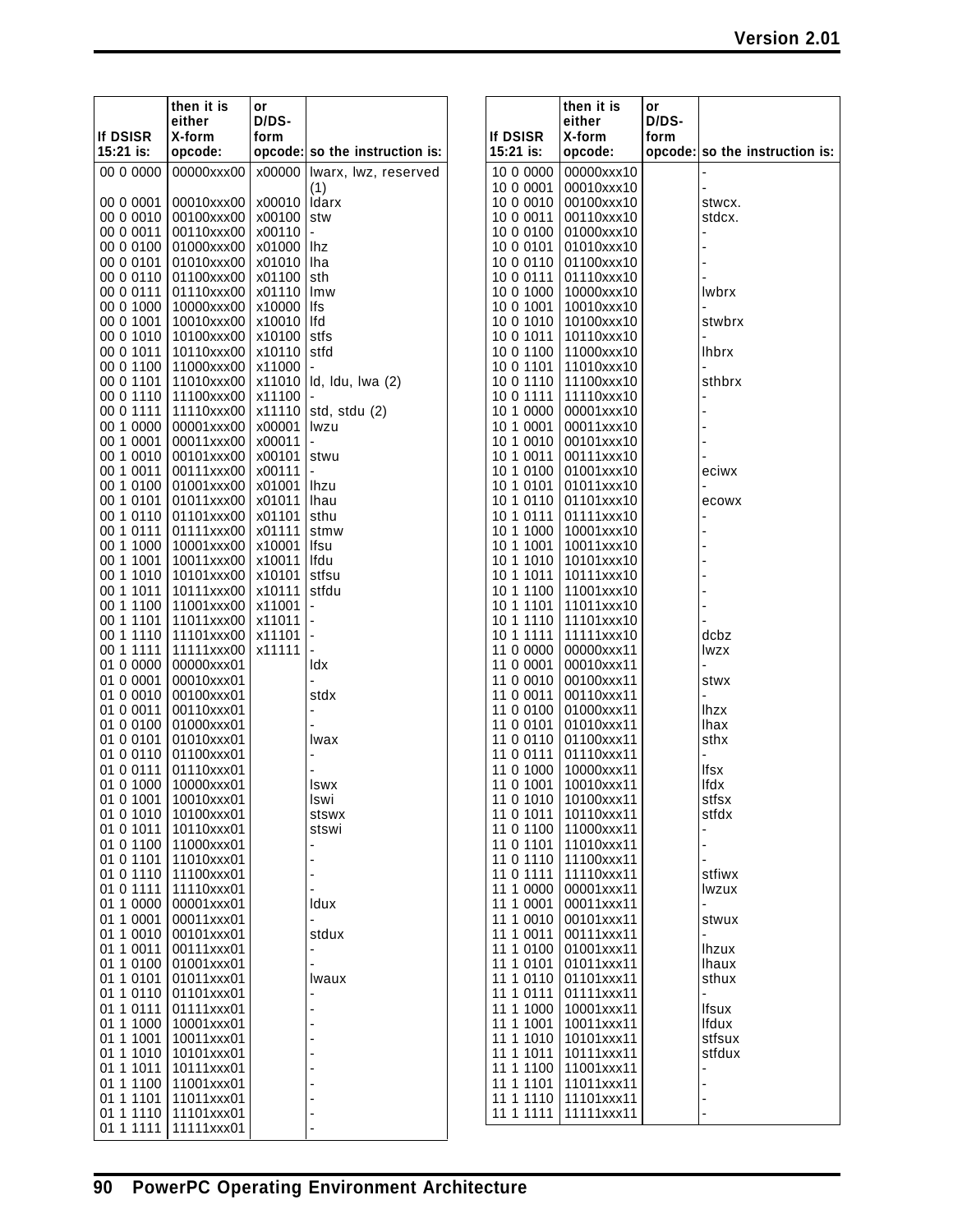# **Appendix E. Example Performance Monitors (Optional)**

A Performance Monitor facility provides a means of collecting information about program and system performance.

The resources (e.g., SPR numbers) that a Performance Monitor facility may use are identified elsewhere in this Book. All other aspects of any Performance Monitor facility are implementation-dependent, and are described in the Book IV, *PowerPC Implementation Features* document for the implementation.

This appendix provides two examples of Performance Monitor facilities. They are only examples; implementations may provide all, some, or none of the features described here, or may provide features that are similar to those described here but differ in detail.

#### **Programming Note**

Because the features provided by a Performance Monitor facility are implementation-dependent, operating systems should provide services that support the useful performance monitoring functions in a generic fashion. Application programs should use these services, and should not depend on the features provided by a particular implementation.

The example Performance Monitor facilities consist of the following features (described in detail in subsequent sections).

- one MSR bit
	- PMM (Performance Monitor Mark), which can be used to select one or more programs for monitoring
- **s** SPRs
	- PMC1 − PMC8 (Performance Monitor Counter registers  $1 - 8$ ), which count events
	- MMCR0, MMCR1, and MMCRA (Monitor Mode Control Registers 0, 1, and A), which control the Performance Monitor facility
	- SIAR and SDAR (Sampled Instruction Address Register and Sampled Data Address Register), which contain the address of the "sampled instruction" and of the "sampled data"
- $\blacksquare$  the Performance Monitor interrupt, which can be caused by monitored conditions and events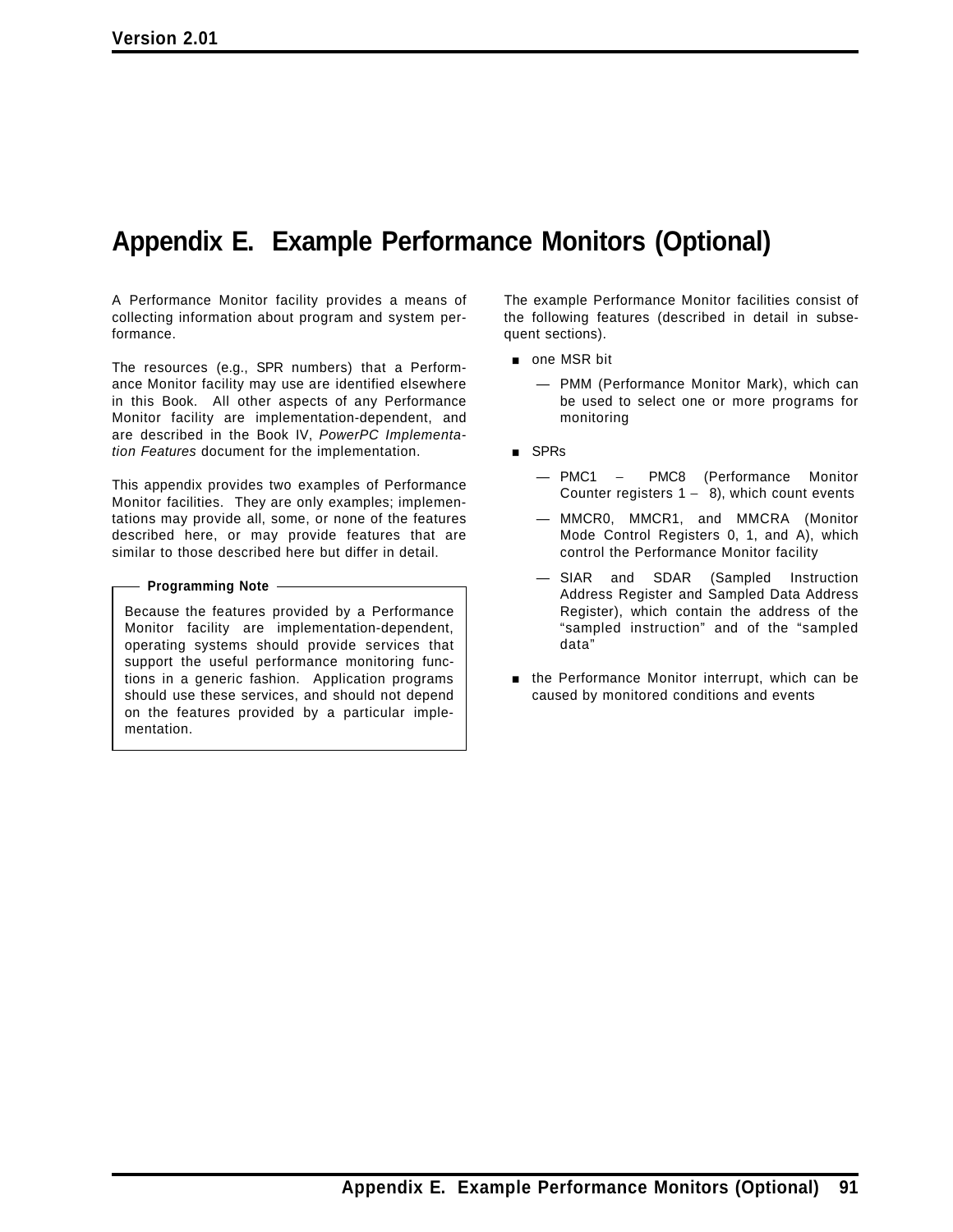# **E.1 Performance Monitor for POWER4**

The minimal subset of the features listed on page 91 that makes the resulting Performance Monitor useful to software consists of  $MSR_{PMM}$ , PMC1, PMC2, PMC3, PMC4, MMCR0, MMCR1, and MMCRA and certain bits and fields of these three Monitor Mode Control Registers. These features support the counting of four selected events, and are identified as the "basic" features below. The remaining features (the remaining SPRs, the remaining bits in the three Monitor Mode Control Registers, and the Performance Monitor interrupt) are considered "extensions".

The events that can be counted in the PMCs are implementation-dependent. The Book IV, *PowerPC Implementation Features* document for the implementation describes the events that are available for each PMC, and also the code that identifies each event. The events and codes may vary between PMCs, as well as between implementations. The event to be counted in a given PMC is selected by specifying the appropriate code in the MMCR "Selector" field for the PMC. As described in Book IV, some events may include operations that are performed out-of-order.

Many aspects of the operation of the Performance Monitor are summarized by the following hierarchy, which is described starting at the lowest level.

 $\blacksquare$  A "counter negative condition" occurs when the value in a PMC is negative (i.e., when bit 0 of the PMC is 1). A "Time Base transition event" occurs when a selected bit of the Time Base changes from 0 to 1 (the bit is selected by an MMCR field). The term "condition or event" is used as an abbreviation for "counter negative condition or Time Base transition event". A condition or event can be caused implicitly by the processor (e.g., incrementing a PMC) or explicitly by software (*mtspr*).

- A condition or event is enabled if the corresponding "Enable" bit in an MMCR is 1. The occurrence of an enabled condition or event can have side effects within the Performance Monitor, such as causing the PMCs to cease counting.
- **An enabled condition or event causes a Perform**ance Monitor exception if Performance Monitor exceptions are enabled by the corresponding "Enable" bit in an MMCR. A single Performance Monitor exception may reflect multiple enabled conditions and events.
- A Performance Monitor exception causes a Performance Monitor interrupt when  $MSR_{FF}=1$ .

**Programming Note**

The Performance Monitor can be effectively disabled (i.e., put into a state in which Performance Monitor SPRs are not altered and Performance Monitor interrupts do not occur) by setting MMCR0 to 0x8000\_0000.

## **E.1.1 PMM Bit of the Machine State Register**

The Performance Monitor uses MSR bit PMM, which is defined as follows.

- **Bit Description**
- 61 *Performance Monitor Mark* (PMM)

This bit is a basic feature.

This bit contains the Performance Monitor "mark" (0 or 1).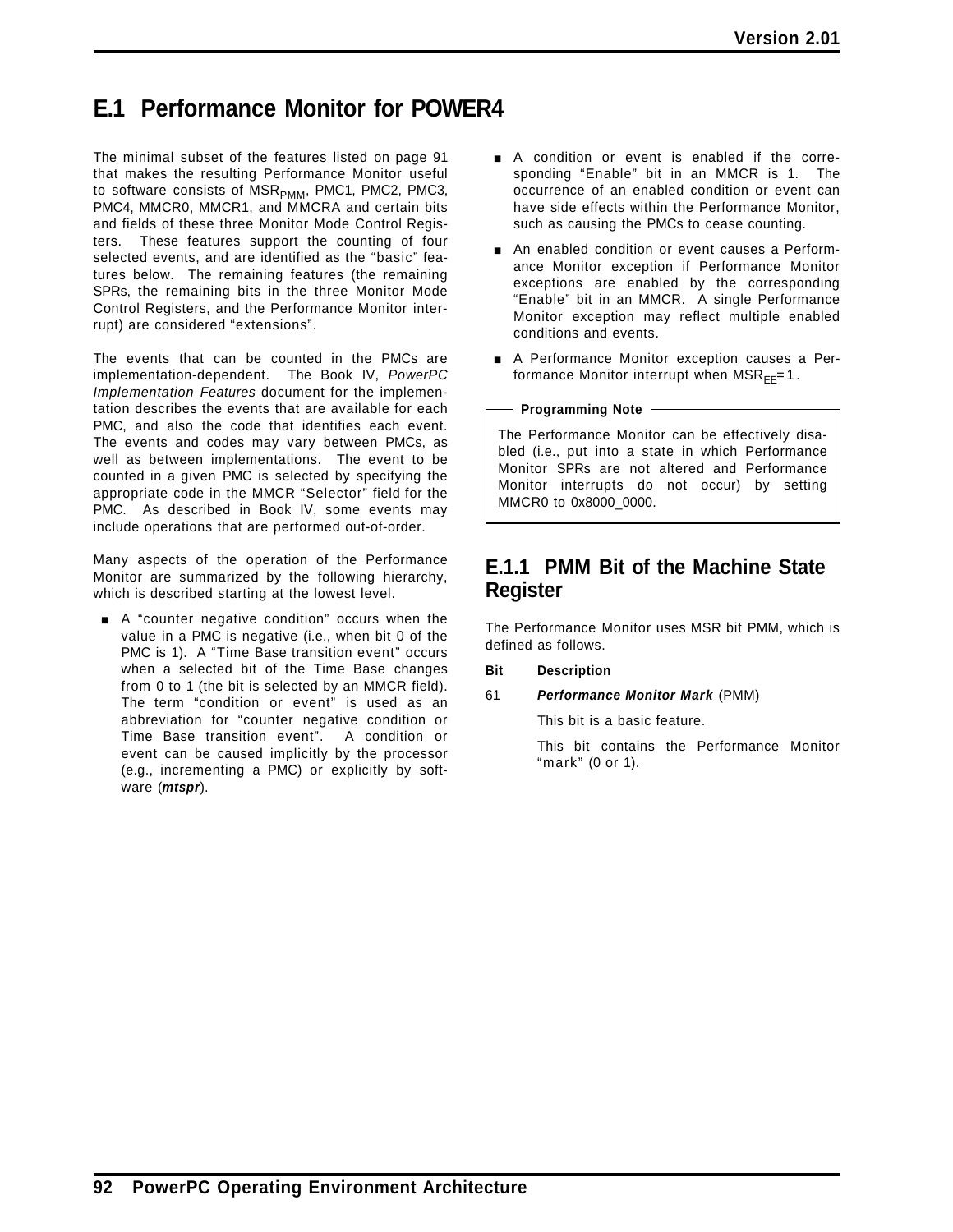**Programming Note**

Software can use this bit as a process-specific marker which, in conjunction with  $MMCR0<sub>FCM0 FCM1</sub>$  (see Section E.1.2.2), permits events to be counted on a process-specific basis. (The bit is saved by interrupts and restored by *rfid*.)

Common uses of the PMM bit include the following.

- **Exercise Count events for a few selected processes.** This use requires the following bit settings.
	- $-$  MSR<sub>PMM</sub>= 1 for the selected processes,  $MSR<sub>PMM</sub> = 0$  for all other processes
	- $-$  MMCRO $_{FCMO}$ = 1
	- $-$  MMCRO<sub>FCM1</sub>=0
- Count events for all but a few selected processes. This use requires the following bit settings.
	- $-$  MSR<sub>PMM</sub>=1 for the selected processes,  $MSR<sub>PMM</sub> = 0$  for all other processes
	- $-$  MMCRO $_{FCMO} = 0$
	- $-$  MMCRO<sub>FCM1</sub>=1

Notice that for both of these uses a mark value of 1 identifies the "few" processes and a mark value of 0 identifies the remaining "many" processes. Because the PMM bit is set to 0 when an interrupt occurs (see Figure 28 on page 54), interrupt handlers are treated as one of the "many". If it is desired to treat interrupt handlers as one of the "few", the mark value convention just described would be reversed.

## **E.1.2 Special Purpose Registers**

The Performance Monitor SPRs count events, control the operation of the Performance Monitor, and provide associated information.

The Performance Monitor SPRs can be read and written using the *mfspr* and *mtspr* instructions (see Section 3.4.1, "Move To/From System Register Instructions" on page 16). The Performance Monitor SPR numbers are shown in Figure 36. Writing any of the Performance Monitor SPRs is privileged. Reading any of the Performance Monitor SPRs is *not* privileged (however, the privileged SPR numbers used to write the SPRs can also be used to read them; see the figure).

The elapsed time between the execution of an instruction and the time at which events due to that instruction have been reflected in Performance Monitor SPRs is not defined. No means are provided by which software can ensure that all events due to preceding instructions have been reflected in Performance Monitor SPRs. Similarly, if the events being monitored may be caused by operations that are performed out-of-order, no means are provided by which software can prevent such events due to subsequent instructions from being reflected in Performance Monitor SPRs. Thus the value obtained by reading a Performance Monitor SPR may not be precise: it may fail to reflect some events due to instructions that precede the *mfspr* and may reflect some events due to instructions that follow the *mfspr*. This lack of precision applies regardless of whether the state of the processor is such that the SPR is subject to change by the processor at the time the *mfspr* is executed.

If an *mtspr* instruction is executed that changes the value of a Performance Monitor SPR other than SIAR or SDAR, the change is not guaranteed to have taken effect until after a subsequent context synchronizing instruction has been executed (see Chapter 7, "Synchronization Requirements for Context Alterations" on page 71).

**Programming Note**

Depending on the events being monitored, the contents of Performance Monitor SPRs may be affected by aspects of the runtime environment (e.g., cache contents) that are not directly attributable to the programs being monitored.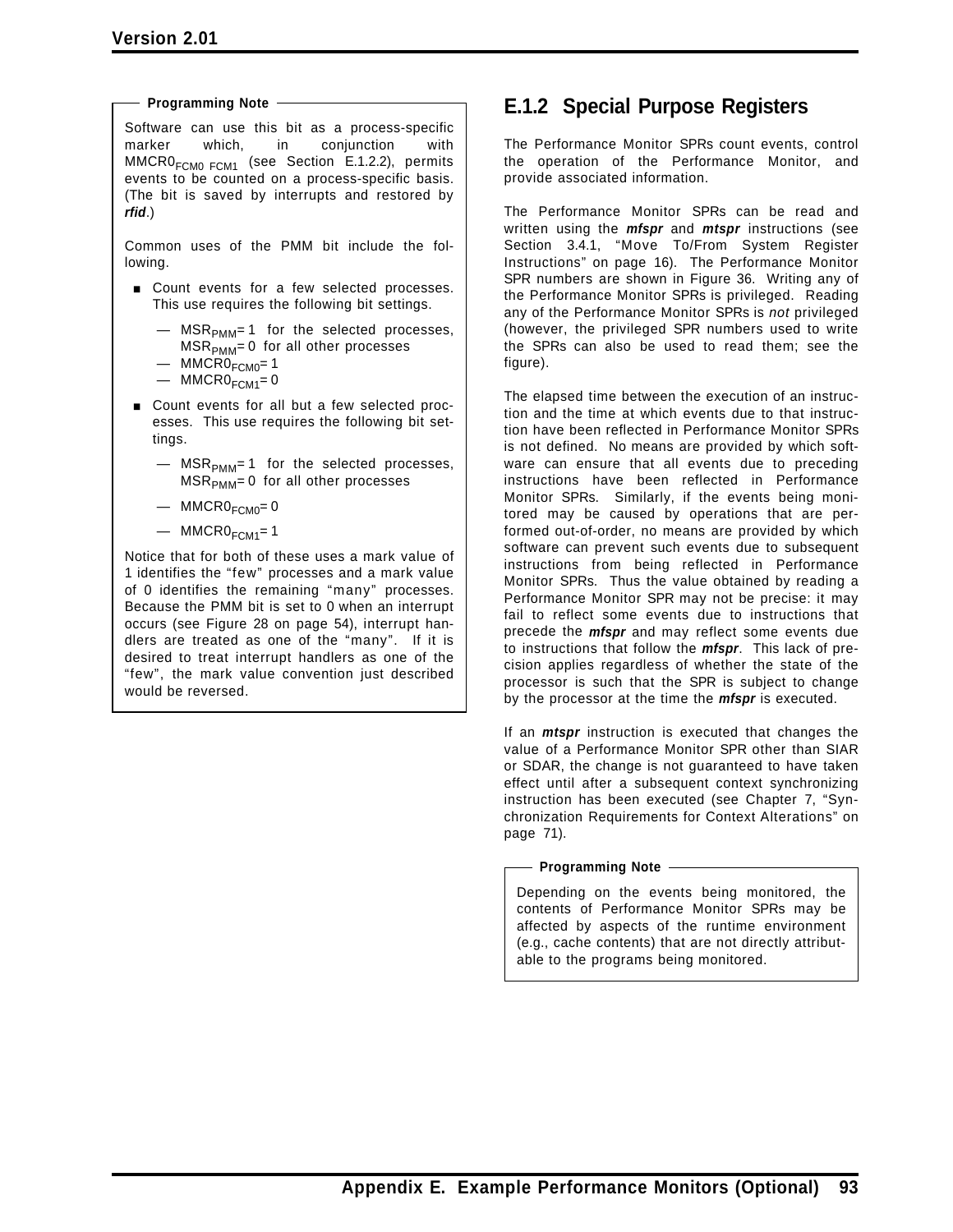|                                                                                                                                                                                                                       | SPR <sup>1,2</sup>             | Register          | Privi-  |
|-----------------------------------------------------------------------------------------------------------------------------------------------------------------------------------------------------------------------|--------------------------------|-------------------|---------|
| decimal                                                                                                                                                                                                               | $spr_{5:9}$ spr <sub>0:4</sub> | Name              | leged   |
| 770,786                                                                                                                                                                                                               | 11000 n0010                    | MMCRA             | no,yes  |
| 771,787                                                                                                                                                                                                               | 11000 n0011                    | PMC <sub>1</sub>  | no,yes  |
| 772,788                                                                                                                                                                                                               | 11000 n0100                    | PMC <sub>2</sub>  | no,yes  |
| 773,789                                                                                                                                                                                                               | 11000 n0101                    | PMC3              | no,yes  |
| 774,790                                                                                                                                                                                                               | 11000 n0110                    | PMC4              | no, yes |
| 775.791                                                                                                                                                                                                               | 11000 n0111                    | PMC <sub>5</sub>  | no,yes  |
| 776,792                                                                                                                                                                                                               | 11000 n1000                    | PMC6              | no,yes  |
| 777,793                                                                                                                                                                                                               | 11000 n1001                    | PMC7              | no,yes  |
| 778,794                                                                                                                                                                                                               | 11000 n1010                    | PMC8              | no,yes  |
| 779.795                                                                                                                                                                                                               | 11000 n1011                    | MMCR <sub>0</sub> | no, yes |
| 780.796                                                                                                                                                                                                               | 11000 n1100                    | SIAR              | no,yes  |
| 781,797                                                                                                                                                                                                               | 11000 n1101                    | SDAR              | no,yes  |
| 782,798                                                                                                                                                                                                               | 11000 n1110                    | MMCR1             | no,yes  |
| <sup>1</sup> Note that the order of the two 5-bit halves<br>of the SPR number is reversed.<br><sup>2</sup> For <i>mtspr</i> , n must be 1. For <i>mfspr</i> , reading<br>the SPR is privileged if and only if $n=1$ . |                                |                   |         |

**Figure 36. Performance Monitor SPR encodings for mtspr and mfspr**

### **E.1.2.1 Performance Monitor Counter Registers**

The eight Performance Monitor Counter registers, PMC1 through PMC8, are 32-bit registers that count events.

|   | PMC <sub>1</sub> |    |
|---|------------------|----|
|   | PMC <sub>2</sub> |    |
|   | PMC <sub>3</sub> |    |
|   | PMC4             |    |
|   | PMC <sub>5</sub> |    |
|   | PMC6             |    |
|   | PMC7             |    |
|   | PMC8             |    |
| 0 |                  | 31 |

#### **Figure 37. Performance Monitor Counter registers**

PMC1 and PMC2 are basic features.

Normally each PMC is incremented each processor cycle by the number of times the corresponding event occurred in that cycle. Other modes of incrementing may also be provided (e.g., see the description of MMCR1 bits PMC1HIST and PMCjHIST).

"PMCj" is used as an abbreviation for "PMCi,  $i > 1$ ".

| <b>Programming Note</b> |  | - |
|-------------------------|--|---|
|                         |  |   |

Software can use a PMC to "pace" the collection of Performance Monitor data. For example, if it is desired to collect event counts every n cycles, software can specify that a particular PMC count cycles and set that PMC to 0x8000\_0000 − n. The events of interest would be counted in other PMCs. The counter negative condition that will occur after n cycles can, with the appropriate setting of MMCR bits, cause counter values to become frozen, cause a Performance Monitor interrupt to occur, etc.

## **E.1.2.2 Monitor Mode Control Register 0**

Monitor Mode Control Register 0 (MMCR0) is a 32-bit register. This register, along with MMCR1 and MMCRA, controls the operation of the Performance Monitor.

|   | MMCR <sub>0</sub> |  |
|---|-------------------|--|
| 0 |                   |  |

#### **Figure 38. Monitor Mode Control Register 0**

MMCR0 is a basic feature. Within MMCR0, some of the bits and fields are basic features and some are extensions. The basic bits and fields are identified as such, below.

Some bits of MMCR0 are altered by the processor when various events occur, as described below.

The bit definitions of MMCR0 are as follows. MMCR0 bits that are not implemented are treated as reserved.

#### **Bit(s) Description**

0 *Freeze Counters* (FC)

This bit is a basic feature.

- 0 The PMCs are incremented (if permitted by other MMCR bits).
- The PMCs are not incremented.

The processor sets this bit to 1 when an enabled condition or event occurs and  $MMCR0$ <sub>FCECE</sub>=1.

#### 1 *Freeze Counters in Supervisor State* (FCS)

This bit is a basic feature.

- 0 The PMCs are incremented (if permitted by other MMCR bits).
- 1 The PMCs are not incremented if  $MSR_{PR}=0$ .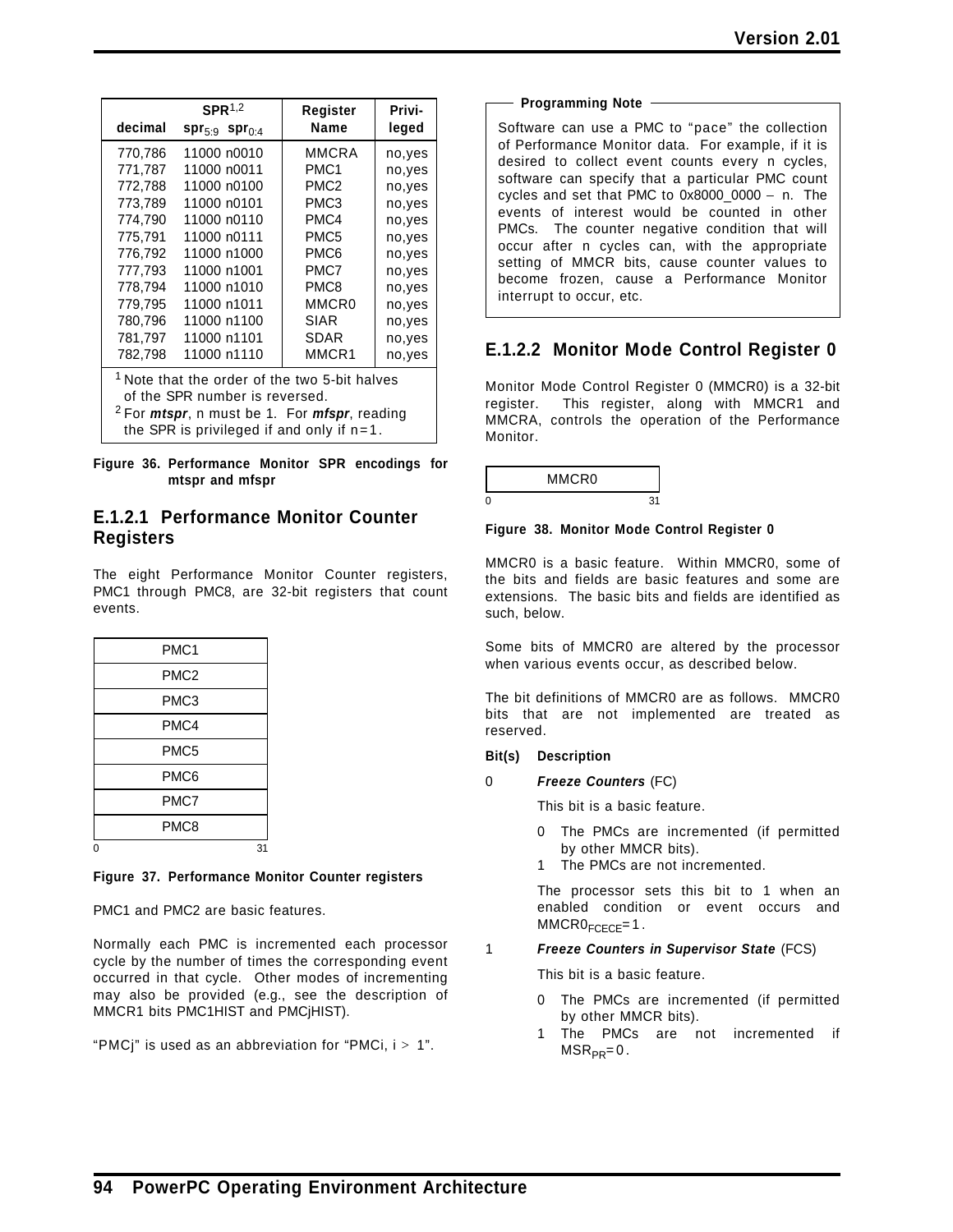### **Version 2.01**

#### 2 *Freeze Counters in Problem State* (FCP)

This bit is a basic feature.

- 0 The PMCs are incremented (if permitted by other MMCR bits).
- 1 The PMCs are not incremented if  $MSR_{PR} = 1$ .

#### 3 *Freeze Counters while Mark = 1* (FCM1)

This bit is a basic feature.

- 0 The PMCs are incremented (if permitted by other MMCR bits).
- 1 The PMCs are not incremented if  $MSR<sub>PMM</sub>=1$ .

#### 4 *Freeze Counters while Mark = 0* (FCM0)

This bit is a basic feature.

- 0 The PMCs are incremented (if permitted by other MMCR bits).
- 1 The PMCs are not incremented if  $MSR<sub>PMM</sub>=0.$
- 5 *Performance Monitor Exception Enable* (PMXE)

This bit is a basic feature.

- 0 Performance Monitor exceptions are disabled.
- 1 Performance Monitor exceptions are enabled until a Performance Monitor exception occurs, at which time:
	- $\blacksquare$  MMCR0<sub>PMXE</sub> is set to 0

**Programming Note**

Software can set this bit to 0 to prevent Performance Monitor interrupts.

Software can set this bit to 1 and then poll the bit to determine whether an enabled condition or event has occurred. This is especially useful on an implementation that does not provide the Performance Monitor interrupt.

- 6 *Freeze Counters on Enabled Condition or Event* (FCECE)
	- 0 The PMCs are incremented (if permitted by other MMCR bits).
	- The PMCs are incremented (if permitted by other MMCR bits) until an enabled condition or event occurs when  $MMCR0<sub>TRIGGER</sub>=0$ , at which time:
		- $MMCR0<sub>FC</sub>$  is set to 1

If the enabled condition or event occurs when  $MMCRO<sub>TRIGGER</sub>= 1$ , the FCECE bit is treated as if it were 0.

#### 7:8 *Time Base Selector* (TBSEL)

This field selects the Time Base bit that can cause a Time Base transition event (the event occurs when the selected bit changes from 0 to 1).

- 00 Time Base bit 63 is selected.
- 01 Time Base bit 55 is selected.
- 10 Time Base bit 51 is selected.
- 11 Time Base bit 47 is selected.

#### **Programming Note**

Time Base transition events can be used to collect information about processor activity, as revealed by event counts in PMCs and by addresses in SIAR and SDAR, at periodic intervals.

In multiprocessor systems in which the Time Base registers are synchronized among the processors, Time Base transition events can be used to correlate the Performance Monitor data obtained by the several processors. For this use, software must specify the same TBSEL value for all the processors in the system.

Because the frequency of the Time Base is implementation-dependent, software should invoke a system service program to obtain the frequency before choosing a value for TBSEL.

#### 9 *Time Base Event Enable* (TBEE)

0 Time Base transition events are disabled.

1 Time Base transition events are enabled.

#### 10:15 *Threshold* (THRESHOLD)

This field contains a "threshold value", which is a value such that only events that exceed the value are counted. The events to which a threshold value can apply are implementation-dependent, as are the dimension of the threshold (e.g., duration in cycles) and the granularity with which the threshold value is interpreted. See the Book IV, *PowerPC Implementation Features* document for the implementation.

#### **Programming Note**

By varying the threshold value, software can obtain a profile of the characteristics of the events subject to the threshold. For example, if PMC1 counts the number of cache misses for which the duration exceeds the threshold value, then software can obtain the distribution of cache miss durations for a given program by monitoring the program repeatedly using a different threshold value each time.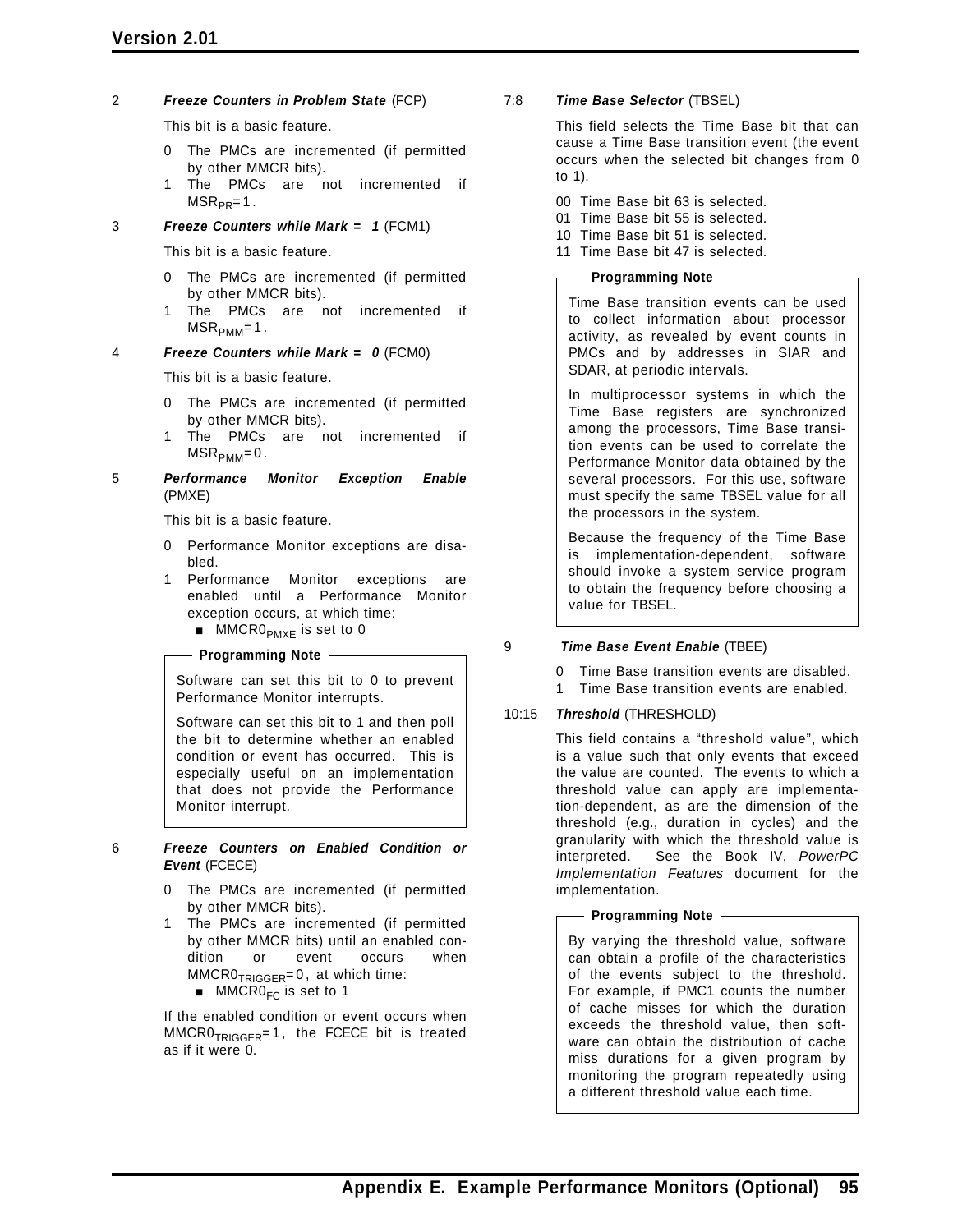#### 16 *PMC1 Condition Enable* (PMC1CE)

This bit controls whether counter negative conditions due to a negative value in PMC1 are enabled.

- 0 Counter negative conditions for PMC1 are disabled.
- 1 Counter negative conditions for PMC1 are enabled.

#### 17 *PMCj Condition Enable* (PMCjCE)

This bit controls whether counter negative conditions due to a negative value in any PMCj (i.e., in any PMC except PMC1) are enabled.

- 0 Counter negative conditions for all PMCjs are disabled.
- 1 Counter negative conditions for all PMCjs are enabled.

#### 18 *Trigger* (TRIGGER)

- 0 The PMCs are incremented (if permitted by other MMCR bits).
- 1 PMC1 is incremented (if permitted by other MMCR bits). The PMCjs are not incremented until PMC1 is negative or an enabled condition or event occurs, at which time:
	- $\blacksquare$  the PMC is resume incrementing (if permitted by other MMCR bits)
	- $\blacksquare$  MMCR0<sub>TRIGGER</sub> is set to 0

See the description of the FCECE bit, above, regarding the interaction between TRIGGER and FCECE.

#### **Programming Note**

Uses of TRIGGER include the following.

- **Resume counting in the PMCjs when** PMC1 becomes negative, without causing a Performance Monitor interrupt. Then freeze all PMCs (and optionally cause a Performance Monitor interrupt) when a PMCj becomes negative. The PMCjs then reflect the events that occurred between the time PMC1 became negative and the time a PMCj becomes negative. This use requires the following MMCR0 bit settings.
	- TRIGGER=1
	- $-$  PMC1CE=0
	- PMCjCE=1
	- $-$  TBEE=0
	- FCECE=1
	- PMXE=1 (if a Performance Monitor interrupt is desired)
- **Resume counting in the PMCjs when** PMC1 becomes negative, and cause a Performance Monitor interrupt without freezing any PMCs. The PMCjs then reflect the events that occurred between the time PMC1 became negative and the time the interrupt handler reads them. This use requires the following MMCR0 bit settings.
	- TRIGGER=1
	- $-$  PMC1CE=1
	- $-$  TBEE=0
	- $-$  FCECE=0
	- $-$  PMXE=1

#### 19:25 *PMC1 Selector* (PMC1SEL)

This field is a basic feature.

This field contains a code (one of at most 128 values) that identifies the event to be counted in PMC1; see the Book IV, *PowerPC Implementation Features* document for the implementation.

#### 26:31 *PMC2 Selector* (PMC2SEL)

This field is a basic feature.

This field contains a code (one of at most 64 values) that identifies the event to be counted in PMC2; see Book IV.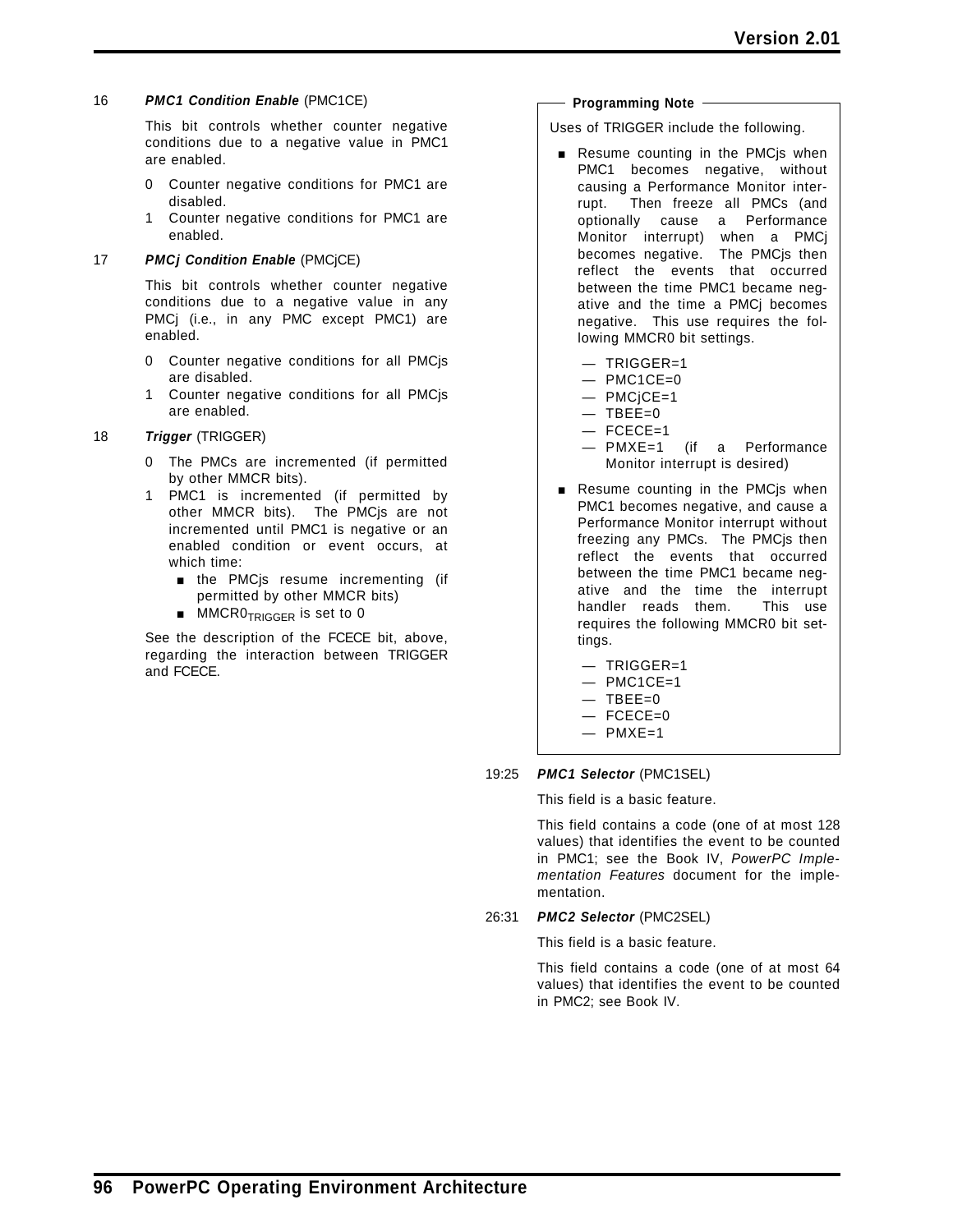### **E.1.2.3 Monitor Mode Control Register 1**

Monitor Mode Control Register 1 (MMCR1) is a 32-bit register. This register, along with MMCR0 and MMCRA, controls the operation of the Performance Monitor.

|   | MMCR1 |  |
|---|-------|--|
| n |       |  |

#### **Figure 39. Monitor Mode Control Register 1**

MMCR1 is a basic feature.

Some bits of MMCR1 are altered by the processor when various events occur, as described below.

The bit definitions of MMCR1 are as follows. MMCR1 bits that are not implemented are treated as reserved.

| Bit(s) | <b>Description</b> |
|--------|--------------------|
|--------|--------------------|

- 0:4 *PMC3 Selector* (PMC3SEL)
- 5:9 *PMC4 Selector* (PMC4SEL)
- 10:14 *PMC5 Selector* (PMC5SEL)
- 15:19 *PMC6 Selector* (PMC6SEL)
- 20:24 *PMC7 Selector* (PMC7SEL)

Each of these fields contains a code (one of at most 32 values) that identifies the event to be counted in PMCs 3 through 7 respectively; see Book IV.

#### 25:28 *PMC8 Selector* (PMC8SEL)

This field contains a code (one of at most 16 values) that identifies the event to be counted in PMC8; see Book IV.

#### 29 *Freeze Counters until IABR Match* (FCUIABR)

- 0 The PMCs are incremented (if permitted by other MMCR bits).
- 1 The PMCs are not incremented until a "monitored" IABR match occurs. An IABR match is said to be "monitored" if it occurs when PMC incrementing is permitted by  $MMCRO<sub>0:4</sub>$  and  $MSR<sub>PR PMM</sub>$ . When a monitored IABR match occurs:
	- **n** the PMCs resume incrementing (if permitted by other MMCR bits)
	- $\blacksquare$  MMCR1<sub>FCUIABR</sub> is set to 0

The IABR (Instruction Address Breakpoint Register) is an implementation-specific SPR, and the definition of "IABR match" is implementation-dependent; see the Book IV, *PowerPC Implementation Features* document for the implementation.

#### 30 *PMC1 History Mode* (PMC1HIST)

This bit controls whether PMC1 is incremented in the normal way, described in Section E.1.2.1, or in "history mode". In history mode a PMC is shifted left by one bit each processor cycle, and the vacated loworder bit is set to 1 if the associated event occurred (one or more times) in that cycle and is set to 0 otherwise.

- 0 PMC1 is incremented normally (if incrementing is permitted by other MMCR bits).
- PMC1 is incremented in history mode (if incrementing is permitted by other MMCR bits).

31 *PMCj History Mode* (PMCjHIST)

This bit controls whether all PMCjs are incremented in the normal way, described in Section E.1.2.1, or in "history mode", described under PMC1HIST above.

- All PMCjs are incremented normally (if incrementing is permitted by other MMCR bits).
- 1 All PMCjs are incremented in history mode (if incrementing is permitted by other MMCR bits).

### **E.1.2.4 Monitor Mode Control Register A**

Monitor Mode Control Register A (MMCRA) is a 32-bit register. This register, along with MMCR0 and MMCR1, controls the operation of the Performance Monitor.

|   | <b>MMCRA</b> |  |
|---|--------------|--|
| n |              |  |

**Figure 40. Monitor Mode Control Register A**

MMCRA is a basic feature. Within MMCRA, some of the bits and fields are basic features and some are extensions. The basic bits and fields are identified as such, below.

The bit definitions of MMCRA are as follows. MMCRA bits that are not implemented are treated as reserved.

#### **Bit(s) Description**

#### 0 *Multithread Count Mode* (MODE)

- 0 Global Mode: All PMCs count all threads (no thread active gating). Example: If MMCR0 is programmed to have PMC1 count instructions executed, PMC1 will count instructions executed by both thread 0 and 1.
- 1 Thread Mode: PMC1 PMC4 count events tor thread 0. PMC5 - PMC8 count the same events for thread 1. Example: If MMCR0 is programmed to have PMC1 count instructions executed, PMC1 will count instructions executed both thread 0, and and PMC5 will count instruction executed by thread 1.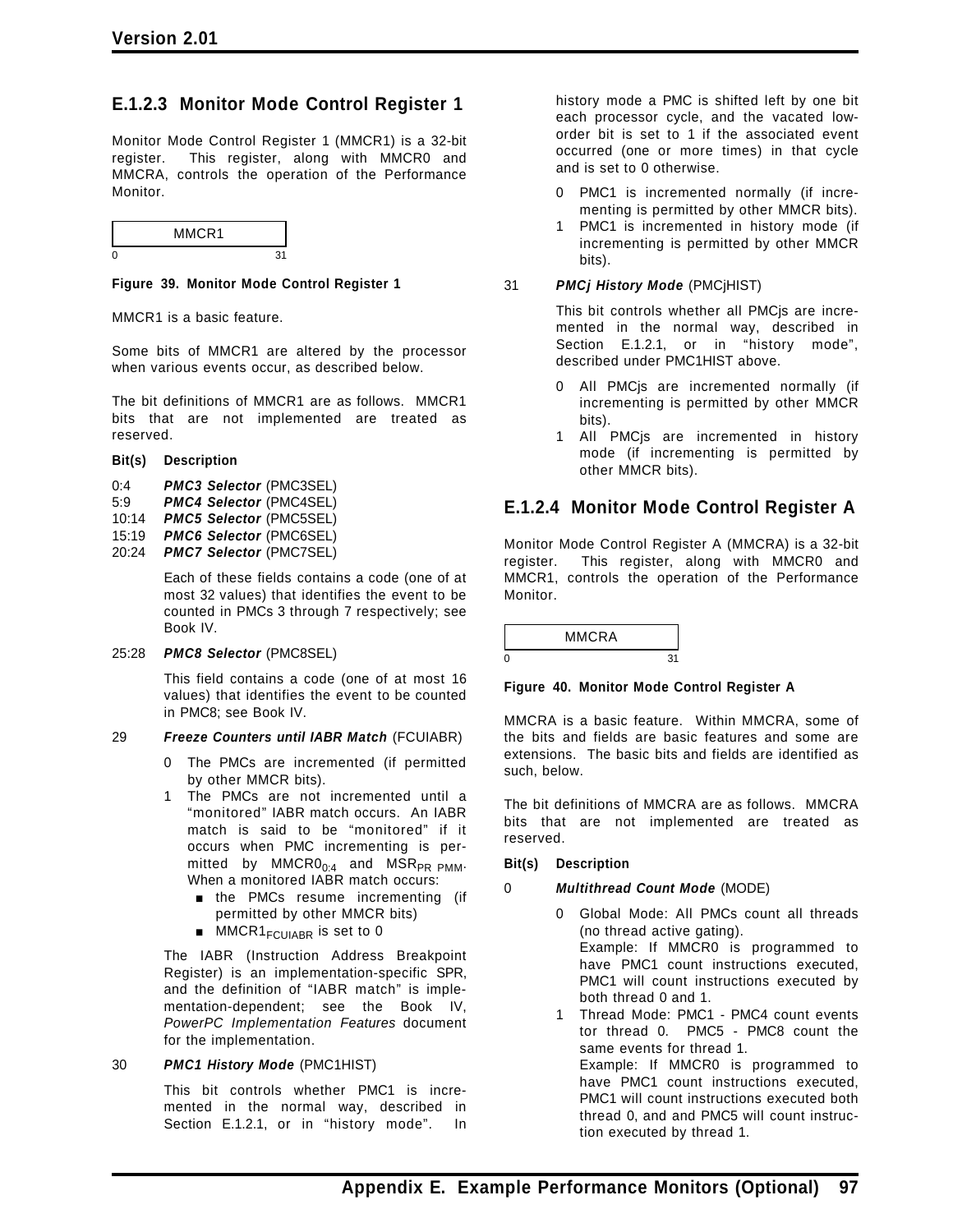When  $MODE = 1$ , the PMC SPR addressing changes.

- For thread 0, PMC1 PMC4 (Performance Monitor Counter registers 1 - 4) are addressed using PMC1 - PMC4 SPR addresses from Figure 36 on page 94. The results of *mfspr* or *mtspr* instructions that use a PMC5 - PMC8 SPR address are implementation-dependent.
- For thread 1, PMC5 PMC8 are addressed using PMC1 - PMC4 SPR addresses from Figure 36 on page 94. The results of *mfspr* or *mtspr* instructions that use a PMC5 - PMC8 SPR address are implementation-dependent.

1 *Freeze Counters 1-4* (FC1-4)

- PMC1 PMC4 are incremented (if permitted by other MMCR bits).
- 1 PMC1 PMC4 are not incremented.

#### 2 *Freeze Counters 5-8* (FC5-8)

- 0 PMC5 PMC8 are incremented (if permitted by other MMCR bits).
- 1 PMC5 PMC8 are not incremented.
- 3:7 Reserved
- 8:14 Reserved for implementation-specific use
- 15:23 Reserved
- 24:27 Reserved for implementation-specific use
- 28:29 Reserved
- 30 *Freeze Counters in Wait State* (FCWAIT)

This bit is a basic feature.

- 0 The PMCs are incremented (if permitted by other MMCR bits).
- 1 The PMCs are not incremented if  $CTRL_{31}=0$ . Software is expected to set  $CTRL_{31}=0$  when it is in a "wait state", i.e, when there is no process ready to run.

Only Branch Unit type of events do not increment if  $\text{CTR}_{31} = 0$ . Other units continue to count.

31 Reserved

### **E.1.2.5 Sampled Instruction Address Register**

The Sampled Instruction Address Register (SIAR) is a 64-bit register. It contains the address of the "sampled instruction" when a Performance Monitor exception occurs.

SIAR

 $0 \hspace{2.5cm} 63$ 

#### **Figure 41. Sampled Instruction Address Register**

When a Performance Monitor exception occurs, SIAR is set to the effective address of an instruction that was executing, possibly out-of-order, at or around the time that the Performance Monitor exception occurred. This instruction is called the "sampled instruction".

The contents of SIAR may be altered by the processor if and only if  $MMCR0<sub>PMXE</sub>=1$ . Thus after the Performance Monitor exception occurs, the contents of SIAR are not altered by the processor until software sets  $MMCR0<sub>PMXF</sub>$  to 1. After software sets  $MMCR0<sub>PMXF</sub>$  to 1, the contents of SIAR are undefined until the next Performance Monitor exception occurs.

See Section E.1.4 regarding the effects of the Trace facility on SIAR.

### **E.1.2.6 Sampled Data Address Register**

The Sampled Data Address Register (SDAR) is a 64-bit register. It contains the address of the "sampled data" when a Performance Monitor exception occurs.

SDAR

 $0 \hspace{2.5cm}$  63

#### **Figure 42. Sampled Data Address Register**

When a Performance Monitor exception occurs, SDAR is set to the effective address of the storage operand of an instruction that was executing, possibly out-oforder, at or around the time that the Performance Monitor exception occurred. This storage operand is called the "sampled data". The sampled data may be, but need not be, the storage operand (if any) of the "sampled instruction" (see Section E.1.2.5). If the Performance Monitor exception causes a Performance Monitor interrupt, SRR1 indicates whether the sampled data is in fact the storage operand of the sampled instruction (see Section E.1.3).

The contents of SDAR may be altered by the processor if and only if  $MMCR0_{PMXE} = 1$ . Thus after the Performance Monitor exception occurs, the contents of SDAR are not altered by the processor until software sets MMCRO<sub>PMXE</sub> to 1. After software sets  $MMCR0<sub>PMXE</sub>$  to 1, the contents of SDAR are undefined until the next Performance Monitor exception occurs.

See Section E.1.4 regarding the effects of the Trace facility on SDAR.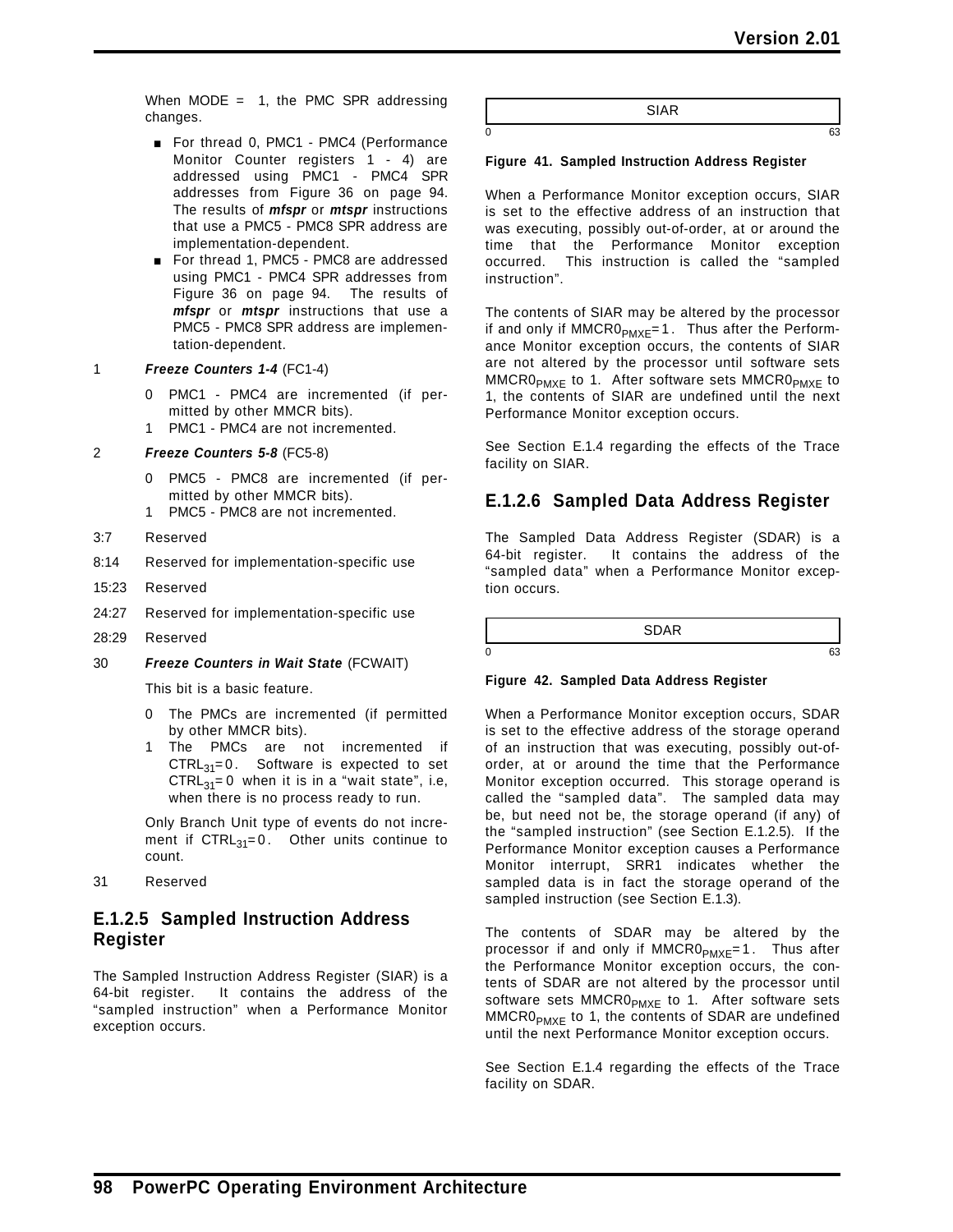## **E.1.3 Performance Monitor Interrupt**

The Performance Monitor interrupt is a systemcaused interrupt (see Section 5.3, "Interrupt Classes" on page 52). It is masked by  $MSR_{FF}$  in the same manner that External and Decrementer interrupts are.

A Performance Monitor interrupt occurs when no higher priority exception exists, a Performance Monitor exception exists, and  $MSR_{FF} = 1$ . The occurrence of the interrupt cancels the exception (i.e., causes the exception to cease to exist).

If multiple Performance Monitor exceptions occur before the first causes a Performance Monitor interrupt, the interrupt reflects the most recent Performance Monitor exception and the preceding Performance Monitor exceptions are lost.

The following registers are set:

**SRR0** Set to the effective address of the instruction that the processor would have attempted to execute next if no interrupt conditions were present.

#### **SRR1**

- **33** Set to 1 if the contents of SIAR and SDAR are associated with the same instruction (i.e., if SDAR contains the effective address of the storage operand of the "sampled instruction"); otherwise set to 0 (including the case in which the "sampled instruction" has no storage operand).
- **34:36 and 42:47** See the Book IV, *PowerPC Implementation Features* document for the implementation.
- **Others** Loaded from the MSR.
- **MSR** See Figure 28 on page 54.
- **SIAR** Set to the effective address of the "sampled instruction" (see Section E.1.2.5).
- **SDAR** Set to the effective address of the "sampled data" (see Section E.1.2.6).

Execution resumes at effective address 0x0000\_0000\_0000\_0F00.

In general, statements about External and Decrementer interrupts elsewhere in this Book apply also to the Performance Monitor interrupt; for example, if a Performance Monitor exception is pending when an *mtmsr*[*d*] instruction is executed that changes  $MSR_{EE}$  from 0 to 1, the Performance Monitor interrupt will occur before the next instruction is executed (if no higher priority exception exists).

The priority of the Performance Monitor interrupt is between that of the External interrupt and that of the Decrementer interrupt (see Section 5.7.2, "Ordered Exceptions" on page 64 and Section 5.8, "Interrupt Priorities" on page 65).

### **E.1.4 Interaction with the Trace Facility**

If the Trace facility includes setting SIAR and SDAR (see Appendix F, "Example Trace Extensions (Optional)" on page 109), and tracing is active  $(MSR_{SE}=1$  or  $MSR_{BE}=1$ ), the contents of SIAR and SDAR as used by the Performance Monitor facility are undefined and may change even when  $MMCR0<sub>PMXE</sub>=0$ , and the contents of SRR1 $_{33}$  when a Performance Monitor interrupt occurs are also undefined.

**Programming Note**

A potential combined use of the Trace and Performance Monitor facilities is to trace the control flow of a program and simultaneously count events for that program.

### **E.1.5 Synchronization Requirements for Performance Monitor SPRs**

Any requirements for synchronizing the effect of loading Performance Monitor SPRs is implementation-dependent.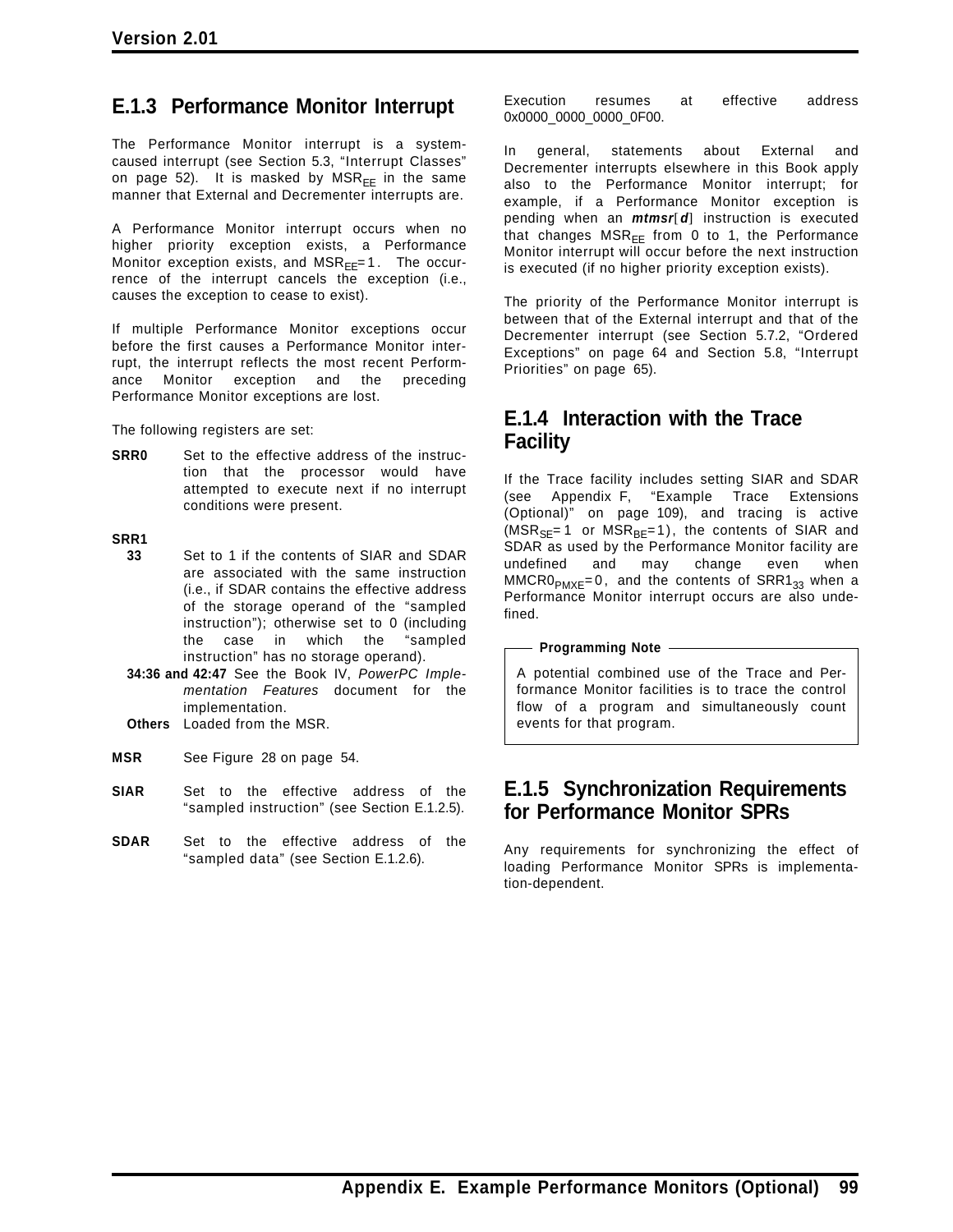# **E.2 Performance Monitor for POWER4+**

The minimal subset of the features listed on page 91 that makes the resulting Performance Monitor useful to software consists of  $MSR_{PMM}$ , PMC1, PMC2, PMC3, PMC4, MMCR0, MMCR1, and MMCRA and certain bits and fields of these three Monitor Mode Control Registers, and the Performance Monitor Interrupt. These features are identified as the "basic" features below. The remaining features (the remaining SPRs, and the remaining bits and fields in the three Monitor Mode Control Registers) are considered "extensions".

The events that can be counted in the PMCs are implementation-dependent. The Book IV, *PowerPC Implementation Features* document for the implementation describes the events that are available for each PMC, and also the code that identifies each event. The events and codes may vary between PMCs, as well as between implementations. The event to be counted in a given PMC is selected by specifying the appropriate code in the MMCR "Selector" field for the PMC. As described in Book IV, some events may include operations that are performed out-of-order.

Many aspects of the operation of the Performance Monitor are summarized by the following hierarchy, which is described starting at the lowest level.

- A "counter negative condition" exists when the value in a PMC is negative (i.e., when bit 0 of the PMC is 1). A "Time Base transition event" occurs when a selected bit of the Time Base changes from 0 to 1 (the bit is selected by an MMCR field). The term "condition or event" is used as an abbreviation for "counter negative condition or Time Base transition event". A condition or event can be caused implicitly by the processor (e.g., incrementing a PMC) or explicitly by software (*mtspr*).
- $\blacksquare$  A condition or event is enabled if the corresponding "Enable" bit in an MMCR is 1. The occurrence of an enabled condition or event can have side effects within the Performance Monitor, such as causing the PMCs to cease counting.
- An enabled condition or event causes a Performance Monitor alert if Performance Monitor events are enabled by the corresponding "Enable" bit in an MMCR. A single Performance Monitor alert may reflect multiple enabled conditions and events.

**A Performance Monitor alert causes a Perform**ance Monitor exception.

The exception effects of the Performance Monitor are said to be consistent with the contents of MMCR0<sub>PMAO</sub> if one of the following statements is true. (MMCR0<sub>PMAO</sub> reflects the occurrence of Performance Monitor events; see the definition of that bit in Section E.2.2.2.)

- MMCR0<sub>PMAO</sub>=0 and a Performance Monitor exception does not exist.
- $MMCR0<sub>PMAO</sub>=1$  and a Performance Monitor exception exists.

A context synchronizing instruction or event that occurs when  $MMCR0_{PMAO}=0$  ensures that the exception effects of the Performance Monitor are consistent with the contents of  $MMCR0_{PMAO}$ .

Even without software synchronization, when the contents of MMCR0<sub>PMAO</sub> change, the exception effects of the Performance Monitor become consistent with the new contents of MMCR0 $_{\text{PMAO}}$  sufficiently soon that the Performance Monitor facility is useful to software for its intended purposes.

A Performance Monitor exception causes a Performance Monitor interrupt when  $MSR_{EF}=1$ .

**Programming Note**

The Performance Monitor can be effectively disabled (i.e., put into a state in which Performance Monitor SPRs are not altered and Performance Monitor interrupts do not occur) by setting MMCR0 to 0x0000\_0000\_8000\_0000.

### **E.2.1 PMM Bit of the Machine State Register**

The Performance Monitor uses MSR bit PMM, which is defined as follows.

- **Bit Description**
- 61 *Performance Monitor Mark* (PMM)

This bit is a basic feature.

This bit contains the Performance Monitor "mark" (0 or 1).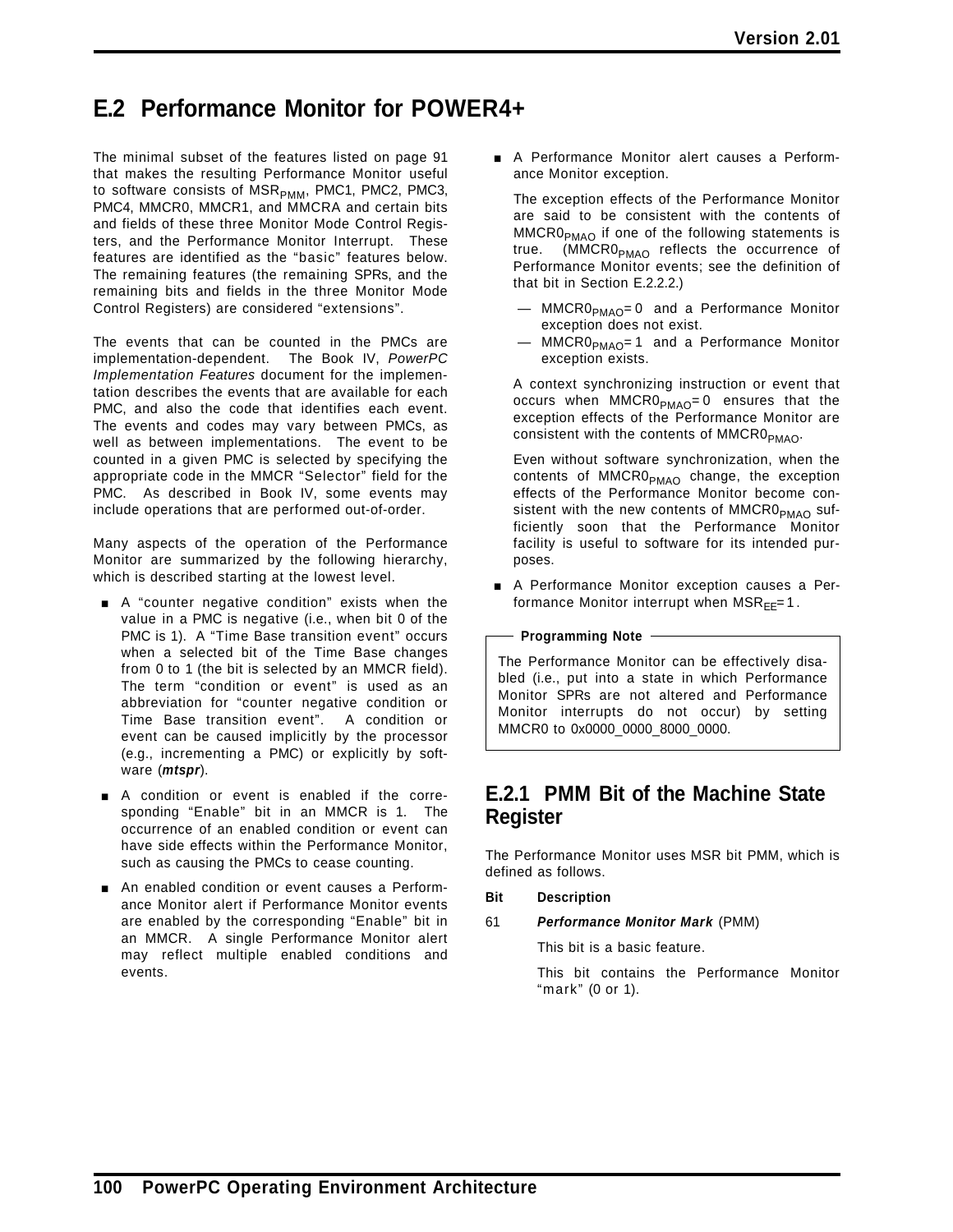**Programming Note**

Software can use this bit as a process-specific marker which, in conjunction with  $MMCR0<sub>FCM0 FCM1</sub>$  (see Section E.2.2.2), permits events to be counted on a process-specific basis. (The bit is saved by interrupts and restored by *rfid*.)

Common uses of the PMM bit include the following.

- **Exercise Count events for a few selected processes.** This use requires the following bit settings.
	- $-$  MSR<sub>PMM</sub>= 1 for the selected processes,  $MSR<sub>PMM</sub> = 0$  for all other processes
	- $-$  MMCRO $_{FCMO}$ = 1
	- $-$  MMCRO<sub>FCM1</sub>=0
- Count events for all but a few selected processes. This use requires the following bit settings.
	- $-$  MSR<sub>PMM</sub>= 1 for the selected processes,  $MSR<sub>PMM</sub>=0$  for all other processes
	- $-$  MMCRO $_{FCMO} = 0$
	- $-$  MMCRO<sub>FCM1</sub>=1

Notice that for both of these uses a mark value of 1 identifies the "few" processes and a mark value of 0 identifies the remaining "many" processes. Because the PMM bit is set to 0 when an interrupt occurs (see Figure 28 on page 54), interrupt handlers are treated as one of the "many". If it is desired to treat interrupt handlers as one of the "few", the mark value convention just described would be reversed.

## **E.2.2 Special Purpose Registers**

The Performance Monitor SPRs count events, control the operation of the Performance Monitor, and provide associated information.

The Performance Monitor SPRs can be read and written using the *mfspr* and *mtspr* instructions (see Section 3.4.1, "Move To/From System Register Instructions" on page 16). The Performance Monitor SPR numbers are shown in Figure 43. Writing any of the Performance Monitor SPRs is privileged. Reading any of the Performance Monitor SPRs is *not* privileged (however, the privileged SPR numbers used to write the SPRs can also be used to read them; see the figure).

The elapsed time between the execution of an instruction and the time at which events due to that instruction have been reflected in Performance Monitor SPRs is not defined. No means are provided by which software can ensure that all events due to preceding instructions have been reflected in Performance Monitor SPRs. Similarly, if the events being monitored may be caused by operations that are performed out-of-order, no means are provided by which software can prevent such events due to subsequent instructions from being reflected in Performance Monitor SPRs. Thus the contents obtained by reading a Performance Monitor SPR may not be precise: it may fail to reflect some events due to instructions that precede the *mfspr* and may reflect some events due to instructions that follow the *mfspr*. This lack of precision applies regardless of whether the state of the processor is such that the SPR is subject to change by the processor at the time the *mfspr* is executed. Similarly, if an *mtspr* instruction is executed that changes the contents of the Time Base, the change is not guaranteed to have taken effect with respect to causing Time Base transition events until after a subsequent context synchronizing instruction has been executed.

If an *mtspr* instruction is executed that changes the value of a Performance Monitor SPR other than SIAR or SDAR, the change is not guaranteed to have taken effect until after a subsequent context synchronizing instruction has been executed (see Chapter 7, "Synchronization Requirements for Context Alterations" on page 71).

## **Programming Note**

Depending on the events being monitored, the contents of Performance Monitor SPRs may be affected by aspects of the runtime environment (e.g., cache contents) that are not directly attributable to the programs being monitored.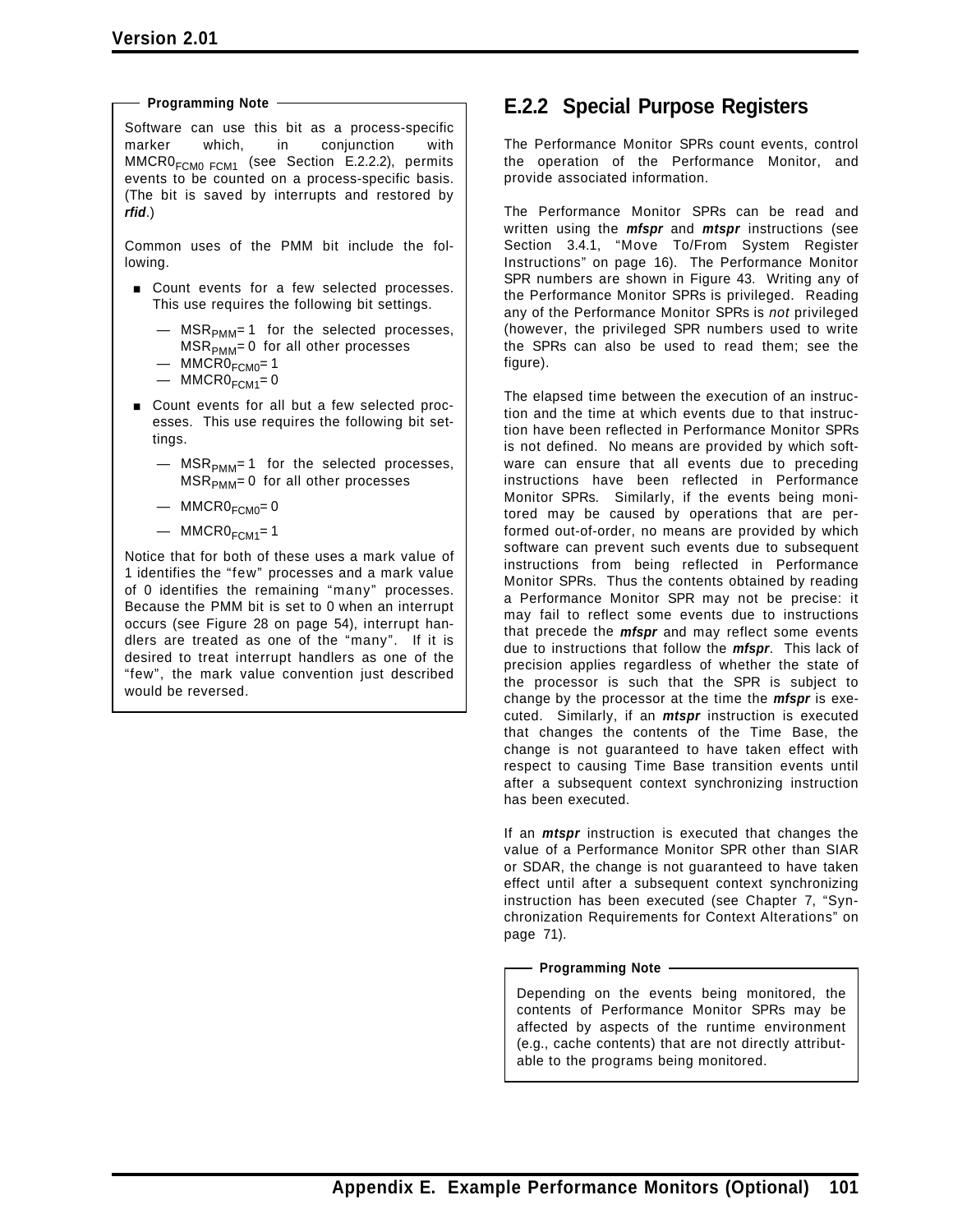|                                                                                                                                                                                                                       | SPR <sup>1,2</sup>             | Register          | Privi-  |
|-----------------------------------------------------------------------------------------------------------------------------------------------------------------------------------------------------------------------|--------------------------------|-------------------|---------|
| decimal                                                                                                                                                                                                               | $spr_{5:9}$ spr <sub>0:4</sub> | Name              | leged   |
| 770,786                                                                                                                                                                                                               | 11000 n0010                    | MMCRA             | no,yes  |
| 771,787                                                                                                                                                                                                               | 11000 n0011                    | PMC <sub>1</sub>  | no,yes  |
| 772,788                                                                                                                                                                                                               | 11000 n0100                    | PMC <sub>2</sub>  | no,yes  |
| 773.789                                                                                                                                                                                                               | 11000 n0101                    | PMC <sub>3</sub>  | no, yes |
| 774,790                                                                                                                                                                                                               | 11000 n0110                    | PMC4              | no,yes  |
| 775,791                                                                                                                                                                                                               | 11000 n0111                    | PMC <sub>5</sub>  | no,yes  |
| 776,792                                                                                                                                                                                                               | 11000 n1000                    | PMC6              | no,yes  |
| 777,793                                                                                                                                                                                                               | 11000 n1001                    | PMC7              | no,yes  |
| 778.794                                                                                                                                                                                                               | 11000 n1010                    | PMC8              | no,yes  |
| 779.795                                                                                                                                                                                                               | 11000 n1011                    | MMCR <sub>0</sub> | no,yes  |
| 780,796                                                                                                                                                                                                               | 11000 n1100                    | SIAR              | no,yes  |
| 781.797                                                                                                                                                                                                               | 11000 n1101                    | SDAR              | no,yes  |
| 782,798                                                                                                                                                                                                               | 11000 n1110                    | MMCR1             | no,yes  |
| <sup>1</sup> Note that the order of the two 5-bit halves<br>of the SPR number is reversed.<br><sup>2</sup> For <i>mtspr</i> , n must be 1. For <i>mfspr</i> , reading<br>the SPR is privileged if and only if $n=1$ . |                                |                   |         |

**Figure 43. Performance Monitor SPR encodings for mtspr and mfspr**

## **E.2.2.1 Performance Monitor Counter Registers**

The eight Performance Monitor Counter registers, PMC1 through PMC8, are 32-bit registers that count events.

|   | PMC <sub>1</sub> |    |
|---|------------------|----|
|   | PMC <sub>2</sub> |    |
|   | PMC <sub>3</sub> |    |
|   | PMC4             |    |
|   | PMC <sub>5</sub> |    |
|   | PMC6             |    |
|   | PMC7             |    |
|   | PMC8             |    |
| 0 |                  | 31 |

**Figure 44. Performance Monitor Counter registers**

PMC1, PMC2, PMC3, and PMC4 are basic features.

Normally each PMC is incremented each processor cycle by the number of times the corresponding event occurred in that cycle. Other modes of incrementing may also be provided (e.g., see the description of MMCR1 bits PMC1HIST and PMCjHIST).

"PMCj" is used as an abbreviation for "PMCi,  $i > 1$ ".

| <b>Programming Note</b> |  |  |
|-------------------------|--|--|
|                         |  |  |

Software can use a PMC to "pace" the collection of Performance Monitor data. For example, if it is desired to collect event counts every n cycles, software can specify that a particular PMC count cycles and set that PMC to 0x8000\_0000 − n. The events of interest would be counted in other PMCs. The counter negative condition that will occur after n cycles can, with the appropriate setting of MMCR bits, cause counter values to become frozen, cause a Performance Monitor interrupt to occur, etc.

## **E.2.2.2 Monitor Mode Control Register 0**

Monitor Mode Control Register 0 (MMCR0) is a 64-bit register. This register, along with MMCR1 and MMCRA, controls the operation of the Performance Monitor.

MMCR0

 $0 \hspace{2.5cm}$  63

## **Figure 45. Monitor Mode Control Register 0**

MMCR0 is a basic feature. Within MMCR0, some of the bits and fields are basic features and some are extensions. The basic bits and fields are identified as such, below.

Some bits of MMCR0 are altered by the processor when various events occur, as described below.

The bit definitions of MMCR0 are as follows. MMCR0 bits that are not implemented are treated as reserved.

- **Bit(s) Description**
- 0:31 Reserved
- 32 *Freeze Counters* (FC)

This bit is a basic feature.

- 0 The PMCs are incremented (if permitted by other MMCR bits).
- The PMCs are not incremented.

The processor sets this bit to 1 when an enabled condition or event occurs and  $MMCR0$ <sub>FCECE</sub>=1.

## 33 *Freeze Counters in Supervisor State* (FCS)

This bit is a basic feature.

- 0 The PMCs are incremented (if permitted by other MMCR bits).
- 1 The PMCs are not incremented if  $MSR_{HV\ PR} = 0b00.$
- 34 *Freeze Counters in Problem State* (FCP)

This bit is a basic feature.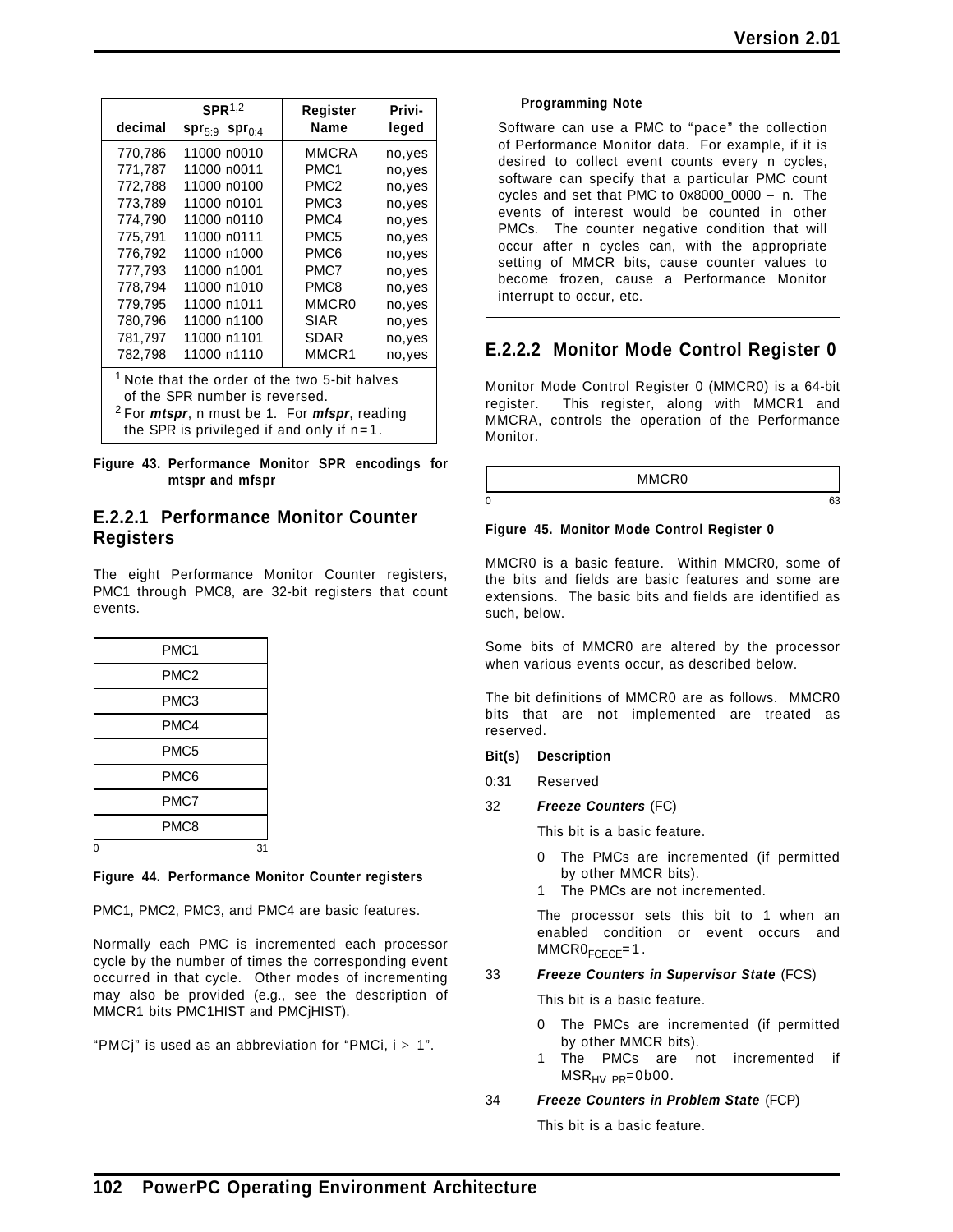- 0 The PMCs are incremented (if permitted by other MMCR bits).
- 1 The PMCs are not incremented if  $MSR_{PR} = 1$ .

### 35 *Freeze Counters while Mark = 1* (FCM1)

This bit is a basic feature.

- 0 The PMCs are incremented (if permitted by other MMCR bits).
- 1 The PMCs are not incremented if  $MSR<sub>PMM</sub>=1$ .

### 36 *Freeze Counters while Mark = 0* (FCM0)

This bit is a basic feature.

- 0 The PMCs are incremented (if permitted by other MMCR bits).
- 1 The PMCs are not incremented if  $MSR<sub>PMM</sub>=0$ .

#### 37 *Performance Monitor Alert Enable* (PMAE)

This bit is a basic feature.

- 0 Performance Monitor events are disabled.
- 1 Performance Monitor events are enabled until a Performance Monitor event occurs, at which time:
	- $\blacksquare$  MMCR0<sub>PMAE</sub> is set to 0
	- MMCR0<sub>PMAO</sub> is set to 1

## **Programming Note**

Software can set this bit and MMCR0<sub>PMAO</sub> to 0 to prevent Performance Monitor interrupts.

Software can set this bit to 1 and then poll the bit to determine whether an enabled condition or event has occurred. This is especially useful for software that runs with  $MSR<sub>FF</sub>=0$ .

#### 38 *Freeze Counters on Enabled Condition or Event* (FCECE)

- 0 The PMCs are incremented (if permitted by other MMCR bits).
- 1 The PMCs are incremented (if permitted by other MMCR bits) until an enabled condition or event occurs when  $MMCR0<sub>TRIGGER</sub>=0$ , at which time:
	- $MMCRO<sub>FC</sub>$  is set to 1

If the enabled condition or event occurs when MMCR0<sub>TRIGGER</sub>=1, the FCECE bit is treated as if it were 0.

#### 39:40 *Time Base Selector* (TBSEL)

This field selects the Time Base bit that can cause a Time Base transition event (the event occurs when the selected bit changes from 0 to 1).

- 00 Time Base bit 63 is selected.
- 01 Time Base bit 55 is selected.
- 10 Time Base bit 51 is selected.
- 11 Time Base bit 47 is selected.

### - Programming Note -

Time Base transition events can be used to collect information about processor activity, as revealed by event counts in PMCs and by addresses in SIAR and SDAR, at periodic intervals.

In multiprocessor systems in which the Time Base registers are synchronized among the processors, Time Base transition events can be used to correlate the Performance Monitor data obtained by the several processors. For this use, software must specify the same TBSEL value for all the processors in the system.

Because the frequency of the Time Base is implementation-dependent, software should invoke a system service program to obtain the frequency before choosing a value for TBSEL.

## 41 *Time Base Event Enable* (TBEE)

- 0 Time Base transition events are disabled.
- 1 Time Base transition events are enabled.

## 42:47 *Threshold* (THRESHOLD)

This field contains a "threshold value", which is a value such that only events that exceed the value are counted. The events to which a threshold value can apply are implementation-dependent, as are the dimension of the threshold (e.g., duration in cycles) and the granularity with which the threshold value is interpreted. See the Book IV, *PowerPC Implementation Features* document for the implementation.

## **Programming Note**

By varying the threshold value, software can obtain a profile of the characteristics of the events subject to the threshold. For example, if PMC1 counts the number of cache misses for which the duration exceeds the threshold value, then software can obtain the distribution of cache miss durations for a given program by monitoring the program repeatedly using a different threshold value each time.

## 48 *PMC1 Condition Enable* (PMC1CE)

This bit controls whether counter negative conditions due to a negative value in PMC1 are enabled.

- Counter negative conditions for PMC1 are disabled.
- 1 Counter negative conditions for PMC1 are enabled.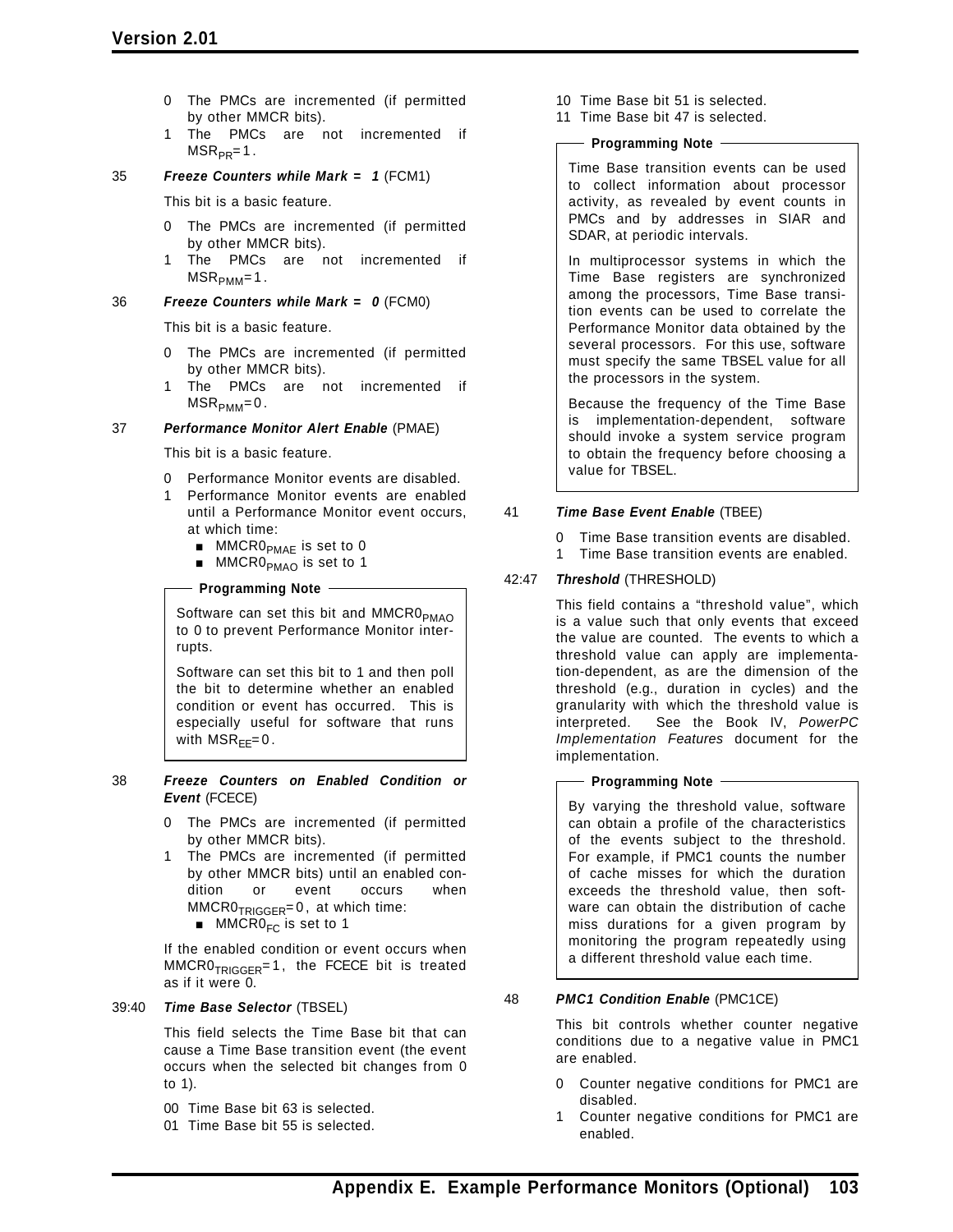## 49 *PMCj Condition Enable* (PMCjCE)

This bit controls whether counter negative conditions due to a negative value in any PMCj (i.e., in any PMC except PMC1) are enabled.

- 0 Counter negative conditions for all PMCjs are disabled.
- 1 Counter negative conditions for all PMCjs are enabled.

## 50 *Trigger* (TRIGGER)

- 0 The PMCs are incremented (if permitted by other MMCR bits).
- 1 PMC1 is incremented (if permitted by other MMCR bits). The PMCjs are not incremented until PMC1 is negative or an enabled condition or event occurs, at which time:
	- **n** the PMCjs resume incrementing (if permitted by other MMCR bits)
	- **MMCRO<sub>TRIGGER</sub>** is set to 0

See the description of the FCECE bit, above, regarding the interaction between TRIGGER and FCECE.

## **Programming Note**

Uses of TRIGGER include the following.

- **Resume counting in the PMCjs when** PMC1 becomes negative, without causing a Performance Monitor interrupt. Then freeze all PMCs (and optionally cause a Performance Monitor interrupt) when a PMCj becomes negative. The PMCjs then reflect the events that occurred between the time PMC1 became negative and the time a PMCj becomes negative. This use requires the following MMCR0 bit settings.
	- TRIGGER=1
	- $-$  PMC1CE=0
	- PMCjCE=1
	- $-$  TBEE=0
	- $-$  FCECE=1
	- PMAE=1 (if a Performance Monitor interrupt is desired)
- Resume counting in the PMCjs when PMC1 becomes negative, and cause a Performance Monitor interrupt without freezing any PMCs. The PMCjs then reflect the events that occurred between the time PMC1 became negative and the time the interrupt handler reads them. This use requires the following MMCR0 bit settings.
	- TRIGGER=1
	- $-$  PMC1CE=1
	- $-$  TBEE=0
	- $-$  FCECE=0  $-$  PMAE=1

51:55 *PMC1 Selector* (PMC1SEL)

This field is a basic feature.

This field contains a code (one of at most 32 values) that identifies the event to be counted in PMC1; see the Book IV, *PowerPC Implementation Features* document for the implementation.

## 56 *Performance Monitor Alert Occurred* (PMAO)

This bit is a basic feature.

- 0 A Performance Monitor event has not occurred since the last time software set this bit to 0.
- 1 A Performance Monitor event has occurred since the last time software set this bit to 0.

This bit is set to 1 by the processor when a Performance Monitor event occurs. This bit can be set to 0 only by the *mtspr* instruction.

**Programming Note**

Software can set this bit to 1 to simulate the occurrence of a Performance Monitor event.

Software should set this bit to 0 after handling the Performance Monitor event.

This bit was first implemented in the POWER4+ processor.

## 57 Reserved

## 58:62 *PMC2 Selector* (PMC2SEL)

This field is a basic feature.

This field contains a code (one of at most 32 values) that identifies the event to be counted in PMC2; see Book IV.

## 63 *Freeze Counters in Hypervisor State* (FCH)

This bit is a basic feature.

- 0 The PMCs are incremented (if permitted by other MMCR bits).
- 1 The PMCs are not incremented if  $MSR_{HV PR} = 0b10$ .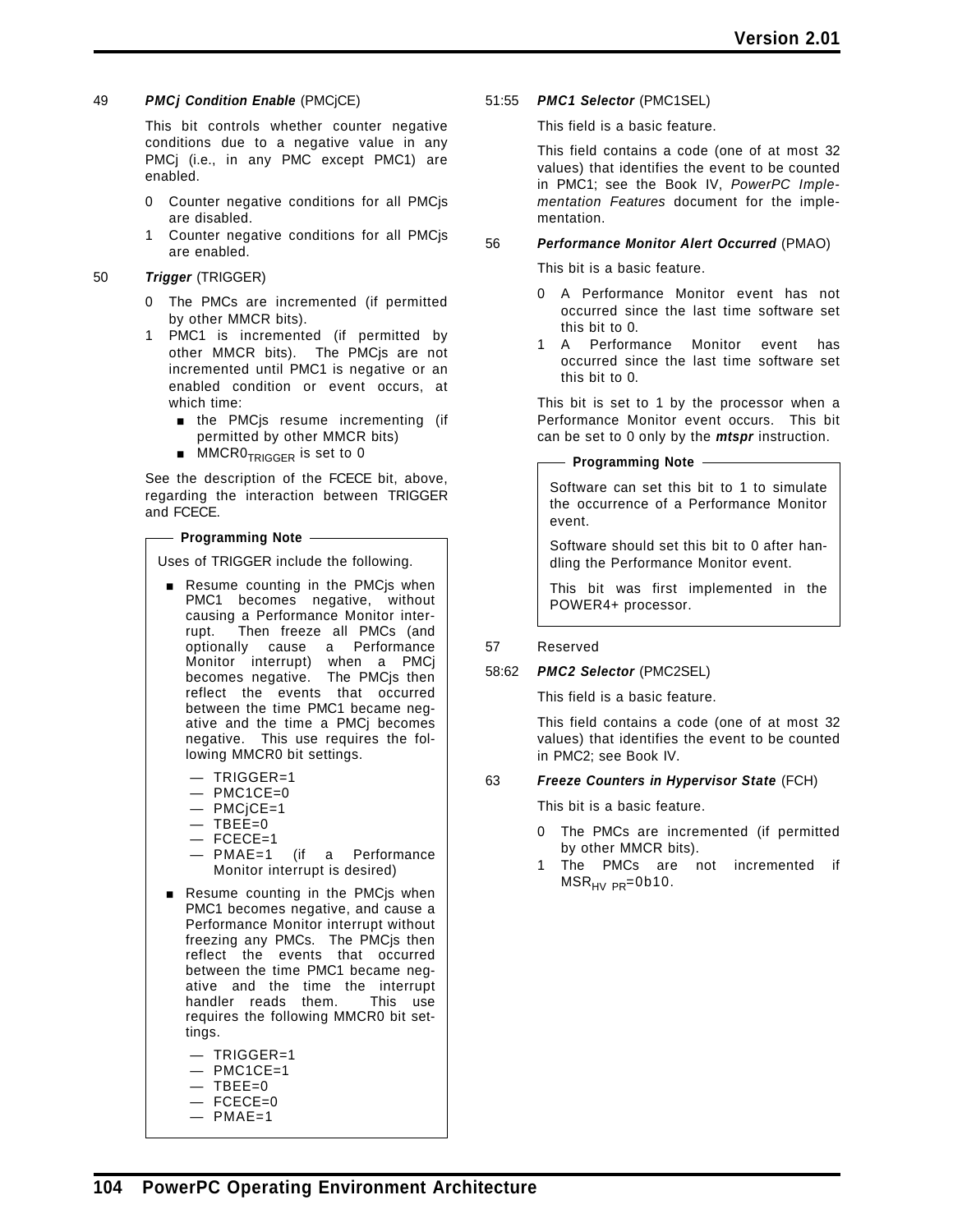## **E.2.2.3 Monitor Mode Control Register 1**

Monitor Mode Control Register 1 (MMCR1) is a 64-bit register. This register, along with MMCR0 and MMCRA, controls the operation of the Performance Monitor.

|   | <br>.<br>- |  |
|---|------------|--|
| 0 |            |  |

#### **Figure 46. Monitor Mode Control Register 1**

MMCR1 is a basic feature. Within MMCR1, some of the bits and fields are basic features and some are extensions. The basic bits and fields are identified as such, below.

Some bits of MMCR1 are altered by the processor when various events occur, as described below.

The bit definitions of MMCR1 are as follows. MMCR1 bits that are not implemented are treated as reserved.

## **Bit(s) Description**

0:31 Implementation-Dependent Use

These bits have implementation-dependent uses (e.g., extended event selection).

- 32:36 *PMC3 Selector* (PMC3SEL)
- 37:41 *PMC4 Selector* (PMC4SEL)
- 42:46 *PMC5 Selector* (PMC5SEL)
- 47:51 *PMC6 Selector* (PMC6SEL)
- 52:56 *PMC7 Selector* (PMC7SEL)
- 57:61 *PMC8 Selector* (PMC8SEL)

Each of these fields contains a code (one of at most 32 values) that identifies the event to be counted in PMCs 3 through 8 respectively; see Book IV.

PMC3SEL and PMC4SEL are basic features.

## **Compatibility Note -**

In versions of the architecture that precede Version 2.01 the PMC8SEL field was only four bits long, comprising  $MMCR1_{25:28}$ , and  $MMCR1_{29}$  was the FCUIABR (Freeze Counters until IABR Match) bit.

## 62 *PMC1 History Mode* (PMC1HIST)

This bit controls whether PMC1 is incremented in the normal way, described in Section E.2.2.1, or in "history mode". In history mode a PMC is shifted left by one bit each processor cycle, and the vacated loworder bit is set to 1 if the associated event occurred (one or more times) in that cycle and is set to 0 otherwise.

- 0 PMC1 is incremented normally (if incrementing is permitted by other MMCR bits).
- 1 PMC1 is incremented in history mode (if incrementing is permitted by other MMCR bits).

#### 63 *PMCj History Mode* (PMCjHIST)

This bit controls whether all PMCjs are incremented in the normal way, described in Section E.2.2.1, or in "history mode", described under PMC1HIST above.

- 0 All PMCjs are incremented normally (if incrementing is permitted by other MMCR bits).
- 1 All PMCjs are incremented in history mode (if incrementing is permitted by other MMCR bits).

## **E.2.2.4 Monitor Mode Control Register A**

Monitor Mode Control Register A (MMCRA) is a 64-bit register. This register, along with MMCR0 and MMCR1, controls the operation of the Performance Monitor.

MMCRA  $0 \hspace{2.5cm}$  63

## **Figure 47. Monitor Mode Control Register A**

MMCRA is a basic feature. Within MMCRA, some of the bits and fields are basic features and some are extensions. The basic bits and fields are identified as such, below.

Some bits of MMCRA are altered by the processor when various events occur, as described below.

The bit definitions of MMCRA are as follows. MMCRA bits that are not implemented are treated as reserved.

## **Bit(s) Description**

0:31 Reserved

## 32 *Contents of SIAR and SDAR Are Related* (CSSR)

Set to 1 by the processor if the contents of SIAR and SDAR are associated with the same instruction; otherwise set to 0.

## 33 *Freeze Counters 1-4* (FC1-4)

- 0 PMC1 PMC4 are incremented (if permitted by other MMCR bits).
- 1 PMC1 PMC4 are not incremented.

## 34 *Freeze Counters 5-8* (FC5-8)

- 0 PMC5 PMC8 are incremented (if permitted by other MMCR bits).
- 1 PMC5 PMC8 are not incremented.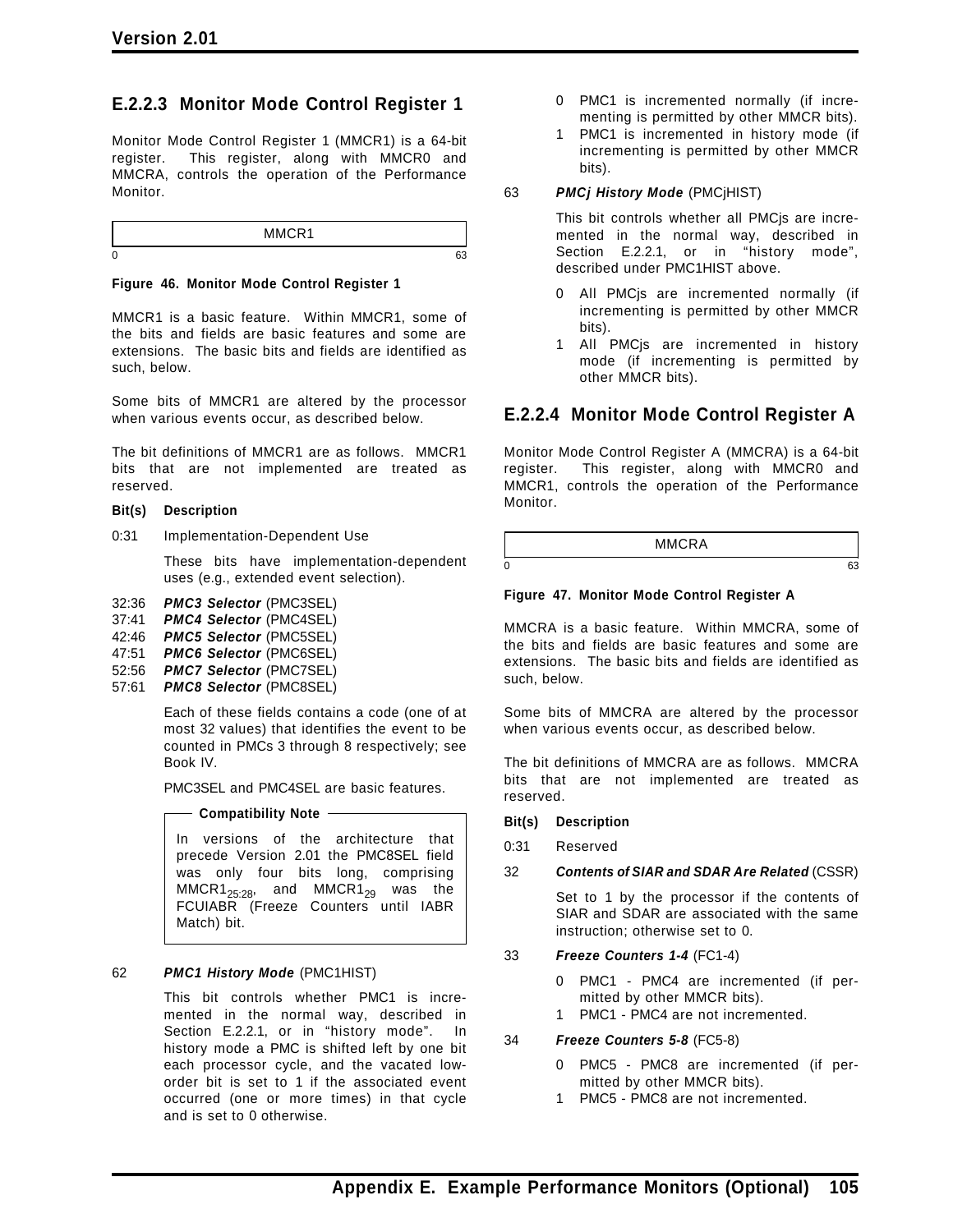35 **Sampled MSR**<sub>HV</sub> (SAMPHV)

Value of  $MSR_{HV}$  when the Performance Monitor Alert occurred.

36 **Sampled MSR**<sub>PR</sub> (SAMPPR)

Value of MSR<sub>PR</sub> when the Performance Monitor Alert occurred.

- 37:46 Setting is implementation-dependent See Book IV.
- 47:48 Reserved
- 49:59 Reserved for implementation-specific use
- 60:61 Reserved

62 *Freeze Counters in Wait State* (FCWAIT)

This bit is a basic feature.

- 0 The PMCs are incremented (if permitted by other MMCR bits).
- 1 The PMCs are not incremented if  $CTRL_{31}=0$ . Software is expected to set  $CTRL_{31}=0$  when it is in a "wait state", i.e, when there is no process ready to run.

Only Branch Unit type of events do not increment if  $CTRL_{31}=0$ . Other units continue to count.

63 Reserved for implementation-specific use

## **E.2.2.5 Sampled Instruction Address Register**

The Sampled Instruction Address Register (SIAR) is a 64-bit register. It contains the address of the "sampled instruction" when a Performance Monitor alert occurs.

## **Figure 48. Sampled Instruction Address Register**

When a Performance Monitor alert occurs, SIAR is set to the effective address of an instruction that was being executed, possibly out-of-order, at or around the time that the Performance Monitor alert occurred. This instruction is called the "sampled instruction".

The contents of SIAR may be altered by the processor if and only if  $MMCR0_{PMAF}=1$ . Thus after the Performance Monitor alert occurs, the contents of SIAR are not altered by the processor until software sets

 $MMCR0<sub>PMAE</sub>$  to 1. After software sets  $MMCR0<sub>PMAE</sub>$  to 1, the contents of SIAR are undefined until the next Performance Monitor alert occurs.

See Section E.2.4 regarding the effects of the Trace facility on SIAR.

#### **Programming Note**

If the Performance Monitor alert causes a Performance Monitor interrupt, the value of  $MSR_{HV\ PR}$  that was in effect when the sampled instruction was being executed is reported in MMCRA.

## **E.2.2.6 Sampled Data Address Register**

The Sampled Data Address Register (SDAR) is a 64-bit register. It contains the address of the "sampled data" when a Performance Monitor alert occurs.

SDAR  $0 \hspace{2.5cm} 63$ 

## **Figure 49. Sampled Data Address Register**

When a Performance Monitor alert occurs, SDAR is set to the effective address of the storage operand of an instruction that was being executed, possibly outof-order, at or around the time that the Performance Monitor alert occurred. This storage operand is called the "sampled data". The sampled data may be, but need not be, the storage operand (if any) of the sampled instruction (see Section E.2.2.5).

The contents of SDAR may be altered by the processor if and only if  $MMCR0_{PMAF}=1$ . Thus after the Performance Monitor alert occurs, the contents of SDAR are not altered by the processor until software sets MMCR0<sub>PMAE</sub> to 1. After software sets  $MMCR0<sub>PMAF</sub>$  to 1, the contents of SDAR are undefined until the next Performance Monitor alert occurs.

See Section E.2.4 regarding the effects of the Trace facility on SDAR.

### **Programming Note**

If the Performance Monitor alert causes a Performance Monitor interrupt, MMCRA indicates whether the sampled data is the storage operand of the sampled instruction.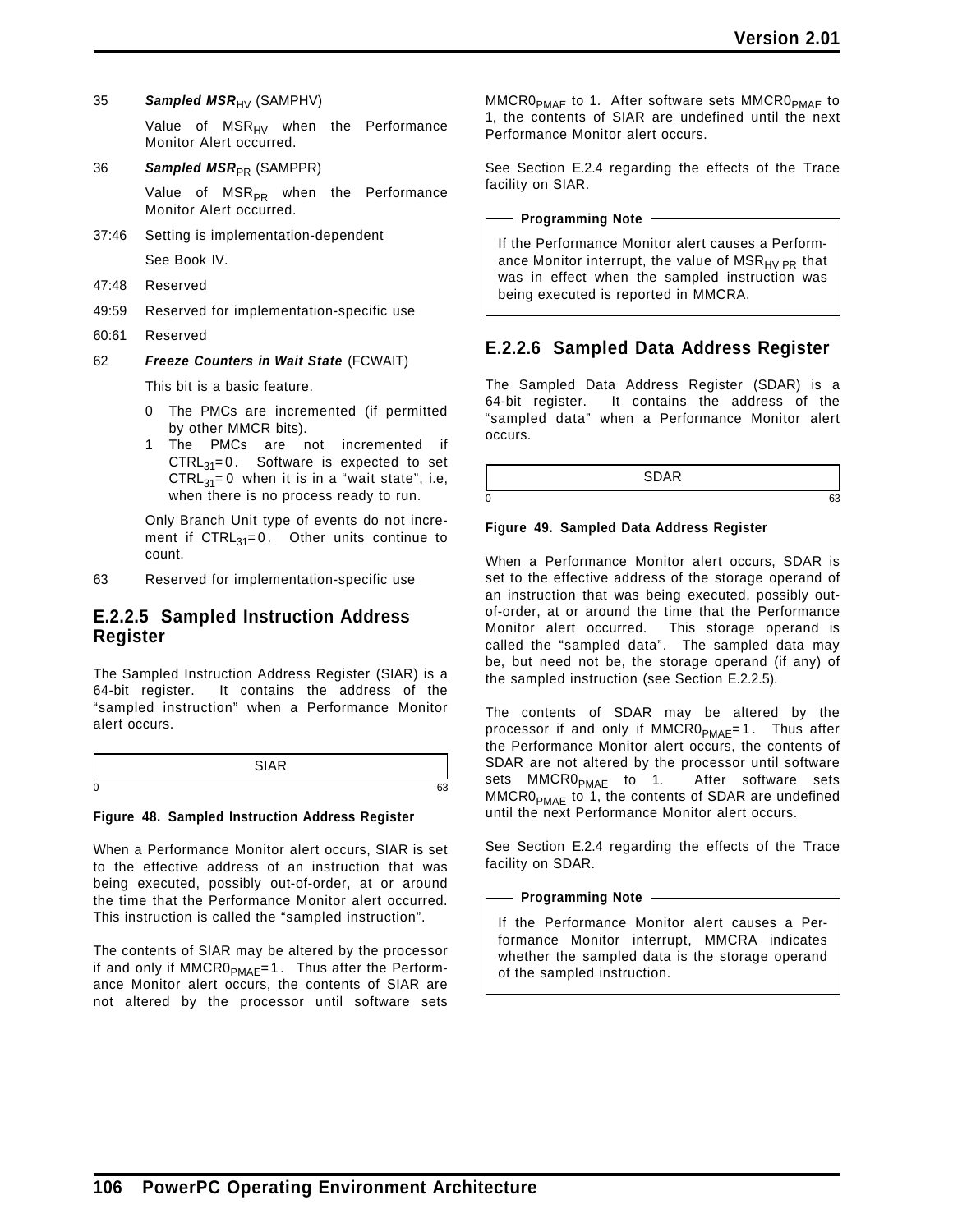## **E.2.3 Performance Monitor Interrupt**

The Performance Monitor interrupt is a systemcaused interrupt (see Section 5.3, "Interrupt Classes" on page 52). It is masked by  $MSR_{FF}$  in the same manner that External and Decrementer interrupts are.

The Performance Monitor interrupt is a basic feature.

A Performance Monitor interrupt occurs when no higher priority exception exists, a Performance Monitor exception exists, and  $MSR_{FF}=1$ .

If multiple Performance Monitor exceptions occur before the first causes a Performance Monitor interrupt, the interrupt reflects the most recent Performance Monitor exception and the preceding Performance Monitor exceptions are lost.

The following registers are set:

**SRR0** Set to the effective address of the instruction that the processor would have attempted to execute next if no interrupt conditions were present.

#### **SRR1**

- **33:36 and 42:47** See the Book IV, *PowerPC Implementation Features* document for the implementation.
- **Others** Loaded from the MSR.
- **MSR** See Figure 28 on page 54.
- **SIAR** Set to the effective address of the "sampled instruction" (see Section E.2.2.5).
- **SDAR** Set to the effective address of the "sampled data" (see Section E.2.2.6).

Execution resumes at effective address 0x0000\_0000\_0000\_0F00.

In general, statements about External and Decrementer interrupts elsewhere in this Book apply also to the Performance Monitor interrupt; for example, if a Performance Monitor exception exists when an *mtmsrd*[*d*] instruction is executed that changes  $MSR_{FF}$  from 0 to 1, the Performance Monitor interrupt will occur before the next instruction is executed (if no higher priority exception exists).

The priority of the Performance Monitor exception is equal to that of the External, Decrementer, and Hypervisor Decrementer exceptions (i.e., the processor may generate any one of the four interrupts for which an exception exists) (see Section 5.7.2, "Ordered Exceptions" on page 64 and Section 5.8, "Interrupt Priorities" on page 65).

## **E.2.4 Interaction with the Trace Facility**

If the Trace facility includes setting SIAR and SDAR (see Appendix F, "Example Trace Extensions (Optional)" on page 109), and tracing is active  $(MSR_{SE}=1$  or  $MSR_{BE}=1)$ , the contents of SIAR and SDAR as used by the Performance Monitor facility are undefined and may change even when  $MMCR0_{PMAE}=0$ .

#### **Programming Note**

A potential combined use of the Trace and Performance Monitor facilities is to trace the control flow of a program and simultaneously count events for that program.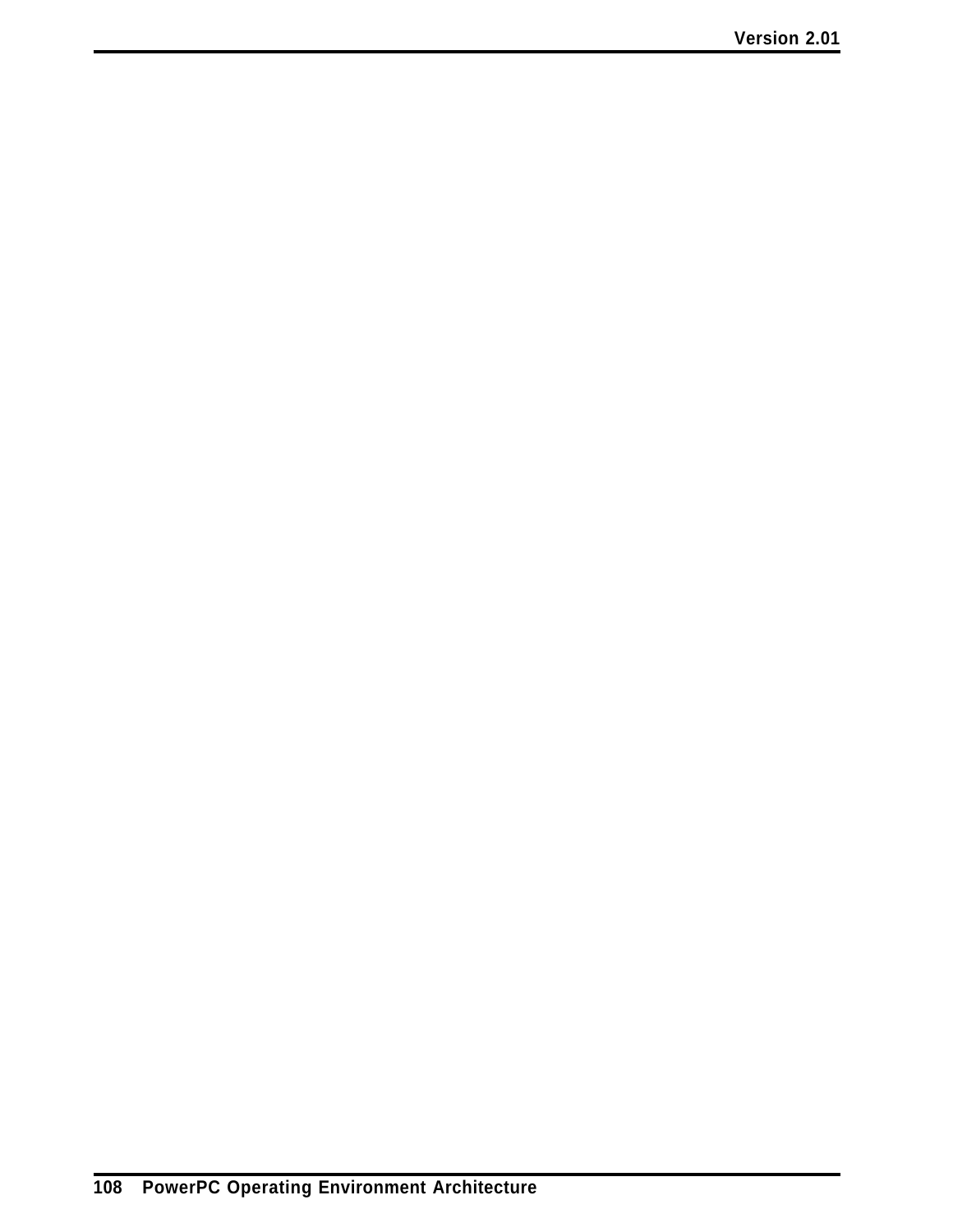## **Appendix F. Example Trace Extensions (Optional)**

This appendix provides an example of extensions that may be added to the Trace facility described in Section 5.5.14, "Trace Interrupt" on page 63. It is only an example; implementations may provide all, some, or none of the features described here, or may provide features that are similar to those described here but differ in detail. See the Book IV, *PowerPC Implementation Features* document for the implementation.

The extensions consist of the following features (described in detail below).

- use of MSR<sub>SE BE</sub>=0b11 to specify new causes of Trace interrupts
- specification of how certain SRR1 bits are set when a Trace interrupt occurs
- setting of SIAR and SDAR (see Appendix E) when a Trace interrupt occurs

## $MSR_{SE BE} = 0b11$

If  $MSR_{SE BE} = 0b11$ , the processor generates a Trace exception under the conditions described in Section 5.5.14 for  $MSR_{SE BE} = 0b01$ , and also after successfully completing the execution of any instruction that would cause at least one of SRR1 bits 33:36, 42, and 44:46 to be set to 1 (see below) if the instruction were executed when  $MSR_{SE BE} = 0b10$ .

This overrides the implicit statement in Section 5.5.14 that the effects of  $MSR_{SE BE} = 0b11$  are the same as those of  $MSR_{SE BE} = 0b10$ .

## **SRR1**

When a Trace interrupt occurs, the SRR1 bits that are not loaded from the MSR are set as follows instead of as described in Section 5.5.14.

**33** Set to 1 if the traced instruction is *icbi*; otherwise set to 0.

- **34** Set to 1 if the traced instruction is *dcbt, dcbtst, dcbz, dcbst,* or *dcbf*; otherwise set to 0.
- **35** Set to 1 if the traced instruction is a *Load* instruction or *eciwx*; may be set to 1 if the traced instruction is *icbi, dcbt, dcbtst, dcbst,* or *dcbf*; otherwise set to 0.
- **36** Set to 1 if the traced instruction is a *Store* instruction, *dcbz,* or *ecowx*; otherwise set to 0.
- **42** Set to 1 if the traced instruction is *lswx* or *stswx*; otherwise set to 0.
- **43** See the Book IV, *PowerPC Implementation Features* document for the implementation.
- **44** Set to 1 if the traced instruction is a *Branch* instruction and the branch is taken; otherwise set to 0.
- **45** Set to 1 if the traced instruction is *eciwx* or *ecowx*; otherwise set to 0.
- **46** Set to 1 if the traced instruction is *lwarx, ldarx, stwcx.,* or *stdcx.*; otherwise set to 0.
- **47** See the Book IV, *PowerPC Implementation Features* document for the implementation.

## **SIAR and SDAR**

If the optional Performance Monitor facility is implemented and includes SIAR and SDAR (see Appendix E, "Example Performance Monitors (Optional)" on page 91), the following additional registers are set when a Trace interrupt occurs:

- **SIAR** Set to the effective address of the traced instruction.
- **SDAR** Set to the effective address of the storage operand (if any) of the traced instruction; otherwise undefined.

If the state of the Performance Monitor is such that the Performance Monitor may be altering these registers (i.e., if MMCR0<sub>PMAE</sub>=1), the contents of SIAR and SDAR as used by the Trace facility are undefined and may change even when no Trace interrupt occurs.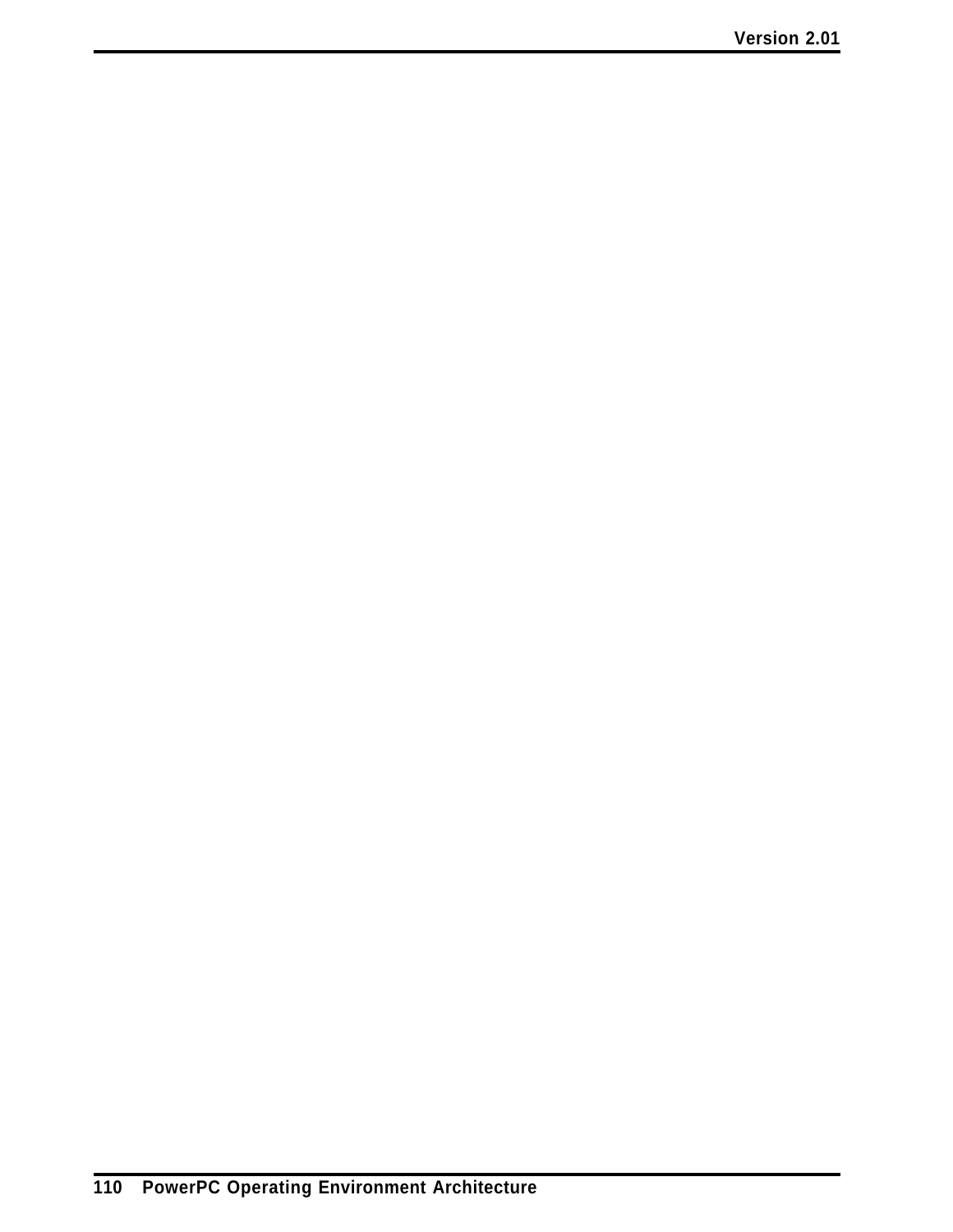## **Appendix G. PowerPC Operating Environment Instruction Set**

| <b>Form</b> | Opcode         |               | Mode              | Priv. $2$ | Page | <b>Mnemonic</b><br><b>Instruction</b> |                                           |
|-------------|----------------|---------------|-------------------|-----------|------|---------------------------------------|-------------------------------------------|
|             | <b>Primary</b> | <b>Extend</b> | Dep. <sup>1</sup> |           |      |                                       |                                           |
| X           | 31             | 83            |                   | P         | 20   | mfmsr                                 | Move From Machine State Register          |
| <b>XFX</b>  | 31             | 339           |                   | O         | 18   | mfspr                                 | Move From Special Purpose Register        |
| X           | 31             | 595           | 32                | P         | 82   | mfsr                                  | Move From Segment Register                |
| X           | 31             | 659           | 32                | P         | 82   | mfsrin                                | Move From Segment Register Indirect       |
| Χ           | 31             | 146           |                   | P         | 78   | mtmsr                                 | Move To Machine State Register            |
| X           | 31             | 178           |                   | P         | 19   | mtmsrd                                | Move To Machine State Register Doubleword |
| <b>XFX</b>  | 31             | 467           |                   | O         | 17   | mtspr                                 | Move To Special Purpose Register          |
| X           | 31             | 210           | 32                | P         | 81   | mtsr                                  | Move To Segment Register                  |
| X           | 31             | 242           | 32                | P         | 81   | mtsrin                                | Move To Segment Register Indirect         |
| XL          | 19             | 18            |                   | P         | 11   | rfid                                  | Return From Interrupt Doubleword          |
| SC          | 17             |               |                   |           | 10   | <b>SC</b>                             | System Call                               |
| X           | 31             | 498           |                   | P         | 42   | slbia                                 | <b>SLB Invalidate All</b>                 |
| X           | 31             | 434           |                   | P         | 41   | slbie                                 | <b>SLB Invalidate Entry</b>               |
| X           | 31             | 915           |                   | P         | 44   | slbmfee                               | SLB Move From Entry ESID                  |
| X           | 31             | 851           |                   | P         | 44   | slbmfev                               | <b>SLB Move From Entry VSID</b>           |
| X           | 31             | 402           |                   | P         | 43   | slbmte                                | <b>SLB Move To Entry</b>                  |
| X           | 31             | 370           |                   | P         | 47   | tlbia                                 | <b>TLB Invalidate All</b>                 |
| X           | 31             | 306           | 64                | Н         | 45   | tlbie                                 | <b>TLB Invalidate Entry</b>               |
| X           | 31             | 566           |                   | н         | 47   | tlbsync                               | <b>TLB Synchronize</b>                    |

<sup>1</sup>Key to Mode Dependency Column

Except as described below and in the section entitled "Effective Address Calculation" in Book I, all instructions in the PowerPC Operating Environment Architecture are independent of whether the processor is in 32-bit or 64-bit mode.

- 32 The instruction must be executed only in 32-bit mode.
- 64 The instruction must be executed only in 64-bit mode.

2Key to Privilege Column

P denotes a privileged instruction.

O denotes an instruction that is treated as privileged or nonprivileged (or hypervisor, for *mtspr*), depending on the SPR number.

H denotes an instruction that can be executed only in hypervisor state.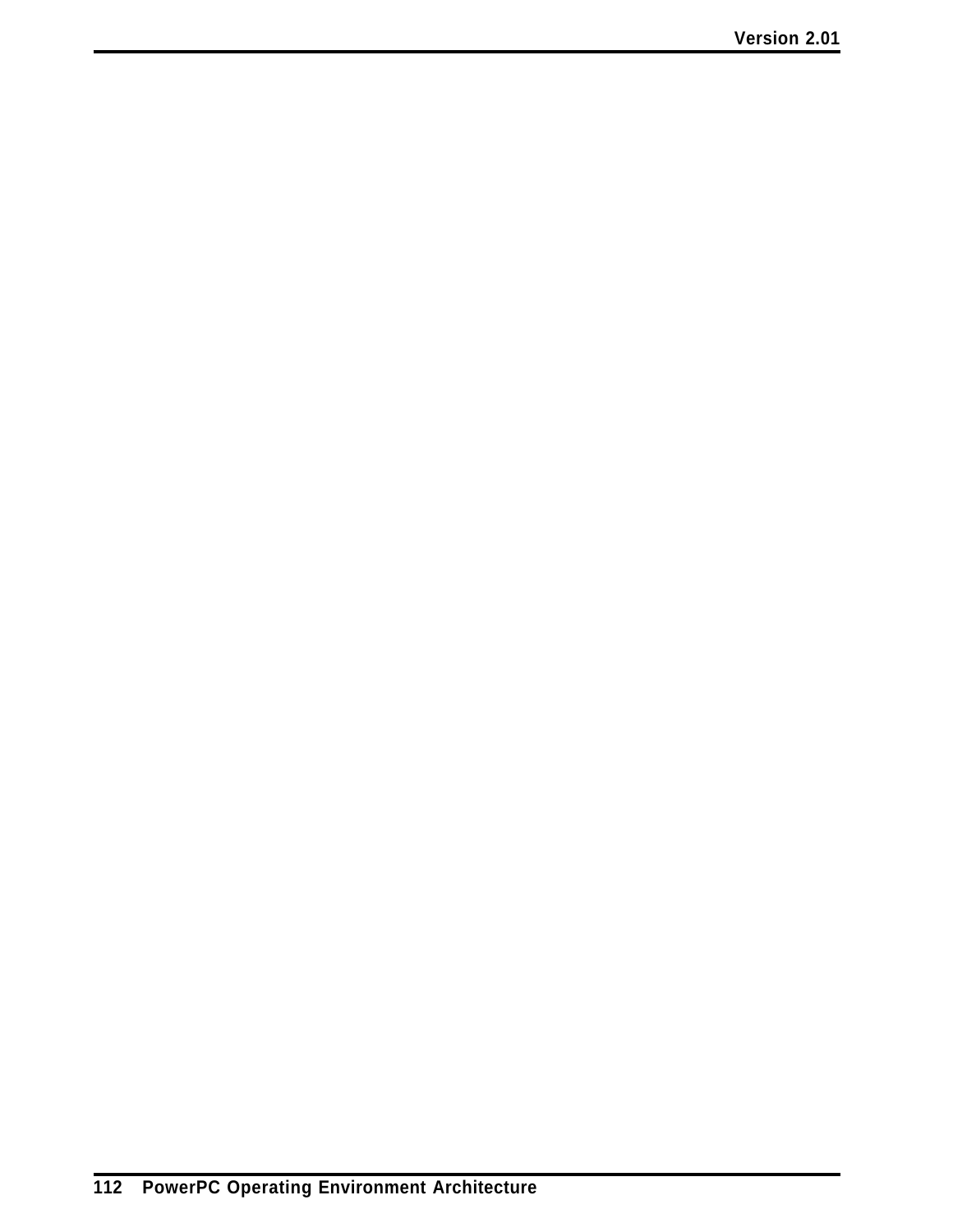## **Index**

## **A**

ACCR 34 address effective address 21 real 23, 25 address compare 22, 55 ACCR 34 Address Compare Control Register 17, 18, 34 Address Space Register 17, 18, 79 address translation 37 EA to VA 25 esid to vsid 25 overview 28 PTE page table entry 31, 37 Reference bit 37 RPN real page number 30 VA to RA 30 VPN virtual page number 30 32-bit mode 25 address wrap 23 addresses accessed by processor 27 implicit accesses 27 interrupt vectors 27 with defined uses 27 Alignment interrupt 59, 89 ASR 79 assembler language extended mnemonics 83 mnemonics 83 symbols 83

## **B**

BE *See* Machine State Register Branch Trace 63 Bridge 79 ASR 79 Segment Registers 80 SR 80

## **C**

Caching Inhibited 22 Change bit 37 CIA *See* Current Instruction Address context definition 1 synchronization 3 Control Register 0 14, 17, 18 **CTRL** *See* Control Register Current Instruction Address 7, 10

## **D**

DABR interrupt 35 DAR *See* Data Address Register data access 23 Data Address Breakpoint Register 17, 18, 35 data address compare 55 ACCR 34 Data Address Register 13, 17, 18, 56, 57, 60 Data Segment interrupt 57 Data Storage interrupt 55 Data Storage Interrupt Status Register 14, 17, 18, 56, 59, 60, 89 Alignment interrupt 89 dcbf instruction 55 dcbst instruction 55 dcbz instruction 34, 40, 55, 59, 89 Decrementer 17, 18, 68, 69 Decrementer interrupt 19, 61, 78 DR *See* Machine State Register DSISR *See* Data Storage Interrupt Status Register

# **E**

E (Enable bit) 75 eciwx instruction 75, 55, 59, 60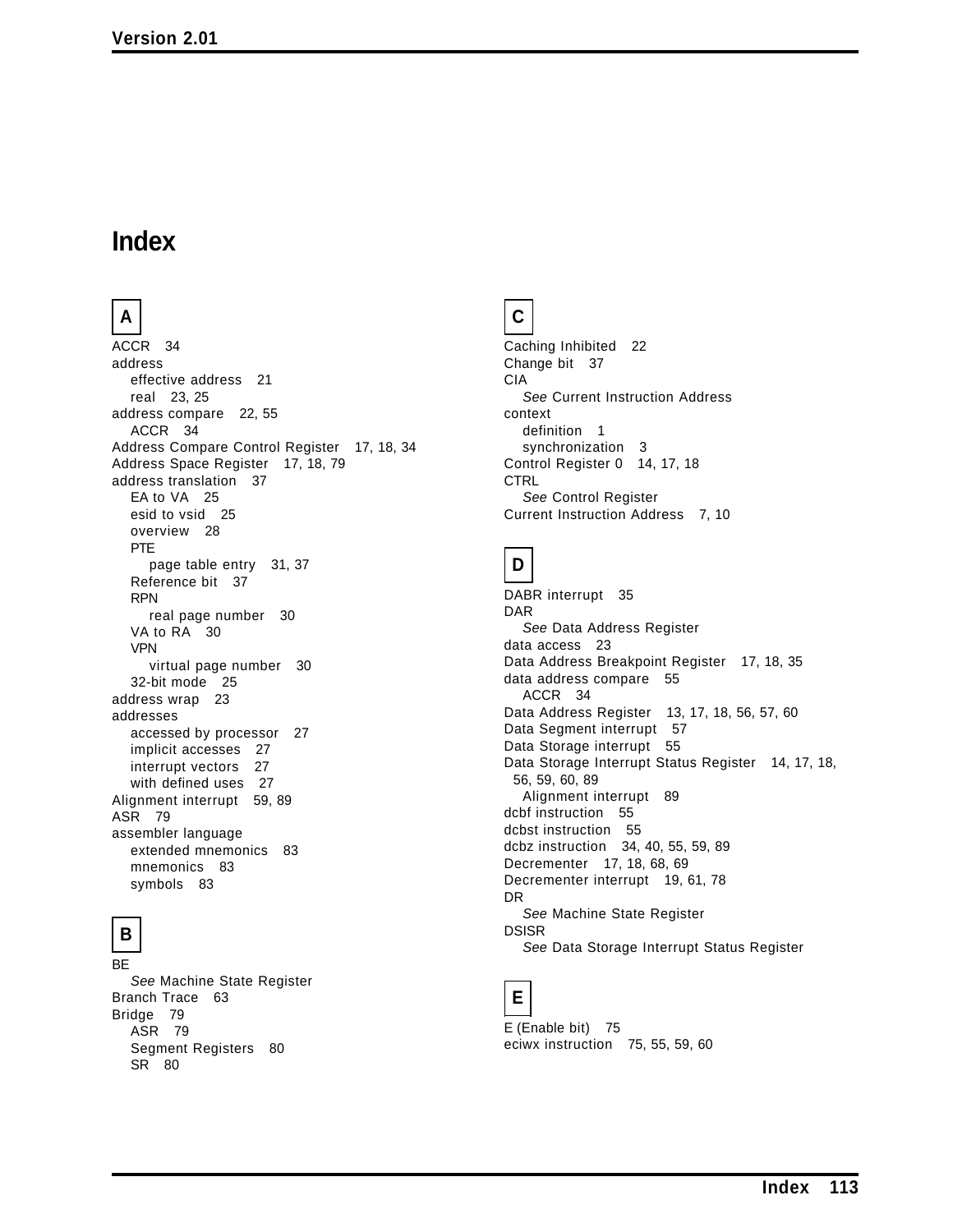ecowx instruction 75, 55, 59, 60 EE *See* Machine State Register effective address 21, 28 size 22 translation 28 eieio instruction 48 emulation assist 2 exceptions address compare 22, 34, 55 definition 1 page fault 22, 33, 55 protection 22 segment fault 22 storage 22 execution synchronization 4 External Access Register 75, 17, 18, 55 External interrupt 19, 59, 78

# **F**

FE0 *See* Machine State Register FE1 *See* Machine State Register Floating-Point Unavailable interrupt 61 FP *See* Machine State Register

## **H**

hardware definition 2 hashed page table 31 size 32 HTAB *See* hashed page table HTABORG 32 HTABSIZE 32 hypervisor 4 page table 31 Hypervisor Decrementer interrupt 62

# **I**

icbi instruction 55 ILE *See* Machine State Register implicit branch 23 imprecise interrupt 52 in-order operations 23 instruction fetch 23 effective address 23 implicit branch 23 Instruction Segment interrupt 58 Instruction Storage interrupt 58 instruction-caused interrupt 52 instructions dcbf 55 dcbst 55 dcbz 34, 40, 55, 59, 89 eciwx 75, 55, 59, 60 ecowx 75, 55, 59, 60 eieio 48 icbi 55 isync 52, 53, 61 ldarx 53, 55, 59, 60 lmw 59 lookaside buffer 40 lwa 60 lwarx 53, 55, 59, 60, 89 lwaux 60 lwz 89 mfmsr 8, 20 mfspr 18 mfsr 82 mfsrin 82 mtmsr 8, 65, 78 mtmsrd 8, 19, 65 address wrap 23 mtspr 17 mtsr 81 mtsrin 81 optional *See* optional instructions ptesync 4, 48, 52, 61 rfid 8, 11, 53, 65 sc 10, 62 slbia 42 slbie 41 slbmfee 44 slbmfev 44 slbmte 43 stdcx. 53, 55, 59, 60 stmw 59 storage control 40 stw 89 stwcx. 53, 55, 59, 60 stwx 89 sync 4, 37, 52, 53, 61 tlbia 34, 47 tlbie 34, 45, 47, 50 tlbiel 46 tlbsync 47, 48 interrupt Alignment 59, 89 DABR 35 Data Segment 57 Data Storage 55 Decrementer 19, 61, 78 definition 2 External 19, 59, 78 Floating-Point Unavailable 61 Hypervisor Decrementer 62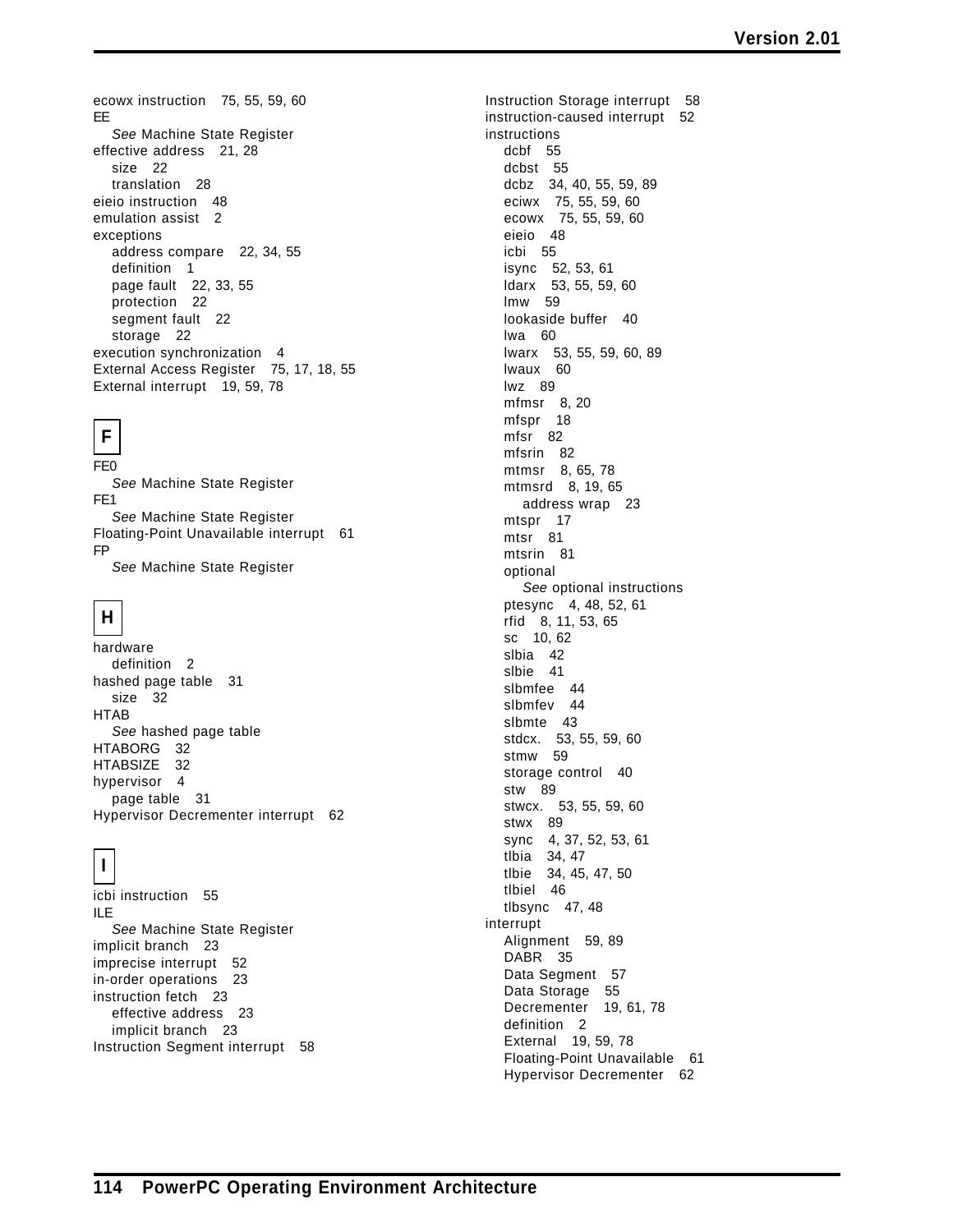interrupt *(continued)* imprecise 52 Instruction Segment 58 Instruction Storage 58 instruction-caused 52 Machine Check 55 new MSR 54 overview 51 Performance Monitor 63 precise 52 priorities 65 processing 53 Program 60 recoverable 53 synchronization 51 System Call 62 System Reset 55 system-caused 52 Trace 63 vector 53, 54 IR *See* Machine State Register

isync instruction 52, 53, 61

## **K**

K bits 39 key, storage 39

# **L**

large page 29 ldarx instruction 53, 55, 59, 60 LE *See* Machine State Register lmw instruction 59 Logical Partition Identity Register 5 Logical Partitioning 4 lookaside buffer 40 lookaside buffers 71 LPAR (see Logical Partitioning) 4 LPES bit 4 LPIDR 5 lwa instruction 60 lwarx instruction 53, 55, 59, 60, 89 lwaux instruction 60 lwz instruction 89

## **M**

Machine Check interrupt 55 Machine State Register 8, 10, 19, 20, 52, 53, 54, 78 BE Branch Trace Enable 9 DR Data Relocate 9 EE External Interrupt Enable 8, 19, 78 FE0 FP Exception Mode 8

Machine State Register *(continued)* FE1 FP Exception Mode 9 FP FP Available 8 ILE Interrupt Little-Endian Mode 8 IR Instruction Relocate 9 LE Little-Endian Mode 9 ME Machine Check Enable 8 PMM Performance Monitor Mark 9, 92, 100 PR Problem State 8 RI Recoverable Interrupt 9, 19, 78 SE Single-Step Trace Enable 8 SF Sixty Four Bit mode 8, 23 Machine Status Save Restore Register *See* SRR0, SRR1 Machine Status Save Restore Register 0 7, 17, 18, 52, 53 Machine Status Save Restore Register 1 7, 17, 18, 53, 61 ME *See* Machine State Register Memory Coherence Required 22 mfmsr instruction 8, 20 mfspr instruction 18 mfsr instruction 82 mfsrin instruction 82 mnemonics extended 83 mode change 23 MSR *See* Machine State Register mtmsr instruction 8, 65, 78 mtmsrd instruction 8, 19, 65 mtspr instruction 17 mtsr instruction 81 mtsrin instruction 81

## **N**

Next Instruction Address 7, 10, 11 NIA *See* Next Instruction Address

## **O**

opcode 0 89 optional facilities 79 optional instructions 40, 75 slbia 42 slbie 41 tlbia 47 tlbie 45 tlbiel 46 tlbsync 47 out-of-order operations 23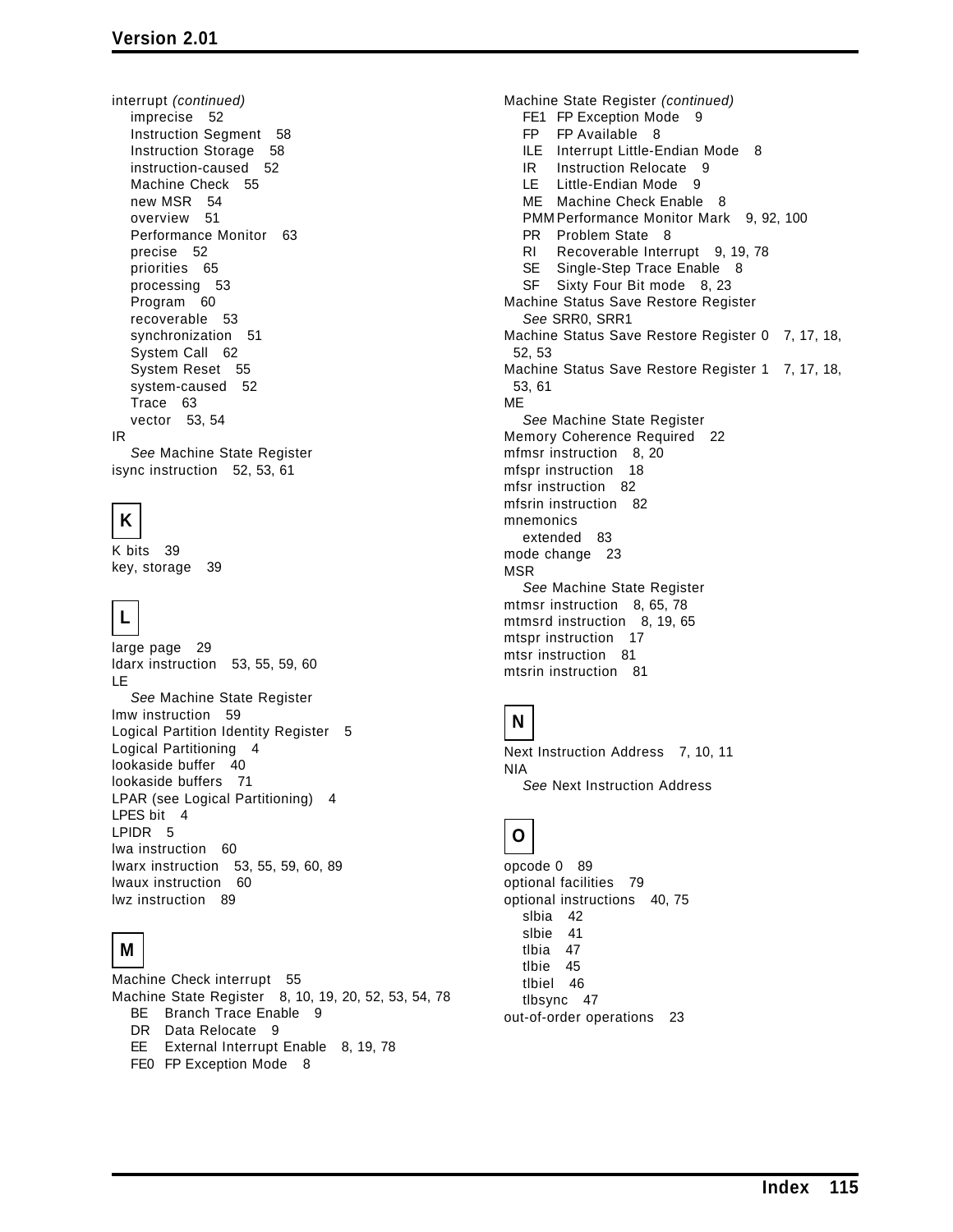## **P**

page size 22 page fault 22, 33, 55 page size large page 29 page table *See also* hashed page table search 33 update 48 page table entry 31, 37 Change bit 37 PP bits 39 Reference bit 37 update 48, 50 partition 4 Performance Monitor interrupt 63 PMM *See* Machine State Register PP bits 39 PR *See* Machine State Register precise interrupt 52 priority of interrupts 65 Processor ID Register 15, 18 Processor Version Register 15, 18 Program interrupt 60 protection boundary 39, 60 protection domain 39 PTE 33 *See also* page table entry PTEG 33 ptesync instruction 4, 48, 52, 61 PVR *See* Processor Version Register

# **R**

RC bits 37 real address 25, 28 Real Mode Caching Inhibited bit 5 Real Mode Limit Register 5 Real Mode Offset Register 5 real page definition 1 real page number 31 recoverable interrupt 53 reference and change recording 37 Reference bit 37 registers ACCR Address Compare Control Register 17, 18 ASR Address Space Register 17, 18 **CTRL** Control Register 0 14, 17, 18

registers *(continued)* DABR Data Address Breakpoint Register 17, 18, 35 DAR Data Address Register 13, 17, 18, 56, 57, 60 DEC Decrementer 17, 18, 68, 69 DSISR Data Storage Interrupt Status Register 14, 17, 18, 56, 59, 60, 89 EAR External Access Register 75, 17, 18, 55 MSR Machine State Register 8, 10, 19, 20, 52, 53, 54, 78 optional 75 PIR Processor ID Register 15, 18 PVR Processor Version Register 15, 18 SDR1 Storage Description Register 1 17, 18, 32 Segment Registers 71 SPRGn software-use SPRs 14, 17, 18 SPRs 71 SRR0 Machine Status Save Restore Register 0 7, 17, 18, 52, 53 SRR1 Machine Status Save Restore Register 1 7, 17, 18, 53, 61 status and control 71 TB Time Base 67 TBL Time Base Lower 17, 67 TBU Time Base Upper 17, 67 relocation data 23 reserved field 2 rfid instruction 8, 11, 53, 65 RI *See* Machine State Register RID (Resource ID) 75 RMLR 5 RMOR 5

## **S**

sc instruction 10, 62 SDR1 *See* Storage Description Register 1 **SE** *See* Machine State Register segment size 22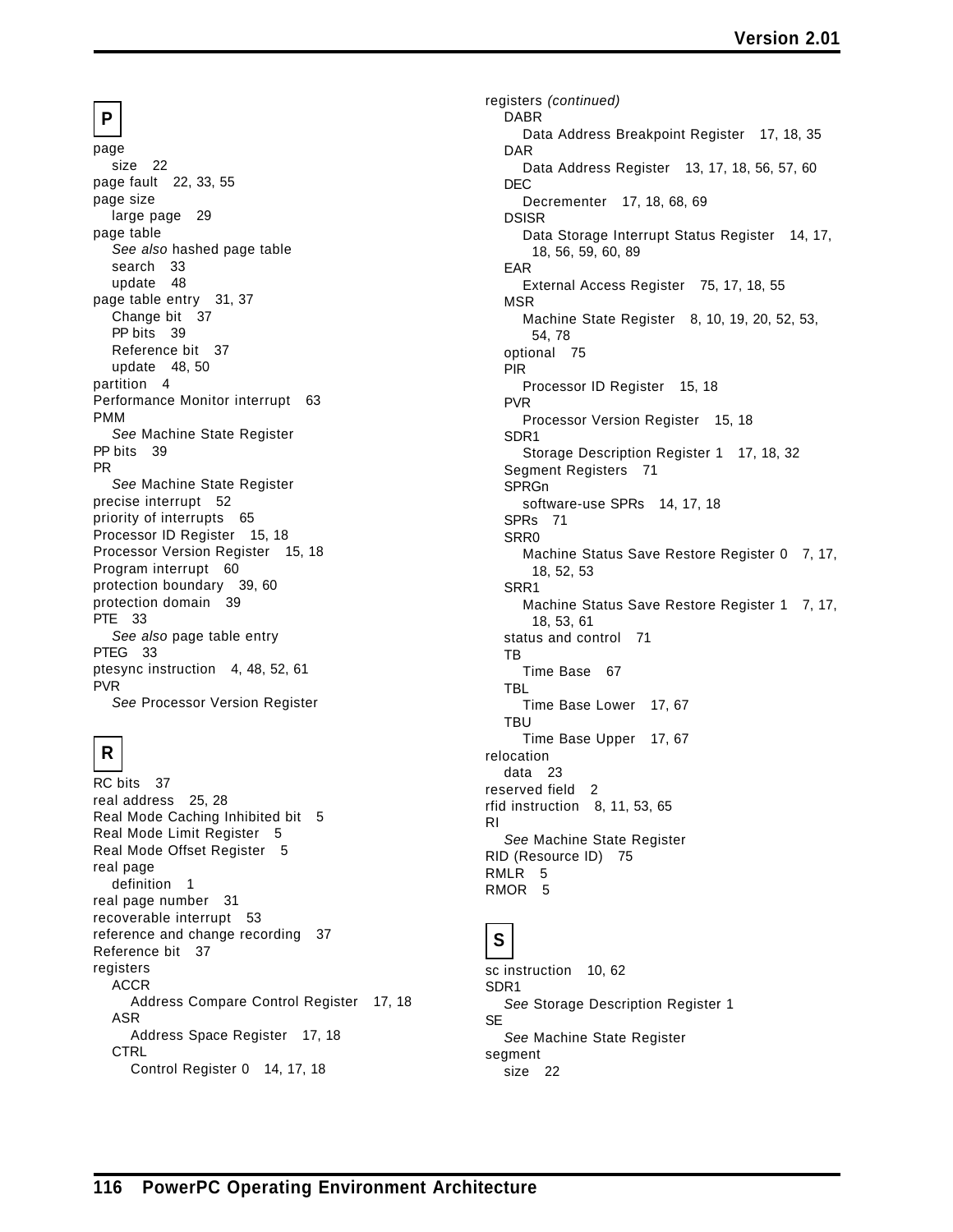segment *(continued)* type 22 Segment Lookaside Buffer *See* SLB Segment Registers 71, 80 Segment Table bridge 79 sequential execution model definition 2 **SF** *See* Machine State Register Single-Step Trace 63 SLB 29, 40 entry 29 slbia instruction 42 slbie instruction 41 slbmfee instruction 44 slbmfev instruction 44 slbmte instruction 43 software-use SPRs 14, 17, 18 speculative operations 23 SPRGn *See* software use SPRs SPRs 71 SR 80 status and control registers 71 stdcx. instruction 53, 55, 59, 60 stmw instruction 59 storage accessed by processor 27 consistency 22 G 39 Guarded 39 implicit accesses 27 interrupt vectors 27 K 39 key 39 N 33, 39 no-execute 33, 39 ordering 22 PP 39 PR 39 protection 39 translation disabled 39 weak ordering 22 with defined uses 27 storage control instructions 40 storage control bits 35 Storage Description Register 1 17, 18, 32 storage key 39 storage model 22 storage operations in-order 23 out-of-order 23 speculative 23 storage protection 39 stw instruction 89

stwcx. instruction 53, 55, 59, 60 stwx instruction 89 symbols 83 sync instruction 4, 37, 52, 53, 61 synchronization 3, 48, 71 context 3 execution 4 interrupts 51 System Call interrupt 62 System Reset interrupt 55 system-caused interrupt 52

## **T**

```
table update 48
Time Base 67
Time Base Lower 17, 67
Time Base Upper 17, 67
TLB 34, 40
tlbia instruction 34, 47
tlbie instruction 34, 45, 47, 50
tlbiel instruction 46
tlbsync instruction 47, 48
Trace interrupt 63
translation lookaside buffer 34
trap interrupt
  definition 2
```
# **V**

virtual address 28, 30 generation 28 size 22 virtual page number 31

## **W**

Write Through Required 22

## **Numerics**

32-bit mode 25